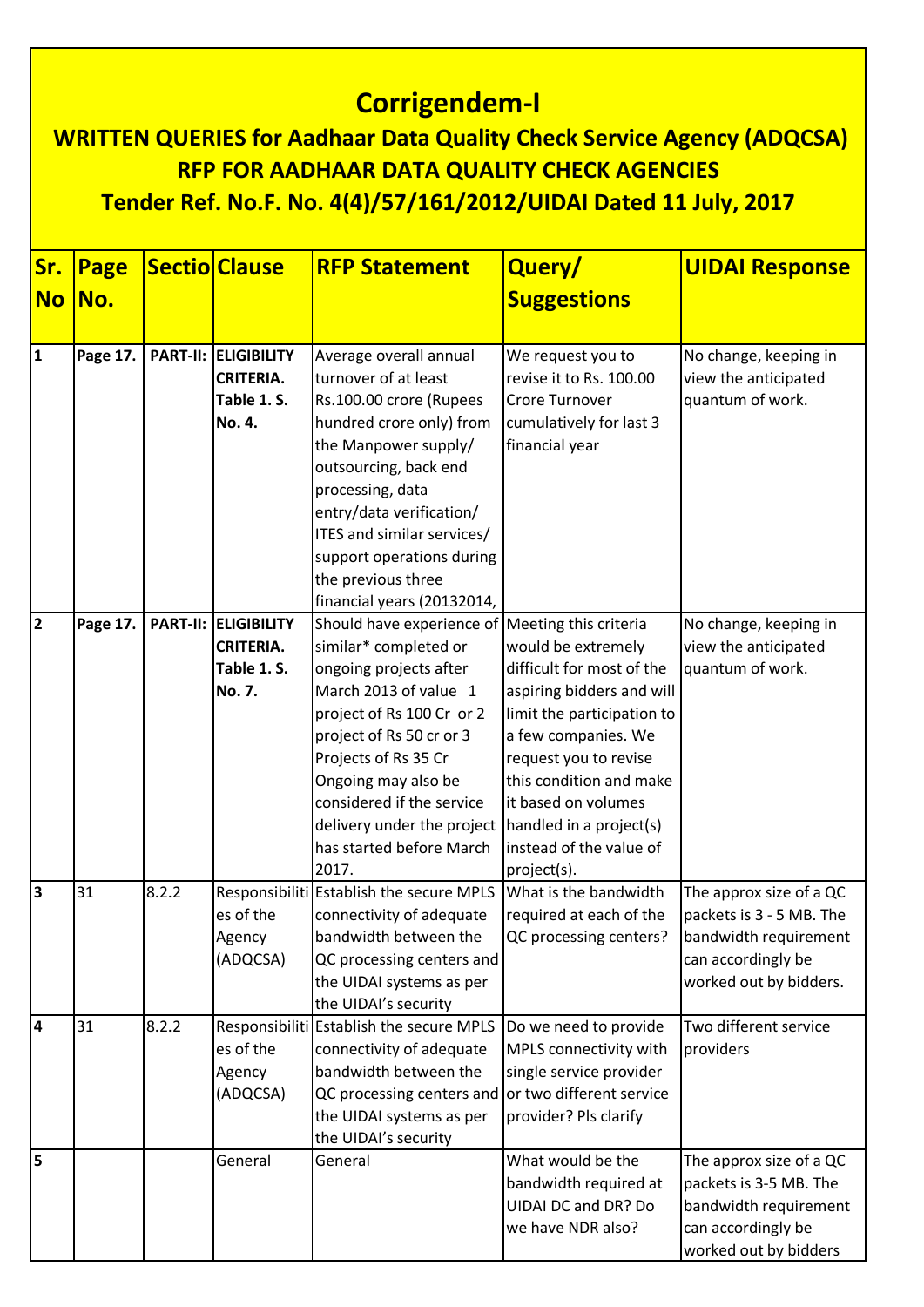| $6\overline{6}$ | 5  | <b>POINT</b>  |              | PART-II: INTROUIDAI"s Aadhaar           | Please share the                                                    | Bangaluru & Manesar in     |
|-----------------|----|---------------|--------------|-----------------------------------------|---------------------------------------------------------------------|----------------------------|
|                 |    | NO.3          |              | database, the Central                   | complete address of                                                 | Haryana. Complete          |
|                 |    |               |              | <b>Identification Data</b>              | DC/DR of UIDAIs                                                     | details would be shared    |
|                 |    |               |              | Repository (CIDR),                      | Aadhaar database, the                                               | with the finally           |
|                 |    |               |              |                                         | Central Identification                                              | shortlisted agencies       |
|                 |    |               |              |                                         | Data Repository (CIDR),                                             |                            |
|                 |    |               |              |                                         | for feasibility check.                                              |                            |
| 7               | 32 | 9.            |              | IT Infrastructu UIDAI prescribed policy | Internet at UIDAI                                                   | Dedicated MPLS links to    |
|                 |    | <b>ADQCSA</b> |              | based availability of                   | DC/DR, would be                                                     | be used access DC/DR of    |
|                 |    | - QC          |              | access to internet                      | accessed through MPLS                                               | <b>UIDAI. No Internet</b>  |
|                 |    | centers       |              |                                         | at QC processing                                                    | connection required for    |
|                 |    |               |              |                                         | centers. Pls clarify that                                           | QC purpose. However        |
|                 |    |               |              |                                         | QC processing centers                                               | the bidder may install     |
|                 |    |               |              |                                         | do not require separate                                             | their own Internet         |
|                 |    |               |              |                                         | internet connectivity.                                              | connection for their       |
|                 |    |               |              |                                         |                                                                     | internal functioning       |
|                 |    |               |              |                                         |                                                                     | which should be            |
|                 |    |               |              |                                         |                                                                     | completely isolated from   |
| 8               |    |               | General      | General                                 | who will provide                                                    | ADQSAs will be             |
|                 |    |               |              |                                         | telephone lines at QC                                               | responsible to cater for   |
|                 |    |               |              |                                         | processing centers? And                                             | these and include these    |
|                 |    |               |              |                                         | who will pay the                                                    | in their costing as per    |
|                 |    |               |              |                                         | monthly recurring                                                   | anticipated                |
|                 |    |               |              |                                         | telephone charges? Pls                                              | requirements.              |
| 9               |    |               | General      | General                                 | Request to route the                                                | The bandwidth payment      |
|                 |    |               |              |                                         | MPLS bandwidth                                                      | will be made by ADQCSA     |
|                 |    |               |              |                                         | payment through the                                                 | directly                   |
|                 |    |               |              |                                         | ADQCSA to the ISP so                                                |                            |
|                 |    |               |              |                                         | that there is better hold                                           |                            |
|                 |    |               |              |                                         | on the SLA related                                                  |                            |
|                 |    |               |              |                                         | activities. Pls facilitate                                          |                            |
| 10              | 25 | 2             |              | Over view of Only request received      | Please define the                                                   | Relates to updates by      |
|                 |    |               | Scope of     | though assisted mode for                | Assisted Mode in                                                    | residents with the help of |
|                 |    |               | Work         | enrolment and update                    | clarification                                                       | <b>Enrolment Operators</b> |
|                 |    |               |              | shall be in the current                 |                                                                     |                            |
| 11              | 26 | 2.3           | Over view of | The value of such change                | Request to share the the Enrolment and update<br>baseline number of |                            |
|                 |    |               | Scope of     | will not be more than 25%               |                                                                     | data for 12 months has     |
|                 |    |               | Work         | of the total value of the               | records on per day will                                             | been shared for bidders    |
|                 |    |               |              | contract.                               | be shared with AQQCSA. to base their estimates.                     |                            |
|                 |    |               |              |                                         | Please define the                                                   | This data will also be     |
|                 |    |               |              |                                         | baseline of % change in                                             | shared with ADQSAs         |
|                 |    |               |              |                                         | numbers of records, You during currency of the                      |                            |
|                 |    |               |              |                                         | have mentioned 25% of contract.                                     |                            |
|                 |    |               |              |                                         | contract value however                                              |                            |
|                 |    |               |              |                                         | for estimatinon, we                                                 |                            |
|                 |    |               |              |                                         | required the % against                                              |                            |
|                 |    |               |              |                                         | the Baseline number                                                 |                            |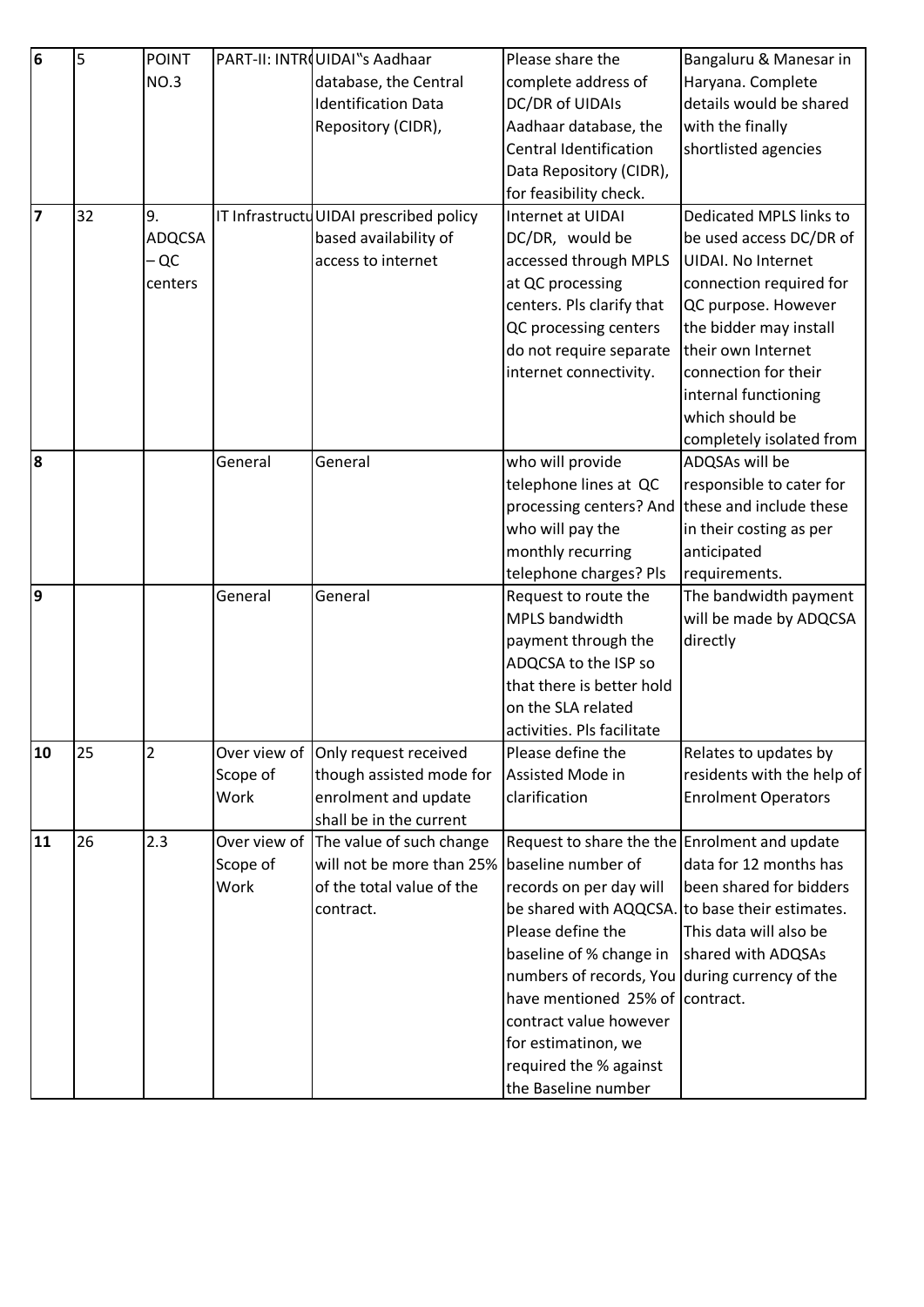| 12 | 28 | 6     |            | Hiring Manpo The ADQCSA shall hire                               | Please confirm, if        | ADQSAs may hire                                  |
|----|----|-------|------------|------------------------------------------------------------------|---------------------------|--------------------------------------------------|
|    |    |       |            | manpower to undertake                                            | resources can be hired    | required manpower as                             |
|    |    |       |            | operations as per the                                            | from Partner?             | per their convenience,                           |
|    |    |       |            | guidelines prescribed by                                         | Is Sub contracting        | provided they adhere to                          |
|    |    |       |            | UIDAI.                                                           |                           | allowed? Please Confirm all mandatory provisions |
|    |    |       |            |                                                                  |                           | of labour laws of the                            |
|    |    |       |            |                                                                  |                           | state concerned.                                 |
|    |    |       |            |                                                                  |                           | No sub contracting is                            |
|    |    |       |            |                                                                  |                           | allowed                                          |
| 13 | 29 | 7.1   | Conduct QC | The ADQCSA would use                                             | Please confirm if this is | The ADQSAs may use any                           |
|    |    |       | Operations | the software provided by                                         | COE image of              | machine for the task as                          |
|    |    |       | as per     | the UIDAI / Registrar for                                        | workstation/laptop or     | the process involved is                          |
|    |    |       | Standard   | QC of collection of                                              | AQQCSA can use its own    | browser based. All                               |
|    |    |       | Processes  | demographic data. The                                            | image of workstation      | necessary security tools                         |
|    |    |       |            | software will be                                                 | with own AV and patch     | including patch                                  |
|    |    |       |            | supported by a User                                              | management tools?         | management, AV etc is to                         |
|    |    |       |            | Manual.                                                          |                           | be locally managed by                            |
|    |    |       |            |                                                                  |                           | the ADQSAs.                                      |
| 14 | 31 | 8.2.2 |            | Responsibiliti Multi language skilles                            | Please share the list of  | Existing<br>language<br>are                      |
|    |    |       | es of the  | required for processing                                          | langauage required to     | Assamese,<br>Bengali,                            |
|    |    |       | Agency     |                                                                  | comply with contract?     | English, Gujarati, Hindi,                        |
|    |    |       | (ADQCSA)   |                                                                  | Are these only language   | Konkani,<br>Kannada,                             |
|    |    |       |            |                                                                  | to be consider?           | Malayalam,<br>Manipuri,                          |
|    |    |       |            |                                                                  | Assamese Bengali          | Marathi, Nepali,<br>Oriya,                       |
|    |    |       |            |                                                                  | English Gujarati Hindi    | Punjabi,<br>Tamil,<br>Telugu                     |
|    |    |       |            |                                                                  | Kannada Konkani           | and Urdu                                         |
| 15 | 31 | 8.2.2 |            | Responsibiliti Maximum of 10 centers                             | What is mimum             | It is up to the ADQCSAs to                       |
|    |    |       | es of the  | across the country                                               | numbers delivery          | workout their                                    |
|    |    |       | Agency     |                                                                  | location permitted, can   | requirements. No                                 |
|    |    |       | (ADQCSA)   |                                                                  | this be one also?         | minimum numbers have                             |
|    |    |       |            |                                                                  |                           | been specified.                                  |
| 16 | 31 | 8.2.2 |            | Responsibiliti Set up MPLS connectivity w Pleasse share baseline |                           | The approx size of a QC                          |
|    |    |       | es of the  |                                                                  | to be consider for link   | packets is 3 - 5 MB. The                         |
|    |    |       | Agency     |                                                                  | bandwidth as per          | bandwidth requirement                            |
|    |    |       | (ADQCSA)   |                                                                  | records size and batch    | can accordingly be                               |
|    |    |       |            |                                                                  | size which will be share  | worked out by bidders.                           |
|    |    |       |            |                                                                  | with AQQCSA               |                                                  |
| 17 |    |       |            | All user must have domain Can AQQCSA for his own                 |                           | As the product to be used                        |
|    |    |       |            | User Ids and should not                                          | AD enviornment for        | for QC is brower based                           |
|    |    |       |            | have admin rights to the                                         | independent domain        | and the crendentials are                         |
|    |    |       |            | desktop                                                          | controller?               | centrally controlled by                          |
|    |    |       |            |                                                                  |                           | UIDAI hence bidder is                            |
|    |    |       |            |                                                                  |                           | free to use local AD for                         |
|    |    |       |            |                                                                  |                           | necessary protection.                            |
|    |    |       |            |                                                                  |                           | Specific group policy for                        |
|    |    |       |            |                                                                  |                           | AD would be told to                              |
|    |    |       |            |                                                                  |                           | selected bidders only.                           |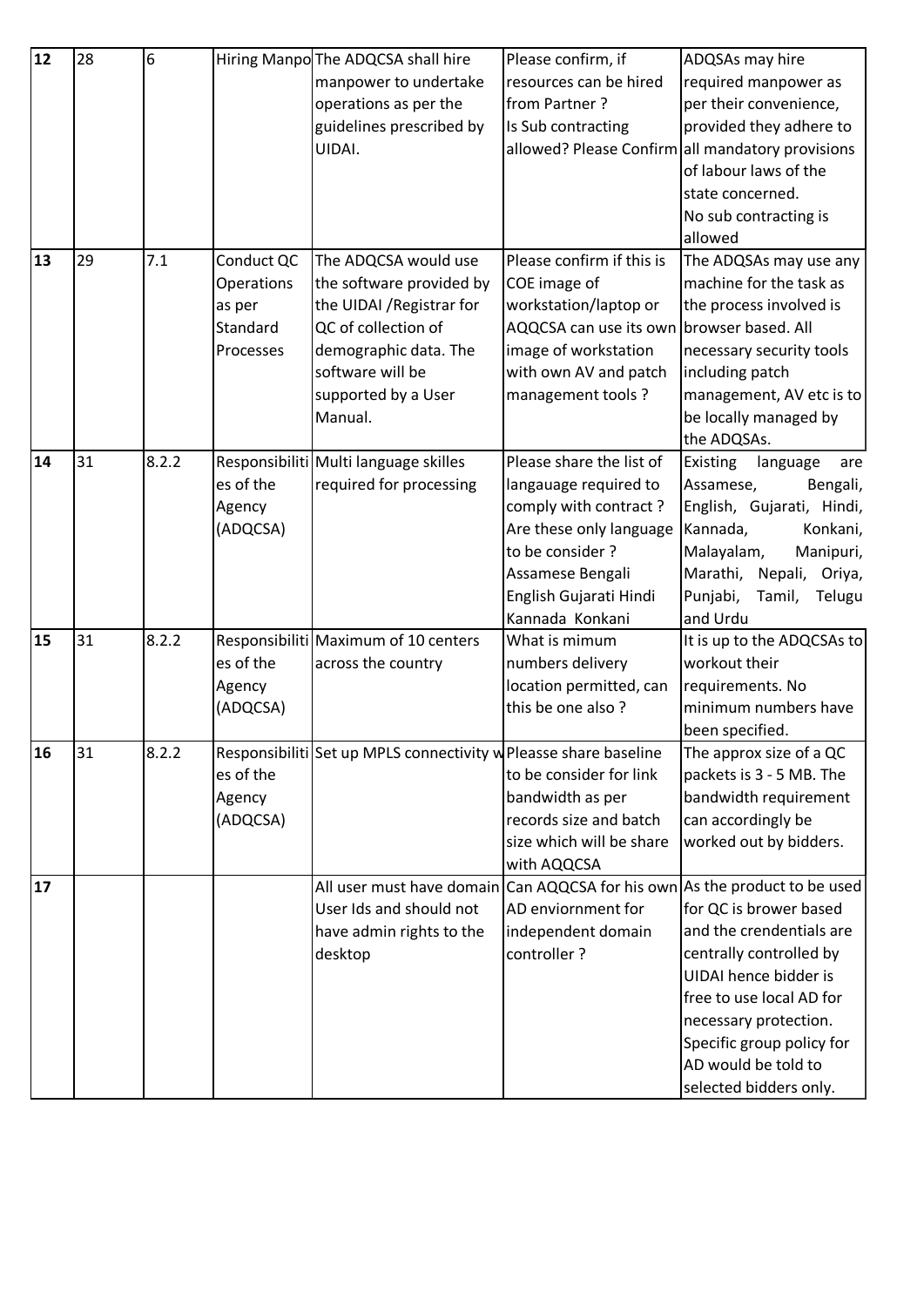| expected to do the<br>clear for AQQCSA, Are<br>following<br>to do a detailed process<br>we required to review<br>review of enrolment and<br>the process and<br>consulting as separate<br>updation processes or<br>services to be quote<br>agree to<br>with our proposal?<br>study report submitted<br>by ADQSAs (to be<br>submitted within 04<br>weeks of signing of<br>agreement). Bidders<br>don't have to quote<br>ADQSAs will install<br>19<br>General<br>General<br><b>UIDAI</b> has mentioned<br>complete hardware as<br>Server in RFP however<br>the detail is not shared<br>per their capacity and<br>security requirements in<br>in delivery center<br>each of their QC center<br>enviornment<br>52<br>9<br>20<br>LIQUIDATED I Following errors in QC will<br>Following terms are not<br>Explained during pre-bid<br>be considered as "Grave<br>clear, Need details<br>meeting. Detailed<br>Errors':<br>Object in exception<br>traing/explaination<br>(a) Photo of Photo<br>photo<br>(b) Use of non-human<br>Photo of Photo<br>finally on-boarded<br>photo/Human Photo<br>ADQSAs.<br>missing<br>(c) Object in exception<br>$\overline{5}$<br>3<br>21<br>Section I<br>Bidder who has<br><b>Bidder requests</b><br>No Change.<br>downloaded the RFP from<br>modification: -<br>the UIDAI website<br>https://uidai.gov.in/resou<br>Bidder who has<br>rces/uidai-<br>downloaded the RFP<br>documents/tenders.html<br>from the UIDAI website<br>or Central Public<br>https://uidai.gov.in/reso<br><b>Procurement Portal</b><br>urces/uidai-<br>(CPPP) website<br>documents/tenders.htm<br>https://eprocure.gov.in/e<br>I or Central Public<br>procure/app shall not<br><b>Procurement Portal</b><br>tamper/modify the RFP<br>(CPPP) website<br>form including<br>https://eprocure.gov.in/<br>downloaded price bid<br>eprocure/app shall not<br>tamper/modify the RFP<br>template in any manner.<br>In case if the same is<br>form including<br>found to be tempered<br>downloaded price bid<br>/modified in any manner,<br>template in any manner.<br>Bid will be completely<br>In case if the same is<br>rejected and EMD would<br>found to be tempered<br>/modified in any<br>be<br>forfeited and Bidder is<br>manner, Bid will be<br>liable to be banned from<br>completely rejected and<br>doing business with<br><b>EMD would be</b><br>UIDAI.<br>forfeited and Bidder is-<br>liable to be banned<br>from doing business | 18 | 31 | 8.3 | The ADQCSA is also | Scope of work is not | UIDAI may employ an       |
|-----------------------------------------------------------------------------------------------------------------------------------------------------------------------------------------------------------------------------------------------------------------------------------------------------------------------------------------------------------------------------------------------------------------------------------------------------------------------------------------------------------------------------------------------------------------------------------------------------------------------------------------------------------------------------------------------------------------------------------------------------------------------------------------------------------------------------------------------------------------------------------------------------------------------------------------------------------------------------------------------------------------------------------------------------------------------------------------------------------------------------------------------------------------------------------------------------------------------------------------------------------------------------------------------------------------------------------------------------------------------------------------------------------------------------------------------------------------------------------------------------------------------------------------------------------------------------------------------------------------------------------------------------------------------------------------------------------------------------------------------------------------------------------------------------------------------------------------------------------------------------------------------------------------------------------------------------------------------------------------------------------------------------------------------------------------------------------------------------------------------------------------------------------------------------------------------------------------------------------------------------------------------------------------------------------------------------------------------------------------------------------------------------------------------------------|----|----|-----|--------------------|----------------------|---------------------------|
|                                                                                                                                                                                                                                                                                                                                                                                                                                                                                                                                                                                                                                                                                                                                                                                                                                                                                                                                                                                                                                                                                                                                                                                                                                                                                                                                                                                                                                                                                                                                                                                                                                                                                                                                                                                                                                                                                                                                                                                                                                                                                                                                                                                                                                                                                                                                                                                                                                   |    |    |     |                    |                      | external 3rd party agency |
|                                                                                                                                                                                                                                                                                                                                                                                                                                                                                                                                                                                                                                                                                                                                                                                                                                                                                                                                                                                                                                                                                                                                                                                                                                                                                                                                                                                                                                                                                                                                                                                                                                                                                                                                                                                                                                                                                                                                                                                                                                                                                                                                                                                                                                                                                                                                                                                                                                   |    |    |     |                    |                      |                           |
|                                                                                                                                                                                                                                                                                                                                                                                                                                                                                                                                                                                                                                                                                                                                                                                                                                                                                                                                                                                                                                                                                                                                                                                                                                                                                                                                                                                                                                                                                                                                                                                                                                                                                                                                                                                                                                                                                                                                                                                                                                                                                                                                                                                                                                                                                                                                                                                                                                   |    |    |     |                    |                      |                           |
|                                                                                                                                                                                                                                                                                                                                                                                                                                                                                                                                                                                                                                                                                                                                                                                                                                                                                                                                                                                                                                                                                                                                                                                                                                                                                                                                                                                                                                                                                                                                                                                                                                                                                                                                                                                                                                                                                                                                                                                                                                                                                                                                                                                                                                                                                                                                                                                                                                   |    |    |     |                    |                      |                           |
|                                                                                                                                                                                                                                                                                                                                                                                                                                                                                                                                                                                                                                                                                                                                                                                                                                                                                                                                                                                                                                                                                                                                                                                                                                                                                                                                                                                                                                                                                                                                                                                                                                                                                                                                                                                                                                                                                                                                                                                                                                                                                                                                                                                                                                                                                                                                                                                                                                   |    |    |     |                    |                      |                           |
|                                                                                                                                                                                                                                                                                                                                                                                                                                                                                                                                                                                                                                                                                                                                                                                                                                                                                                                                                                                                                                                                                                                                                                                                                                                                                                                                                                                                                                                                                                                                                                                                                                                                                                                                                                                                                                                                                                                                                                                                                                                                                                                                                                                                                                                                                                                                                                                                                                   |    |    |     |                    |                      | recommendations of BPR    |
|                                                                                                                                                                                                                                                                                                                                                                                                                                                                                                                                                                                                                                                                                                                                                                                                                                                                                                                                                                                                                                                                                                                                                                                                                                                                                                                                                                                                                                                                                                                                                                                                                                                                                                                                                                                                                                                                                                                                                                                                                                                                                                                                                                                                                                                                                                                                                                                                                                   |    |    |     |                    |                      |                           |
|                                                                                                                                                                                                                                                                                                                                                                                                                                                                                                                                                                                                                                                                                                                                                                                                                                                                                                                                                                                                                                                                                                                                                                                                                                                                                                                                                                                                                                                                                                                                                                                                                                                                                                                                                                                                                                                                                                                                                                                                                                                                                                                                                                                                                                                                                                                                                                                                                                   |    |    |     |                    |                      |                           |
|                                                                                                                                                                                                                                                                                                                                                                                                                                                                                                                                                                                                                                                                                                                                                                                                                                                                                                                                                                                                                                                                                                                                                                                                                                                                                                                                                                                                                                                                                                                                                                                                                                                                                                                                                                                                                                                                                                                                                                                                                                                                                                                                                                                                                                                                                                                                                                                                                                   |    |    |     |                    |                      |                           |
|                                                                                                                                                                                                                                                                                                                                                                                                                                                                                                                                                                                                                                                                                                                                                                                                                                                                                                                                                                                                                                                                                                                                                                                                                                                                                                                                                                                                                                                                                                                                                                                                                                                                                                                                                                                                                                                                                                                                                                                                                                                                                                                                                                                                                                                                                                                                                                                                                                   |    |    |     |                    |                      |                           |
|                                                                                                                                                                                                                                                                                                                                                                                                                                                                                                                                                                                                                                                                                                                                                                                                                                                                                                                                                                                                                                                                                                                                                                                                                                                                                                                                                                                                                                                                                                                                                                                                                                                                                                                                                                                                                                                                                                                                                                                                                                                                                                                                                                                                                                                                                                                                                                                                                                   |    |    |     |                    |                      |                           |
|                                                                                                                                                                                                                                                                                                                                                                                                                                                                                                                                                                                                                                                                                                                                                                                                                                                                                                                                                                                                                                                                                                                                                                                                                                                                                                                                                                                                                                                                                                                                                                                                                                                                                                                                                                                                                                                                                                                                                                                                                                                                                                                                                                                                                                                                                                                                                                                                                                   |    |    |     |                    |                      |                           |
|                                                                                                                                                                                                                                                                                                                                                                                                                                                                                                                                                                                                                                                                                                                                                                                                                                                                                                                                                                                                                                                                                                                                                                                                                                                                                                                                                                                                                                                                                                                                                                                                                                                                                                                                                                                                                                                                                                                                                                                                                                                                                                                                                                                                                                                                                                                                                                                                                                   |    |    |     |                    |                      |                           |
|                                                                                                                                                                                                                                                                                                                                                                                                                                                                                                                                                                                                                                                                                                                                                                                                                                                                                                                                                                                                                                                                                                                                                                                                                                                                                                                                                                                                                                                                                                                                                                                                                                                                                                                                                                                                                                                                                                                                                                                                                                                                                                                                                                                                                                                                                                                                                                                                                                   |    |    |     |                    |                      |                           |
|                                                                                                                                                                                                                                                                                                                                                                                                                                                                                                                                                                                                                                                                                                                                                                                                                                                                                                                                                                                                                                                                                                                                                                                                                                                                                                                                                                                                                                                                                                                                                                                                                                                                                                                                                                                                                                                                                                                                                                                                                                                                                                                                                                                                                                                                                                                                                                                                                                   |    |    |     |                    |                      |                           |
|                                                                                                                                                                                                                                                                                                                                                                                                                                                                                                                                                                                                                                                                                                                                                                                                                                                                                                                                                                                                                                                                                                                                                                                                                                                                                                                                                                                                                                                                                                                                                                                                                                                                                                                                                                                                                                                                                                                                                                                                                                                                                                                                                                                                                                                                                                                                                                                                                                   |    |    |     |                    |                      |                           |
|                                                                                                                                                                                                                                                                                                                                                                                                                                                                                                                                                                                                                                                                                                                                                                                                                                                                                                                                                                                                                                                                                                                                                                                                                                                                                                                                                                                                                                                                                                                                                                                                                                                                                                                                                                                                                                                                                                                                                                                                                                                                                                                                                                                                                                                                                                                                                                                                                                   |    |    |     |                    |                      |                           |
|                                                                                                                                                                                                                                                                                                                                                                                                                                                                                                                                                                                                                                                                                                                                                                                                                                                                                                                                                                                                                                                                                                                                                                                                                                                                                                                                                                                                                                                                                                                                                                                                                                                                                                                                                                                                                                                                                                                                                                                                                                                                                                                                                                                                                                                                                                                                                                                                                                   |    |    |     |                    |                      |                           |
|                                                                                                                                                                                                                                                                                                                                                                                                                                                                                                                                                                                                                                                                                                                                                                                                                                                                                                                                                                                                                                                                                                                                                                                                                                                                                                                                                                                                                                                                                                                                                                                                                                                                                                                                                                                                                                                                                                                                                                                                                                                                                                                                                                                                                                                                                                                                                                                                                                   |    |    |     |                    |                      |                           |
|                                                                                                                                                                                                                                                                                                                                                                                                                                                                                                                                                                                                                                                                                                                                                                                                                                                                                                                                                                                                                                                                                                                                                                                                                                                                                                                                                                                                                                                                                                                                                                                                                                                                                                                                                                                                                                                                                                                                                                                                                                                                                                                                                                                                                                                                                                                                                                                                                                   |    |    |     |                    |                      |                           |
|                                                                                                                                                                                                                                                                                                                                                                                                                                                                                                                                                                                                                                                                                                                                                                                                                                                                                                                                                                                                                                                                                                                                                                                                                                                                                                                                                                                                                                                                                                                                                                                                                                                                                                                                                                                                                                                                                                                                                                                                                                                                                                                                                                                                                                                                                                                                                                                                                                   |    |    |     |                    |                      | would be provided to the  |
|                                                                                                                                                                                                                                                                                                                                                                                                                                                                                                                                                                                                                                                                                                                                                                                                                                                                                                                                                                                                                                                                                                                                                                                                                                                                                                                                                                                                                                                                                                                                                                                                                                                                                                                                                                                                                                                                                                                                                                                                                                                                                                                                                                                                                                                                                                                                                                                                                                   |    |    |     |                    |                      |                           |
|                                                                                                                                                                                                                                                                                                                                                                                                                                                                                                                                                                                                                                                                                                                                                                                                                                                                                                                                                                                                                                                                                                                                                                                                                                                                                                                                                                                                                                                                                                                                                                                                                                                                                                                                                                                                                                                                                                                                                                                                                                                                                                                                                                                                                                                                                                                                                                                                                                   |    |    |     |                    |                      |                           |
|                                                                                                                                                                                                                                                                                                                                                                                                                                                                                                                                                                                                                                                                                                                                                                                                                                                                                                                                                                                                                                                                                                                                                                                                                                                                                                                                                                                                                                                                                                                                                                                                                                                                                                                                                                                                                                                                                                                                                                                                                                                                                                                                                                                                                                                                                                                                                                                                                                   |    |    |     |                    |                      |                           |
|                                                                                                                                                                                                                                                                                                                                                                                                                                                                                                                                                                                                                                                                                                                                                                                                                                                                                                                                                                                                                                                                                                                                                                                                                                                                                                                                                                                                                                                                                                                                                                                                                                                                                                                                                                                                                                                                                                                                                                                                                                                                                                                                                                                                                                                                                                                                                                                                                                   |    |    |     |                    |                      |                           |
|                                                                                                                                                                                                                                                                                                                                                                                                                                                                                                                                                                                                                                                                                                                                                                                                                                                                                                                                                                                                                                                                                                                                                                                                                                                                                                                                                                                                                                                                                                                                                                                                                                                                                                                                                                                                                                                                                                                                                                                                                                                                                                                                                                                                                                                                                                                                                                                                                                   |    |    |     |                    |                      |                           |
|                                                                                                                                                                                                                                                                                                                                                                                                                                                                                                                                                                                                                                                                                                                                                                                                                                                                                                                                                                                                                                                                                                                                                                                                                                                                                                                                                                                                                                                                                                                                                                                                                                                                                                                                                                                                                                                                                                                                                                                                                                                                                                                                                                                                                                                                                                                                                                                                                                   |    |    |     |                    |                      |                           |
|                                                                                                                                                                                                                                                                                                                                                                                                                                                                                                                                                                                                                                                                                                                                                                                                                                                                                                                                                                                                                                                                                                                                                                                                                                                                                                                                                                                                                                                                                                                                                                                                                                                                                                                                                                                                                                                                                                                                                                                                                                                                                                                                                                                                                                                                                                                                                                                                                                   |    |    |     |                    |                      |                           |
|                                                                                                                                                                                                                                                                                                                                                                                                                                                                                                                                                                                                                                                                                                                                                                                                                                                                                                                                                                                                                                                                                                                                                                                                                                                                                                                                                                                                                                                                                                                                                                                                                                                                                                                                                                                                                                                                                                                                                                                                                                                                                                                                                                                                                                                                                                                                                                                                                                   |    |    |     |                    |                      |                           |
|                                                                                                                                                                                                                                                                                                                                                                                                                                                                                                                                                                                                                                                                                                                                                                                                                                                                                                                                                                                                                                                                                                                                                                                                                                                                                                                                                                                                                                                                                                                                                                                                                                                                                                                                                                                                                                                                                                                                                                                                                                                                                                                                                                                                                                                                                                                                                                                                                                   |    |    |     |                    |                      |                           |
|                                                                                                                                                                                                                                                                                                                                                                                                                                                                                                                                                                                                                                                                                                                                                                                                                                                                                                                                                                                                                                                                                                                                                                                                                                                                                                                                                                                                                                                                                                                                                                                                                                                                                                                                                                                                                                                                                                                                                                                                                                                                                                                                                                                                                                                                                                                                                                                                                                   |    |    |     |                    |                      |                           |
|                                                                                                                                                                                                                                                                                                                                                                                                                                                                                                                                                                                                                                                                                                                                                                                                                                                                                                                                                                                                                                                                                                                                                                                                                                                                                                                                                                                                                                                                                                                                                                                                                                                                                                                                                                                                                                                                                                                                                                                                                                                                                                                                                                                                                                                                                                                                                                                                                                   |    |    |     |                    |                      |                           |
|                                                                                                                                                                                                                                                                                                                                                                                                                                                                                                                                                                                                                                                                                                                                                                                                                                                                                                                                                                                                                                                                                                                                                                                                                                                                                                                                                                                                                                                                                                                                                                                                                                                                                                                                                                                                                                                                                                                                                                                                                                                                                                                                                                                                                                                                                                                                                                                                                                   |    |    |     |                    |                      |                           |
|                                                                                                                                                                                                                                                                                                                                                                                                                                                                                                                                                                                                                                                                                                                                                                                                                                                                                                                                                                                                                                                                                                                                                                                                                                                                                                                                                                                                                                                                                                                                                                                                                                                                                                                                                                                                                                                                                                                                                                                                                                                                                                                                                                                                                                                                                                                                                                                                                                   |    |    |     |                    |                      |                           |
|                                                                                                                                                                                                                                                                                                                                                                                                                                                                                                                                                                                                                                                                                                                                                                                                                                                                                                                                                                                                                                                                                                                                                                                                                                                                                                                                                                                                                                                                                                                                                                                                                                                                                                                                                                                                                                                                                                                                                                                                                                                                                                                                                                                                                                                                                                                                                                                                                                   |    |    |     |                    |                      |                           |
|                                                                                                                                                                                                                                                                                                                                                                                                                                                                                                                                                                                                                                                                                                                                                                                                                                                                                                                                                                                                                                                                                                                                                                                                                                                                                                                                                                                                                                                                                                                                                                                                                                                                                                                                                                                                                                                                                                                                                                                                                                                                                                                                                                                                                                                                                                                                                                                                                                   |    |    |     |                    |                      |                           |
|                                                                                                                                                                                                                                                                                                                                                                                                                                                                                                                                                                                                                                                                                                                                                                                                                                                                                                                                                                                                                                                                                                                                                                                                                                                                                                                                                                                                                                                                                                                                                                                                                                                                                                                                                                                                                                                                                                                                                                                                                                                                                                                                                                                                                                                                                                                                                                                                                                   |    |    |     |                    |                      |                           |
|                                                                                                                                                                                                                                                                                                                                                                                                                                                                                                                                                                                                                                                                                                                                                                                                                                                                                                                                                                                                                                                                                                                                                                                                                                                                                                                                                                                                                                                                                                                                                                                                                                                                                                                                                                                                                                                                                                                                                                                                                                                                                                                                                                                                                                                                                                                                                                                                                                   |    |    |     |                    |                      |                           |
|                                                                                                                                                                                                                                                                                                                                                                                                                                                                                                                                                                                                                                                                                                                                                                                                                                                                                                                                                                                                                                                                                                                                                                                                                                                                                                                                                                                                                                                                                                                                                                                                                                                                                                                                                                                                                                                                                                                                                                                                                                                                                                                                                                                                                                                                                                                                                                                                                                   |    |    |     |                    |                      |                           |
|                                                                                                                                                                                                                                                                                                                                                                                                                                                                                                                                                                                                                                                                                                                                                                                                                                                                                                                                                                                                                                                                                                                                                                                                                                                                                                                                                                                                                                                                                                                                                                                                                                                                                                                                                                                                                                                                                                                                                                                                                                                                                                                                                                                                                                                                                                                                                                                                                                   |    |    |     |                    |                      |                           |
|                                                                                                                                                                                                                                                                                                                                                                                                                                                                                                                                                                                                                                                                                                                                                                                                                                                                                                                                                                                                                                                                                                                                                                                                                                                                                                                                                                                                                                                                                                                                                                                                                                                                                                                                                                                                                                                                                                                                                                                                                                                                                                                                                                                                                                                                                                                                                                                                                                   |    |    |     |                    |                      |                           |
|                                                                                                                                                                                                                                                                                                                                                                                                                                                                                                                                                                                                                                                                                                                                                                                                                                                                                                                                                                                                                                                                                                                                                                                                                                                                                                                                                                                                                                                                                                                                                                                                                                                                                                                                                                                                                                                                                                                                                                                                                                                                                                                                                                                                                                                                                                                                                                                                                                   |    |    |     |                    |                      |                           |
|                                                                                                                                                                                                                                                                                                                                                                                                                                                                                                                                                                                                                                                                                                                                                                                                                                                                                                                                                                                                                                                                                                                                                                                                                                                                                                                                                                                                                                                                                                                                                                                                                                                                                                                                                                                                                                                                                                                                                                                                                                                                                                                                                                                                                                                                                                                                                                                                                                   |    |    |     |                    |                      |                           |
|                                                                                                                                                                                                                                                                                                                                                                                                                                                                                                                                                                                                                                                                                                                                                                                                                                                                                                                                                                                                                                                                                                                                                                                                                                                                                                                                                                                                                                                                                                                                                                                                                                                                                                                                                                                                                                                                                                                                                                                                                                                                                                                                                                                                                                                                                                                                                                                                                                   |    |    |     |                    |                      |                           |
|                                                                                                                                                                                                                                                                                                                                                                                                                                                                                                                                                                                                                                                                                                                                                                                                                                                                                                                                                                                                                                                                                                                                                                                                                                                                                                                                                                                                                                                                                                                                                                                                                                                                                                                                                                                                                                                                                                                                                                                                                                                                                                                                                                                                                                                                                                                                                                                                                                   |    |    |     |                    |                      |                           |
|                                                                                                                                                                                                                                                                                                                                                                                                                                                                                                                                                                                                                                                                                                                                                                                                                                                                                                                                                                                                                                                                                                                                                                                                                                                                                                                                                                                                                                                                                                                                                                                                                                                                                                                                                                                                                                                                                                                                                                                                                                                                                                                                                                                                                                                                                                                                                                                                                                   |    |    |     |                    |                      |                           |
|                                                                                                                                                                                                                                                                                                                                                                                                                                                                                                                                                                                                                                                                                                                                                                                                                                                                                                                                                                                                                                                                                                                                                                                                                                                                                                                                                                                                                                                                                                                                                                                                                                                                                                                                                                                                                                                                                                                                                                                                                                                                                                                                                                                                                                                                                                                                                                                                                                   |    |    |     |                    |                      |                           |
|                                                                                                                                                                                                                                                                                                                                                                                                                                                                                                                                                                                                                                                                                                                                                                                                                                                                                                                                                                                                                                                                                                                                                                                                                                                                                                                                                                                                                                                                                                                                                                                                                                                                                                                                                                                                                                                                                                                                                                                                                                                                                                                                                                                                                                                                                                                                                                                                                                   |    |    |     |                    |                      |                           |
|                                                                                                                                                                                                                                                                                                                                                                                                                                                                                                                                                                                                                                                                                                                                                                                                                                                                                                                                                                                                                                                                                                                                                                                                                                                                                                                                                                                                                                                                                                                                                                                                                                                                                                                                                                                                                                                                                                                                                                                                                                                                                                                                                                                                                                                                                                                                                                                                                                   |    |    |     |                    |                      |                           |
|                                                                                                                                                                                                                                                                                                                                                                                                                                                                                                                                                                                                                                                                                                                                                                                                                                                                                                                                                                                                                                                                                                                                                                                                                                                                                                                                                                                                                                                                                                                                                                                                                                                                                                                                                                                                                                                                                                                                                                                                                                                                                                                                                                                                                                                                                                                                                                                                                                   |    |    |     |                    |                      |                           |
|                                                                                                                                                                                                                                                                                                                                                                                                                                                                                                                                                                                                                                                                                                                                                                                                                                                                                                                                                                                                                                                                                                                                                                                                                                                                                                                                                                                                                                                                                                                                                                                                                                                                                                                                                                                                                                                                                                                                                                                                                                                                                                                                                                                                                                                                                                                                                                                                                                   |    |    |     |                    |                      |                           |
|                                                                                                                                                                                                                                                                                                                                                                                                                                                                                                                                                                                                                                                                                                                                                                                                                                                                                                                                                                                                                                                                                                                                                                                                                                                                                                                                                                                                                                                                                                                                                                                                                                                                                                                                                                                                                                                                                                                                                                                                                                                                                                                                                                                                                                                                                                                                                                                                                                   |    |    |     |                    |                      |                           |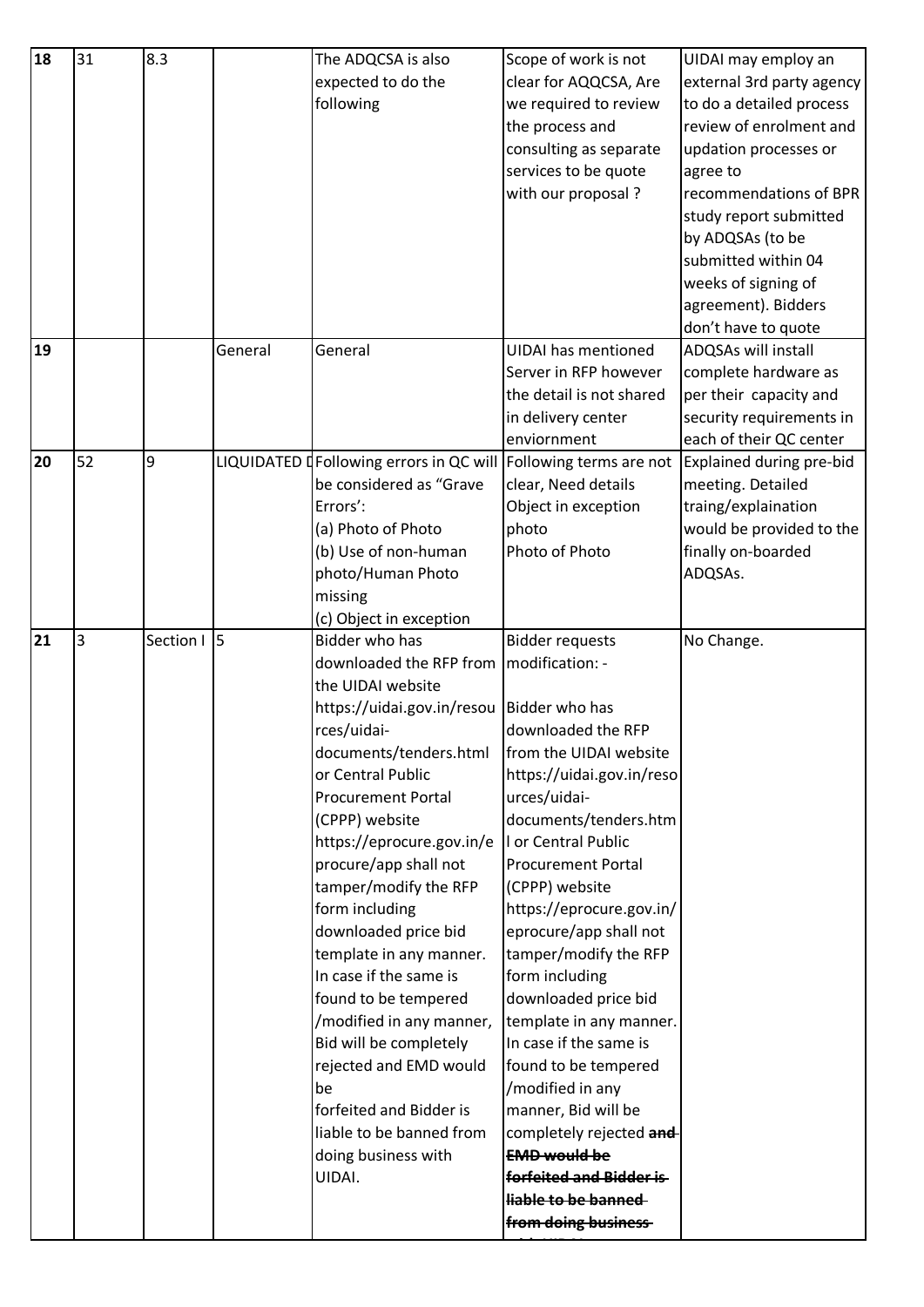| 22 | $\overline{9}$ | Section II Definitions  | "Applicable Law" means     | <b>Bidder requests</b>    | No change is warranted |
|----|----------------|-------------------------|----------------------------|---------------------------|------------------------|
|    |                |                         | the laws and any other     | modification: -           |                        |
|    |                |                         | instruments having the     |                           |                        |
|    |                |                         | force of law in India.     | "Applicable Law" means    |                        |
|    |                |                         |                            | the laws and any other    |                        |
|    |                |                         |                            | instruments having the    |                        |
|    |                |                         |                            | force of law in India and |                        |
|    |                |                         |                            | applicable to the bidder  |                        |
|    |                |                         |                            | while provisioning        |                        |
|    |                |                         |                            | services under the        |                        |
|    |                |                         |                            | Agreement.                |                        |
| 23 | 9              | Section II Definitions  | "Confidential              | <b>Bidder requests</b>    | No change is warranted |
|    |                |                         | Information" means any     | modification: -           |                        |
|    |                |                         | information disclosed to   | "Confidential             |                        |
|    |                |                         | or by any Party to this    | Information" means any    |                        |
|    |                |                         | Contract and includes any  | information disclosed to  |                        |
|    |                |                         | information in relation to | or by any Party to this   |                        |
|    |                |                         | the Parties, a third party | Contract and includes     |                        |
|    |                |                         | including any such         | any information in        |                        |
|    |                |                         | information that may       | relation to the Parties,  |                        |
|    |                |                         | come to the knowledge of   | a third party including   |                        |
|    |                |                         | the Parties                | any such information      |                        |
|    |                |                         | hereto/Bidder's team by    | that may come to the      |                        |
|    |                |                         | virtue of this Contract    | knowledge of the          |                        |
|    |                |                         | that: is by its nature     | Parties hereto/Bidder's   |                        |
|    |                |                         | confidential or by the     | team by virtue of this    |                        |
|    |                |                         | circumstances in which it  | Contract that: is by its  |                        |
|    |                |                         | is disclosed confidential  | nature confidential or by |                        |
|    |                |                         | and/or is designated by    | the circumstances in      |                        |
|    |                |                         | the disclosing Party as    | which it is disclosed     |                        |
|    |                |                         | confidential or identified | confidential and/or is    |                        |
|    |                |                         | in terms connoting its     | designated by the         |                        |
|    |                |                         | confidentiality; but does  | disclosing Party as       |                        |
|    |                |                         | not include information    | confidential or           |                        |
|    |                |                         | which is or becomes        | identified in terms       |                        |
|    |                |                         | public knowledge other     | connoting its             |                        |
|    |                |                         | than by a breach of this   | confidentiality; but does |                        |
|    |                |                         | Contract.                  | not include information   |                        |
| 22 | 11             | Section - II1 - General | All the provisions listed  | <b>Bidder requests</b>    | No change.             |
|    |                |                         | out in the Request for     | modification: -           |                        |
|    |                |                         | Proposal (RFP) issued by   |                           |                        |
|    |                |                         | the UIDAI shall be binding | All the provisions listed |                        |
|    |                |                         | upon the participating     | out in the Request for    |                        |
|    |                |                         | bidders of this RFP.       | Proposal (RFP) issued by  |                        |
|    |                |                         |                            | the UIDAI and agreed      |                        |
|    |                |                         |                            | upon by the bidders       |                        |
|    |                |                         |                            | shall be binding upon     |                        |
|    |                |                         |                            | the participating bidders |                        |
|    |                |                         |                            | of this RFP.              |                        |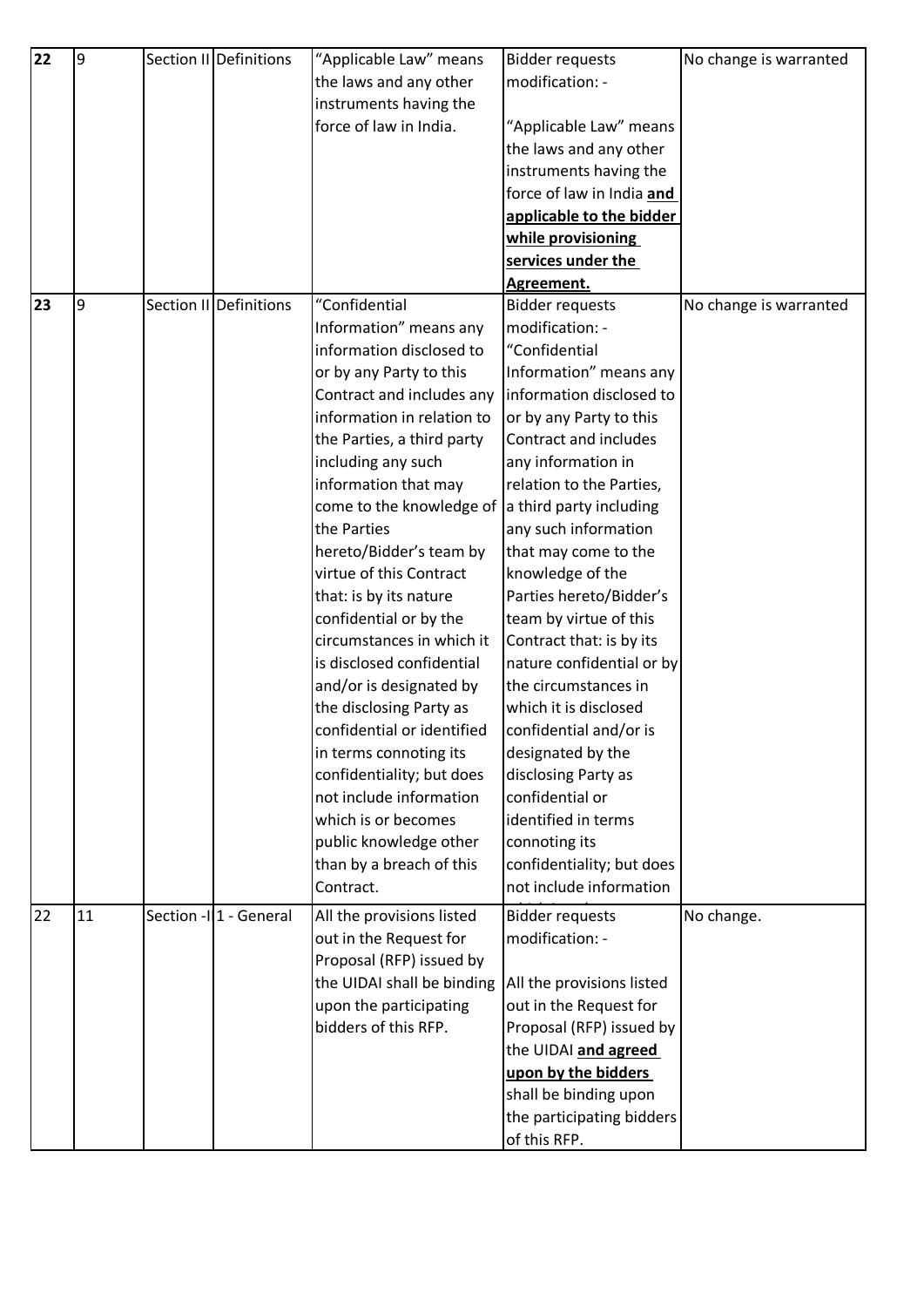| 23 | 11 |                        | Section II 1.10 - Extensid Extension of the contract: | <b>Bidder requests</b>                           | No change.                                         |
|----|----|------------------------|-------------------------------------------------------|--------------------------------------------------|----------------------------------------------------|
|    |    |                        | The contract may be                                   | modification: -                                  |                                                    |
|    |    |                        | extended by two more                                  |                                                  |                                                    |
|    |    |                        | years, on year to year                                | Extension of the                                 |                                                    |
|    |    |                        | basis as per Clause 2.10                              | contract: The contract                           |                                                    |
|    |    |                        | <b>Extension of Contract of</b>                       | may be extended by two                           |                                                    |
|    |    |                        | General terms of                                      | more years, on year to                           |                                                    |
|    |    |                        | extension. However,                                   | year basis as per Clause                         |                                                    |
|    |    |                        | extension shall be subject                            | 2.10 Extension of                                |                                                    |
|    |    |                        | to the satisfactory                                   | <b>Contract of General</b>                       |                                                    |
|    |    |                        | performance of the                                    | terms of extension.                              |                                                    |
|    |    |                        | service provider and solely However, extension        |                                                  |                                                    |
|    |    |                        | at the discretion of the                              | shall be subject to the                          |                                                    |
|    |    |                        | purchaser.                                            | satisfactory                                     |                                                    |
|    |    |                        |                                                       | performance of the                               |                                                    |
|    |    |                        |                                                       | service provider and                             |                                                    |
|    |    |                        |                                                       | solely at the discretion                         |                                                    |
|    |    |                        |                                                       | of the purchaser and on                          |                                                    |
|    |    |                        |                                                       | terms and conditions                             |                                                    |
|    |    |                        |                                                       | mutually agreeable to                            |                                                    |
|    |    |                        |                                                       | both parties.                                    |                                                    |
| 24 | 11 |                        | Section II 1.11 - Extensic Notwithstanding the        | <b>Bidder requests</b>                           | No change required at                              |
|    |    |                        | allocation of work during                             | modification: -                                  | this place as Termination                          |
|    |    |                        | the                                                   |                                                  | has been adequately                                |
|    |    |                        | Contract period and/or                                | Notwithstanding the                              | covered at para 2.9 of                             |
|    |    |                        | tenure of Contract, the                               | allocation of work                               | COMMENCEMENT,                                      |
|    |    |                        | UIDAI, without prejudice                              | during the                                       | COMPLETION,                                        |
|    |    |                        | or liability, reserves the                            | Contract period and/or                           | MODIFICATION AND                                   |
|    |    |                        | right to terminate the                                | tenure of Contract, the                          | <b>TERMINATION OF</b>                              |
|    |    |                        | contract.                                             | UIDAI, without prejudice CONTRACT. Notice        |                                                    |
|    |    |                        |                                                       | or liability, reserves the                       | period of Not less then 30                         |
|    |    |                        |                                                       | right to terminate the                           | days is mentioned.                                 |
|    |    |                        |                                                       | contract after giving a                          |                                                    |
|    |    |                        |                                                       | prior notice of three (3)                        |                                                    |
|    |    |                        |                                                       | months to the selected                           |                                                    |
|    |    |                        |                                                       | bidder. In the case of                           |                                                    |
|    |    |                        |                                                       | such termination, the                            |                                                    |
|    |    |                        |                                                       | selected bidder shall be                         |                                                    |
|    |    |                        |                                                       | paid for all the goods                           |                                                    |
|    |    |                        |                                                       | delivered and services                           |                                                    |
|    |    |                        |                                                       | rendered up to the                               |                                                    |
|    |    |                        |                                                       | effective date of                                |                                                    |
|    |    |                        |                                                       | termination along with                           |                                                    |
|    |    |                        |                                                       | mutually agreed                                  |                                                    |
|    |    |                        |                                                       | termination assistance                           |                                                    |
|    |    |                        |                                                       | costs.                                           |                                                    |
| 25 | 12 | Section II 4 - Earnest | v. The EMD of the                                     | v. The EMD of the                                | No change as all                                   |
|    |    | Money                  | unsuccessful bidders                                  | unsuccessful bidders                             | Technically qualified                              |
|    |    | Deposit                | would be returned within                              | would be returned                                | bidders will also                                  |
|    |    |                        | 30 days of signing of the                             | within 30 days of signing participate in Reverse |                                                    |
|    |    |                        | contract.                                             |                                                  | of the contract opening   Auction, post opening of |
|    |    |                        |                                                       | of the commercial bids.                          | commercial bids                                    |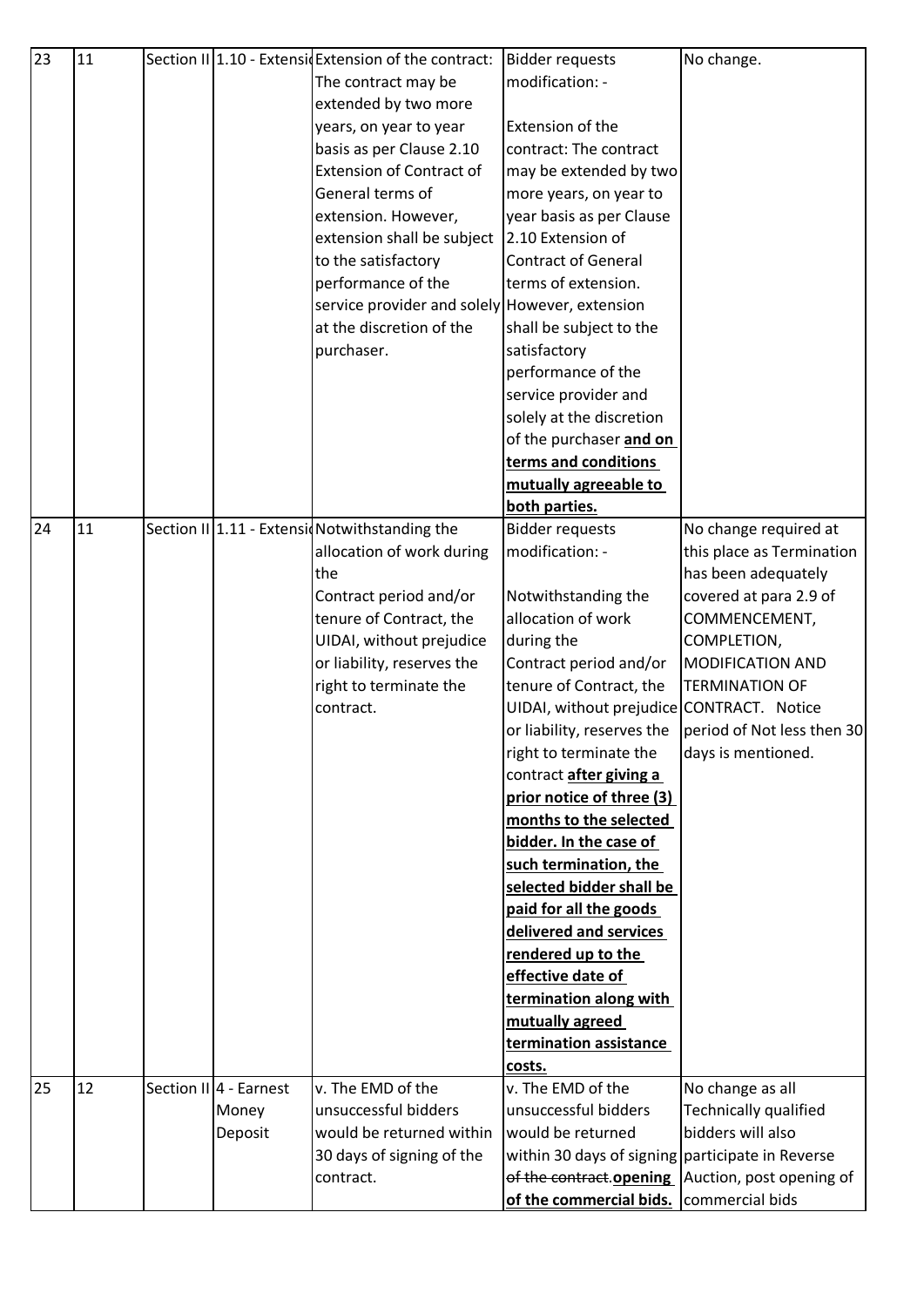| 26 | 12 |  | Section II 5 - Forfeiture T he EMD shall be          | <b>Bidder requests</b>      | No change. |
|----|----|--|------------------------------------------------------|-----------------------------|------------|
|    |    |  | forfeited by the Purchaser   modification: -         |                             |            |
|    |    |  | in the following events:                             |                             |            |
|    |    |  | i. If Bid is withdrawn                               | The EMD shall be            |            |
|    |    |  | during the validity period                           | forfeited by the            |            |
|    |    |  | or any extension agreed                              | Purchaser in the            |            |
|    |    |  | by the Bidder thereof                                | following events:           |            |
|    |    |  | ii. If the Bid is varied or                          | i. If Bid is withdrawn      |            |
|    |    |  | modified in a manner not                             | during the validity         |            |
|    |    |  | acceptable to the                                    | period or any extension     |            |
|    |    |  | Purchaser after opening of agreed by the Bidder      |                             |            |
|    |    |  | Bid during the validity                              | thereof                     |            |
|    |    |  | period or any extension                              | ii. If the Bid is varied or |            |
|    |    |  | thereof.                                             | modified in a manner-       |            |
|    |    |  | iii. If the Bidder tries to                          | not acceptable to the-      |            |
|    |    |  | influence the evaluation                             | Purchaser after opening     |            |
|    |    |  | process.                                             | of Bid during the validity  |            |
|    |    |  | iv. If the Bidder/s selected                         | period or any extension-    |            |
|    |    |  | as 'Service Provider chose   thereof.                |                             |            |
|    |    |  | to withdraw the Bid                                  | iii. If the Bidder tries to |            |
|    |    |  | before the finalization                              | influence the evaluation    |            |
|    |    |  | process.                                             | process                     |            |
|    |    |  | v. If the successful bidder                          | iv. If the Bidder/s         |            |
|    |    |  | fails to sign the contract or selected as 'Service   |                             |            |
|    |    |  | the performance                                      | Provider chose to           |            |
|    |    |  | guarantee is not                                     | withdraw the Bid before     |            |
|    |    |  | submitted within the time the finalization process   |                             |            |
|    |    |  |                                                      |                             |            |
| 27 | 14 |  | Section II 11 - Disqualifi Purchaser may at its sole | <b>Bidder requests</b>      | No change  |
|    |    |  | discretion and at any time                           | modification: -             |            |
|    |    |  | during the evaluation of                             |                             |            |
|    |    |  | application, disqualify any Purchaser may at its     |                             |            |
|    |    |  | applicant, if the applicant: sole discretion and at  |                             |            |
|    |    |  |                                                      | any time during the         |            |
|    |    |  | vii. The bidder qualifies                            | evaluation of               |            |
|    |    |  | the proposal with his own                            | application, disqualify     |            |
|    |    |  | conditions.                                          | any applicant from the      |            |
|    |    |  |                                                      | current tendering           |            |
|    |    |  |                                                      | process, if the applicant:  |            |
|    |    |  |                                                      | vii. The bidder qualifies-  |            |
|    |    |  |                                                      | the proposal with his-      |            |
|    |    |  |                                                      | own conditions.             |            |
| 28 | 14 |  | Section II 12.2 - Award The Bidders will sign the    | <b>Bidder requests</b>      | No change. |
|    |    |  | contract as per the                                  | modification: -             |            |
|    |    |  | standard Contract form in                            |                             |            |
|    |    |  | Annexure II within 15 days The Bidders will sign the |                             |            |
|    |    |  | of issuance of the letter of contract on mutually    |                             |            |
|    |    |  | intent.                                              | agreed terms and            |            |
|    |    |  |                                                      | conditions as per the       |            |
|    |    |  |                                                      | standard Contract form      |            |
|    |    |  |                                                      | in Annexure II within 15    |            |
|    |    |  |                                                      | days of issuance of the     |            |
|    |    |  |                                                      | letter of inten             |            |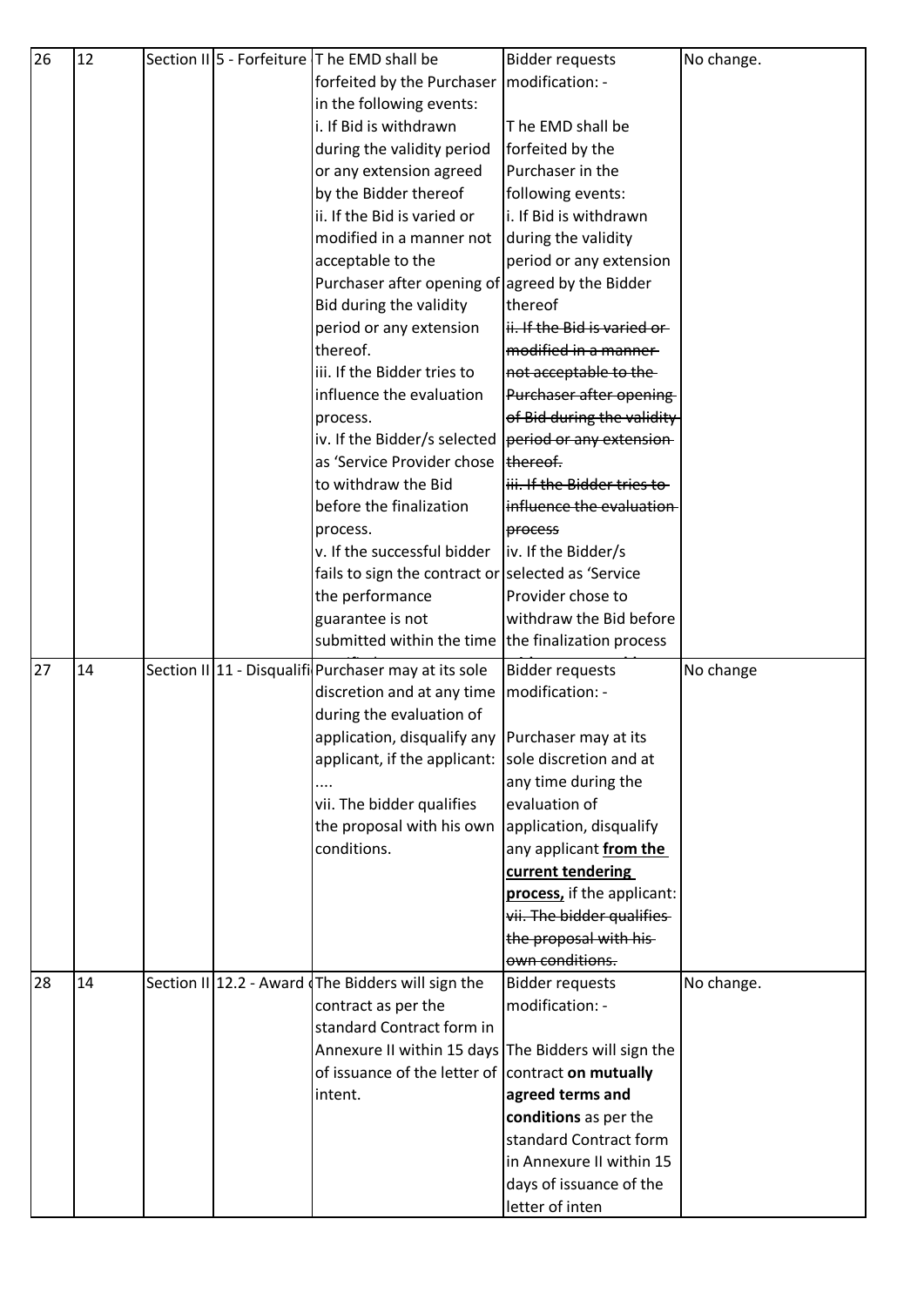| 29 | 26 | Section III2.7 - |                         | ADQCSA shall maintain                          |                             | UIDAI to please share its IT Security requirements |
|----|----|------------------|-------------------------|------------------------------------------------|-----------------------------|----------------------------------------------------|
|    |    |                  | Overview of             | the confidentiality of the                     | Code of Conduct and IT      | have been adequately                               |
|    |    |                  | the Scope of            | data and adhere to the                         | Security Policy with us.    | specified in the RFP.                              |
|    |    |                  | Work                    | code of conduct, IT                            |                             | Please refer Form D-                               |
|    |    |                  |                         | security policy as provided                    |                             | <b>UIDAI Information</b>                           |
|    |    |                  |                         | by UDIAI and any                               |                             | Security Guidelines for                            |
|    |    |                  |                         | amendments thereof                             |                             | Third party (ADQCSA).                              |
| 30 | 29 |                  |                         | Section III6.14 (d) - Pre-ADQCSA shall conduct | <b>Bidder requests</b>      | No change as this is                               |
|    |    |                  |                         | requisites for background verification         | modification: -             | considered essential,                              |
|    |    |                  | all                     | for all resources to be                        |                             | keeping in view the                                |
|    |    |                  | manpower                | deployed in the project                        | <b>ADQCSA shall conduct</b> | confidentiality and                                |
|    |    |                  | deployed                | along with police                              | background verification-    | privacy of cirizens data.                          |
|    |    |                  |                         | verification. The agency                       | for all resources to be-    |                                                    |
|    |    |                  |                         | shall share the details and                    | deployed in the project     |                                                    |
|    |    |                  |                         | related documents                              | along with police           |                                                    |
|    |    |                  |                         | whenever asked by UIDAI.                       | verification. The agency    |                                                    |
|    |    |                  |                         |                                                | shall share the details     |                                                    |
|    |    |                  |                         |                                                | and related documents       |                                                    |
|    |    |                  |                         |                                                | whenever asked by-          |                                                    |
|    |    |                  |                         |                                                | UIDAI.                      |                                                    |
| 31 | 29 |                  | Section III 7 - Conduct | Privacy & Security:                            |                             | UIDAI to please share its IT Security requirements |
|    |    |                  | QC                      | ADQCSA will be                                 | <b>Information Security</b> | have been adequately                               |
|    |    |                  | Operations              | responsible to make sure                       | guidelines and IT           | specified in the RFP.                              |
|    |    |                  | as per                  | that the data is kept in a                     | Security Policy with us.    | Please refer Form D-                               |
|    |    |                  | Standard                | very secure and                                |                             | <b>UIDAI Information</b>                           |
|    |    |                  | Processes               | confidential manner and                        |                             | <b>Security Guidelines for</b>                     |
|    |    |                  |                         | under no circumstances,                        |                             | Third party (ADQCSA).                              |
|    |    |                  |                         | shall they either use the                      |                             |                                                    |
|    |    |                  |                         | data                                           |                             |                                                    |
|    |    |                  |                         | themselves or part with                        |                             |                                                    |
|    |    |                  |                         | the data to any other                          |                             |                                                    |
|    |    |                  |                         | agency other than the                          |                             |                                                    |
|    |    |                  |                         | UIDAI and shall be subject                     |                             |                                                    |
|    |    |                  |                         | to audit by UIDAI or their                     |                             |                                                    |
|    |    |                  |                         | representative from time                       |                             |                                                    |
|    |    |                  |                         | to time. ADQCSA shall                          |                             |                                                    |
|    |    |                  |                         | follow IT security                             |                             |                                                    |
|    |    |                  |                         | policy of UIDAI, Aadhaar                       |                             |                                                    |
|    |    |                  |                         | Act 2016 and other                             |                             |                                                    |
|    |    |                  |                         | prevalent laws of the                          |                             |                                                    |
|    |    |                  |                         | country and their                              |                             |                                                    |
|    |    |                  |                         | amendment during the                           |                             |                                                    |
|    |    |                  |                         | entire contract period.                        |                             |                                                    |
|    |    |                  |                         | ADQCSA shall ensure that                       |                             |                                                    |
|    |    |                  |                         | the Information security                       |                             |                                                    |
|    |    |                  |                         | guidelines                                     |                             |                                                    |
|    |    |                  |                         | as issued by UIDAI are                         |                             |                                                    |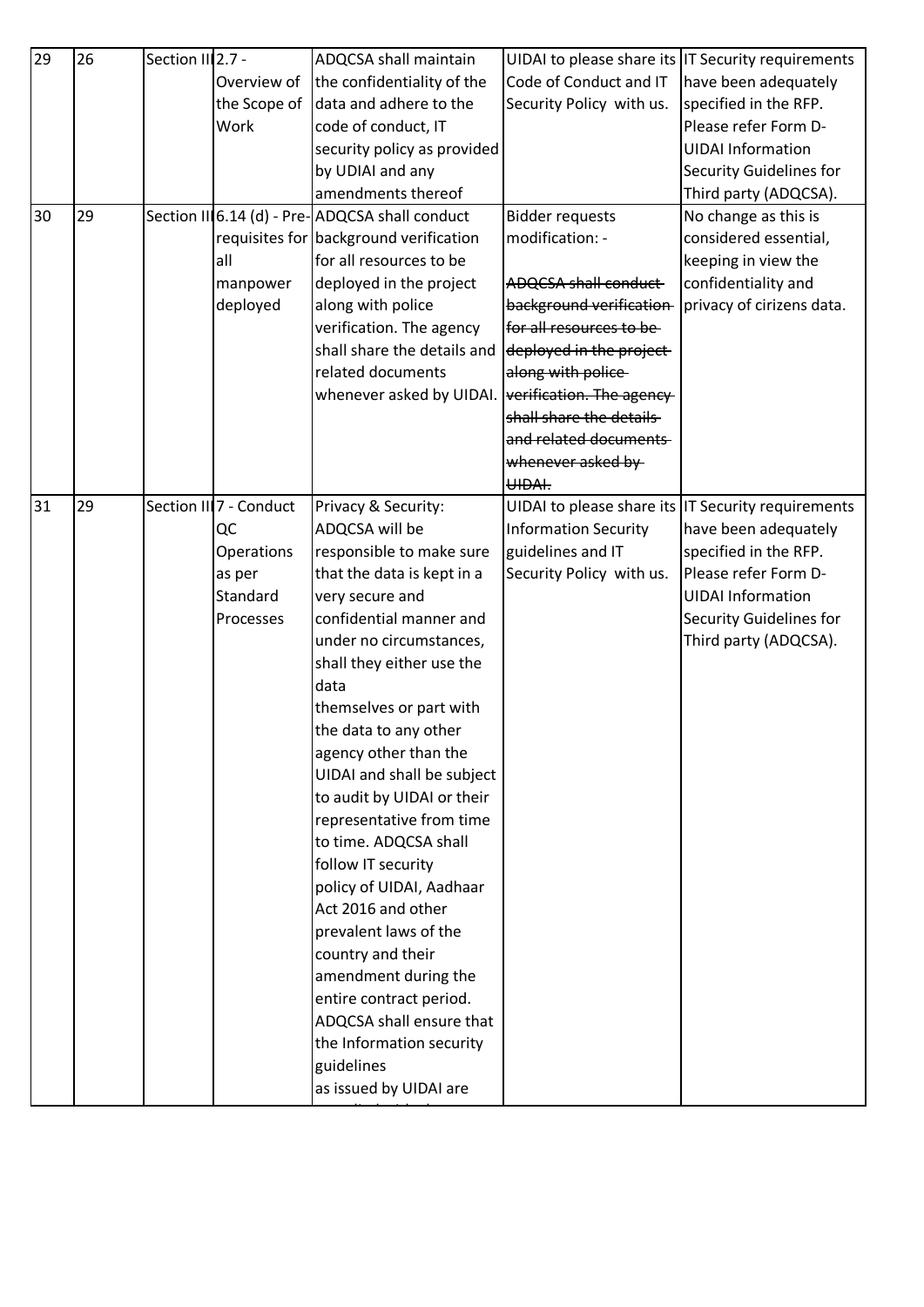| 32 | 32 |                       | Section IIID - Security | 4. Non Disclosure                                  |                                                    | UIDAI to please share its IT Security requirements |
|----|----|-----------------------|-------------------------|----------------------------------------------------|----------------------------------------------------|----------------------------------------------------|
|    |    |                       | of the                  | Agreement should be                                | <b>Information Security</b>                        | have been adequately                               |
|    |    |                       | Premises                | signed by all the resources guidelines and IT      |                                                    | specified in the RFP.                              |
|    |    |                       |                         | 8. ADQCSA will have to                             | Security Policy with us.                           | Please refer Form D-                               |
|    |    |                       |                         | submit a certificate that                          |                                                    | <b>UIDAI Information</b>                           |
|    |    |                       |                         | they are compliant to the                          | Also, Bidder requests                              | Security Guidelines for                            |
|    |    |                       |                         | UIDAI confidentiality and                          | deletion of the                                    | Third party (ADQCSA).                              |
|    |    |                       |                         | Information security                               | following: -                                       | Non-Disclosure-No                                  |
|    |    |                       |                         | guidelines and regulations                         |                                                    | change keeping in view                             |
|    |    |                       |                         | as laid down by UIDAI or                           | 4. Non Disclosure                                  | the sensitive PII data                             |
|    |    |                       |                         | MeitY.                                             | Agreement should be                                | being handled.                                     |
|    |    |                       |                         |                                                    | signed by all the                                  |                                                    |
|    |    |                       |                         |                                                    | resources                                          |                                                    |
| 33 | 34 | Section III Part II - |                         | Note:                                              | Note:                                              | No change                                          |
|    |    |                       |                         | Service Level a. The total cumulative              | a. The total cumulative                            |                                                    |
|    |    |                       | Agreement               | SLA penalty amount shall                           | SLA penalty amount                                 |                                                    |
|    |    |                       |                         | not exceed 10% of the                              | shall not exceed 40% 5%                            |                                                    |
|    |    |                       |                         | estimated contract value                           | of the estimated                                   |                                                    |
|    |    |                       |                         | at the start of the contract contract value at the |                                                    |                                                    |
|    |    |                       |                         | and addendum there                                 | start of the contract and                          |                                                    |
|    |    |                       |                         | under. The total quarterly                         | addendum there under.                              |                                                    |
|    |    |                       |                         | penalty amount shall                               | The total quarterly                                |                                                    |
|    |    |                       |                         | not exceed 15% of the                              | penalty amount shall                               |                                                    |
|    |    |                       |                         | quarterly invoice value.                           | not exceed 45% 10% of                              |                                                    |
|    |    |                       |                         |                                                    | the quarterly invoice                              |                                                    |
|    |    |                       |                         |                                                    | value.                                             |                                                    |
| 34 | 38 | Section IV $1.1(a)$ - |                         | "Applicable Law" means                             | <b>Bidder requests</b>                             | Same as above                                      |
|    |    |                       | Definitions             | the laws and any other                             | modification: -                                    |                                                    |
|    |    |                       |                         | instruments having the                             |                                                    |                                                    |
|    |    |                       |                         | force of law in India.                             | "Applicable Law" means                             |                                                    |
|    |    |                       |                         |                                                    | the laws and any other                             |                                                    |
|    |    |                       |                         |                                                    | instruments having the                             |                                                    |
|    |    |                       |                         |                                                    | force of law in India and                          |                                                    |
|    |    |                       |                         |                                                    | applicable to the bidder                           |                                                    |
|    |    |                       |                         |                                                    | while provisioning                                 |                                                    |
|    |    |                       |                         |                                                    | services under the                                 |                                                    |
|    |    |                       |                         |                                                    | Agreement.                                         |                                                    |
| 35 | 39 |                       | Section IV1.8 - Taxes   | d. If there is any reduction                       | d. If there is any                                 | Agreed. Please refer                               |
|    |    |                       | and Duties              | or increase in duties and                          | reduction or increase in                           | revised RFP                                        |
|    |    |                       |                         | taxes due to any reason                            | duties and taxes due to                            |                                                    |
|    |    |                       |                         | whatsoever, after                                  | any reason whatsoever,                             |                                                    |
|    |    |                       |                         | submission of bid or                               | after submission of bid                            |                                                    |
|    |    |                       |                         | Notification of Award, the                         | or Notification of Award,                          |                                                    |
|    |    |                       |                         |                                                    |                                                    |                                                    |
|    |    |                       |                         |                                                    |                                                    |                                                    |
|    |    |                       |                         | same shall be passed on                            | the same shall be                                  |                                                    |
|    |    |                       |                         | to the                                             | passed on to the                                   |                                                    |
|    |    |                       |                         | Purchaser/ASDQCSA                                  | Purchaser/ASDQCSA.                                 |                                                    |
|    |    |                       |                         |                                                    | Taxes shall be paid to                             |                                                    |
|    |    |                       |                         |                                                    | the service provider at<br>prevailing rates at the |                                                    |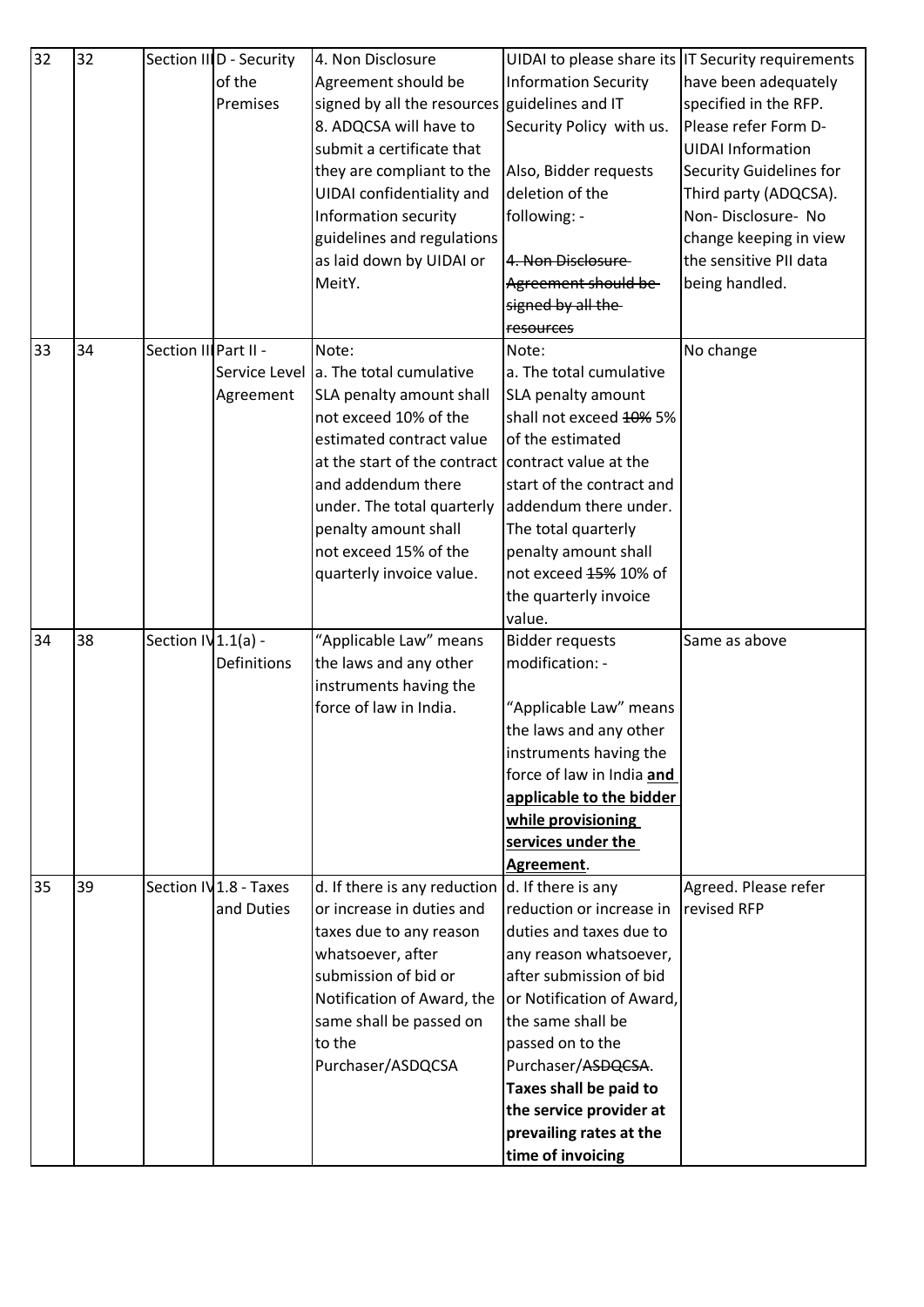| 36 | 39 | Section IV 1.9.2 - |             | a. The Purchaser may                                  | <b>Bidder requests</b>             | No change in these is |
|----|----|--------------------|-------------|-------------------------------------------------------|------------------------------------|-----------------------|
|    |    |                    | Measures to | terminate the contract if it modification: -          |                                    | deemed necessary      |
|    |    |                    | be taken by | determines at any time                                | a. The Purchaser may               |                       |
|    |    |                    | the         | that representatives of the terminate the contract if |                                    |                       |
|    |    |                    | Purchaser   | Service Provider were                                 | a court of competent               |                       |
|    |    |                    |             | engaged in corrupt,                                   | jurisdiction ++                    |                       |
|    |    |                    |             | fraudulent, collusive or                              | determines at any time             |                       |
|    |    |                    |             | coercive practices during                             | that representatives of            |                       |
|    |    |                    |             | the selection                                         | the Service Provider               |                       |
|    |    |                    |             | process or the execution                              | were engaged in                    |                       |
|    |    |                    |             | of that contract, without                             | corrupt, fraudulent,               |                       |
|    |    |                    |             | the Service Provider                                  | collusive or coercive              |                       |
|    |    |                    |             | having taken timely and                               | practices during the               |                       |
|    |    |                    |             | appropriate action                                    | selection                          |                       |
|    |    |                    |             | satisfactory to the                                   | process or the execution           |                       |
|    |    |                    |             | Purchaser to remedy the                               | of that contract, without          |                       |
|    |    |                    |             | situation;                                            | the Service Provider               |                       |
|    |    |                    |             | b. The Purchaser may also                             | having taken timely and            |                       |
|    |    |                    |             | sanction against the                                  | appropriate action                 |                       |
|    |    |                    |             | Service Provider, including satisfactory to the       |                                    |                       |
|    |    |                    |             | declaring the Service                                 | Purchaser to remedy the            |                       |
|    |    |                    |             | Provider ineligible, either                           | situation;                         |                       |
|    |    |                    |             | indefinitely or for a stated                          | b. The Purchaser may               |                       |
|    |    |                    |             | period of time, to be                                 | also sanction against the          |                       |
|    |    |                    |             | awarded a contract if it at                           | Service Provider,                  |                       |
|    |    |                    |             | any time determines that                              | including declaring the            |                       |
|    |    |                    |             | the Service Provider has,                             | Service Provider                   |                       |
| 37 | 41 | Section IV2.2 -    |             | a. If the selected Service                            | <b>Bidder requests</b>             | No change.            |
|    |    |                    | Termination | Provider is unable to                                 | modification: -                    |                       |
|    |    |                    | of Contract | commence the service                                  | a. If the selected Service         |                       |
|    |    |                    |             | for failure to within the specified                   | Provider is unable to              |                       |
|    |    |                    | become      | period, as per the scope of commence the service      |                                    |                       |
|    |    |                    | effective   | work of RFP, UIDAI may                                | within the specified               |                       |
|    |    |                    |             | declare this Contract null                            | period owing to reasons            |                       |
|    |    |                    |             | and void and in the event                             | solely and directly                |                       |
|    |    |                    |             | of such a declaration, the                            | attributable to the                |                       |
|    |    |                    |             | Performance Bank                                      | selected Service                   |                       |
|    |    |                    |             | Guarantee is liable to be                             | Provider, as per the               |                       |
|    |    |                    |             | forfeited by UIDAI                                    | scope of work of RFP,              |                       |
|    |    |                    |             | b. Notwithstanding the                                | UIDAI may declare this             |                       |
|    |    |                    |             | duration of the contract                              | Contract null and void             |                       |
|    |    |                    |             | stated in GC 2.4, the                                 | and in the event of such           |                       |
|    |    |                    |             | UIDAI, without prejudice                              | a declaration, the                 |                       |
|    |    |                    |             | or liability, reserves the                            | Performance Bank                   |                       |
|    |    |                    |             | right to terminate the                                | Guarantee is liable to be          |                       |
|    |    |                    |             | contract                                              | forfeited by UIDAI                 |                       |
|    |    |                    |             |                                                       | b. Notwithstanding the             |                       |
|    |    |                    |             |                                                       | duration of the contract           |                       |
|    |    |                    |             |                                                       | stated in GC 2.4, the              |                       |
|    |    |                    |             |                                                       | UIDAI, without prejudice           |                       |
|    |    |                    |             |                                                       | or liability, reserves the         |                       |
|    |    |                    |             |                                                       |                                    |                       |
|    |    |                    |             |                                                       | right to terminate the<br>contract |                       |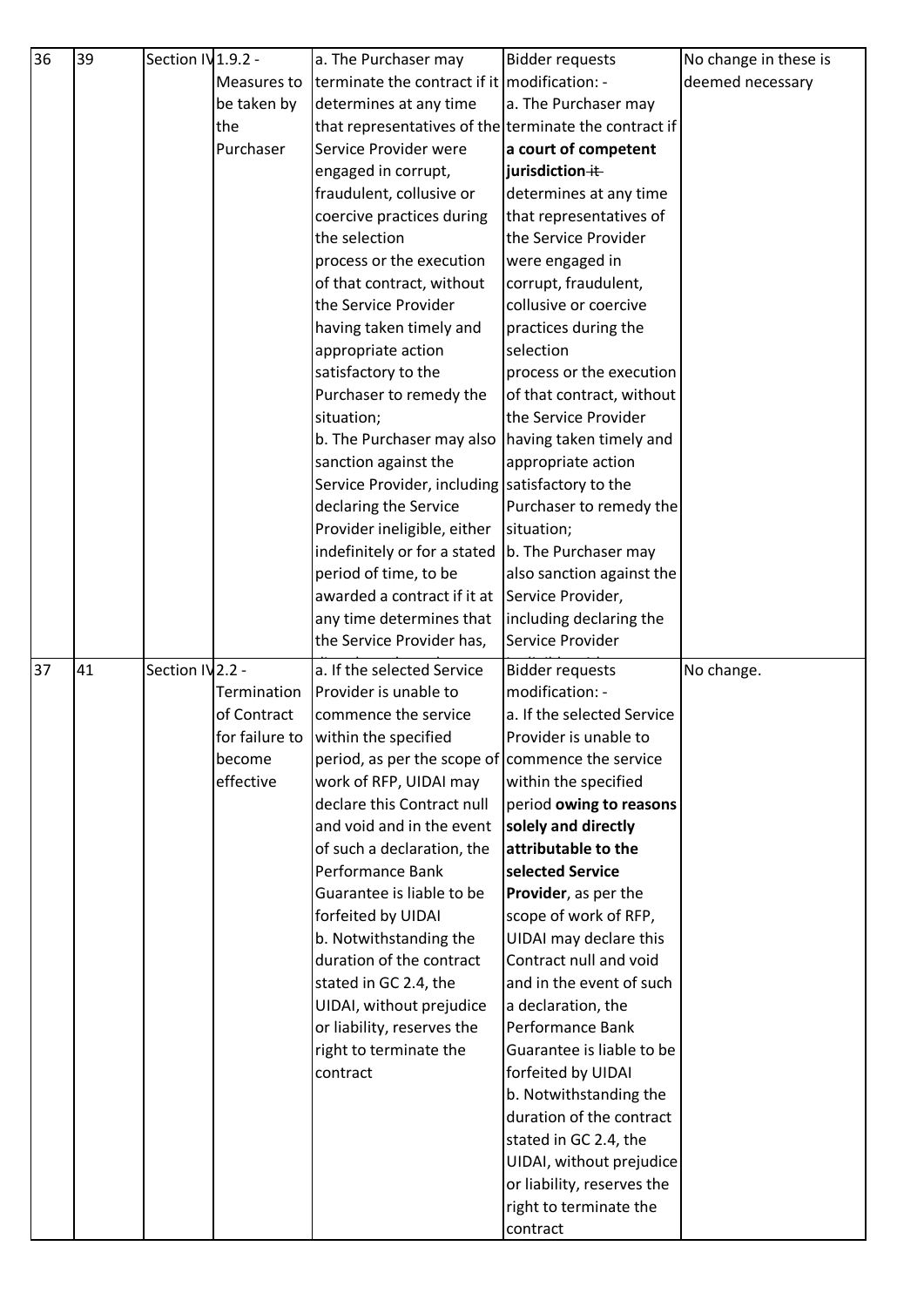| 38 | 41 | Section IV <sub>2.4</sub> - |                                     | Unless terminated earlier                          | <b>Bidder requests</b>     | No change               |
|----|----|-----------------------------|-------------------------------------|----------------------------------------------------|----------------------------|-------------------------|
|    |    |                             |                                     | Expiration of   pursuant to Clause GC 2.3          | modification: -            |                         |
|    |    |                             |                                     | the Contract   hereof, this Contract shall         |                            |                         |
|    |    |                             |                                     | expire at the end of such                          | Unless terminated          |                         |
|    |    |                             |                                     | time period, after the                             | earlier pursuant to        |                         |
|    |    |                             |                                     | Effective Date, as specified Clause GC 2.3 hereof, |                            |                         |
|    |    |                             |                                     | in the SC. The contract                            | this Contract shall expire |                         |
|    |    |                             |                                     | may be extended by two                             | at the end of such time    |                         |
|    |    |                             |                                     | periods of one year each,                          | period, after the          |                         |
|    |    |                             |                                     | subject to satisfactory                            | Effective Date, as         |                         |
|    |    |                             |                                     | performanc                                         | specified in the SC. The   |                         |
|    |    |                             |                                     |                                                    | contract may be            |                         |
|    |    |                             |                                     |                                                    | extended by two            |                         |
|    |    |                             |                                     |                                                    | periods of one year        |                         |
|    |    |                             |                                     |                                                    | each, subject to           |                         |
|    |    |                             |                                     |                                                    | satisfactory               |                         |
|    |    |                             |                                     |                                                    | performance and on         |                         |
|    |    |                             |                                     |                                                    | terms and conditions       |                         |
| 39 | 43 |                             | Section IV 2.7 - Force MaAs per RFP |                                                    | Bidder requests the        | No change as            |
|    |    |                             |                                     |                                                    | following to be added: -   | Termination under       |
|    |    |                             |                                     |                                                    |                            | various conditions has  |
|    |    |                             |                                     |                                                    | In case Force Majeure      | been adequately covered |
|    |    |                             |                                     |                                                    | subsists for more than     | at Para 2.9 of the      |
|    |    |                             |                                     |                                                    | sixty (60) days, either    | COMMENCEMENT,           |
|    |    |                             |                                     |                                                    | party shall have the       | COMPLETION,             |
|    |    |                             |                                     |                                                    | right to terminate the     | MODIFICATION AND        |
|    |    |                             |                                     |                                                    | <b>Agreement and in</b>    | <b>TERMINATION OF</b>   |
|    |    |                             |                                     |                                                    | which scenario, the        | <b>CONTRACT. Notice</b> |
|    |    |                             |                                     |                                                    | Selected bidder shall be   | period of 30 days has   |
|    |    |                             |                                     |                                                    | paid for all the goods     | been specified.         |
|    |    |                             |                                     |                                                    | delivered and services     |                         |
|    |    |                             |                                     |                                                    | rendered up to the         |                         |
|    |    |                             |                                     |                                                    | effective date of          |                         |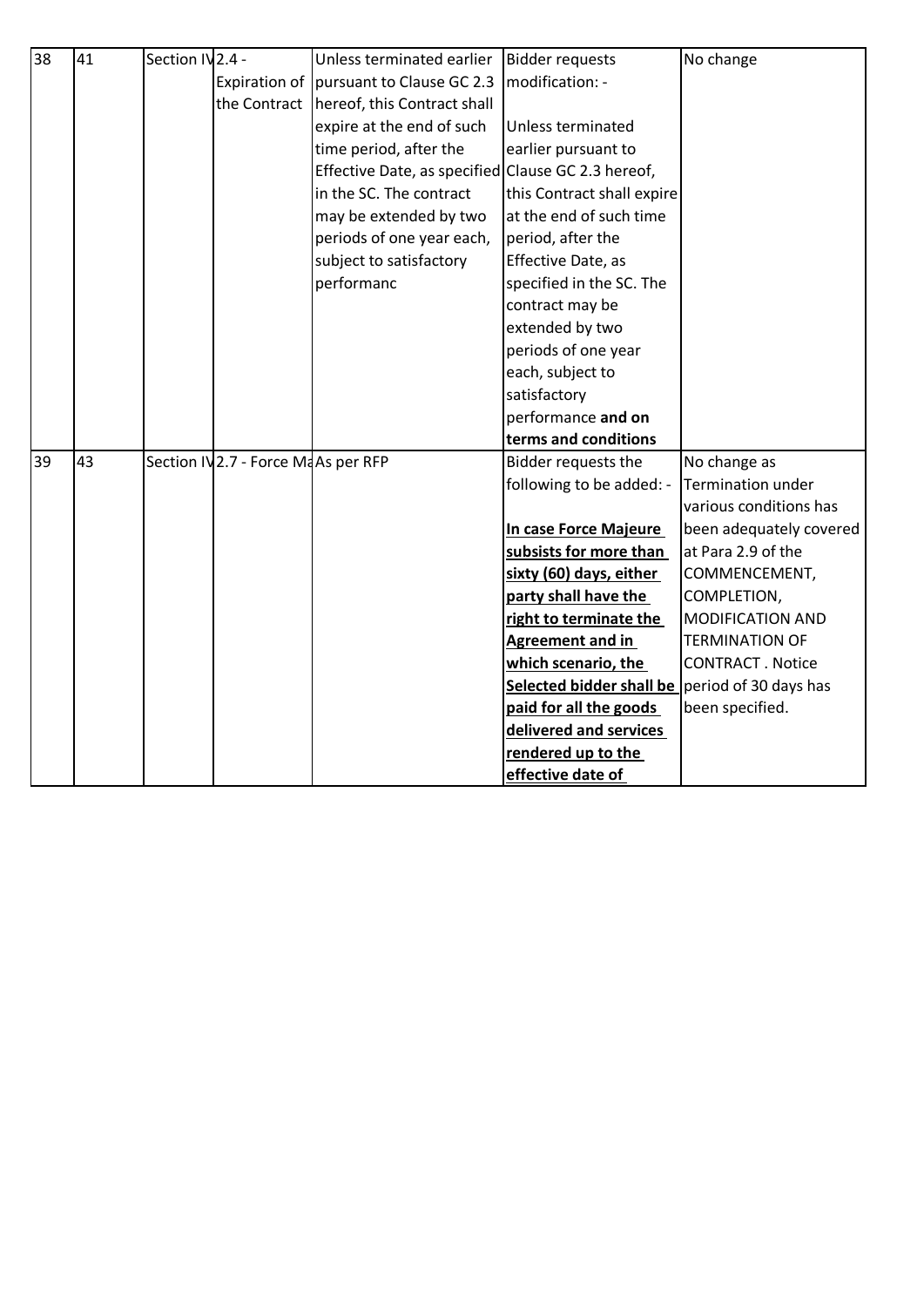| 40 | 43 |                    |           | Section IV 2.8 - Suspensil The Purchaser may, by       | The Purchaser may, by                  | No change as payments  |
|----|----|--------------------|-----------|--------------------------------------------------------|----------------------------------------|------------------------|
|    |    |                    |           | written notice of                                      | written notice of                      | relate to providing QC |
|    |    |                    |           | suspension to the Service                              | suspension to the                      | services only.         |
|    |    |                    |           | Provider, suspend all                                  | Service                                |                        |
|    |    |                    |           | payments to the Service                                | Provider, suspend all-                 |                        |
|    |    |                    |           | Provider hereunder if the                              | payments payment                       |                        |
|    |    |                    |           | Service Provider fails to                              | related to the                         |                        |
|    |    |                    |           | perform any of its                                     | defaulted/ undelivered                 |                        |
|    |    |                    |           | obligations under this                                 | portion of service to                  |                        |
|    |    |                    |           | Contract, including the                                | the Service Provider                   |                        |
|    |    |                    |           | carrying out of the                                    | hereunder if the Service               |                        |
|    |    |                    |           | Services, provided that                                | Provider fails to perform              |                        |
|    |    |                    |           | such notice of suspension                              | any of its obligations                 |                        |
|    |    |                    |           | (i) shall specify the nature                           | under this Contract,                   |                        |
|    |    |                    |           | of the failure, and (ii) shall                         | including the carrying                 |                        |
|    |    |                    |           | allow the Service Provider                             | out of the Services,                   |                        |
|    |    |                    |           | to remedy such failure, if                             | provided that such                     |                        |
|    |    |                    |           | capable of being                                       | notice of suspension (i)               |                        |
|    |    |                    |           | remedied, within a period                              | shall specify the nature               |                        |
|    |    |                    |           | not exceeding thirty (30)                              | of the failure, and (ii)               |                        |
|    |    |                    |           | days after receipt by the                              | shall allow the Service                |                        |
|    |    |                    |           | Service Provider of such                               | Provider to remedy such                |                        |
|    |    |                    |           | notice of suspension. The                              | failure, if capable of                 |                        |
|    |    |                    |           | suspension of payment                                  | being remedied, within                 |                        |
|    |    |                    |           | will be applicable in cases                            | a period not exceeding                 |                        |
|    |    |                    |           | where the penalties                                    | thirty (30) days after                 |                        |
|    |    |                    |           | calculated by the                                      | receipt by the Service                 |                        |
| 41 | 43 | Section IV 2.9.1 - |           | The Purchaser may,                                     | <b>Bidder requests</b>                 | No change              |
|    |    |                    |           | Termination - without prejudice to any                 | modification: -                        |                        |
|    |    |                    | By the    | other remedy for breach                                |                                        |                        |
|    |    |                    | Purchaser | of Contract, terminate this <b>The Purchaser may</b> , |                                        |                        |
|    |    |                    |           | Contract in case of the                                | without prejudice to any               |                        |
|    |    |                    |           | occurrence of any of the                               | other remedy for breach                |                        |
|    |    |                    |           | events specified in                                    | of Contract, terminate                 |                        |
|    |    |                    |           | paragraphs (a) through (k) this Contract in case of    |                                        |                        |
|    |    |                    |           | of this Clause GC 2.9.1. In                            | the occurrence of any of               |                        |
|    |    |                    |           | such an occurrence the                                 | the                                    |                        |
|    |    |                    |           | Purchaser shall give a not                             | events specified in                    |                        |
|    |    |                    |           | less than thirty (30) days'                            | paragraphs (a) through                 |                        |
|    |    |                    |           | written notice of                                      | (k) of this Clause GC                  |                        |
|    |    |                    |           | termination to the Service 2.9.1. In such an           |                                        |                        |
|    |    |                    |           | Provider:                                              | occurrence the                         |                        |
|    |    |                    |           | a. If the Service Provider                             | Purchaser shall give a                 |                        |
|    |    |                    |           | does not remedy a failure                              | not less than thirty (30)              |                        |
|    |    |                    |           | in the performance of                                  | days' written notice of                |                        |
|    |    |                    |           | their obligations under the termination to the         |                                        |                        |
|    |    |                    |           | Contract, within thirty (30) Service Provider:         |                                        |                        |
|    |    |                    |           | days after being notified                              | a. If the Service Provider             |                        |
|    |    |                    |           | or within any further                                  | does not remedy a                      |                        |
|    |    |                    |           | period as the Purchaser                                | failure in the<br>performance of their |                        |
|    |    |                    |           | may have subsequently                                  | obligations under the                  |                        |
|    |    |                    |           | approved in writing.<br>b. If the Service Provider,    | Contract, within thirty                |                        |
|    |    |                    |           | in the judgment of the                                 | (30) days after being                  |                        |
|    |    |                    |           |                                                        |                                        |                        |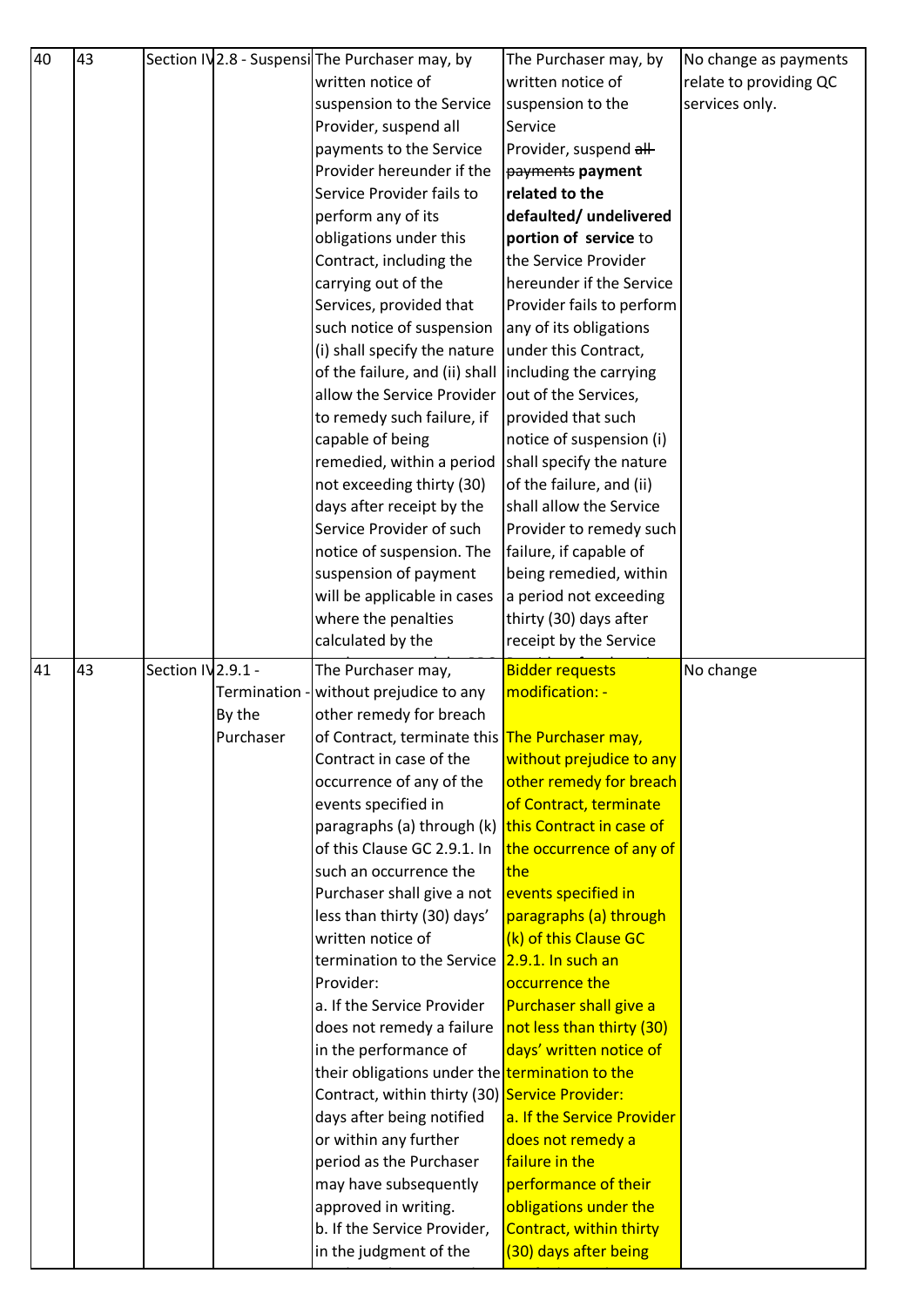| 42 | 45 | Section IV 2.9.5 - |              | b. If the agreement is                      | Request to modify the      | No change as already        |
|----|----|--------------------|--------------|---------------------------------------------|----------------------------|-----------------------------|
|    |    |                    | Payment      | terminated pursuant of                      | clause as below:           | mentioned that              |
|    |    |                    | upon         | Clause GC 2.9.1 (a) to (c),                 | If the agreement is        | "However, the Purchaser     |
|    |    |                    | Termination  | (e), (f), (h), K(i) to K(iii) the           | terminated pursuant of     | may consider making         |
|    |    |                    |              | Service Provider shall not                  | clause GC 2.9.1 (a)        | payment for the part        |
|    |    |                    |              | be entitled to receive any                  | through (k), the service   | satisfactorily performed    |
|    |    |                    |              | agreed payments upon                        | provider shall be paid     | on the basis of Quantum     |
|    |    |                    |              | termination of the                          | for all the goods          | Merit as assessed by it, if |
|    |    |                    |              | contract However, the                       | delivered and service      | such part is of economic    |
|    |    |                    |              | Purchaser may consider                      | rendered till the last     | utility to the Purchaser."  |
|    |    |                    |              | making payment for the                      | effective date of          |                             |
|    |    |                    |              | part satisfactorily                         | termination.               |                             |
|    |    |                    |              | performed on the basis of                   |                            |                             |
|    |    |                    |              | <b>Quantum Merit as</b>                     |                            |                             |
|    |    |                    |              | assessed by it, if such part                |                            |                             |
|    |    |                    |              | is of economic utility to                   |                            |                             |
|    |    |                    |              | the Purchaser. Applicable                   |                            |                             |
|    |    |                    |              | under such circumstances,                   |                            |                             |
|    |    |                    |              | upon termination, the                       |                            |                             |
|    |    |                    |              | Purchaser may also                          |                            |                             |
|    |    |                    |              |                                             |                            |                             |
|    |    |                    |              | impose liquidated                           |                            |                             |
|    |    |                    |              | damages as per the                          |                            |                             |
|    |    |                    |              | provisions of Clause GC 9                   |                            |                             |
|    |    |                    |              | of this agreement. The                      |                            |                             |
|    |    |                    |              | Service Provider will be                    |                            |                             |
|    |    |                    |              | required to pay any such                    |                            |                             |
| 43 | 46 | Section IV 2.10 -  |              | The contract may be                         | <b>Bidder requests</b>     | No change.                  |
|    |    |                    | Extension of | extended by two periods                     | modification: -            |                             |
|    |    |                    | Contract     | of one year each, subject                   |                            |                             |
|    |    |                    |              | to satisfactory                             | The contract may be        |                             |
|    |    |                    |              | performance. The                            | extended by two            |                             |
|    |    |                    |              | extension shall be at the                   | periods of one year        |                             |
|    |    |                    |              | discretion of UIDAI. Unit                   | each, subject to           |                             |
|    |    |                    |              | QC rates finalised shall be                 | satisfactory               |                             |
|    |    |                    |              | revised up to 10% increase performance. The |                            |                             |
|    |    |                    |              | for first year extension                    | extension shall be at the  |                             |
|    |    |                    |              | and by further up to 5%                     | discretion of UIDAI and    |                             |
|    |    |                    |              | increase on the prevailing                  | shall be on rates, terms   |                             |
|    |    |                    |              | unit rates for the second                   | and conditions             |                             |
|    |    |                    |              | year extension.                             | mutually agreeable to      |                             |
|    |    |                    |              |                                             | both parties. Unit QC      |                             |
|    |    |                    |              |                                             | rates finalised shall be-  |                             |
|    |    |                    |              |                                             | revised up to 10%          |                             |
|    |    |                    |              |                                             | increase for first year-   |                             |
|    |    |                    |              |                                             | extension and by further   |                             |
|    |    |                    |              |                                             | up to 5% increase on the   |                             |
|    |    |                    |              |                                             | prevailing unit rates for- |                             |
|    |    |                    |              |                                             | the second year-           |                             |
| 44 | 47 | Section IV3.5 -    |              | As per RFP                                  | Wipro only provides a      | No change                   |
|    |    |                    | Insurance to |                                             | comprehensive              |                             |
|    |    |                    | be Taken Out |                                             | company wide               |                             |
|    |    |                    | by           |                                             | insurance policy and not   |                             |
|    |    |                    | the Service  |                                             | any transaction specific   |                             |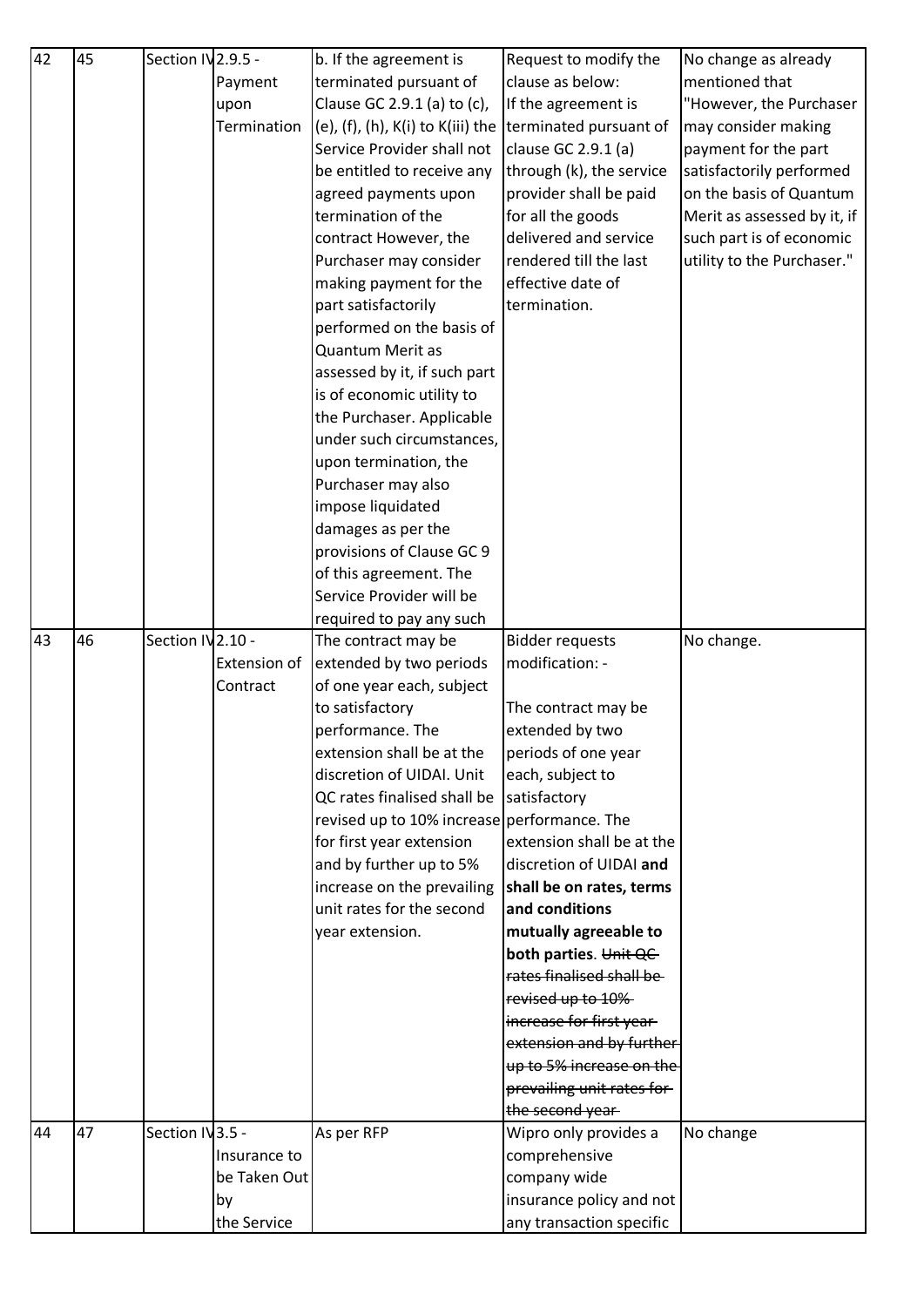| 45 | 47 | Section IV3.6 - |                          | a. The Service Provider                               | <b>Bidder requests</b>                            | Following stand                |
|----|----|-----------------|--------------------------|-------------------------------------------------------|---------------------------------------------------|--------------------------------|
|    |    |                 | Accounting,              | (i) shall keep accurate and                           | modification: -                                   | amended:-<br>(i) shall         |
|    |    |                 | Inspection               | systematic accounts and                               | a. The Service Provider                           | keep accurate and              |
|    |    |                 |                          | and Auditing records in respect of the                | (i) shall keep accurate                           | systematic accounts and        |
|    |    |                 |                          | Services hereunder, in                                | and systematic accounts records in respect of the |                                |
|    |    |                 |                          | accordance with                                       | and records in respect of Services hereunder, in  |                                |
|    |    |                 |                          | internationally accepted                              | the Services hereunder,                           | accordance with                |
|    |    |                 |                          | accounting principles and                             | in accordance with                                | generally /                    |
|    |    |                 |                          | in such form and detail as                            | generally                                         | internationally accepted       |
|    |    |                 |                          | will clearly identify all                             | internationally                                   | accounting principles and      |
|    |    |                 |                          | relevant time changes and                             | accepted accounting                               | in such form and detail as     |
|    |    |                 |                          | costs, and the bases                                  | principles and in such                            | will clearly identify all      |
|    |    |                 |                          | thereof, and                                          | form and detail as will                           | relevant time changes          |
|    |    |                 |                          | (ii) shall periodically                               | clearly identify all                              | and costs, and the bases       |
|    |    |                 |                          | permit the Purchaser or its relevant time changes     |                                                   | thereof, and (ii) shall        |
|    |    |                 |                          | designated representative and costs, and the bases    |                                                   | periodically permit the        |
|    |    |                 |                          | and/or the Purchaser, and                             | thereof, and (ii) shall                           | Purchaser or its               |
|    |    |                 |                          | up to five years from                                 | periodically permit the                           | designated                     |
|    |    |                 |                          | expiration or termination                             | Purchaser or its                                  | representative and/or          |
|    |    |                 |                          | of this Contract, to inspect designated               |                                                   | the Purchaser, and up to       |
|    |    |                 |                          | the same and make copies representative and/or        |                                                   | five years from expiration     |
|    |    |                 |                          | thereof as well as to have                            | the Purchaser, and up to or termination of this   |                                |
|    |    |                 |                          | them audited by auditors                              | twelve (12) months five-Contract, to inspect the  |                                |
|    |    |                 |                          | appointed by the                                      | years from expiration or same and make copies     |                                |
|    |    |                 |                          | Purchaser or the                                      | termination of this                               | thereof as well as to have     |
|    |    |                 |                          | Purchaser, if so                                      | Contract, to inspect the                          | them audited by auditors       |
|    |    |                 |                          | required by the Purchaser Same and make copies        |                                                   | appointed by the               |
| 46 | 48 |                 | Section IV 3.10 - Safety | d. The Service Provider                               | UIDAI to provide the                              | IT Security requirements       |
|    |    |                 | &                        | shall follow the Security                             | secuirty guidelines to                            | have been adequately           |
|    |    |                 | Security of              | Guidelines issued by                                  | the Bidders.                                      | specified in the RFP.          |
|    |    |                 | Data,                    | UIDAI.                                                |                                                   | Please refer Form D-           |
|    |    |                 | Premises,                | e. The Service Provider                               | g. The rogue behavior of UIDAI Information        |                                |
|    |    |                 | Location/                | would be governed by the                              | the employees of                                  | <b>Security Guidelines for</b> |
|    |    |                 | site                     | provisions of the Law of                              | Service Provider shall                            | Third party (ADQCSA).          |
|    |    |                 |                          | the Land, including but not fall under the 'Unlimited |                                                   |                                |
|    |    |                 |                          | limited to the IT Act 2000,                           | liability' to the Service-                        |                                |
|    |    |                 |                          | the Aadhaar Act-2016,                                 | Provider.                                         |                                |
|    |    |                 |                          | <b>Aadhaar Regulations</b>                            |                                                   |                                |
|    |    |                 |                          | 2016, and other relevant                              |                                                   |                                |
|    |    |                 |                          | <b>Acts and amendments</b>                            |                                                   |                                |
|    |    |                 |                          | thereof.                                              |                                                   |                                |
|    |    |                 |                          | f. The Purchaser reserves                             |                                                   |                                |
|    |    |                 |                          | the right to carry out third                          |                                                   |                                |
|    |    |                 |                          | party Audits of the Service                           |                                                   |                                |
|    |    |                 |                          | Provider to ensure                                    |                                                   |                                |
|    |    |                 |                          | compliance of stated and                              |                                                   |                                |
|    |    |                 |                          | implicit requirements.                                |                                                   |                                |
|    |    |                 |                          | g. The rogue behavior of                              |                                                   |                                |
|    |    |                 |                          | the employees of Service                              |                                                   |                                |
|    |    |                 |                          | Provider shall fall under                             |                                                   |                                |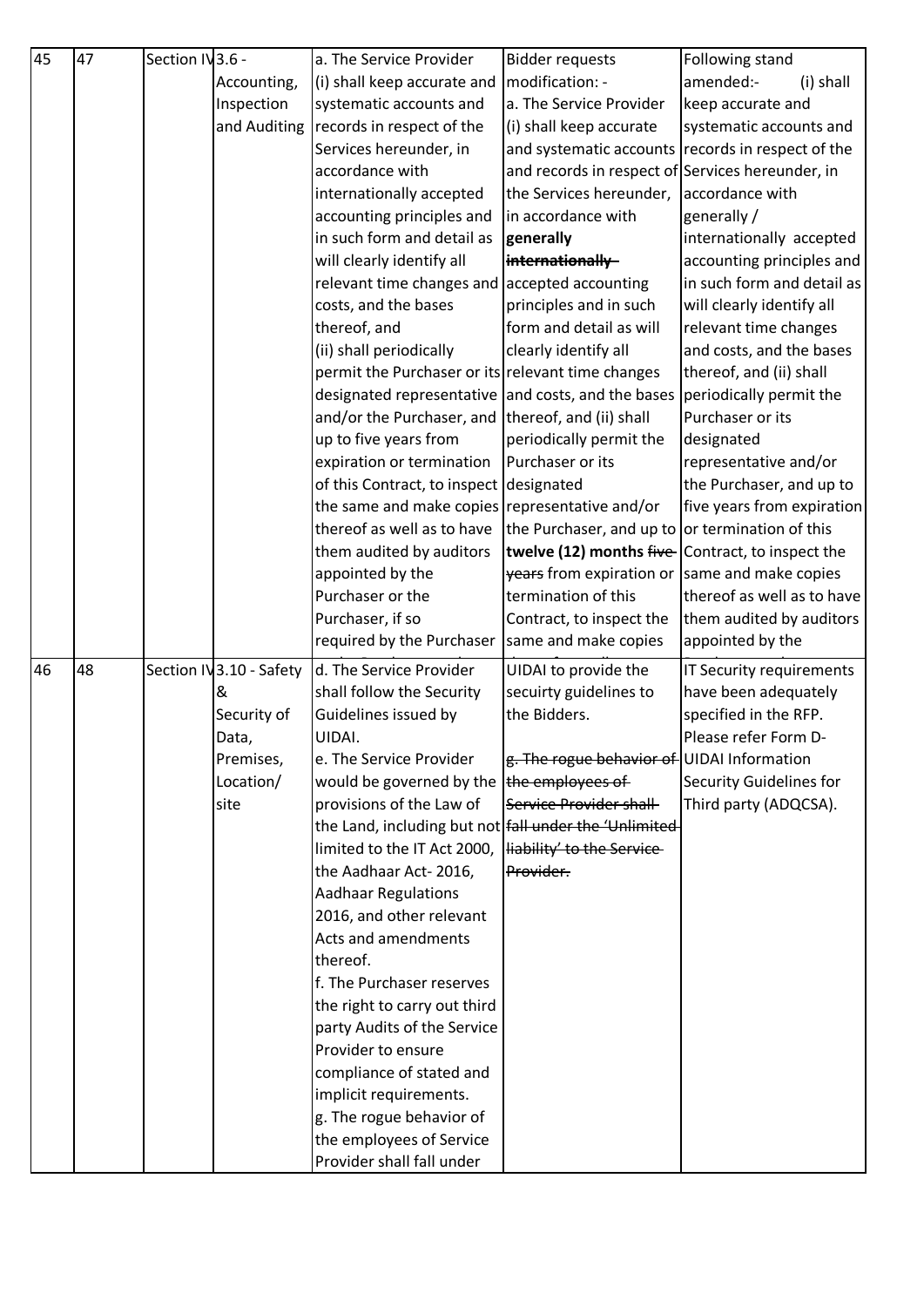| 47 | 49 | Section IV 3.12 - |                       | The intellectual property                        | <b>Bidder requests</b>     | No change.             |
|----|----|-------------------|-----------------------|--------------------------------------------------|----------------------------|------------------------|
|    |    |                   | Intellectual          | rights to all the outputs,                       | modification: -            |                        |
|    |    |                   | Property              | deliverables, data, and                          |                            |                        |
|    |    |                   | Rights (IPR)          | reports developed during                         | The intellectual property  |                        |
|    |    |                   |                       | the execution of this                            | rights to all the outputs, |                        |
|    |    |                   |                       | Contract shall remain sole                       | deliverables, data, and    |                        |
|    |    |                   |                       | property of the Purchaser.                       | reports-developed          |                        |
|    |    |                   |                       |                                                  | during the execution of    |                        |
|    |    |                   |                       |                                                  | this Contract shall        |                        |
|    |    |                   |                       |                                                  | remain sole property of    |                        |
|    |    |                   |                       |                                                  | the Purchaser. Each        |                        |
|    |    |                   |                       |                                                  | Party owns, and will       |                        |
|    |    |                   |                       |                                                  | continue to own all        |                        |
|    |    |                   |                       |                                                  | right, title and interest  |                        |
|    |    |                   |                       |                                                  | in and to any inventions   |                        |
|    |    |                   |                       |                                                  | however embodied,          |                        |
|    |    |                   |                       |                                                  | know how, works in         |                        |
|    |    |                   |                       |                                                  | any media, software,       |                        |
|    |    |                   |                       |                                                  | information, trade         |                        |
|    |    |                   |                       |                                                  | secrets, materials,        |                        |
|    |    |                   |                       |                                                  | property or proprietary    |                        |
|    |    |                   |                       |                                                  | interest that it owned     |                        |
|    |    |                   |                       |                                                  | prior to this Agreement,   |                        |
|    |    |                   |                       |                                                  | or that it created or      |                        |
|    |    |                   |                       |                                                  | acquired independently     |                        |
|    |    |                   |                       |                                                  | of its obligations         |                        |
|    |    |                   |                       |                                                  | pursuant to this           |                        |
| 48 | 50 |                   | Section IV6 - Payment | payments in respect of the Request to modify the |                            | No change as there are |
|    |    |                   | to the                | Services shall be made as                        | payment terms as           | no payments for IT and |
|    |    |                   | Service               | follows:                                         | follows:                   | non IT infra.          |
|    |    |                   | Provider              | a. The Service Provider                          | Payment against IT and     |                        |
|    |    |                   |                       | shall submit the invoice                         | Non IT infra (Hardware     |                        |
|    |    |                   |                       | for payment when the                             | and Software) of the QC    |                        |
|    |    |                   |                       | payment is due as per the                        | centers to be paid on      |                        |
|    |    |                   |                       | agreed terms on                                  | completion of              |                        |
|    |    |                   |                       | 'Quarterly basis".                               | infrastructure set up at   |                        |
|    |    |                   |                       |                                                  | QC centers.                |                        |
|    |    |                   |                       |                                                  | For steady state (T+90     |                        |
|    |    |                   |                       |                                                  | days), The Service         |                        |
|    |    |                   |                       |                                                  | Provider shall submit      |                        |
|    |    |                   |                       |                                                  | the invoice for payment    |                        |
|    |    |                   |                       |                                                  | when the payment is        |                        |
|    |    |                   |                       |                                                  | due as per the agreed      |                        |
|    |    |                   |                       |                                                  | terms on 'Quarterly        |                        |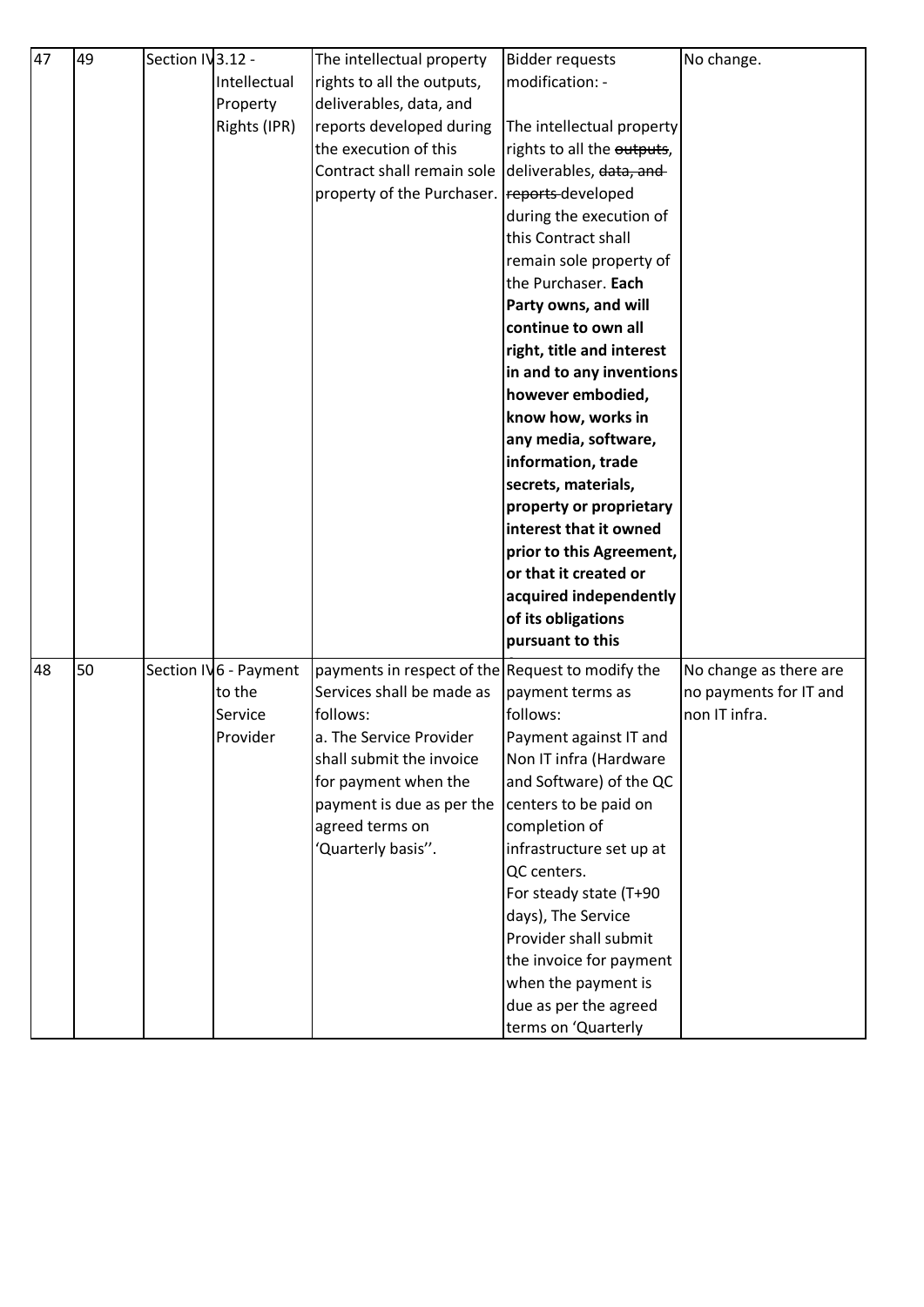| 49 | 52 |  | Section IV9 - Liquidated specified by UIDAI,       | specified by UIDAI,       | No change.                |
|----|----|--|----------------------------------------------------|---------------------------|---------------------------|
|    |    |  | liquidated damages at the                          | liquidated damages at     |                           |
|    |    |  | rate of 0.5% per week on                           | the rate of 0.5% per      |                           |
|    |    |  | the cost of expected                               | week on the cost of       |                           |
|    |    |  | shortfall* will be charged.                        | expected shortfall* will  |                           |
|    |    |  | This LD shall continue till                        | be charged. This LD shall |                           |
|    |    |  | required levels of QC                              | continue till required    |                           |
|    |    |  | operations are achieved.                           | levels of QC operations   |                           |
|    |    |  | LD will be over and above                          | are achieved. LD will be  |                           |
|    |    |  | SLA penalties on TAT /                             | over and above SLA        |                           |
|    |    |  | quantity and quality. Total penalties on TAT/      |                           |                           |
|    |    |  | LD will be separately                              | quantity and quality.     |                           |
|    |    |  | capped at maximum of                               | Total LD will be          |                           |
|    |    |  | 10% of total contract                              | separately capped at      |                           |
|    |    |  | value calculated at the                            | maximum of 40%-5% of      |                           |
|    |    |  | beginning of agreement                             | total contract value      |                           |
|    |    |  | with each agency.                                  | calculated at the         |                           |
|    |    |  |                                                    | beginning of agreement    |                           |
|    |    |  |                                                    | with each agency.         |                           |
| 50 | 52 |  | Section IV9.1 - Liquidate All such cases not       | <b>Bidder requests</b>    | No change as this is      |
|    |    |  | detected during QC will be modification: -         |                           | aimed to root out repeat  |
|    |    |  | counted towards 'Grave                             |                           | offenders.                |
|    |    |  | Errors'. The ADQCSA shall                          | All such cases not        |                           |
|    |    |  | be levied Rs. 10,000 as                            | detected during QC will   |                           |
|    |    |  | penalty for each of such                           | be counted towards        |                           |
|    |    |  | errors. Besides this the                           | 'Grave Errors'. The       |                           |
|    |    |  | concerned QC operator /                            | ADQCSA shall be levied    |                           |
|    |    |  | reviewer / re                                      | Rs. 10,000 as penalty for |                           |
|    |    |  | reviewer shall be kept                             | each of such errors.      |                           |
|    |    |  | under watch and may be                             | Besides this the          |                           |
|    |    |  | removed from QC                                    | concerned QC operator-    |                           |
|    |    |  | operations on occurrence                           | $H$ reviewer / re         |                           |
|    |    |  | of two such errors in a                            | reviewer shall be kept-   |                           |
|    |    |  | span of one year.                                  | under watch and may be    |                           |
|    |    |  |                                                    | removed from QC           |                           |
|    |    |  |                                                    | operations on             |                           |
|    |    |  |                                                    | occurrence of two such-   |                           |
|    |    |  |                                                    | errors in a span of one-  |                           |
| 51 | 53 |  | Section IV9.2 - Liquidate The amount of liquidated | The amount of             | Amended as "The           |
|    |    |  | damages for services                               | liquidated damages for    | amount of liquidated      |
|    |    |  | under this Contract shall                          | services under this       | damages for services      |
|    |    |  | not exceed the Contract                            | Contract shall not        | under this Contract shall |
|    |    |  | Price                                              | exceed 5% of the          | not exceed 10% of the     |
|    |    |  |                                                    | <b>Contract Price</b>     | estimated contract value  |
|    |    |  |                                                    |                           | at the start of the       |
|    |    |  |                                                    |                           | contract and addendum     |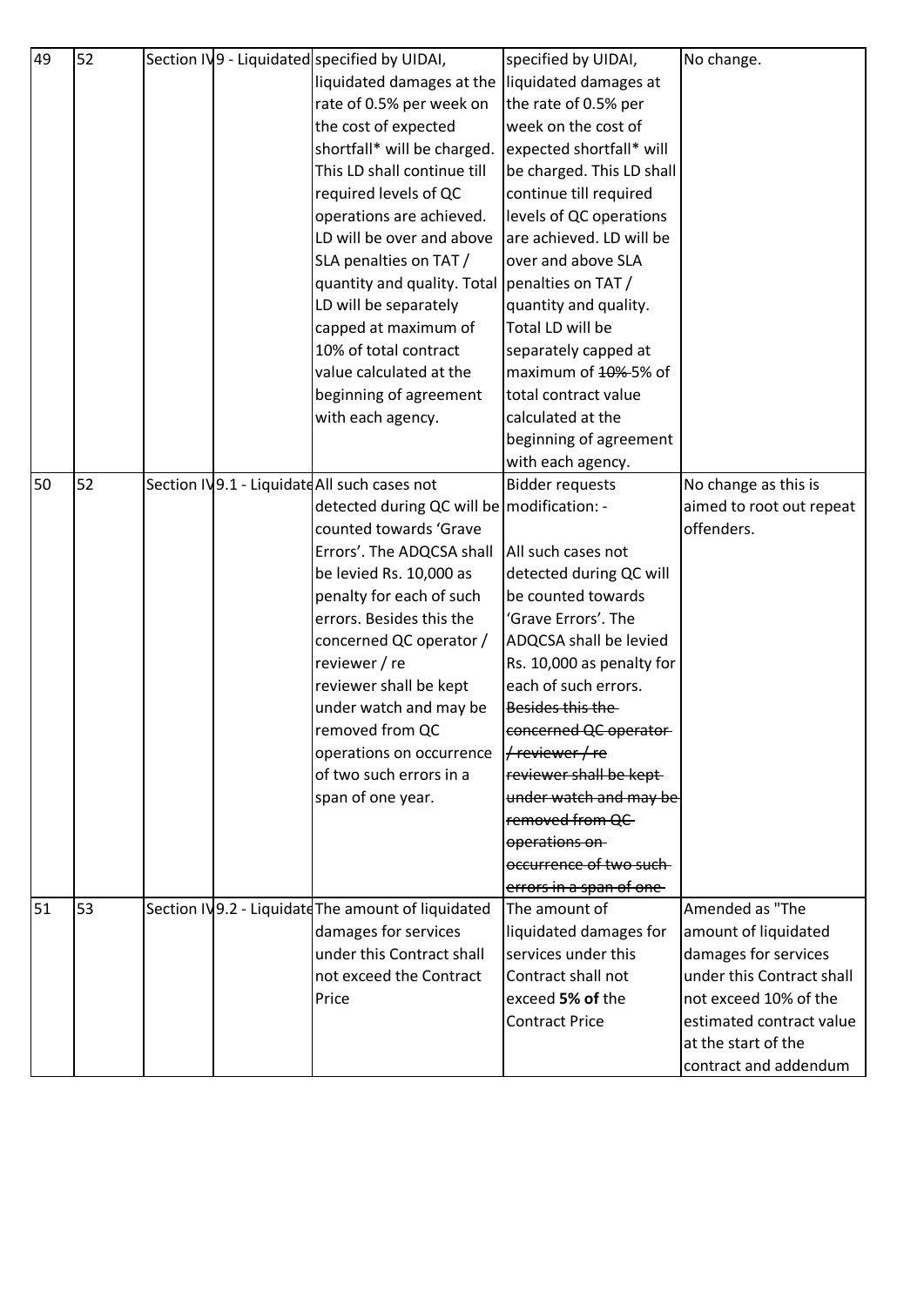| 52 | 53 | Section IV 10.1 - |               | e. The Service Provider                            | <b>Bidder requests</b>     | No change            |
|----|----|-------------------|---------------|----------------------------------------------------|----------------------------|----------------------|
|    |    |                   | Adherence     | shall at all times                                 | modification: -            |                      |
|    |    |                   | to Safety     | indemnify and keep                                 |                            |                      |
|    |    |                   | Procedures,   | indemnified the Purchaser e. The Service Provider- |                            |                      |
|    |    |                   | Rules,        | for any situation arising                          | shall at all times         |                      |
|    |    |                   | Regulations   | out of this clause while                           | indemnify and keep-        |                      |
|    |    |                   | &             | providing its services                             | indemnified the            |                      |
|    |    |                   | Restrictions  | under the Project.                                 | Purchaser for any          |                      |
|    |    |                   |               |                                                    | situation arising out of   |                      |
|    |    |                   |               |                                                    | this clause while          |                      |
|    |    |                   |               |                                                    | providing its services     |                      |
|    |    |                   |               |                                                    | under the Project.         |                      |
| 53 | 53 | Section IV11.1 -  |               | The aggregate liability of                         | <b>Bidder requests</b>     | Agreed. Please refer |
|    |    |                   | Limitation of | the Service Provider to the modification: -        |                            | revised RFP          |
|    |    |                   | Liability     | Purchaser whether under                            |                            |                      |
|    |    |                   |               | the Contract, in tort, or                          | The aggregate liability of |                      |
|    |    |                   |               | otherwise, shall not                               | the Service Provider to    |                      |
|    |    |                   |               | exceed the amount                                  | the Purchaser whether      |                      |
|    |    |                   |               | specified in the Contract                          | under the Contract, in     |                      |
|    |    |                   |               | Price provided that this                           | tort, or otherwise, shall  |                      |
|    |    |                   |               | limitation shall not apply                         | not exceed the amount      |                      |
|    |    |                   |               | to the cost of repairing or                        | specified in the Contract  |                      |
|    |    |                   |               | replacing                                          | Price provided that this   |                      |
|    |    |                   |               | defective equipment, or to limitation shall not    |                            |                      |
|    |    |                   |               | any obligation of the                              | apply to the cost of       |                      |
|    |    |                   |               | Service Provider to                                | repairing or replacing     |                      |
|    |    |                   |               | indemnify the Purchaser                            | defective equipment, or    |                      |
|    |    |                   |               | with respect to patent                             | to any obligation of the   |                      |
|    |    |                   |               | infringement.                                      | Service Provider to        |                      |
|    |    |                   |               |                                                    | indemnify the Purchaser    |                      |
|    |    |                   |               |                                                    | with respect to patent     |                      |
|    |    |                   |               |                                                    | infringement.              |                      |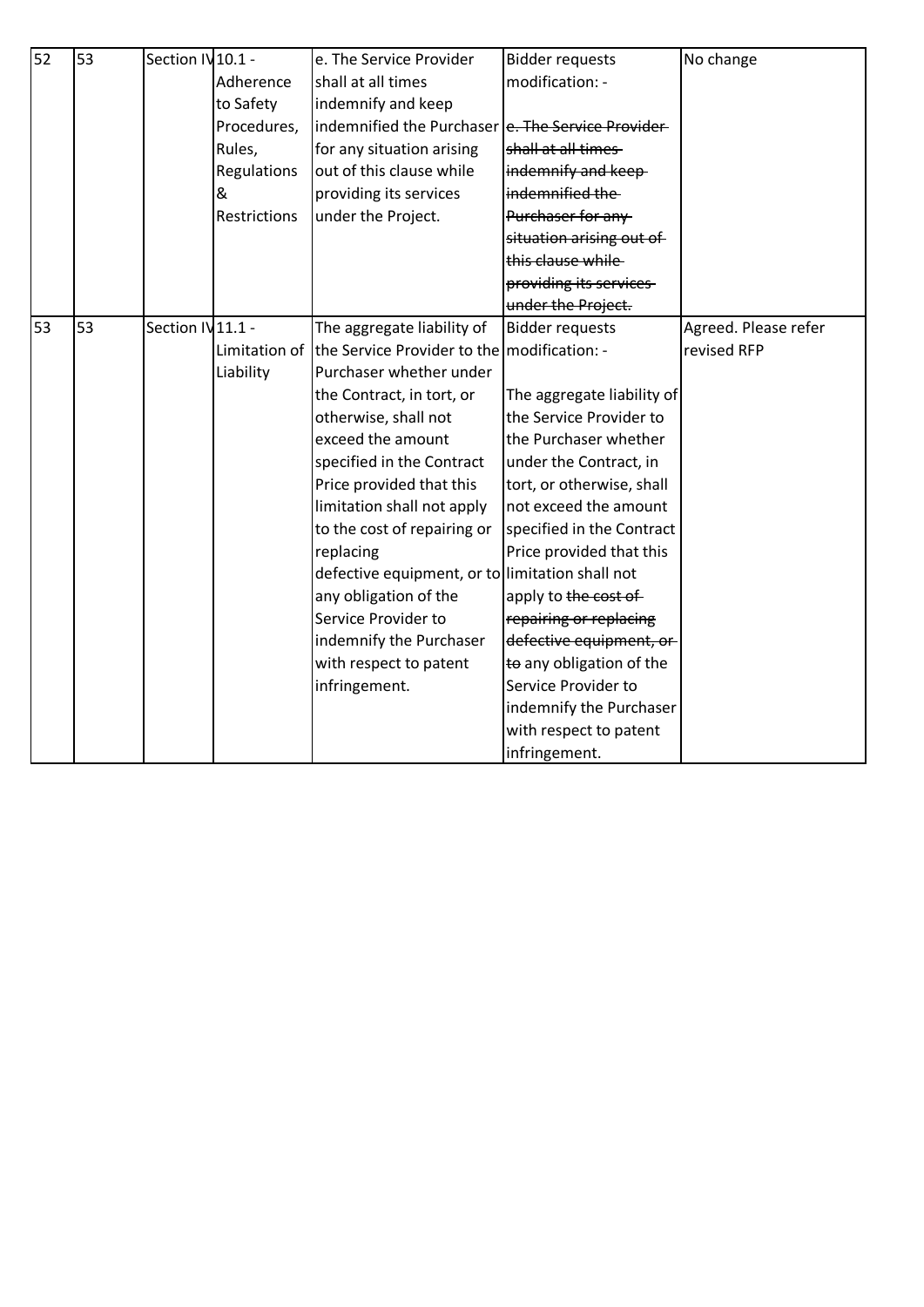| Miscellaneou shall at all times<br>modification: -<br>indemnify and keep<br>s Provisions<br>indemnified the Purchaser c. The Service Provider<br>shall at all times<br>against all<br>claims/damages etc. for<br>indemnify and keep<br>any infringement of any<br>indemnified the<br><b>Intellectual Property</b><br>Purchaser against all<br>Rights (IPR) while<br>third party<br>claims/damages etc. for<br>providing its services<br>any infringement of any<br>under the Project.<br>d. The Service Provider<br><b>Intellectual Property</b><br>shall at all times<br>Rights (IPR) while<br>indemnify and keep<br>providing<br>indemnified the Purchaser lits services under the<br>against any claims in<br>Project.<br>respect of any damages or $\vert d$ . The Service Provider<br>shall at all times<br>compensation payable in<br>consequences of any<br>indemnify and keep<br>indemnified the<br>accident or injury<br>sustained or suffered by<br>Purchaser against any<br>its employees or agents or<br>claims in respect of any<br>by any other third Party<br>damages or<br>resulting from or by any<br>compensation payable<br>action, omission or<br>in consequences of any<br>operation conducted by or accident or injury<br>on behalf of the Service<br>sustained or suffered by<br>56<br>Section IV6.3 General<br>5) Power to withhold:<br>5) Power to withhold:<br>No change<br>Notwithstanding anything<br>Notwithstanding<br>terms and<br>conditions of contained in the payment<br>anything contained in<br>schedule, if in the opinion the payment schedule, if<br>Payment<br>Schedule<br>of the Purchaser, any work in the opinion of the<br>done or supply made or<br>Purchaser, any work<br>service rendered by<br>done or supply made or<br>Service Provider is<br>service rendered by<br>deficient in any manner in Service Provider is<br>deficient in any manner<br>comparison to the<br>prescribed<br>in comparison to the<br>standards, Purchaser shall<br>prescribed<br>be at liberty to withhold a<br>standards, Purchaser<br>reasonable portion of the<br>shall be at liberty to<br>payments due to the<br>withhold a reasonable-<br>Service Provider, till such<br>portion of the payments<br>work / service is made<br>due to the Service<br>conforming to the<br>Provider payment<br>prescribed standards.<br>related to the<br>These powers to withhold<br>defaulted/undelivered<br>payments shall be without<br>portion of service, till<br>prejudice to any other<br>such work / service is<br>power/ right of the<br>made conforming to the<br>purchaser under this<br>prescribed standards.<br>These powers to<br>contract.<br>withhold payments shall<br>be without prejudice to | 54 | 54 | Section IV12.1 - | c. The Service Provider | <b>Bidder requests</b> | No change |
|---------------------------------------------------------------------------------------------------------------------------------------------------------------------------------------------------------------------------------------------------------------------------------------------------------------------------------------------------------------------------------------------------------------------------------------------------------------------------------------------------------------------------------------------------------------------------------------------------------------------------------------------------------------------------------------------------------------------------------------------------------------------------------------------------------------------------------------------------------------------------------------------------------------------------------------------------------------------------------------------------------------------------------------------------------------------------------------------------------------------------------------------------------------------------------------------------------------------------------------------------------------------------------------------------------------------------------------------------------------------------------------------------------------------------------------------------------------------------------------------------------------------------------------------------------------------------------------------------------------------------------------------------------------------------------------------------------------------------------------------------------------------------------------------------------------------------------------------------------------------------------------------------------------------------------------------------------------------------------------------------------------------------------------------------------------------------------------------------------------------------------------------------------------------------------------------------------------------------------------------------------------------------------------------------------------------------------------------------------------------------------------------------------------------------------------------------------------------------------------------------------------------------------------------------------------------------------------------------------------------------------------------------------------------------------------------------------------------------------|----|----|------------------|-------------------------|------------------------|-----------|
|                                                                                                                                                                                                                                                                                                                                                                                                                                                                                                                                                                                                                                                                                                                                                                                                                                                                                                                                                                                                                                                                                                                                                                                                                                                                                                                                                                                                                                                                                                                                                                                                                                                                                                                                                                                                                                                                                                                                                                                                                                                                                                                                                                                                                                                                                                                                                                                                                                                                                                                                                                                                                                                                                                                                 |    |    |                  |                         |                        |           |
|                                                                                                                                                                                                                                                                                                                                                                                                                                                                                                                                                                                                                                                                                                                                                                                                                                                                                                                                                                                                                                                                                                                                                                                                                                                                                                                                                                                                                                                                                                                                                                                                                                                                                                                                                                                                                                                                                                                                                                                                                                                                                                                                                                                                                                                                                                                                                                                                                                                                                                                                                                                                                                                                                                                                 |    |    |                  |                         |                        |           |
|                                                                                                                                                                                                                                                                                                                                                                                                                                                                                                                                                                                                                                                                                                                                                                                                                                                                                                                                                                                                                                                                                                                                                                                                                                                                                                                                                                                                                                                                                                                                                                                                                                                                                                                                                                                                                                                                                                                                                                                                                                                                                                                                                                                                                                                                                                                                                                                                                                                                                                                                                                                                                                                                                                                                 |    |    |                  |                         |                        |           |
|                                                                                                                                                                                                                                                                                                                                                                                                                                                                                                                                                                                                                                                                                                                                                                                                                                                                                                                                                                                                                                                                                                                                                                                                                                                                                                                                                                                                                                                                                                                                                                                                                                                                                                                                                                                                                                                                                                                                                                                                                                                                                                                                                                                                                                                                                                                                                                                                                                                                                                                                                                                                                                                                                                                                 |    |    |                  |                         |                        |           |
|                                                                                                                                                                                                                                                                                                                                                                                                                                                                                                                                                                                                                                                                                                                                                                                                                                                                                                                                                                                                                                                                                                                                                                                                                                                                                                                                                                                                                                                                                                                                                                                                                                                                                                                                                                                                                                                                                                                                                                                                                                                                                                                                                                                                                                                                                                                                                                                                                                                                                                                                                                                                                                                                                                                                 |    |    |                  |                         |                        |           |
|                                                                                                                                                                                                                                                                                                                                                                                                                                                                                                                                                                                                                                                                                                                                                                                                                                                                                                                                                                                                                                                                                                                                                                                                                                                                                                                                                                                                                                                                                                                                                                                                                                                                                                                                                                                                                                                                                                                                                                                                                                                                                                                                                                                                                                                                                                                                                                                                                                                                                                                                                                                                                                                                                                                                 |    |    |                  |                         |                        |           |
|                                                                                                                                                                                                                                                                                                                                                                                                                                                                                                                                                                                                                                                                                                                                                                                                                                                                                                                                                                                                                                                                                                                                                                                                                                                                                                                                                                                                                                                                                                                                                                                                                                                                                                                                                                                                                                                                                                                                                                                                                                                                                                                                                                                                                                                                                                                                                                                                                                                                                                                                                                                                                                                                                                                                 |    |    |                  |                         |                        |           |
|                                                                                                                                                                                                                                                                                                                                                                                                                                                                                                                                                                                                                                                                                                                                                                                                                                                                                                                                                                                                                                                                                                                                                                                                                                                                                                                                                                                                                                                                                                                                                                                                                                                                                                                                                                                                                                                                                                                                                                                                                                                                                                                                                                                                                                                                                                                                                                                                                                                                                                                                                                                                                                                                                                                                 |    |    |                  |                         |                        |           |
|                                                                                                                                                                                                                                                                                                                                                                                                                                                                                                                                                                                                                                                                                                                                                                                                                                                                                                                                                                                                                                                                                                                                                                                                                                                                                                                                                                                                                                                                                                                                                                                                                                                                                                                                                                                                                                                                                                                                                                                                                                                                                                                                                                                                                                                                                                                                                                                                                                                                                                                                                                                                                                                                                                                                 |    |    |                  |                         |                        |           |
|                                                                                                                                                                                                                                                                                                                                                                                                                                                                                                                                                                                                                                                                                                                                                                                                                                                                                                                                                                                                                                                                                                                                                                                                                                                                                                                                                                                                                                                                                                                                                                                                                                                                                                                                                                                                                                                                                                                                                                                                                                                                                                                                                                                                                                                                                                                                                                                                                                                                                                                                                                                                                                                                                                                                 |    |    |                  |                         |                        |           |
|                                                                                                                                                                                                                                                                                                                                                                                                                                                                                                                                                                                                                                                                                                                                                                                                                                                                                                                                                                                                                                                                                                                                                                                                                                                                                                                                                                                                                                                                                                                                                                                                                                                                                                                                                                                                                                                                                                                                                                                                                                                                                                                                                                                                                                                                                                                                                                                                                                                                                                                                                                                                                                                                                                                                 |    |    |                  |                         |                        |           |
|                                                                                                                                                                                                                                                                                                                                                                                                                                                                                                                                                                                                                                                                                                                                                                                                                                                                                                                                                                                                                                                                                                                                                                                                                                                                                                                                                                                                                                                                                                                                                                                                                                                                                                                                                                                                                                                                                                                                                                                                                                                                                                                                                                                                                                                                                                                                                                                                                                                                                                                                                                                                                                                                                                                                 |    |    |                  |                         |                        |           |
|                                                                                                                                                                                                                                                                                                                                                                                                                                                                                                                                                                                                                                                                                                                                                                                                                                                                                                                                                                                                                                                                                                                                                                                                                                                                                                                                                                                                                                                                                                                                                                                                                                                                                                                                                                                                                                                                                                                                                                                                                                                                                                                                                                                                                                                                                                                                                                                                                                                                                                                                                                                                                                                                                                                                 |    |    |                  |                         |                        |           |
|                                                                                                                                                                                                                                                                                                                                                                                                                                                                                                                                                                                                                                                                                                                                                                                                                                                                                                                                                                                                                                                                                                                                                                                                                                                                                                                                                                                                                                                                                                                                                                                                                                                                                                                                                                                                                                                                                                                                                                                                                                                                                                                                                                                                                                                                                                                                                                                                                                                                                                                                                                                                                                                                                                                                 |    |    |                  |                         |                        |           |
|                                                                                                                                                                                                                                                                                                                                                                                                                                                                                                                                                                                                                                                                                                                                                                                                                                                                                                                                                                                                                                                                                                                                                                                                                                                                                                                                                                                                                                                                                                                                                                                                                                                                                                                                                                                                                                                                                                                                                                                                                                                                                                                                                                                                                                                                                                                                                                                                                                                                                                                                                                                                                                                                                                                                 |    |    |                  |                         |                        |           |
|                                                                                                                                                                                                                                                                                                                                                                                                                                                                                                                                                                                                                                                                                                                                                                                                                                                                                                                                                                                                                                                                                                                                                                                                                                                                                                                                                                                                                                                                                                                                                                                                                                                                                                                                                                                                                                                                                                                                                                                                                                                                                                                                                                                                                                                                                                                                                                                                                                                                                                                                                                                                                                                                                                                                 |    |    |                  |                         |                        |           |
|                                                                                                                                                                                                                                                                                                                                                                                                                                                                                                                                                                                                                                                                                                                                                                                                                                                                                                                                                                                                                                                                                                                                                                                                                                                                                                                                                                                                                                                                                                                                                                                                                                                                                                                                                                                                                                                                                                                                                                                                                                                                                                                                                                                                                                                                                                                                                                                                                                                                                                                                                                                                                                                                                                                                 |    |    |                  |                         |                        |           |
|                                                                                                                                                                                                                                                                                                                                                                                                                                                                                                                                                                                                                                                                                                                                                                                                                                                                                                                                                                                                                                                                                                                                                                                                                                                                                                                                                                                                                                                                                                                                                                                                                                                                                                                                                                                                                                                                                                                                                                                                                                                                                                                                                                                                                                                                                                                                                                                                                                                                                                                                                                                                                                                                                                                                 |    |    |                  |                         |                        |           |
|                                                                                                                                                                                                                                                                                                                                                                                                                                                                                                                                                                                                                                                                                                                                                                                                                                                                                                                                                                                                                                                                                                                                                                                                                                                                                                                                                                                                                                                                                                                                                                                                                                                                                                                                                                                                                                                                                                                                                                                                                                                                                                                                                                                                                                                                                                                                                                                                                                                                                                                                                                                                                                                                                                                                 |    |    |                  |                         |                        |           |
|                                                                                                                                                                                                                                                                                                                                                                                                                                                                                                                                                                                                                                                                                                                                                                                                                                                                                                                                                                                                                                                                                                                                                                                                                                                                                                                                                                                                                                                                                                                                                                                                                                                                                                                                                                                                                                                                                                                                                                                                                                                                                                                                                                                                                                                                                                                                                                                                                                                                                                                                                                                                                                                                                                                                 |    |    |                  |                         |                        |           |
|                                                                                                                                                                                                                                                                                                                                                                                                                                                                                                                                                                                                                                                                                                                                                                                                                                                                                                                                                                                                                                                                                                                                                                                                                                                                                                                                                                                                                                                                                                                                                                                                                                                                                                                                                                                                                                                                                                                                                                                                                                                                                                                                                                                                                                                                                                                                                                                                                                                                                                                                                                                                                                                                                                                                 |    |    |                  |                         |                        |           |
|                                                                                                                                                                                                                                                                                                                                                                                                                                                                                                                                                                                                                                                                                                                                                                                                                                                                                                                                                                                                                                                                                                                                                                                                                                                                                                                                                                                                                                                                                                                                                                                                                                                                                                                                                                                                                                                                                                                                                                                                                                                                                                                                                                                                                                                                                                                                                                                                                                                                                                                                                                                                                                                                                                                                 |    |    |                  |                         |                        |           |
|                                                                                                                                                                                                                                                                                                                                                                                                                                                                                                                                                                                                                                                                                                                                                                                                                                                                                                                                                                                                                                                                                                                                                                                                                                                                                                                                                                                                                                                                                                                                                                                                                                                                                                                                                                                                                                                                                                                                                                                                                                                                                                                                                                                                                                                                                                                                                                                                                                                                                                                                                                                                                                                                                                                                 |    |    |                  |                         |                        |           |
|                                                                                                                                                                                                                                                                                                                                                                                                                                                                                                                                                                                                                                                                                                                                                                                                                                                                                                                                                                                                                                                                                                                                                                                                                                                                                                                                                                                                                                                                                                                                                                                                                                                                                                                                                                                                                                                                                                                                                                                                                                                                                                                                                                                                                                                                                                                                                                                                                                                                                                                                                                                                                                                                                                                                 |    |    |                  |                         |                        |           |
|                                                                                                                                                                                                                                                                                                                                                                                                                                                                                                                                                                                                                                                                                                                                                                                                                                                                                                                                                                                                                                                                                                                                                                                                                                                                                                                                                                                                                                                                                                                                                                                                                                                                                                                                                                                                                                                                                                                                                                                                                                                                                                                                                                                                                                                                                                                                                                                                                                                                                                                                                                                                                                                                                                                                 |    |    |                  |                         |                        |           |
|                                                                                                                                                                                                                                                                                                                                                                                                                                                                                                                                                                                                                                                                                                                                                                                                                                                                                                                                                                                                                                                                                                                                                                                                                                                                                                                                                                                                                                                                                                                                                                                                                                                                                                                                                                                                                                                                                                                                                                                                                                                                                                                                                                                                                                                                                                                                                                                                                                                                                                                                                                                                                                                                                                                                 |    |    |                  |                         |                        |           |
|                                                                                                                                                                                                                                                                                                                                                                                                                                                                                                                                                                                                                                                                                                                                                                                                                                                                                                                                                                                                                                                                                                                                                                                                                                                                                                                                                                                                                                                                                                                                                                                                                                                                                                                                                                                                                                                                                                                                                                                                                                                                                                                                                                                                                                                                                                                                                                                                                                                                                                                                                                                                                                                                                                                                 | 55 |    |                  |                         |                        |           |
|                                                                                                                                                                                                                                                                                                                                                                                                                                                                                                                                                                                                                                                                                                                                                                                                                                                                                                                                                                                                                                                                                                                                                                                                                                                                                                                                                                                                                                                                                                                                                                                                                                                                                                                                                                                                                                                                                                                                                                                                                                                                                                                                                                                                                                                                                                                                                                                                                                                                                                                                                                                                                                                                                                                                 |    |    |                  |                         |                        |           |
|                                                                                                                                                                                                                                                                                                                                                                                                                                                                                                                                                                                                                                                                                                                                                                                                                                                                                                                                                                                                                                                                                                                                                                                                                                                                                                                                                                                                                                                                                                                                                                                                                                                                                                                                                                                                                                                                                                                                                                                                                                                                                                                                                                                                                                                                                                                                                                                                                                                                                                                                                                                                                                                                                                                                 |    |    |                  |                         |                        |           |
|                                                                                                                                                                                                                                                                                                                                                                                                                                                                                                                                                                                                                                                                                                                                                                                                                                                                                                                                                                                                                                                                                                                                                                                                                                                                                                                                                                                                                                                                                                                                                                                                                                                                                                                                                                                                                                                                                                                                                                                                                                                                                                                                                                                                                                                                                                                                                                                                                                                                                                                                                                                                                                                                                                                                 |    |    |                  |                         |                        |           |
|                                                                                                                                                                                                                                                                                                                                                                                                                                                                                                                                                                                                                                                                                                                                                                                                                                                                                                                                                                                                                                                                                                                                                                                                                                                                                                                                                                                                                                                                                                                                                                                                                                                                                                                                                                                                                                                                                                                                                                                                                                                                                                                                                                                                                                                                                                                                                                                                                                                                                                                                                                                                                                                                                                                                 |    |    |                  |                         |                        |           |
|                                                                                                                                                                                                                                                                                                                                                                                                                                                                                                                                                                                                                                                                                                                                                                                                                                                                                                                                                                                                                                                                                                                                                                                                                                                                                                                                                                                                                                                                                                                                                                                                                                                                                                                                                                                                                                                                                                                                                                                                                                                                                                                                                                                                                                                                                                                                                                                                                                                                                                                                                                                                                                                                                                                                 |    |    |                  |                         |                        |           |
|                                                                                                                                                                                                                                                                                                                                                                                                                                                                                                                                                                                                                                                                                                                                                                                                                                                                                                                                                                                                                                                                                                                                                                                                                                                                                                                                                                                                                                                                                                                                                                                                                                                                                                                                                                                                                                                                                                                                                                                                                                                                                                                                                                                                                                                                                                                                                                                                                                                                                                                                                                                                                                                                                                                                 |    |    |                  |                         |                        |           |
|                                                                                                                                                                                                                                                                                                                                                                                                                                                                                                                                                                                                                                                                                                                                                                                                                                                                                                                                                                                                                                                                                                                                                                                                                                                                                                                                                                                                                                                                                                                                                                                                                                                                                                                                                                                                                                                                                                                                                                                                                                                                                                                                                                                                                                                                                                                                                                                                                                                                                                                                                                                                                                                                                                                                 |    |    |                  |                         |                        |           |
|                                                                                                                                                                                                                                                                                                                                                                                                                                                                                                                                                                                                                                                                                                                                                                                                                                                                                                                                                                                                                                                                                                                                                                                                                                                                                                                                                                                                                                                                                                                                                                                                                                                                                                                                                                                                                                                                                                                                                                                                                                                                                                                                                                                                                                                                                                                                                                                                                                                                                                                                                                                                                                                                                                                                 |    |    |                  |                         |                        |           |
|                                                                                                                                                                                                                                                                                                                                                                                                                                                                                                                                                                                                                                                                                                                                                                                                                                                                                                                                                                                                                                                                                                                                                                                                                                                                                                                                                                                                                                                                                                                                                                                                                                                                                                                                                                                                                                                                                                                                                                                                                                                                                                                                                                                                                                                                                                                                                                                                                                                                                                                                                                                                                                                                                                                                 |    |    |                  |                         |                        |           |
|                                                                                                                                                                                                                                                                                                                                                                                                                                                                                                                                                                                                                                                                                                                                                                                                                                                                                                                                                                                                                                                                                                                                                                                                                                                                                                                                                                                                                                                                                                                                                                                                                                                                                                                                                                                                                                                                                                                                                                                                                                                                                                                                                                                                                                                                                                                                                                                                                                                                                                                                                                                                                                                                                                                                 |    |    |                  |                         |                        |           |
|                                                                                                                                                                                                                                                                                                                                                                                                                                                                                                                                                                                                                                                                                                                                                                                                                                                                                                                                                                                                                                                                                                                                                                                                                                                                                                                                                                                                                                                                                                                                                                                                                                                                                                                                                                                                                                                                                                                                                                                                                                                                                                                                                                                                                                                                                                                                                                                                                                                                                                                                                                                                                                                                                                                                 |    |    |                  |                         |                        |           |
|                                                                                                                                                                                                                                                                                                                                                                                                                                                                                                                                                                                                                                                                                                                                                                                                                                                                                                                                                                                                                                                                                                                                                                                                                                                                                                                                                                                                                                                                                                                                                                                                                                                                                                                                                                                                                                                                                                                                                                                                                                                                                                                                                                                                                                                                                                                                                                                                                                                                                                                                                                                                                                                                                                                                 |    |    |                  |                         |                        |           |
|                                                                                                                                                                                                                                                                                                                                                                                                                                                                                                                                                                                                                                                                                                                                                                                                                                                                                                                                                                                                                                                                                                                                                                                                                                                                                                                                                                                                                                                                                                                                                                                                                                                                                                                                                                                                                                                                                                                                                                                                                                                                                                                                                                                                                                                                                                                                                                                                                                                                                                                                                                                                                                                                                                                                 |    |    |                  |                         |                        |           |
|                                                                                                                                                                                                                                                                                                                                                                                                                                                                                                                                                                                                                                                                                                                                                                                                                                                                                                                                                                                                                                                                                                                                                                                                                                                                                                                                                                                                                                                                                                                                                                                                                                                                                                                                                                                                                                                                                                                                                                                                                                                                                                                                                                                                                                                                                                                                                                                                                                                                                                                                                                                                                                                                                                                                 |    |    |                  |                         |                        |           |
|                                                                                                                                                                                                                                                                                                                                                                                                                                                                                                                                                                                                                                                                                                                                                                                                                                                                                                                                                                                                                                                                                                                                                                                                                                                                                                                                                                                                                                                                                                                                                                                                                                                                                                                                                                                                                                                                                                                                                                                                                                                                                                                                                                                                                                                                                                                                                                                                                                                                                                                                                                                                                                                                                                                                 |    |    |                  |                         |                        |           |
|                                                                                                                                                                                                                                                                                                                                                                                                                                                                                                                                                                                                                                                                                                                                                                                                                                                                                                                                                                                                                                                                                                                                                                                                                                                                                                                                                                                                                                                                                                                                                                                                                                                                                                                                                                                                                                                                                                                                                                                                                                                                                                                                                                                                                                                                                                                                                                                                                                                                                                                                                                                                                                                                                                                                 |    |    |                  |                         |                        |           |
|                                                                                                                                                                                                                                                                                                                                                                                                                                                                                                                                                                                                                                                                                                                                                                                                                                                                                                                                                                                                                                                                                                                                                                                                                                                                                                                                                                                                                                                                                                                                                                                                                                                                                                                                                                                                                                                                                                                                                                                                                                                                                                                                                                                                                                                                                                                                                                                                                                                                                                                                                                                                                                                                                                                                 |    |    |                  |                         |                        |           |
|                                                                                                                                                                                                                                                                                                                                                                                                                                                                                                                                                                                                                                                                                                                                                                                                                                                                                                                                                                                                                                                                                                                                                                                                                                                                                                                                                                                                                                                                                                                                                                                                                                                                                                                                                                                                                                                                                                                                                                                                                                                                                                                                                                                                                                                                                                                                                                                                                                                                                                                                                                                                                                                                                                                                 |    |    |                  |                         |                        |           |
|                                                                                                                                                                                                                                                                                                                                                                                                                                                                                                                                                                                                                                                                                                                                                                                                                                                                                                                                                                                                                                                                                                                                                                                                                                                                                                                                                                                                                                                                                                                                                                                                                                                                                                                                                                                                                                                                                                                                                                                                                                                                                                                                                                                                                                                                                                                                                                                                                                                                                                                                                                                                                                                                                                                                 |    |    |                  |                         |                        |           |
|                                                                                                                                                                                                                                                                                                                                                                                                                                                                                                                                                                                                                                                                                                                                                                                                                                                                                                                                                                                                                                                                                                                                                                                                                                                                                                                                                                                                                                                                                                                                                                                                                                                                                                                                                                                                                                                                                                                                                                                                                                                                                                                                                                                                                                                                                                                                                                                                                                                                                                                                                                                                                                                                                                                                 |    |    |                  |                         |                        |           |
|                                                                                                                                                                                                                                                                                                                                                                                                                                                                                                                                                                                                                                                                                                                                                                                                                                                                                                                                                                                                                                                                                                                                                                                                                                                                                                                                                                                                                                                                                                                                                                                                                                                                                                                                                                                                                                                                                                                                                                                                                                                                                                                                                                                                                                                                                                                                                                                                                                                                                                                                                                                                                                                                                                                                 |    |    |                  |                         |                        |           |
|                                                                                                                                                                                                                                                                                                                                                                                                                                                                                                                                                                                                                                                                                                                                                                                                                                                                                                                                                                                                                                                                                                                                                                                                                                                                                                                                                                                                                                                                                                                                                                                                                                                                                                                                                                                                                                                                                                                                                                                                                                                                                                                                                                                                                                                                                                                                                                                                                                                                                                                                                                                                                                                                                                                                 |    |    |                  |                         |                        |           |
|                                                                                                                                                                                                                                                                                                                                                                                                                                                                                                                                                                                                                                                                                                                                                                                                                                                                                                                                                                                                                                                                                                                                                                                                                                                                                                                                                                                                                                                                                                                                                                                                                                                                                                                                                                                                                                                                                                                                                                                                                                                                                                                                                                                                                                                                                                                                                                                                                                                                                                                                                                                                                                                                                                                                 |    |    |                  |                         |                        |           |
|                                                                                                                                                                                                                                                                                                                                                                                                                                                                                                                                                                                                                                                                                                                                                                                                                                                                                                                                                                                                                                                                                                                                                                                                                                                                                                                                                                                                                                                                                                                                                                                                                                                                                                                                                                                                                                                                                                                                                                                                                                                                                                                                                                                                                                                                                                                                                                                                                                                                                                                                                                                                                                                                                                                                 |    |    |                  |                         |                        |           |
|                                                                                                                                                                                                                                                                                                                                                                                                                                                                                                                                                                                                                                                                                                                                                                                                                                                                                                                                                                                                                                                                                                                                                                                                                                                                                                                                                                                                                                                                                                                                                                                                                                                                                                                                                                                                                                                                                                                                                                                                                                                                                                                                                                                                                                                                                                                                                                                                                                                                                                                                                                                                                                                                                                                                 |    |    |                  |                         |                        |           |
|                                                                                                                                                                                                                                                                                                                                                                                                                                                                                                                                                                                                                                                                                                                                                                                                                                                                                                                                                                                                                                                                                                                                                                                                                                                                                                                                                                                                                                                                                                                                                                                                                                                                                                                                                                                                                                                                                                                                                                                                                                                                                                                                                                                                                                                                                                                                                                                                                                                                                                                                                                                                                                                                                                                                 |    |    |                  |                         |                        |           |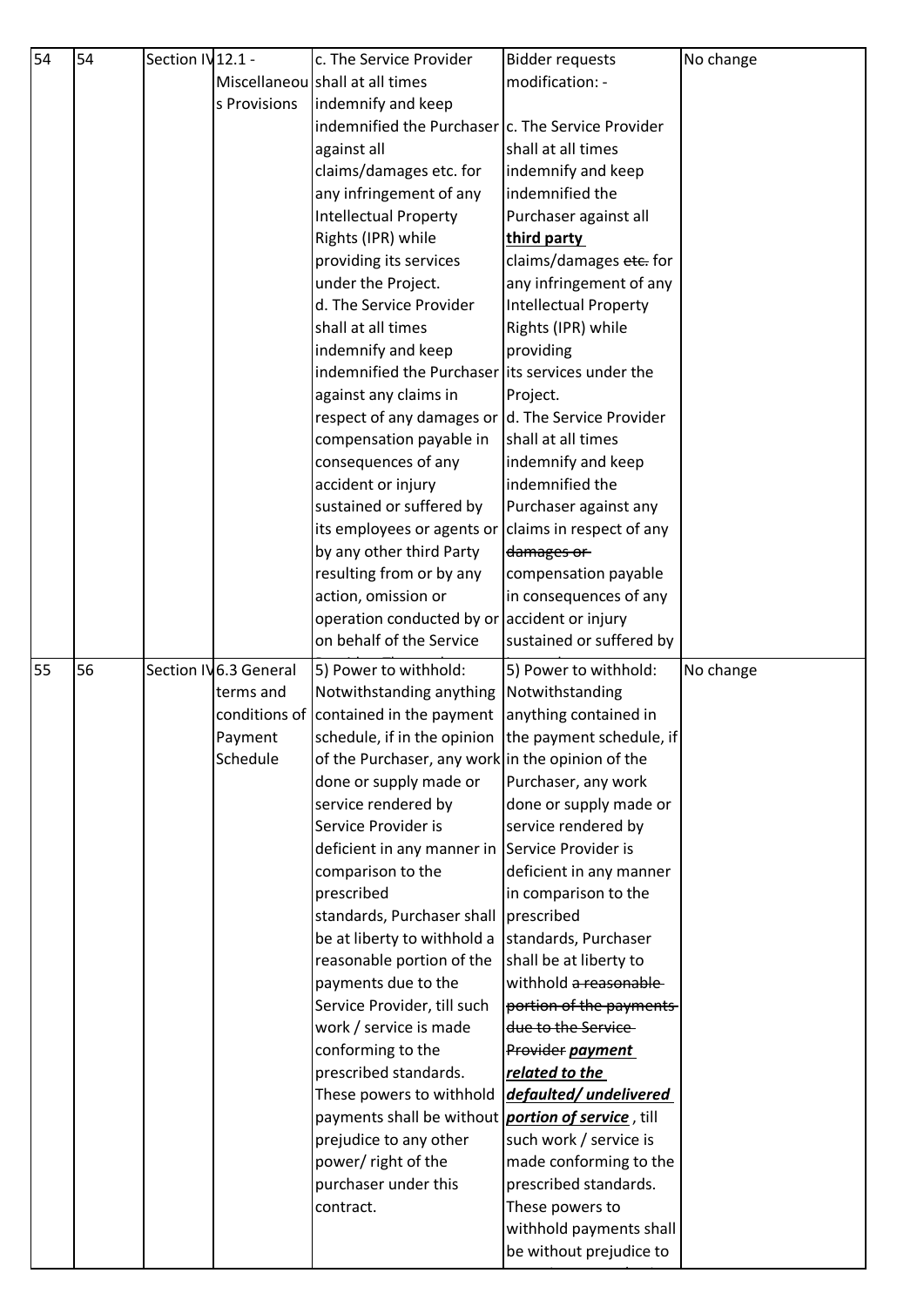| 56 | 57 | Section IV8.2(a) |              | Ministry of Law,                             | <b>Bidder requests</b>                             | No change |
|----|----|------------------|--------------|----------------------------------------------|----------------------------------------------------|-----------|
|    |    |                  |              | Government of India.                         | modification: -                                    |           |
|    |    |                  |              |                                              |                                                    |           |
|    |    |                  |              |                                              | Ministry of Law,                                   |           |
|    |    |                  |              |                                              | Government of India.                               |           |
|    |    |                  |              |                                              |                                                    |           |
|    |    |                  |              |                                              | <b>Chief Justice of the High</b>                   |           |
|    |    |                  |              |                                              | <b>Court having</b>                                |           |
|    |    |                  |              |                                              | jurisdiction over the                              |           |
|    |    |                  |              |                                              | contracting parties.                               |           |
| 57 | 63 | Form 3           | Technical    | If our proposal is                           | <b>Bidder requests</b>                             | No Change |
|    |    |                  | Proposal     | accepted, we will obtain a                   | modification: -                                    |           |
|    |    |                  | Covering     | performance bank                             |                                                    |           |
|    |    |                  | Letter       | guarantee in the format                      | If our proposal is                                 |           |
|    |    |                  |              | given in the tender                          | accepted, we will obtain                           |           |
|    |    |                  |              | document issued by a                         | a performance bank                                 |           |
|    |    |                  |              | scheduled commercial                         | guarantee in the format                            |           |
|    |    |                  |              | bank in India, acceptable                    | given in the tender                                |           |
|    |    |                  |              | to UIDAI, for a sum                          | document issued by a                               |           |
|    |    |                  |              | equivalent to 5% of the                      | scheduled commercial                               |           |
|    |    |                  |              | assessed contract value                      |                                                    |           |
|    |    |                  |              |                                              | bank in India,                                     |           |
|    |    |                  |              | based on the prices<br>finalised for the due | acceptable to UIDAI, for                           |           |
|    |    |                  |              |                                              | a sum equivalent to 5%<br>of the assessed contract |           |
|    |    |                  |              | performance of the                           |                                                    |           |
|    |    |                  |              | contract.                                    | value based on the                                 |           |
|    |    |                  |              | We agree for                                 | prices finalised for the                           |           |
|    |    |                  |              | unconditional acceptance                     | due performance of the                             |           |
|    |    |                  |              | of all the terms and                         | contract and submit it                             |           |
|    |    |                  |              | conditions set out in the                    | to UIDAI after signing                             |           |
|    |    |                  |              | tender document and also                     | the contract.                                      |           |
|    |    |                  |              | agree to abide by this                       | We agree for                                       |           |
|    |    |                  |              | tender response for a                        | unconditional                                      |           |
|    |    |                  |              | period of six months from                    | acceptance of all the                              |           |
|    |    |                  |              | the last date of                             | terms and conditions set                           |           |
|    |    |                  |              | submission of the bid                        | out in the tender                                  |           |
|    |    |                  |              | document and it shall                        | document except those                              |           |
|    |    |                  |              | remain binding upon us                       | for which deviations                               |           |
| 58 | 67 | Form 5           | Commercial   | We agree for                                 | We agree for                                       | No change |
|    |    |                  | Proposal     | unconditional acceptance                     | unconditional                                      |           |
|    |    |                  | Cover Letter | of all the terms and                         | acceptance of all the                              |           |
|    |    |                  |              | conditions set out in the                    | terms and conditions set                           |           |
|    |    |                  |              | tender document                              | out in the tender                                  |           |
|    |    |                  |              |                                              | document, <b>except for</b>                        |           |
|    |    |                  |              |                                              | the deviations                                     |           |
|    |    |                  |              |                                              | submitted along with                               |           |
| 59 | 71 | Form 8           | Acceptance   | We have read and agree                       | We have read and agree No change                   |           |
|    |    |                  |              | of Terms and for unconditional               | for unconditional                                  |           |
|    |    |                  | Condition of | acceptance of all the                        | acceptance of all the                              |           |
|    |    |                  | the RFP      | terms and conditions set                     | terms and conditions set                           |           |
|    |    |                  |              | out in the RFP                               | out in the RFP                                     |           |
|    |    |                  |              | document.                                    | document, except for                               |           |
|    |    |                  |              |                                              | the deviations                                     |           |
|    |    |                  |              |                                              | submitted along with                               |           |
|    |    |                  |              |                                              | the bid document.                                  |           |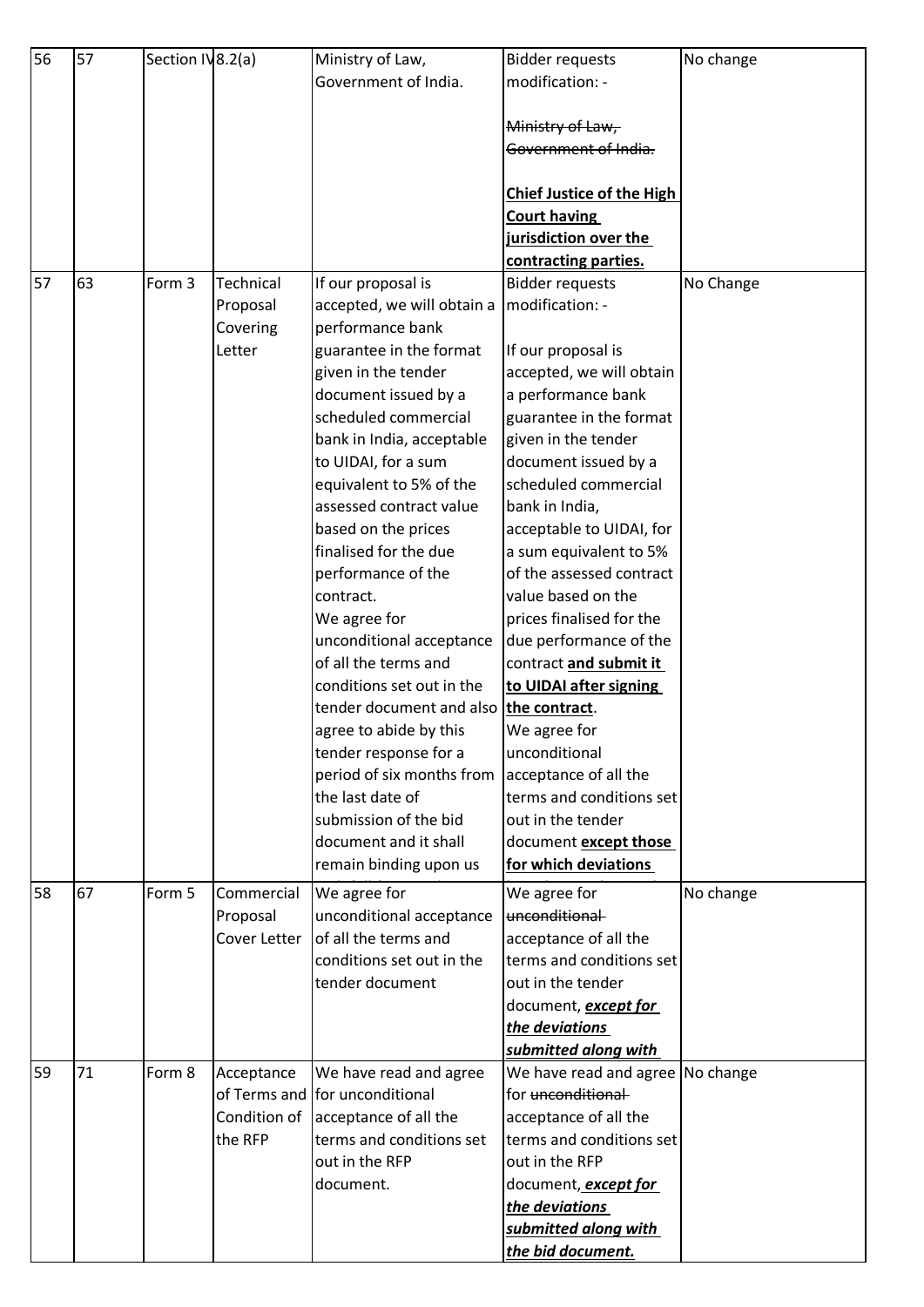| 60 | 96 | F - Pre   | Section 2 -    | c) The Bidder / Contractor                          | <b>Bidder requests</b>       | No change |
|----|----|-----------|----------------|-----------------------------------------------------|------------------------------|-----------|
|    |    | Bid/Pre   |                | Commitment will not commit any                      | modification: -              |           |
|    |    | Contract  | s of the       | offence under the                                   |                              |           |
|    |    | Integrity | Bidder/        | relevant IPC/PC                                     | c) The Bidder /              |           |
|    |    | Pact      | contractor     | Acts; further the Bidder /                          | Contractor will not          |           |
|    |    |           |                | Contractor will not use                             | commit any offence           |           |
|    |    |           |                | improperly, for purposes                            | under the relevant           |           |
|    |    |           |                | of                                                  | <b>IPC/PC</b>                |           |
|    |    |           |                | competition or personal                             | Acts; further the Bidder     |           |
|    |    |           |                | gain, or pass on to others,                         | / Contractor will not use    |           |
|    |    |           |                | any information or                                  | improperly, for              |           |
|    |    |           |                | document                                            | purposes of                  |           |
|    |    |           |                | provided by the Principal                           | competition or personal      |           |
|    |    |           |                | as part of the business                             | gain, or pass on to          |           |
|    |    |           |                | relationship, regarding                             | others, any information      |           |
|    |    |           |                | plans,                                              | or document                  |           |
|    |    |           |                | technical proposals and                             | provided by the              |           |
|    |    |           |                | business details, including                         | Principal as part of the     |           |
|    |    |           |                | information contained or                            | business relationship,       |           |
|    |    |           |                | transmitted electronically.                         | regarding plans,             |           |
|    |    |           |                |                                                     | technical proposals and      |           |
|    |    |           |                |                                                     | business details,            |           |
|    |    |           |                |                                                     | including information        |           |
|    |    |           |                |                                                     | contained or                 |           |
|    |    |           |                |                                                     | transmitted                  |           |
| 61 | 98 | F - Pre   | Section 4 -    | If the Principal has                                | <b>Bidder requests</b>       | No change |
|    |    | Bid/Pre   |                | Compensatio terminated the contract                 | modification: -              |           |
|    |    | Contract  | In for         | according to Section 3, or                          |                              |           |
|    |    | Integrity | <b>Damages</b> | if the Principal is entitled                        | If the Principal has-        |           |
|    |    | Pact      |                | to terminate the contract                           | terminated the contract      |           |
|    |    |           |                | according to Section 3, the according to Section 3, |                              |           |
|    |    |           |                | principal shall be entitled                         | or if the Principal is-      |           |
|    |    |           |                | to demand and recover                               | entitled to terminate        |           |
|    |    |           |                | from the Contractor                                 | the contract according       |           |
|    |    |           |                | liquidated damages                                  | to Section 3, the            |           |
|    |    |           |                | equivalent to Security                              | principal shall be-          |           |
|    |    |           |                | Deposit / Performance                               | entitled to demand and       |           |
|    |    |           |                | <b>Bank Guarantee.</b>                              | recover from the             |           |
|    |    |           |                |                                                     | Contractor liquidated        |           |
|    |    |           |                |                                                     | damages equivalent to        |           |
|    |    |           |                |                                                     | Security                     |           |
|    |    |           |                |                                                     | <b>Deposit / Performance</b> |           |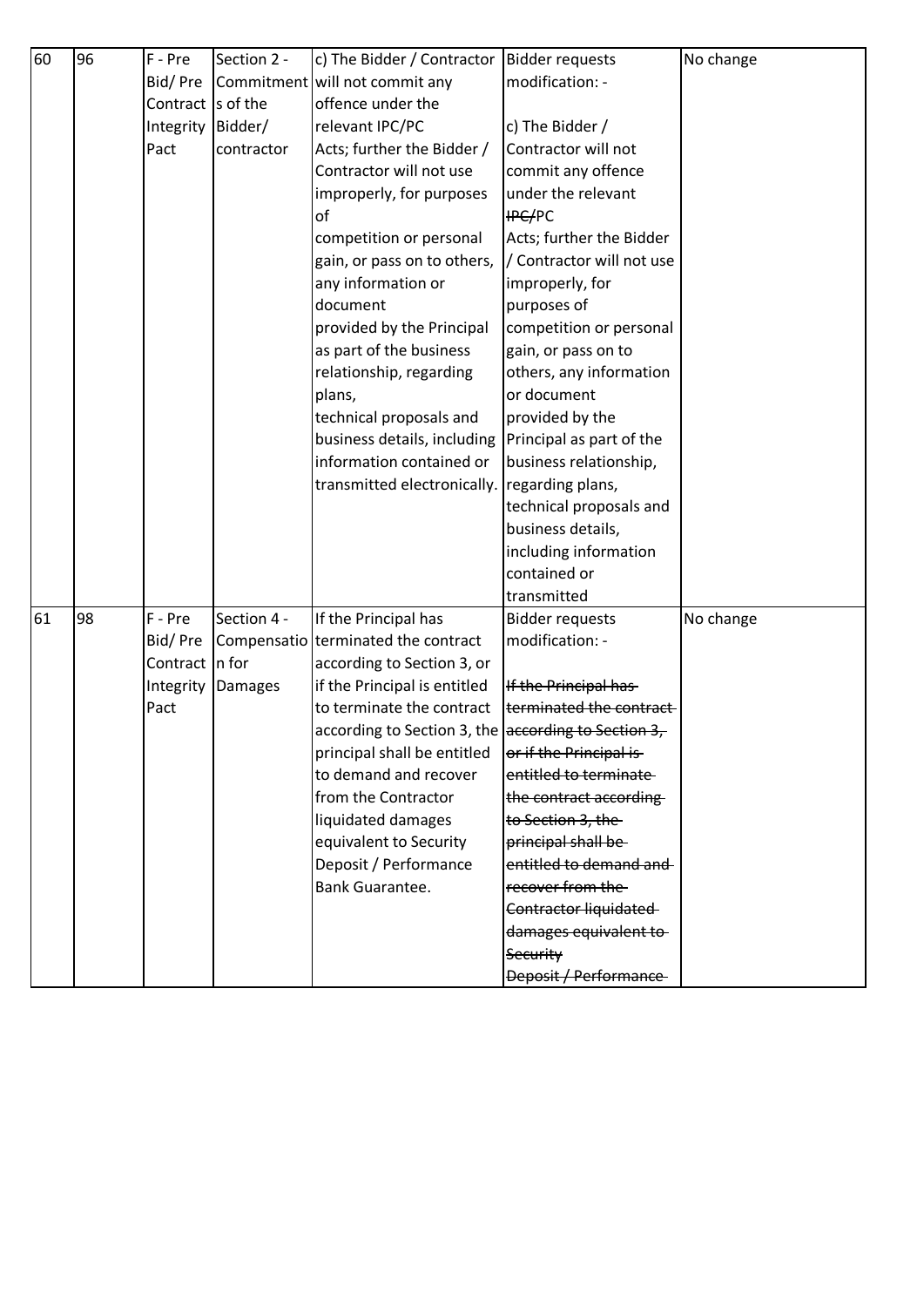| 62 | 98        | F - Pre   | Section 5 -  | (1) The Bidder declares                     | <b>Bidder requests</b>          | No change as part of     |
|----|-----------|-----------|--------------|---------------------------------------------|---------------------------------|--------------------------|
|    |           | Bid/Pre   | Previous     | that no previous                            | modification: -                 | standard document        |
|    |           | Contract  | Transgressio | transgressions occurred in                  |                                 | provided by CVC          |
|    |           | Integrity | $\ln$        | the last 3 years with any                   | (1) The Bidder declares         |                          |
|    |           | Pact      |              | other Company in any                        | that no previous                |                          |
|    |           |           |              | country conforming to the                   | transgressions occurred         |                          |
|    |           |           |              | anti-corruption or with                     | in the last 3 years             |                          |
|    |           |           |              | any other                                   | with any other Company          |                          |
|    |           |           |              | Public Sector Enterprise in  in any country |                                 |                          |
|    |           |           |              | India that could justify his                | conforming to the anti-         |                          |
|    |           |           |              | exclusion from the tender                   | corruption or with any          |                          |
|    |           |           |              | process.                                    | other                           |                          |
|    |           |           |              |                                             | <b>Public Sector Enterprise</b> |                          |
|    |           |           |              |                                             | in India that could justify     |                          |
|    |           |           |              |                                             | his exclusion from the          |                          |
|    |           |           |              |                                             | tender process.                 |                          |
| 63 | 100       | F - Pre   | Section 9 -  | This Pact begins when                       | <b>Bidder requests</b>          | No change as part of     |
|    |           | Bid/Pre   | Pact         | both parties have legally                   | modification: -                 | standard document        |
|    |           | Contract  | Duration     | signed it. It expires for the               |                                 | provided by CVC          |
|    |           | Integrity |              | Contractor 12                               | This Pact begins when           |                          |
|    |           | Pact      |              | months after the last                       | both parties have legally       |                          |
|    |           |           |              | payment under the                           | signed it. It expires for       |                          |
|    |           |           |              | respective contract, and                    | the Contractor 12               |                          |
|    |           |           |              | for all other Bidders 6                     | months after the last           |                          |
|    |           |           |              | months after the contract                   | payment under the               |                          |
|    |           |           |              | has been awarded.                           | respective contract, and        |                          |
|    |           |           |              |                                             | for all other Bidders 6         |                          |
|    |           |           |              |                                             | months-after the                |                          |
|    |           |           |              |                                             | contract has been               |                          |
| 64 | <b>NA</b> | <b>NA</b> | <b>Taxes</b> | Clause to be added                          | Any increase or                 | No change required as    |
|    |           |           |              |                                             | decrease in the rates of        | adequately covered in    |
|    |           |           |              |                                             | the applicable taxes or         | the RFP                  |
|    |           |           |              |                                             | any new levy on account         |                          |
|    |           |           |              |                                             | of changes in law shall         |                          |
|    |           |           |              |                                             | be to the account of            |                          |
| 65 | <b>NA</b> | <b>NA</b> |              | Savings Claus Clause to be added            | Bidder's failure to             | No change required as    |
|    |           |           |              |                                             | perform its contractual         | adequately covered in    |
|    |           |           |              |                                             | responsibilities, to            | the RFP in Force Majeure |
|    |           |           |              |                                             | perform the services, or        | clause                   |
|    |           |           |              |                                             | to meet agreed service          |                          |
|    |           |           |              |                                             | levels shall be excused if      |                          |
|    |           |           |              |                                             | and to the extent               |                          |
|    |           |           |              |                                             | Bidder's performance is         |                          |
|    |           |           |              |                                             | effected, delayed or            |                          |
|    |           |           |              |                                             | causes non-                     |                          |
|    |           |           |              |                                             | performance due to              |                          |
|    |           |           |              |                                             | <b>UIDAI's omissions or</b>     |                          |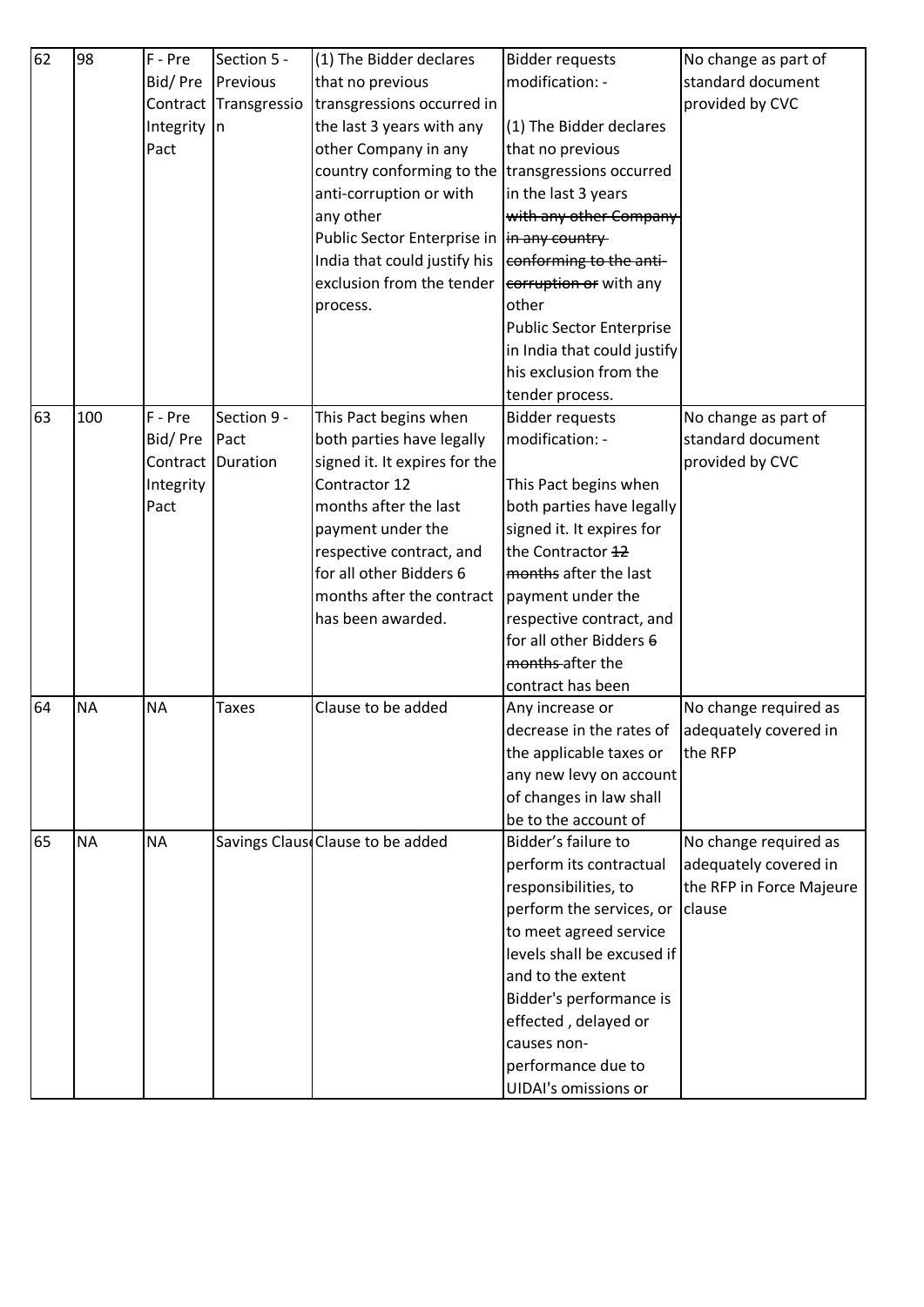| 66 | <b>NA</b> | <b>NA</b> | Deemed         | Clause to be added | Services and/or                                | Not required as there is |
|----|-----------|-----------|----------------|--------------------|------------------------------------------------|--------------------------|
|    |           |           | Acceptance     |                    | deliverables shall be                          | no 'Deemed Acceptance'   |
|    |           |           |                |                    | deemed to be fully and                         | of any services or       |
|    |           |           |                |                    | finally accepted by                            | installation.            |
|    |           |           |                |                    | UIDAI in the event when                        |                          |
|    |           |           |                |                    | UIDAI has not submitted                        |                          |
|    |           |           |                |                    | its acceptance or                              |                          |
|    |           |           |                |                    | rejection response in                          |                          |
|    |           |           |                |                    | writing to Bidder within                       |                          |
|    |           |           |                |                    | 15 days from the date of                       |                          |
|    |           |           |                |                    | installation/commissioni                       |                          |
|    |           |           |                |                    | ng or when UIDAI uses                          |                          |
|    |           |           |                |                    | the Deliverable in its                         |                          |
|    |           |           |                |                    | business, whichever                            |                          |
|    |           |           |                |                    | occurs earlier. Parties                        |                          |
|    |           |           |                |                    | agree that Bidder shall                        |                          |
|    |           |           |                |                    | have 15 days time to                           |                          |
|    |           |           |                |                    | correct in case of any                         |                          |
|    |           |           |                |                    | rejection by Client.                           |                          |
| 67 | <b>NA</b> | <b>NA</b> | <b>SNR</b>     | Clause to be added | UIDAI hereby agrees to                         | No change as not related |
|    |           |           |                |                    | make the site ready as                         | to present scope of work |
|    |           |           |                |                    | per the agreed                                 | of the RFP.              |
|    |           |           |                |                    | specifications, within                         |                          |
|    |           |           |                |                    | the agreed timelines.                          |                          |
|    |           |           |                |                    | UIDAI agrees that                              |                          |
|    |           |           |                |                    | Bidder shall not be in                         |                          |
|    |           |           |                |                    | any manner be liable for                       |                          |
|    |           |           |                |                    | any delay arising out of                       |                          |
|    |           |           |                |                    | UIDAI's failure to make                        |                          |
|    |           |           |                |                    | the site ready within the                      |                          |
|    |           |           |                |                    | stipulated period,                             |                          |
|    |           |           |                |                    | including but not limited                      |                          |
|    |           |           |                |                    | to levy of liquidated                          |                          |
|    |           |           |                |                    | damages for any delay                          |                          |
|    |           |           |                |                    | in performance of                              |                          |
|    |           |           |                |                    | Services under the                             |                          |
|    |           |           |                |                    | terms of this                                  |                          |
| 68 | <b>NA</b> | <b>NA</b> | Transfer of    | Clause to be added | Bidder assumes that the No change as unrelated |                          |
|    |           |           | risk and title |                    | title of ownership and                         | to present scope of work |
|    |           |           |                |                    | risk of the goods                              | of the RFP.              |
|    |           |           |                |                    | supplied under this                            |                          |
|    |           |           |                |                    | Contract is passed onto                        |                          |
|    |           |           |                |                    | UIDAI on delivery of the                       |                          |
|    |           |           |                |                    | material at the UIDAI                          |                          |
|    |           |           |                |                    | location.                                      |                          |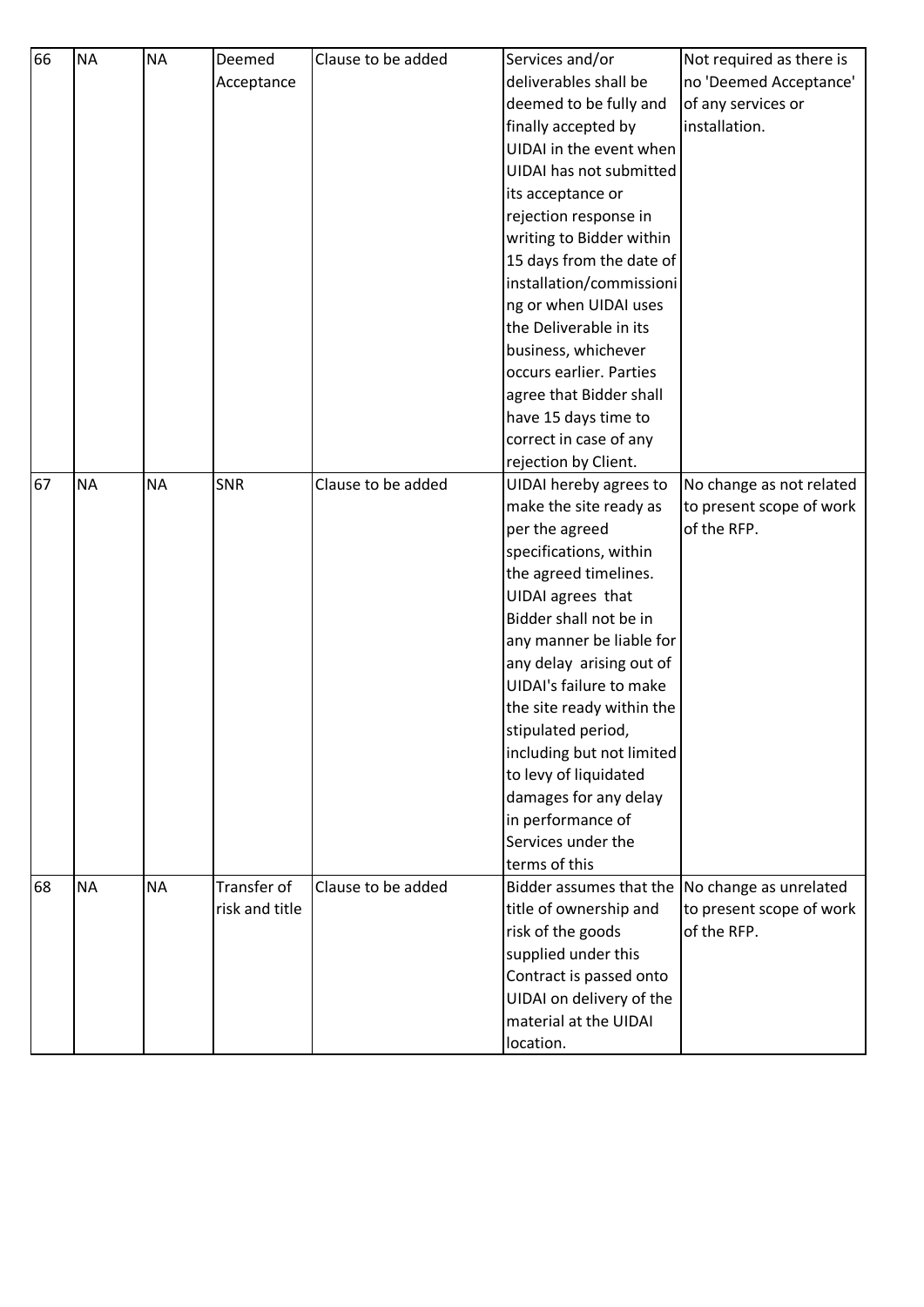| 69                               | 29                                  |                                                                                                                                                                                                                                                  | SECTION-7. Conduct                                                                                                                                                                                                                                       | 7.1. The ADQCSA would                                                                                                                                                                                                                                        | Can ADQCSA can                                                                                                                                                                                                                                                                                                                                                                                                                                                                                                                                             | Present RFP is for manual                                                                                                                                                                                                                                                             |
|----------------------------------|-------------------------------------|--------------------------------------------------------------------------------------------------------------------------------------------------------------------------------------------------------------------------------------------------|----------------------------------------------------------------------------------------------------------------------------------------------------------------------------------------------------------------------------------------------------------|--------------------------------------------------------------------------------------------------------------------------------------------------------------------------------------------------------------------------------------------------------------|------------------------------------------------------------------------------------------------------------------------------------------------------------------------------------------------------------------------------------------------------------------------------------------------------------------------------------------------------------------------------------------------------------------------------------------------------------------------------------------------------------------------------------------------------------|---------------------------------------------------------------------------------------------------------------------------------------------------------------------------------------------------------------------------------------------------------------------------------------|
|                                  |                                     | $\mathbf{III}$                                                                                                                                                                                                                                   | QC                                                                                                                                                                                                                                                       | use the software provided                                                                                                                                                                                                                                    | introduce Bots/AI                                                                                                                                                                                                                                                                                                                                                                                                                                                                                                                                          | QC only. No access will                                                                                                                                                                                                                                                               |
|                                  |                                     | <b>SCOPE</b>                                                                                                                                                                                                                                     | Operations                                                                                                                                                                                                                                               | by the UIDAI/Registrar for                                                                                                                                                                                                                                   | application for the QC                                                                                                                                                                                                                                                                                                                                                                                                                                                                                                                                     | be allowed to any of                                                                                                                                                                                                                                                                  |
|                                  |                                     | OF                                                                                                                                                                                                                                               | as per                                                                                                                                                                                                                                                   | QC of collection of                                                                                                                                                                                                                                          | Process in Workstation?                                                                                                                                                                                                                                                                                                                                                                                                                                                                                                                                    | UIDAI data bases.                                                                                                                                                                                                                                                                     |
|                                  |                                     | WORK,                                                                                                                                                                                                                                            | Standard                                                                                                                                                                                                                                                 | demographic data. The                                                                                                                                                                                                                                        | If yes, Can ADQCSA can                                                                                                                                                                                                                                                                                                                                                                                                                                                                                                                                     |                                                                                                                                                                                                                                                                                       |
|                                  |                                     | <b>DELIVER</b>                                                                                                                                                                                                                                   | Processes                                                                                                                                                                                                                                                | software will be                                                                                                                                                                                                                                             | have access to Database                                                                                                                                                                                                                                                                                                                                                                                                                                                                                                                                    |                                                                                                                                                                                                                                                                                       |
|                                  |                                     | <b>ABLES</b>                                                                                                                                                                                                                                     |                                                                                                                                                                                                                                                          | supported by a User                                                                                                                                                                                                                                          | with use of API?                                                                                                                                                                                                                                                                                                                                                                                                                                                                                                                                           |                                                                                                                                                                                                                                                                                       |
|                                  |                                     | <b>AND</b>                                                                                                                                                                                                                                       |                                                                                                                                                                                                                                                          | Manual.                                                                                                                                                                                                                                                      |                                                                                                                                                                                                                                                                                                                                                                                                                                                                                                                                                            |                                                                                                                                                                                                                                                                                       |
|                                  |                                     | <b>SLAs</b>                                                                                                                                                                                                                                      |                                                                                                                                                                                                                                                          | 7.2. UIDAI has defined                                                                                                                                                                                                                                       |                                                                                                                                                                                                                                                                                                                                                                                                                                                                                                                                                            |                                                                                                                                                                                                                                                                                       |
|                                  |                                     |                                                                                                                                                                                                                                                  |                                                                                                                                                                                                                                                          | clear-cut standard                                                                                                                                                                                                                                           |                                                                                                                                                                                                                                                                                                                                                                                                                                                                                                                                                            |                                                                                                                                                                                                                                                                                       |
|                                  |                                     |                                                                                                                                                                                                                                                  |                                                                                                                                                                                                                                                          | processes for Aadhaar QC                                                                                                                                                                                                                                     |                                                                                                                                                                                                                                                                                                                                                                                                                                                                                                                                                            |                                                                                                                                                                                                                                                                                       |
|                                  |                                     |                                                                                                                                                                                                                                                  |                                                                                                                                                                                                                                                          | operation which will be                                                                                                                                                                                                                                      |                                                                                                                                                                                                                                                                                                                                                                                                                                                                                                                                                            |                                                                                                                                                                                                                                                                                       |
|                                  |                                     |                                                                                                                                                                                                                                                  |                                                                                                                                                                                                                                                          | shared                                                                                                                                                                                                                                                       |                                                                                                                                                                                                                                                                                                                                                                                                                                                                                                                                                            |                                                                                                                                                                                                                                                                                       |
| 70                               | 79                                  | Annexur                                                                                                                                                                                                                                          | General                                                                                                                                                                                                                                                  |                                                                                                                                                                                                                                                              | Can you provide                                                                                                                                                                                                                                                                                                                                                                                                                                                                                                                                            | Personal Identifiable                                                                                                                                                                                                                                                                 |
|                                  |                                     | $e$ VI:                                                                                                                                                                                                                                          |                                                                                                                                                                                                                                                          |                                                                                                                                                                                                                                                              | samples of the Scanned                                                                                                                                                                                                                                                                                                                                                                                                                                                                                                                                     | Information cannot be                                                                                                                                                                                                                                                                 |
|                                  |                                     | Docume                                                                                                                                                                                                                                           |                                                                                                                                                                                                                                                          |                                                                                                                                                                                                                                                              | documents available for                                                                                                                                                                                                                                                                                                                                                                                                                                                                                                                                    | shared as per Aadhaar                                                                                                                                                                                                                                                                 |
|                                  |                                     | nts                                                                                                                                                                                                                                              |                                                                                                                                                                                                                                                          |                                                                                                                                                                                                                                                              | QC for each type                                                                                                                                                                                                                                                                                                                                                                                                                                                                                                                                           | Act, 2016. List of                                                                                                                                                                                                                                                                    |
|                                  |                                     | related                                                                                                                                                                                                                                          |                                                                                                                                                                                                                                                          |                                                                                                                                                                                                                                                              |                                                                                                                                                                                                                                                                                                                                                                                                                                                                                                                                                            | accepted documents is                                                                                                                                                                                                                                                                 |
|                                  |                                     | to Scope                                                                                                                                                                                                                                         |                                                                                                                                                                                                                                                          |                                                                                                                                                                                                                                                              |                                                                                                                                                                                                                                                                                                                                                                                                                                                                                                                                                            | available on UIDAI                                                                                                                                                                                                                                                                    |
|                                  |                                     |                                                                                                                                                                                                                                                  |                                                                                                                                                                                                                                                          |                                                                                                                                                                                                                                                              |                                                                                                                                                                                                                                                                                                                                                                                                                                                                                                                                                            |                                                                                                                                                                                                                                                                                       |
|                                  |                                     |                                                                                                                                                                                                                                                  |                                                                                                                                                                                                                                                          |                                                                                                                                                                                                                                                              |                                                                                                                                                                                                                                                                                                                                                                                                                                                                                                                                                            |                                                                                                                                                                                                                                                                                       |
|                                  |                                     |                                                                                                                                                                                                                                                  |                                                                                                                                                                                                                                                          |                                                                                                                                                                                                                                                              |                                                                                                                                                                                                                                                                                                                                                                                                                                                                                                                                                            |                                                                                                                                                                                                                                                                                       |
|                                  |                                     |                                                                                                                                                                                                                                                  |                                                                                                                                                                                                                                                          |                                                                                                                                                                                                                                                              |                                                                                                                                                                                                                                                                                                                                                                                                                                                                                                                                                            |                                                                                                                                                                                                                                                                                       |
|                                  |                                     |                                                                                                                                                                                                                                                  |                                                                                                                                                                                                                                                          |                                                                                                                                                                                                                                                              |                                                                                                                                                                                                                                                                                                                                                                                                                                                                                                                                                            |                                                                                                                                                                                                                                                                                       |
|                                  |                                     |                                                                                                                                                                                                                                                  |                                                                                                                                                                                                                                                          |                                                                                                                                                                                                                                                              |                                                                                                                                                                                                                                                                                                                                                                                                                                                                                                                                                            |                                                                                                                                                                                                                                                                                       |
|                                  |                                     |                                                                                                                                                                                                                                                  |                                                                                                                                                                                                                                                          |                                                                                                                                                                                                                                                              |                                                                                                                                                                                                                                                                                                                                                                                                                                                                                                                                                            |                                                                                                                                                                                                                                                                                       |
|                                  |                                     |                                                                                                                                                                                                                                                  |                                                                                                                                                                                                                                                          |                                                                                                                                                                                                                                                              |                                                                                                                                                                                                                                                                                                                                                                                                                                                                                                                                                            |                                                                                                                                                                                                                                                                                       |
|                                  |                                     |                                                                                                                                                                                                                                                  |                                                                                                                                                                                                                                                          |                                                                                                                                                                                                                                                              |                                                                                                                                                                                                                                                                                                                                                                                                                                                                                                                                                            |                                                                                                                                                                                                                                                                                       |
|                                  |                                     |                                                                                                                                                                                                                                                  |                                                                                                                                                                                                                                                          |                                                                                                                                                                                                                                                              |                                                                                                                                                                                                                                                                                                                                                                                                                                                                                                                                                            |                                                                                                                                                                                                                                                                                       |
|                                  |                                     |                                                                                                                                                                                                                                                  |                                                                                                                                                                                                                                                          |                                                                                                                                                                                                                                                              |                                                                                                                                                                                                                                                                                                                                                                                                                                                                                                                                                            |                                                                                                                                                                                                                                                                                       |
|                                  |                                     |                                                                                                                                                                                                                                                  |                                                                                                                                                                                                                                                          |                                                                                                                                                                                                                                                              |                                                                                                                                                                                                                                                                                                                                                                                                                                                                                                                                                            |                                                                                                                                                                                                                                                                                       |
|                                  |                                     |                                                                                                                                                                                                                                                  |                                                                                                                                                                                                                                                          |                                                                                                                                                                                                                                                              |                                                                                                                                                                                                                                                                                                                                                                                                                                                                                                                                                            |                                                                                                                                                                                                                                                                                       |
|                                  |                                     |                                                                                                                                                                                                                                                  |                                                                                                                                                                                                                                                          |                                                                                                                                                                                                                                                              |                                                                                                                                                                                                                                                                                                                                                                                                                                                                                                                                                            |                                                                                                                                                                                                                                                                                       |
|                                  |                                     |                                                                                                                                                                                                                                                  |                                                                                                                                                                                                                                                          |                                                                                                                                                                                                                                                              |                                                                                                                                                                                                                                                                                                                                                                                                                                                                                                                                                            |                                                                                                                                                                                                                                                                                       |
|                                  |                                     |                                                                                                                                                                                                                                                  |                                                                                                                                                                                                                                                          |                                                                                                                                                                                                                                                              |                                                                                                                                                                                                                                                                                                                                                                                                                                                                                                                                                            |                                                                                                                                                                                                                                                                                       |
|                                  |                                     |                                                                                                                                                                                                                                                  |                                                                                                                                                                                                                                                          |                                                                                                                                                                                                                                                              |                                                                                                                                                                                                                                                                                                                                                                                                                                                                                                                                                            |                                                                                                                                                                                                                                                                                       |
|                                  |                                     |                                                                                                                                                                                                                                                  |                                                                                                                                                                                                                                                          |                                                                                                                                                                                                                                                              |                                                                                                                                                                                                                                                                                                                                                                                                                                                                                                                                                            |                                                                                                                                                                                                                                                                                       |
|                                  |                                     |                                                                                                                                                                                                                                                  |                                                                                                                                                                                                                                                          |                                                                                                                                                                                                                                                              |                                                                                                                                                                                                                                                                                                                                                                                                                                                                                                                                                            |                                                                                                                                                                                                                                                                                       |
|                                  |                                     |                                                                                                                                                                                                                                                  |                                                                                                                                                                                                                                                          |                                                                                                                                                                                                                                                              |                                                                                                                                                                                                                                                                                                                                                                                                                                                                                                                                                            |                                                                                                                                                                                                                                                                                       |
|                                  |                                     |                                                                                                                                                                                                                                                  |                                                                                                                                                                                                                                                          |                                                                                                                                                                                                                                                              |                                                                                                                                                                                                                                                                                                                                                                                                                                                                                                                                                            |                                                                                                                                                                                                                                                                                       |
|                                  |                                     |                                                                                                                                                                                                                                                  |                                                                                                                                                                                                                                                          |                                                                                                                                                                                                                                                              |                                                                                                                                                                                                                                                                                                                                                                                                                                                                                                                                                            |                                                                                                                                                                                                                                                                                       |
|                                  |                                     |                                                                                                                                                                                                                                                  |                                                                                                                                                                                                                                                          |                                                                                                                                                                                                                                                              |                                                                                                                                                                                                                                                                                                                                                                                                                                                                                                                                                            |                                                                                                                                                                                                                                                                                       |
|                                  |                                     |                                                                                                                                                                                                                                                  |                                                                                                                                                                                                                                                          |                                                                                                                                                                                                                                                              |                                                                                                                                                                                                                                                                                                                                                                                                                                                                                                                                                            |                                                                                                                                                                                                                                                                                       |
|                                  |                                     | to Scope                                                                                                                                                                                                                                         |                                                                                                                                                                                                                                                          |                                                                                                                                                                                                                                                              | other langauge?                                                                                                                                                                                                                                                                                                                                                                                                                                                                                                                                            |                                                                                                                                                                                                                                                                                       |
| 71<br>72<br>73<br>74<br>75<br>76 | 90<br>81,82<br>90<br>90<br>90<br>90 | Annexur<br>$e$ VI:<br>Docume<br>nts<br>Annexur<br>$e$ VI:<br>Docume<br>nts<br>Annexur<br>e VI :<br>Docume<br>nts<br>Annexur<br>$e$ VI:<br>Docume<br>nts<br>Annexur<br>$e$ VI:<br>Docume<br>nts<br>Annexur<br>$e$ VI:<br>Docume<br>nts<br>related | E: Over view<br>of the QC<br>process<br><b>B</b> : Language<br>wise<br>enrolment<br>data<br>E: Over view<br>of the QC<br>process<br>E: Over view<br>of the QC<br>process<br>E: Over view<br>of the QC<br>process<br>E: Over view<br>of the QC<br>process | Guidelines to check the<br>Scanned docs in QC<br>General<br>Guidelines to check the<br>Scanned docs in QC<br>Guidelines to check the<br>Scanned docs in QC<br>Guidelines to check the<br>Scanned docs in QC<br>Guidelines to check the<br>Scanned docs in QC | Does the<br>Enrolment/update form<br>will be part of QC ?<br>Does the specific<br>Langague mentioned<br>pertains to scanned<br>proofs only?<br>Does the<br>Enrolment/update form<br>is standardized or varies<br>from state to state ?<br>Does the details on<br>enrolment/update form<br>is handwritten or<br>machine printed?<br>Does the details filled in<br>the enrolment/update<br>form is english language<br>or other langauage?<br>Does the details<br>uploaded from<br>enrolment/update form<br>to CIDR application is in<br>english language or | <b>No</b><br>It pertains to PDF as well<br>as information entered<br>electronically by the<br>enrolment operators<br>These are standardised<br>Handwritten<br>It can be in English<br>language or other<br>langauages.<br>These can be in English<br>language or other<br>langauages. |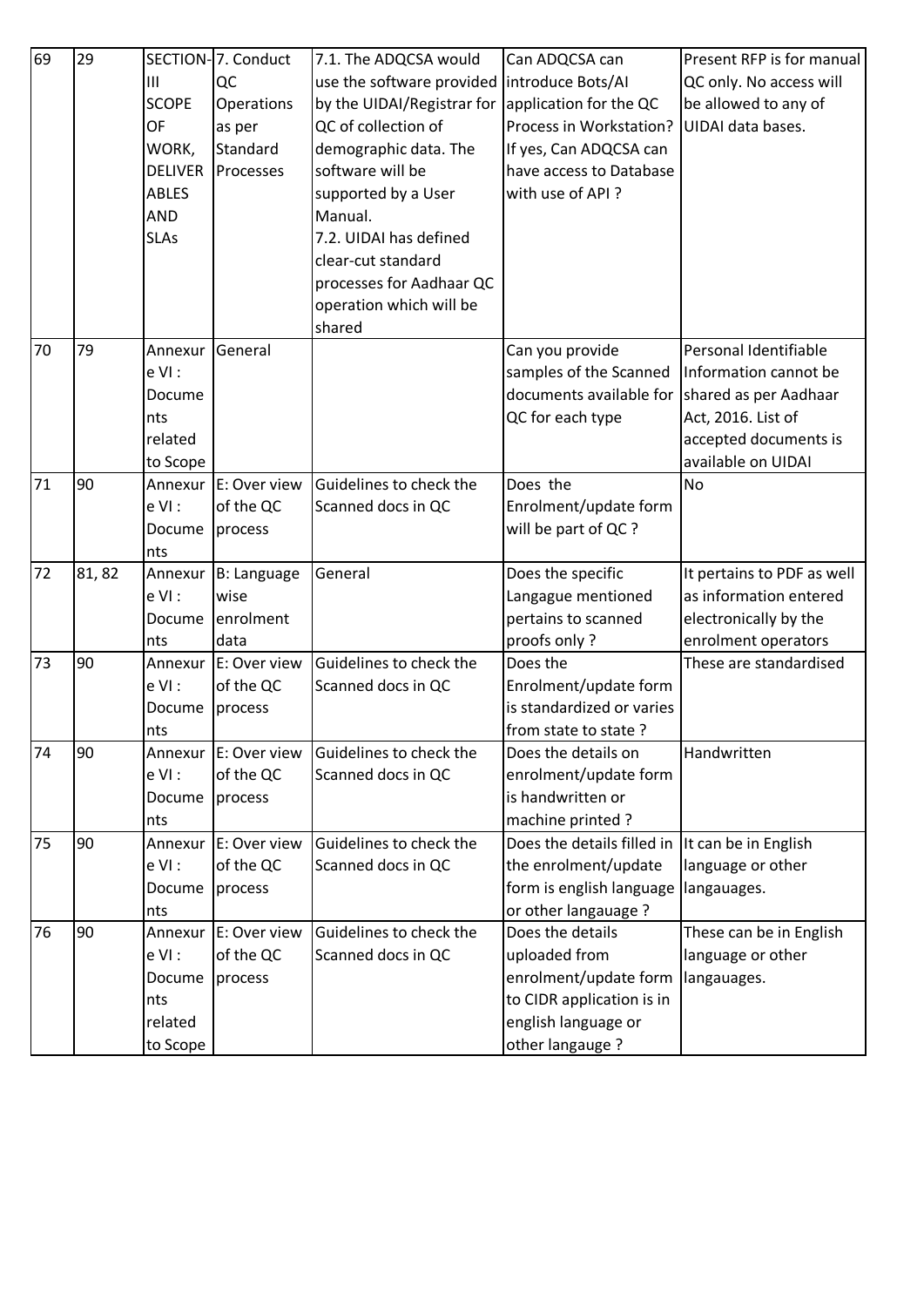| 77 | 88    | Annexur                      | D: UIDAI                           | <b>VII. Communications</b>                                                     | Can you provide more                             | There is no SFTP Client             |
|----|-------|------------------------------|------------------------------------|--------------------------------------------------------------------------------|--------------------------------------------------|-------------------------------------|
|    |       | $eVI$ :                      | Information                        | Security                                                                       | details on SFTP Client                           | server. This terms has              |
|    |       | Docume                       | Security                           | 1. The network between                                                         | server?                                          | been replaced with 'QC              |
|    |       | nts                          | <b>Guidelines</b>                  | CIDR and ADQCSA shall be Does the CIDR data                                    |                                                  | Terminal' or QC                     |
|    |       | related                      | for Third                          | secure. ADQCSA shall                                                           | stored in SFTP server or                         | interface', as applicable           |
|    |       | to Scope                     | party                              | connect with CIDR                                                              | accessed from CIDR in                            | in the RFP Ver 2.0. Data            |
|    |       | of work                      | (ADQCSA)                           | through leased MPLS                                                            | real time?                                       | will be accessed from               |
|    |       |                              |                                    | lines;                                                                         |                                                  | CIDR in real time.                  |
|    |       |                              |                                    | 2. ADQCSA shall ensure                                                         |                                                  |                                     |
|    |       |                              |                                    | that the SFTP client server                                                    |                                                  |                                     |
|    |       |                              |                                    | is dedicated for the UIDAI                                                     |                                                  |                                     |
|    |       |                              |                                    | activities and is                                                              |                                                  |                                     |
| 78 | 90    | Annexur                      | E: Over view                       | Guidelines for verifying                                                       | What is QC Packet ?                              | QC packet contains                  |
|    |       | $eVI$ :                      | of the QC                          | demographic data in                                                            | Is it physical document                          | residents' demographic              |
|    |       | Docume                       | process                            | scanned document vis a                                                         | against                                          | details in English and              |
|    |       | nts                          |                                    | vis QC packet                                                                  | enrolment/update?                                | Local Language along                |
|    |       | related                      |                                    | > Verify "Name & Photo",                                                       | If it is Physical                                | with photo and                      |
|    |       | to Scope                     |                                    | "Date of Birth", "Address",                                                    | documents, what is the                           | documents submitted at              |
|    |       | of work                      |                                    | and "Relationship Details"                                                     | percentage of such                               | the time of enrolment.              |
|    |       |                              |                                    | against POI, DoB,                                                              | documents coming in                              |                                     |
|    |       |                              |                                    | POA, PoR, respectively.                                                        | overall                                          |                                     |
|    |       |                              |                                    |                                                                                | enrolment/update?                                |                                     |
| 79 | 90    | Annexur                      | E: Over view                       | Guidelines to check the                                                        | Does QC process include Yes.                     |                                     |
|    |       | $eVI$ :                      | of the QC                          | Scanned docs in QC                                                             | matching of Scanned                              | Enrolment form is not               |
|    |       | Docume                       | process                            |                                                                                | Copy of proofs against                           | part of QC process.                 |
|    |       | nts                          |                                    |                                                                                | the information                                  |                                     |
|    |       | related                      |                                    |                                                                                | uploaded by Enrolment                            |                                     |
|    |       | to Scope                     |                                    |                                                                                | Operator?                                        |                                     |
|    |       | of work                      |                                    |                                                                                | Does QC process include                          |                                     |
|    |       |                              |                                    |                                                                                | verification of scanned                          |                                     |
|    |       |                              |                                    |                                                                                | copy of proofs with                              |                                     |
|    |       |                              |                                    |                                                                                | enrolment/update form                            |                                     |
|    |       |                              |                                    |                                                                                | as well?                                         |                                     |
| 80 | 79    | Annexur                      | A: List of                         | Acceptable List of                                                             | Can UIDAI share %                                | No such data is available           |
|    |       | $e$ VI :                     | <b>Documents</b>                   | Documents-POA                                                                  | distribution of                                  | as of now.                          |
|    |       | Docume                       | for Verifying                      | Acceptable List of                                                             | document types                                   |                                     |
|    |       | nts                          | Pol, PoA &                         | 1. Passport                                                                    | submitted for by type of                         |                                     |
|    |       | related                      | <b>DoB</b>                         | 2. Bank Statement/<br>General                                                  | verification(POI, POA,                           | Yes                                 |
| 81 | 81,82 | Annexur                      | <b>B: Language</b>                 |                                                                                | Does CIDR carries                                |                                     |
|    |       | $eVI$ :                      | wise                               |                                                                                | information/indicator                            |                                     |
|    |       | Docume                       | enrolment                          |                                                                                | related to langauge it                           |                                     |
| 82 | 17    | nts                          | data                               |                                                                                | pertains to?                                     | Detailed work orders are            |
|    |       | PART-II:<br><b>ELIGIBILI</b> | 7.Should<br>have                   | Work Order + completion<br>Certificate from client. For certificate in lieu of | Request for CS/CA                                | not required. Relevant              |
|    |       |                              |                                    |                                                                                |                                                  |                                     |
|    |       | TY                           | experience<br>CRITERIA of similar* | ongoing<br>project bidder needs to                                             | Work Order, as all our<br>orders are under NDA   | documents may be<br>submitted after |
|    |       |                              |                                    | submit                                                                         | and cannot be disclosed. obliterating classified |                                     |
|    |       |                              | completed<br>or ongoing            | certificate from the client                                                    |                                                  | details.                            |
|    |       |                              | projects after along with          |                                                                                |                                                  |                                     |
|    |       |                              | <b>March 2013</b>                  | work order.                                                                    |                                                  |                                     |
|    |       |                              |                                    |                                                                                |                                                  |                                     |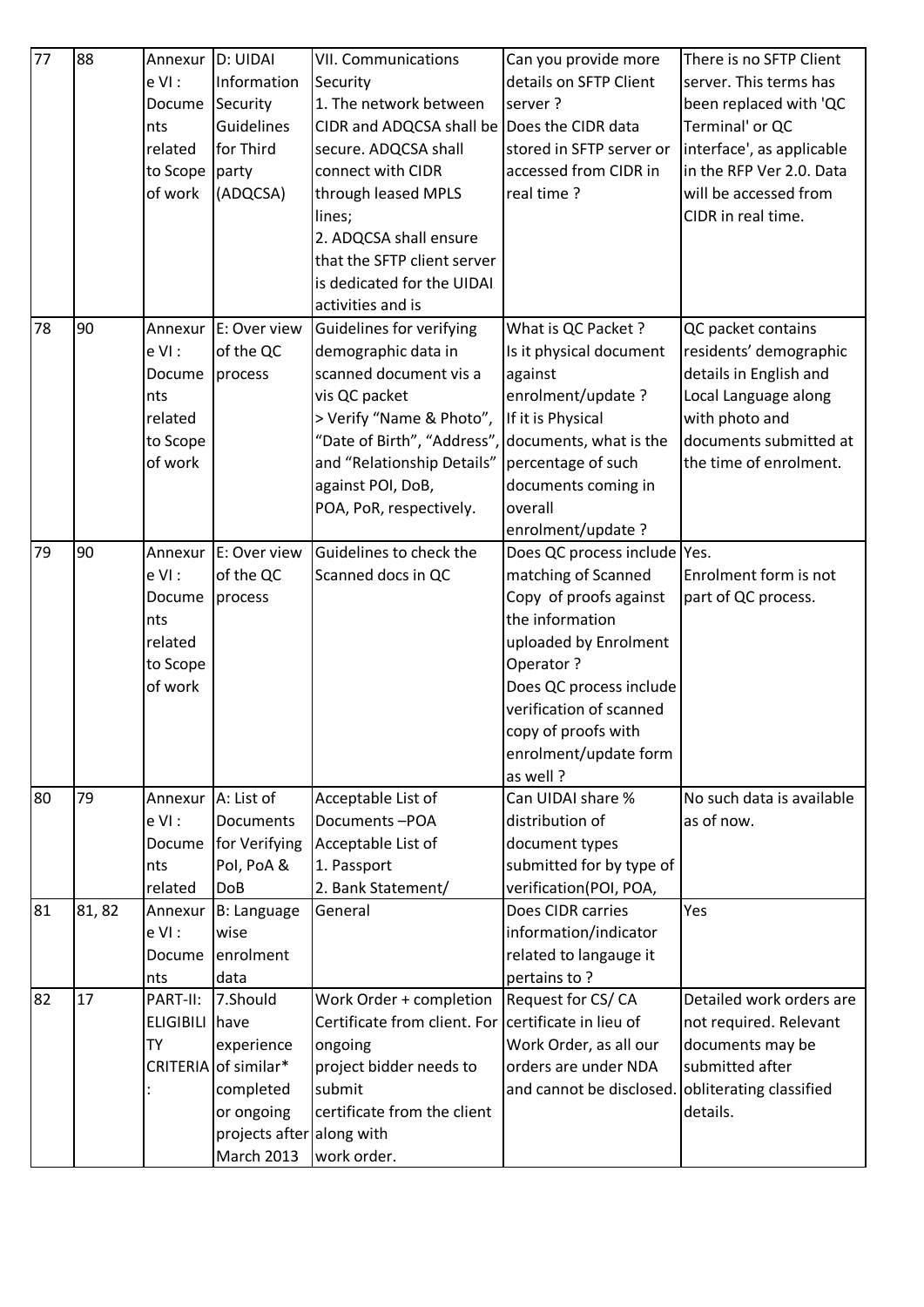| 83 |            |           |           |                                                                                                                                | Request UIDAI to allow<br>subcontracting. Such<br>kind of projectswhich<br>have a very large scale<br>and the resources have<br>to be deployed in<br>different parts of the<br>country requires<br>subcontracting hence<br>requesting the<br>department to facilitate | The Service Provider shall<br>not be permitted to sub-<br>contract QC work.                                                                                                                                                                            |
|----|------------|-----------|-----------|--------------------------------------------------------------------------------------------------------------------------------|-----------------------------------------------------------------------------------------------------------------------------------------------------------------------------------------------------------------------------------------------------------------------|--------------------------------------------------------------------------------------------------------------------------------------------------------------------------------------------------------------------------------------------------------|
| 84 | <b>NA</b>  | <b>NA</b> | <b>NA</b> | Is there any application<br>that will be provided by<br>Aadhar or we have to<br>develop?                                       | <b>NA</b>                                                                                                                                                                                                                                                             | UIDAI shall be providing a<br>client end software for<br>quality check. ADQSAs<br>don't have to develop<br>any software.                                                                                                                               |
| 85 | <b>NA</b>  | <b>NA</b> | <b>NA</b> | How to conclude the handiNA                                                                                                    |                                                                                                                                                                                                                                                                       | It will be done online on<br>the interface provided by<br><b>UIDAI</b>                                                                                                                                                                                 |
|    | 86 NA      | <b>NA</b> | <b>NA</b> | How the locations of 10 ce                                                                                                     | <b>NA</b>                                                                                                                                                                                                                                                             | These are at total<br>discretion of the ADQSA                                                                                                                                                                                                          |
| 87 | <b>NA</b>  | <b>NA</b> | <b>NA</b> | Will there be any scope or NA<br>window of providing<br>justification regarding the<br>errors falling under<br>penalty clause? |                                                                                                                                                                                                                                                                       | UIDAI would carry out<br>sample check of 2%<br>packets cleared by<br>ADQSAs. These samples<br>would also be reviewed<br>and re-reviewed. We<br>may think of some<br>mechenism of providing<br>justification by ADQSAs in<br>future, if felt necessary. |
| 88 | <b>NA</b>  | <b>NA</b> | <b>NA</b> | Whether we have NA<br>to submit the<br>Integrity Pact on                                                                       |                                                                                                                                                                                                                                                                       | No, it need not be<br>submitted on stamp<br>paper.                                                                                                                                                                                                     |
|    | 89 General | General   | General   | General                                                                                                                        | Kindly provide the<br>details about the<br>existing ADQCSAs?                                                                                                                                                                                                          | There is no Quality check<br>with DMS being carried<br>out by any external<br>agency as of now.                                                                                                                                                        |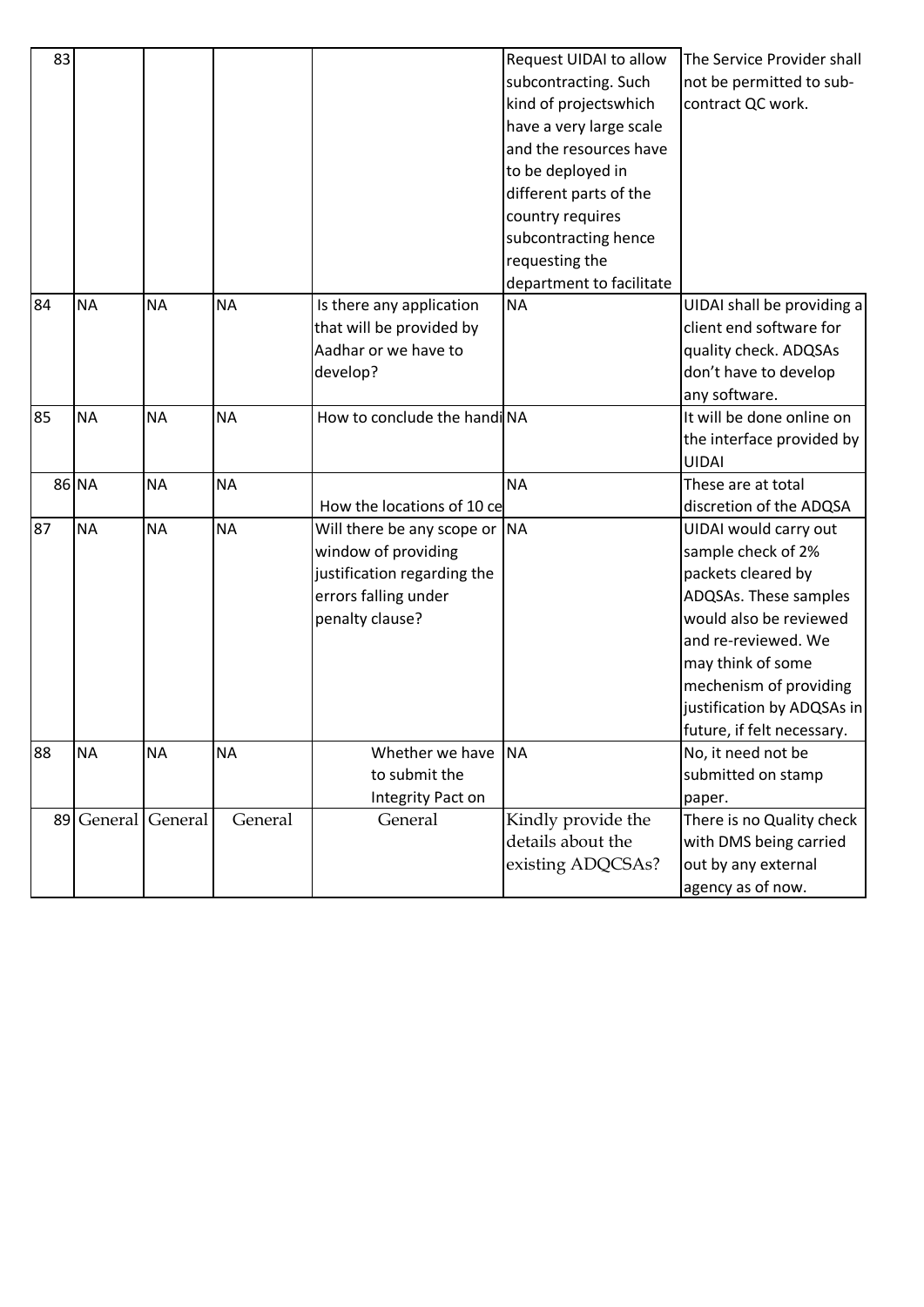| 90 | 25         | III     | $\overline{2}$ | 2.3 The Quality Check                         | We understand that                           | All changes in the QC                              |
|----|------------|---------|----------------|-----------------------------------------------|----------------------------------------------|----------------------------------------------------|
|    |            |         |                | application developed                         | any change in the                            | application will be done                           |
|    |            |         |                | by UIDAI MSP may be                           | <b>Quality Check</b>                         | by UIDAI only. This will                           |
|    |            |         |                | modified during the                           | application developed not be in the scope of |                                                    |
|    |            |         |                | currency of the                               | by UIDAI MSP will be work of ADQSAs.         |                                                    |
|    |            |         |                | agreement as per                              | done by the UIDAI                            |                                                    |
|    |            |         |                | changes in processes for MSP and it would not |                                              |                                                    |
|    |            |         |                | enrolment, updation or                        | be in the scope of                           |                                                    |
|    |            |         |                | quality check as well as                      | ADQCSA. Kindly                               |                                                    |
|    |            |         |                | to incorporate business                       | confirm.                                     |                                                    |
|    |            |         |                | process re-engineering                        |                                              |                                                    |
|    |            |         |                | with an aim to enhance                        |                                              |                                                    |
|    |            |         |                | efficiencies of the entire                    |                                              |                                                    |
|    |            |         |                | system of Aadhaar                             |                                              |                                                    |
|    |            |         |                | which may result in                           |                                              |                                                    |
|    |            |         |                | change of quantum of                          |                                              |                                                    |
|    |            |         |                | QC work. This shall be                        |                                              |                                                    |
|    |            |         |                | dealt through the                             |                                              |                                                    |
|    |            |         |                | <b>Change Request</b>                         |                                              |                                                    |
|    |            |         |                | procedure on mutually                         |                                              |                                                    |
|    |            |         |                | agreed terms under the                        |                                              |                                                    |
|    |            |         |                | contract as defined at                        |                                              |                                                    |
|    |            |         |                | Appendix VI-G. The                            |                                              |                                                    |
|    |            |         |                | value of such change                          |                                              |                                                    |
|    |            |         |                | will not be more than                         |                                              |                                                    |
|    |            |         |                | 25% of the total value of                     |                                              |                                                    |
| 91 | General    | General | General        | Sample Data                                   | We request you to                            | Complete process is as                             |
|    |            |         |                |                                               | kindly provide the                           | explained in the pre-bid                           |
|    |            |         |                |                                               | sample data in order                         | meeting. It is not feasible                        |
|    |            |         |                |                                               | estimate the quantam                         | to share any data with                             |
|    |            |         |                |                                               | of time required for                         | the bidders. Interseted                            |
|    |            |         |                |                                               | processing One                               | bidders may visit UIDAI                            |
|    |            |         |                |                                               | Quality Check                                | HQs for further queries                            |
|    |            |         |                |                                               | request.                                     | or demo.                                           |
|    | 92 General | General | General        | Live Demo                                     | We request you to                            | Interseted bidders may                             |
|    |            |         |                |                                               | kindly arrange the                           | visit UIDAI HQs for                                |
|    |            |         |                |                                               | live demo on the QC                          | further queries or demo.                           |
|    |            |         |                |                                               | Application which                            | However, complete                                  |
|    |            |         |                |                                               |                                              | will help the bidder to process is as explained in |
|    |            |         |                |                                               | understand the                               | the pre-bid meeting with                           |
|    |            |         |                |                                               | procedure well.                              | the help of available                              |
|    |            |         |                |                                               |                                              | softaware.                                         |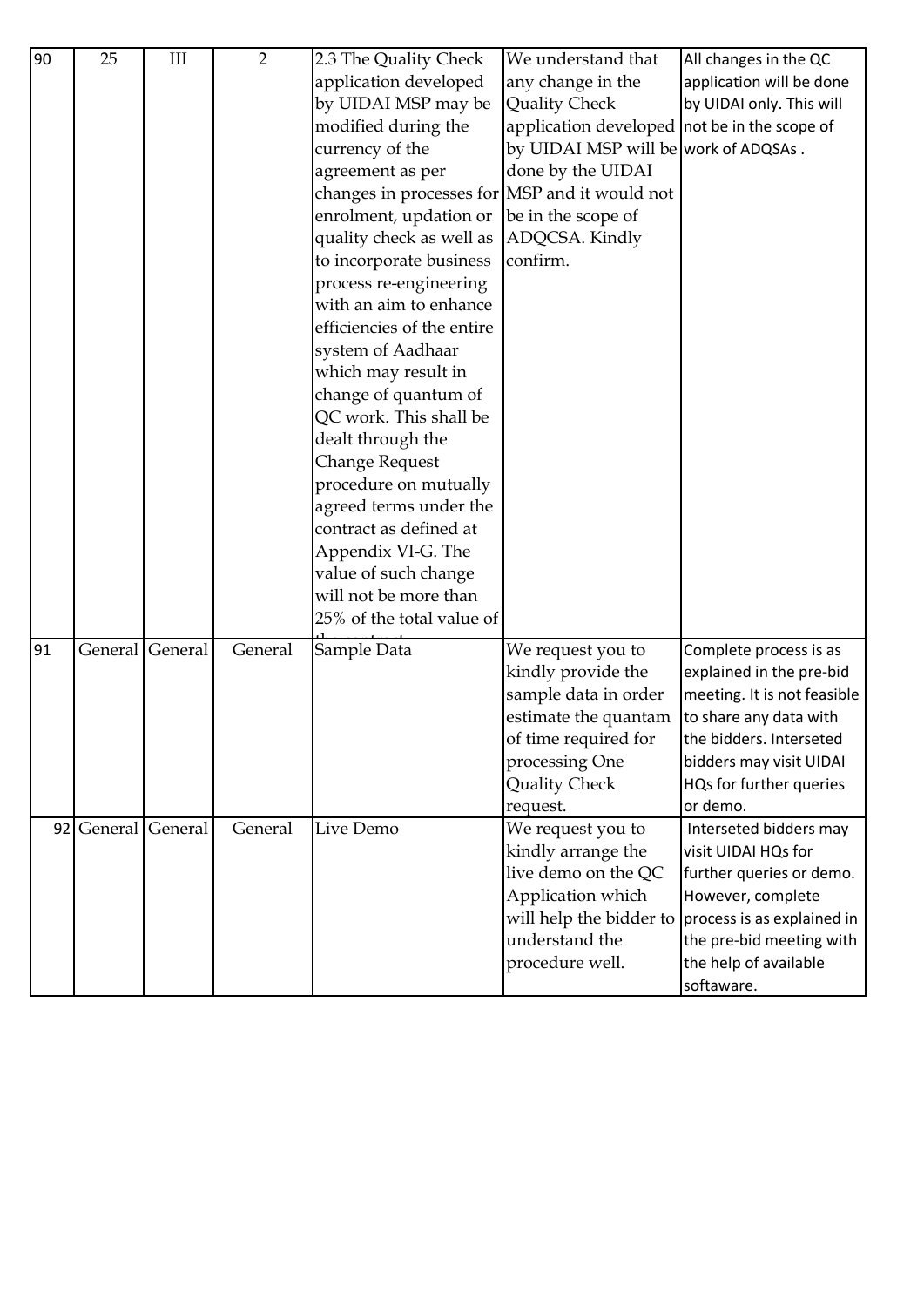| 93 | 25 | III       | $\overline{2}$ | 2.2. UIDAI has engaged   We understand that<br>MSP (Managed Service<br>Provider) for<br>development,<br>maintenance and<br>support for various IT<br>related systems and<br>components of the<br>Aadhaar ecosystem.<br>UIDAI, through the<br>MSP has developed an<br>application for<br>undertaking document<br>based QC for the<br>Enrolment and update | the the QC will be<br>done through the<br>application developed<br>by MSP and there<br>will be no<br>involvement of<br>physical/mannual<br>QC. Kindly confirm. | Yes the QC will be done<br>through the application<br>developed by MSP and<br>there will be no<br>involvement of<br>physical/mannual QC.                                                                                                                                             |
|----|----|-----------|----------------|----------------------------------------------------------------------------------------------------------------------------------------------------------------------------------------------------------------------------------------------------------------------------------------------------------------------------------------------------------|----------------------------------------------------------------------------------------------------------------------------------------------------------------|--------------------------------------------------------------------------------------------------------------------------------------------------------------------------------------------------------------------------------------------------------------------------------------|
| 94 | 26 | III       | $\overline{2}$ | 2.5. Bidders must<br>familiarize themselves<br>with the latest state-<br>wise Aadhaar<br>saturation data and<br>documents required for<br>enrolment & update<br>process as available at<br><b>UIDAI</b> website for<br>better understanding of<br>Aadhaar process and<br>working out the<br>quantum of time<br>required for each<br>process and likely   | What is the average<br>quantam of time<br>required to process<br>One Quality Check<br>request as per the<br>existing QC<br>procedure?                          | Average time taken<br>depends on various<br>factors like experience of<br>the QC operators, quality<br>of internet and number<br>of documents to be<br>verified etc. Bidders are<br>requested to familiarise<br>with the complete<br>process and then make<br>their own assumptions. |
| 95 | 27 | $\rm III$ | G              | 5.2. UIDAI QC<br>application shall divide<br>the total packets<br>uploaded every day,<br>equally between both<br>the QC Agencies.<br>ADQCSAs shall have to<br>complete all records<br>provided daily as per<br>the SLA.                                                                                                                                  | We understand that<br>the data will be<br>provided through the<br>MSP developed<br>application or is there<br>any other mode?                                  | Yes, the data packets will<br>be provided through MSP<br>developed application.                                                                                                                                                                                                      |
| 96 | 28 | III       | 5              | 5.5. During the entire<br>contract period, UIDAI<br>shall provide the<br>historical data with<br>regards to number of<br>request received for<br>enrolment and updates<br>to the QC agencies on<br>monthly basis                                                                                                                                         | We undetstand that<br>during the contract<br>period only the<br>ongoing enrollment<br>and update data will<br>be provided for QC<br>purpose.                   | Yes, only ongoing<br>enrolment and update<br>data packets will be<br>made available for QC<br>check, during the<br>contract.                                                                                                                                                         |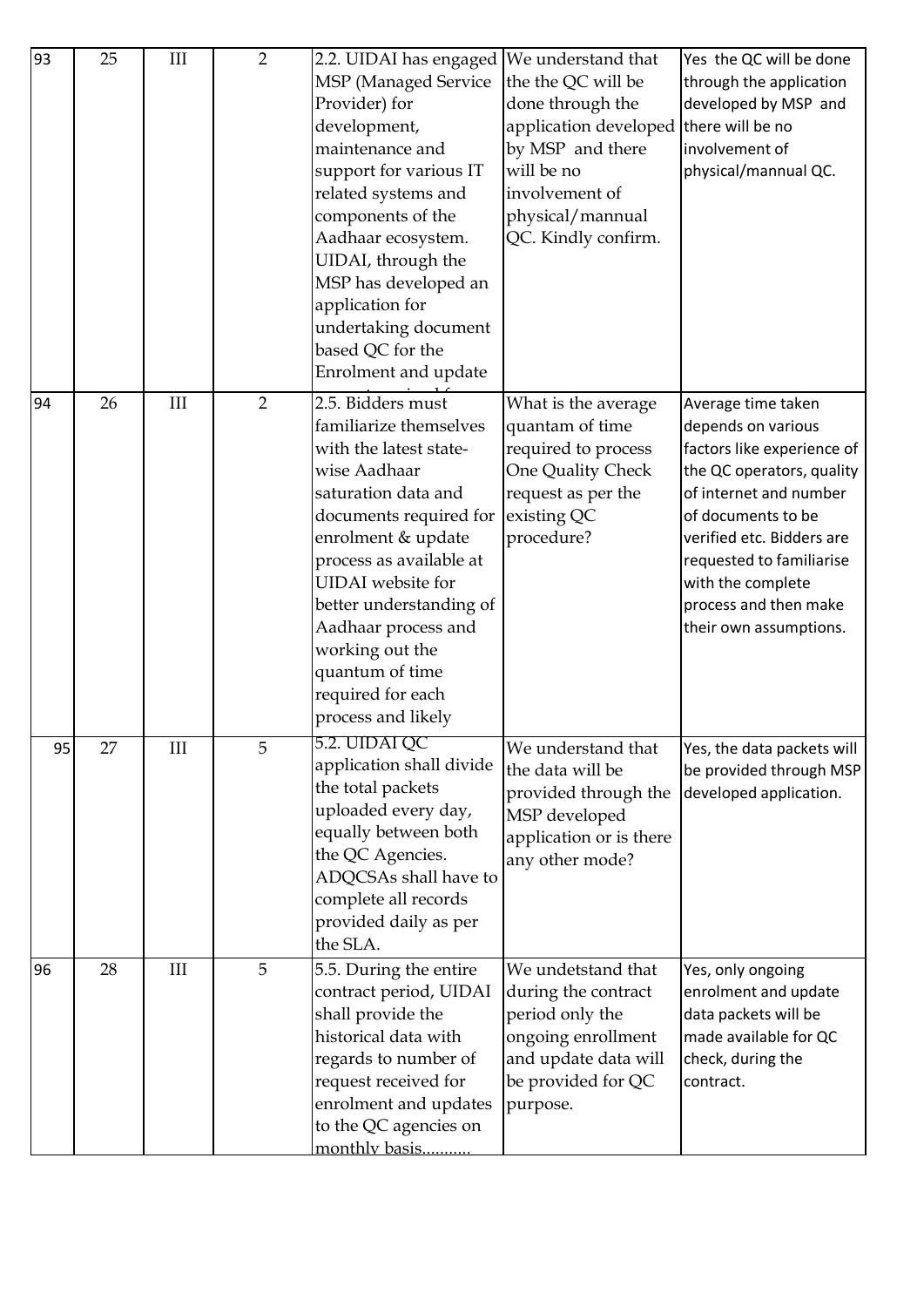| 97  | 31      | $\rm III$ | 8.2.2.                  | b. Deployment of the<br>required<br>hardware/software for<br>setting up of the QC<br>processing centers for<br>the enrolment and<br>update requests.                               | What software is<br>required to conduct<br>QC from ADQCSA<br>end?                                                                                                                                                                                                                            | It relates to OS and any<br>other office application<br>required. QC will be<br>checked by using MSP<br>developed interface only.                                                                      |
|-----|---------|-----------|-------------------------|------------------------------------------------------------------------------------------------------------------------------------------------------------------------------------|----------------------------------------------------------------------------------------------------------------------------------------------------------------------------------------------------------------------------------------------------------------------------------------------|--------------------------------------------------------------------------------------------------------------------------------------------------------------------------------------------------------|
| 98  | 31      | III       | 8.2.2.                  | d. Establish the secure<br>MPLS connectivity of<br>adequate bandwidth<br>between the QC<br>processing centers and<br>the UIDAI systems as<br>per the UIDAI's<br>security protocols | 1. What is MPLS<br>Bandwidth required<br>between QC<br>Processing Centre and can accordingly be<br>UIDAI?<br>2. Whether UIDAI will No internet BW will be<br>provide internet<br>connectivity? If no<br>what is the bandwidth<br>needed?                                                     | The approx size of a QC<br>packets is 3 - 5 MB. The<br>bandwidth requirement<br>worked out by bidders.<br>provided by UIDAI.                                                                           |
| 99  | 32      | III       | 9.3g                    | 5. Servers and Desktops<br>are all put on UPS                                                                                                                                      | Whether UIDAI will<br>provide UPS?<br>Whether any server<br>are to be provided by<br>the bidder?                                                                                                                                                                                             | ADQSAs are to plan<br>complete hardware and<br>system software as per<br>their perceived<br>requirements. UIDAI will<br>not be providing any<br>hardware or system<br>software.                        |
| 100 | General | General   | General                 | QC Packet                                                                                                                                                                          | How many<br>enrollment and<br>update One QC                                                                                                                                                                                                                                                  | One                                                                                                                                                                                                    |
| 101 | 96      |           | $\overline{\mathrm{F}}$ | F: - Pre Bid/Pre<br><b>Contract Integrity Pact</b>                                                                                                                                 | It is required on plain<br>paper or stamp<br>paper? If on stamp<br>paper please provide<br>denomination.                                                                                                                                                                                     | Yes.                                                                                                                                                                                                   |
| 102 | 28      | III       | 6.1                     | Manpower                                                                                                                                                                           | We understand that<br>the Manpower<br>requirement would<br>depend upon the<br>demographic data vis-at the descretion of<br>a-visa the QC Centres. ADQSAs to plan for the<br>Or is there any<br>minimum specific<br>requirement of<br>manpower for each<br>QC Data Centre?<br>Kindly confirm. | There is no minimum<br>requirement of<br>manpower for each QC<br>center. It will be entirely<br>number of QC centers,<br>their location and<br>number of personnel<br>being deployed per QC<br>center. |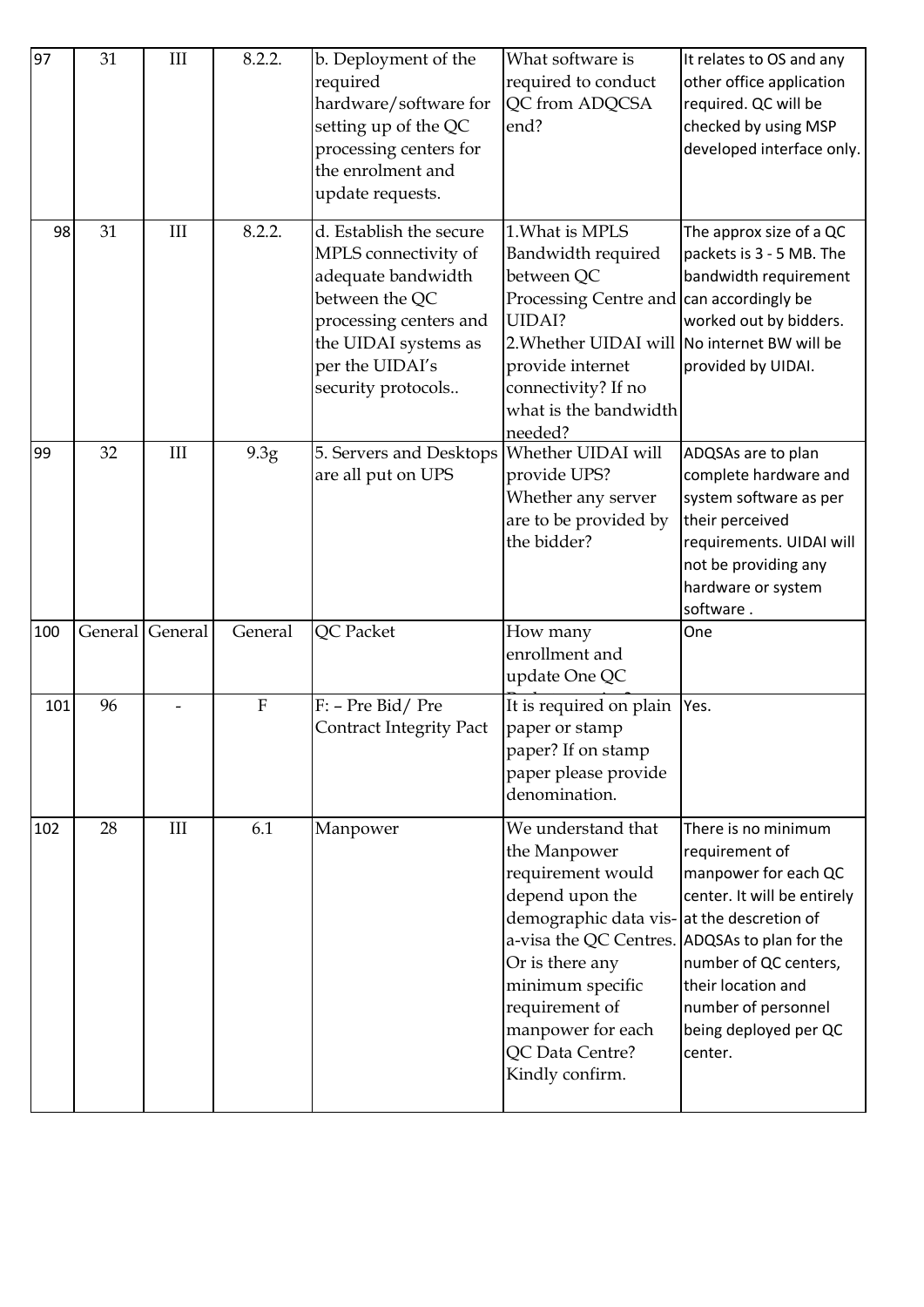| 103 | 36              | III       |                            | Turn Around Time<br>$(TAT)$ - 5 days                                 | We understand that<br>the TAT of 5 days will<br>be given to conduct<br>the QC of each day<br>data. For Example, if<br>data is given today i.e<br>$(18/07/2017)$ for QC,<br>the ADQCSA has to<br>carry out the QC till<br>22/05/2017. Or the<br>QC of the data will be<br>done on the same.<br>Kindly confirm. | Yes, there is a TAT of 05<br>days for each QC data<br>packet. After completion<br>of 05 days it will be<br>counted towards SLA<br>breach.                             |
|-----|-----------------|-----------|----------------------------|----------------------------------------------------------------------|---------------------------------------------------------------------------------------------------------------------------------------------------------------------------------------------------------------------------------------------------------------------------------------------------------------|-----------------------------------------------------------------------------------------------------------------------------------------------------------------------|
| 104 | 28              |           |                            | 6.1.1 Point no The employee to be graduals it mandatory for          | the resource to be<br>graduate? Or can we<br>deploy 10+2 qualified<br>personnel meeting the<br>requisite skills for this<br>work?                                                                                                                                                                             | Yes, minimum<br>qualification specified for<br>QC operators is<br>'Graduate'.                                                                                         |
| 105 | 27              | PART-II - | Agreement                  | Service Level Quality-Errors in<br>completed QC request by<br>agency | Please provide the<br>audit requirements<br>expected from the<br>Service Partner                                                                                                                                                                                                                              | This pertains to audit of<br>completed QC work by<br>the ADQSAs. This will be<br>done by UIDAI personnel                                                              |
| 106 | 27              | PART-II - | Service Level<br>Agreement | Quality-Errors in<br>completed QC request by<br>agency               | Please provide the<br>expected agent vs. QA<br>ratio                                                                                                                                                                                                                                                          | No such ratio has been<br>specified.                                                                                                                                  |
| 107 | $\overline{27}$ | PART-II - | Agreement                  | Service Level Quality-Errors in<br>completed QC request by<br>agency | Please clarify if the<br>Accuracy calculation will own quality check on all<br>be based on internal or data packes handled by<br>external audits?                                                                                                                                                             | UIDAI would carry out its<br>ADQSAs as per %age<br>specified in the RFP.                                                                                              |
| 108 | 27              | PART-II - | Service Level              | Quality-Errors in                                                    | Please provide the                                                                                                                                                                                                                                                                                            | No such ratio has been                                                                                                                                                |
| 109 |                 |           | Agreement                  | completed QC request by                                              | agent wise audit<br>Please specify what                                                                                                                                                                                                                                                                       | specified.<br>Training responsibilities                                                                                                                               |
|     |                 |           |                            |                                                                      | would be the estimated<br>duration of soft skills,<br>product and process<br>training. If classroom<br>training is to be<br>followed by OJT,<br>pleas e specify OJT<br>duration as well.                                                                                                                      | have been adequately<br>covered in the RFP.<br>Kindly refer para 6.1.4,<br>Page 28 & Para 6.2, Page<br>29.                                                            |
| 110 |                 |           |                            |                                                                      | Train-t he-Trainer (TTT)<br>for Aegis trainers? Or<br>will UIDA I trainer<br>facilitate the training for further train their QC<br>the pilot batch, which<br>would also entail TTT?                                                                                                                           | Will there be a separat e UIDAI would train master<br>trainers identified and<br>nominated by the<br>ADQSAs, who shall<br>operators in their<br>respective locations. |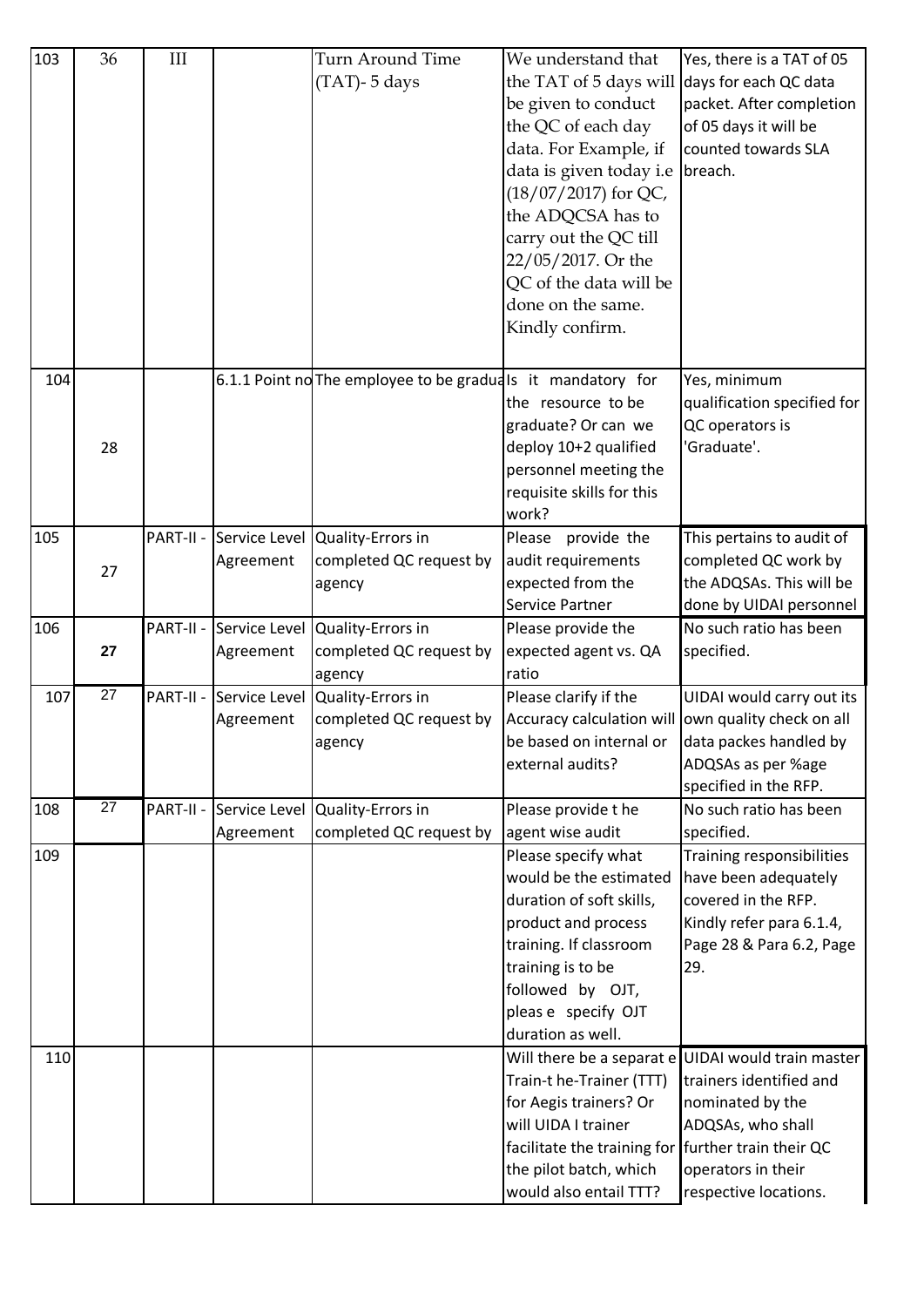| 111 |    |       |                                                 | Will there be any                          | No certification has been  |
|-----|----|-------|-------------------------------------------------|--------------------------------------------|----------------------------|
|     |    |       |                                                 | certification related                      | mandated by UIDAI.         |
|     |    |       |                                                 | assessments /                              | However, ADQSAs are        |
|     |    |       |                                                 | benchmarks for agents                      | free to under take these   |
|     |    |       |                                                 | to go live?                                | for improving their        |
|     |    |       |                                                 |                                            | processes as well as       |
| 112 | 31 | 8.2.2 | Responsibilities of the Ager We assume that the |                                            | Only web interface for     |
|     |    |       |                                                 | core                                       | carrying out QC work will  |
|     |    |       |                                                 | applications/software                      | be provided by UIDAI. All  |
|     |    |       |                                                 | required for QA                            | other system software      |
|     |    |       |                                                 | process will be                            | and hardware required      |
|     |    |       |                                                 |                                            | for smooth functiong of    |
|     |    |       |                                                 | provisioned by UIDAI<br>through MPLS link. | their QC Centers will      |
|     |    |       |                                                 |                                            |                            |
|     |    |       |                                                 | Please share what all                      | have to be provisioned by  |
|     |    |       |                                                 | software will have to be                   | agencies themselves.       |
|     |    |       |                                                 | provisioned by the                         |                            |
| 113 | 31 | 8.2.2 | Responsibilities of the                         | As Agency need to                          | 1. The approx size of a QC |
|     |    |       | Agency                                          | establish MPLS                             | packets is 3 - 5 MB. The   |
|     |    |       | (ADQCSA)                                        | connectivity between                       | bandwidth requirement      |
|     |    |       |                                                 | the agency's delivery                      | can accordingly be         |
|     |    |       |                                                 | centre (QC processing                      | worked out by bidders.     |
|     |    |       |                                                 | centre) and/or the                         | 2. Bangalore and           |
|     |    |       |                                                 | <b>UIDAI centre/ MSP's</b>                 | Manesar<br>3.              |
|     |    |       |                                                 | Datacenters. With this                     | Agencies will be allowed   |
|     |    |       |                                                 | regard please clarify the                  | to terminate on UIDAI      |
|     |    |       |                                                 | following:                                 | routers.                   |
|     |    |       |                                                 | 1. What would be the                       |                            |
|     |    |       |                                                 | bandwidth required                         |                            |
|     |    |       |                                                 | per user/per session for                   |                            |
|     |    |       |                                                 | accessing UIDAI                            |                            |
|     |    |       |                                                 | system.                                    |                            |
|     |    |       |                                                 | 2. Please share the DC                     |                            |
|     |    |       |                                                 | addresses where                            |                            |
|     |    |       |                                                 | UIDAI system is hosted                     |                            |
|     |    |       |                                                 | to check the                               |                            |
|     |    |       |                                                 | feasibility of ISPs                        |                            |
|     |    |       |                                                 | available in the                           |                            |
|     |    |       |                                                 | premises                                   |                            |
|     |    |       |                                                 | of UIDAI. E.g. TCL, Bharti                 |                            |
|     |    |       |                                                 | Airtel etc.                                |                            |
|     |    |       |                                                 | 3. It is our                               |                            |
|     |    |       |                                                 | understanding that                         |                            |
|     |    |       |                                                 | <b>UIDIA or MSP</b>                        |                            |
|     |    |       |                                                 |                                            |                            |
| 114 | 32 | 9.3   | g. IT Infrastructure:                           | What will be the                           | The approx size of a QC    |
|     |    |       |                                                 | required Internet                          | packets is 3 - 5 MB. The   |
|     |    |       |                                                 | bandwidth per user?                        | bandwidth requirement      |
|     |    |       |                                                 | E.g. @50 Kbps per seat                     | can accordingly be         |
|     |    |       |                                                 | etc.                                       | worked out by bidders.     |
|     |    |       |                                                 | Please also share the list                 |                            |
|     |    |       |                                                 | of the web                                 |                            |
|     |    |       |                                                 | sites/application that                     |                            |
|     |    |       |                                                 | service provider                           |                            |
|     |    |       |                                                 | supposed to access over                    |                            |
|     |    |       |                                                 | Internet or WAN                            |                            |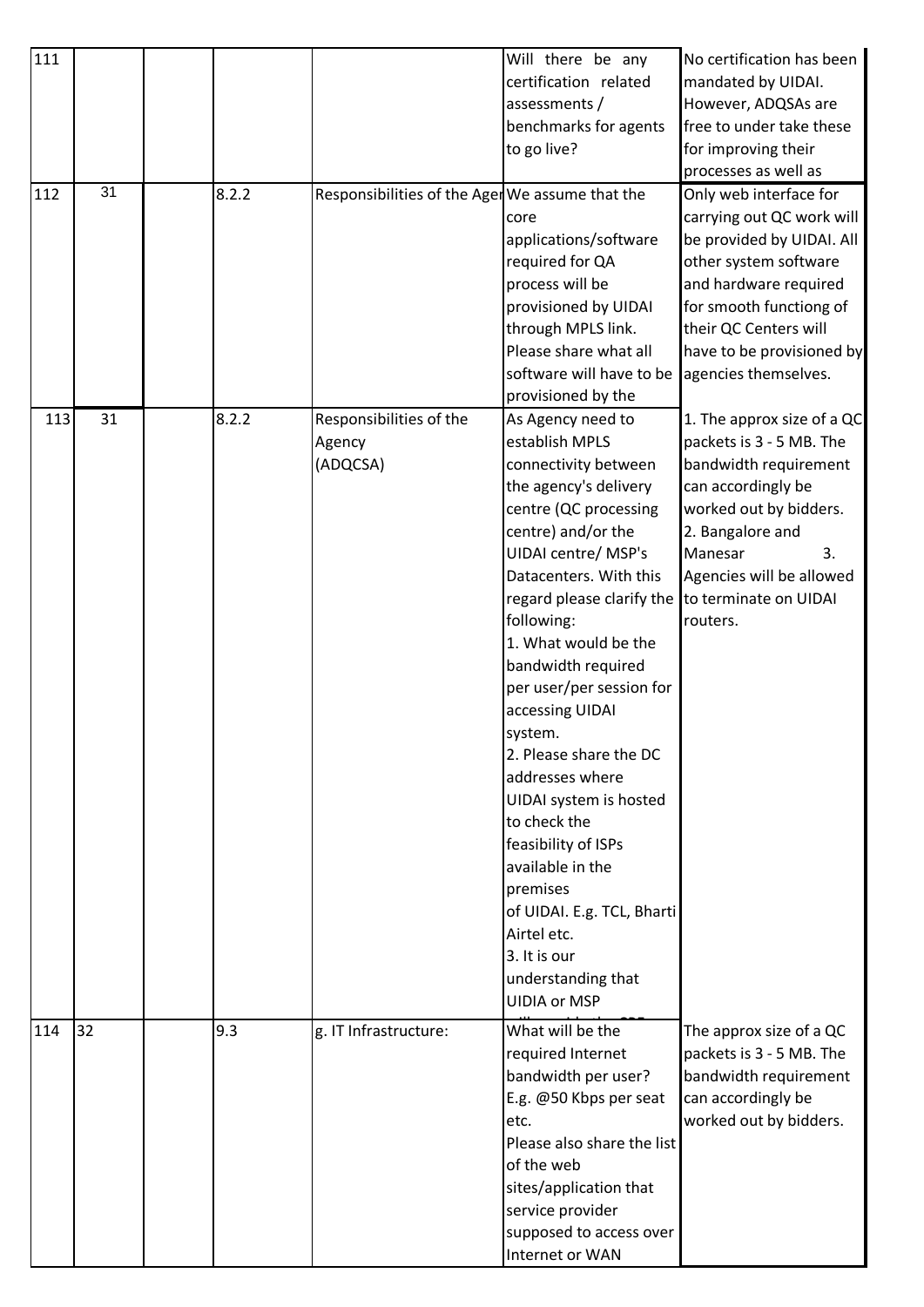| 115    | 32 |     | 9.3 | g. IT Infrastructure: |                             | Our normal practice is to Agencies will be allowed |
|--------|----|-----|-----|-----------------------|-----------------------------|----------------------------------------------------|
|        |    |     |     |                       | provide for shared          | to terminate their MPLS                            |
|        |    |     |     |                       | hosted internet             | circuits on UIDAI routers                          |
|        |    |     |     |                       | routers/Firewalls .Is that  |                                                    |
|        |    |     |     |                       | acceptable or is there a    |                                                    |
|        |    |     |     |                       | requirement for             |                                                    |
|        |    |     |     |                       | dedicated Routers           |                                                    |
|        |    |     |     |                       | /Firewalls exclusively for  |                                                    |
|        |    |     |     |                       | the UIDAI                   |                                                    |
| 116 32 |    |     | 9.3 | g. IT Infrastructure: |                             | Our normal practice is to Physical seggrecated LAN |
|        |    |     |     |                       | segregate the LAN via       | should be used for QC                              |
|        |    |     |     |                       | creation of a separate      | purpose connected to                               |
|        |    |     |     |                       | VLAN. The design and        | CIDR using dedicated                               |
|        |    |     |     |                       | configuration confirms      | <b>MPLS links</b>                                  |
|        |    |     |     |                       | complies and certified      |                                                    |
|        |    |     |     |                       | to ISO 27001 standards.     |                                                    |
|        |    |     |     |                       | Is that                     |                                                    |
|        |    |     |     |                       | acceptable or is there a    |                                                    |
|        |    |     |     |                       | requirement for a           |                                                    |
|        |    |     |     |                       | physically segregated       |                                                    |
|        |    |     |     |                       | network?                    |                                                    |
|        |    |     |     |                       | If there is a requirement   |                                                    |
|        |    |     |     |                       | for a physically            |                                                    |
|        |    |     |     |                       | segregated network, the     |                                                    |
|        |    |     |     |                       | commercials would be        |                                                    |
|        |    |     |     |                       | higher, but we would be     |                                                    |
|        |    |     |     |                       | able to provide it?         |                                                    |
|        |    |     |     |                       | Please confirm              |                                                    |
| 117    | 84 | III |     | <b>Access Control</b> | Please confirm if SFTP      | There is no SFTP Client                            |
|        |    |     |     |                       | will be used by a           | server. This terms has                             |
|        |    |     |     |                       | single individual or all    | been replaced with 'QC                             |
|        |    |     |     |                       | users will be               | Terminal' or QC                                    |
|        |    |     |     |                       | accessing the same.         | interface', as applicable                          |
|        |    |     |     |                       | Since clause 6 of           | in the RFP Ver 2.0. Data                           |
|        |    |     |     |                       | <b>Security of Premises</b> | will be accessed from                              |
|        |    |     |     |                       | (Pg#33) claims that no      | CIDR in real time.                                 |
|        |    |     |     |                       | user should have mobile     |                                                    |
|        |    |     |     |                       | phones etc.,                |                                                    |
|        |    |     |     |                       | strictly prohibited in      |                                                    |
|        |    |     |     |                       | operational area then       |                                                    |
|        |    |     |     |                       | from where this SFTP        |                                                    |
|        |    |     |     |                       | will be accessed that       |                                                    |
|        |    |     |     |                       | needs mobile phone to       |                                                    |
|        |    |     |     |                       | receive OTP for dual        |                                                    |
|        |    |     |     |                       | authentication.             |                                                    |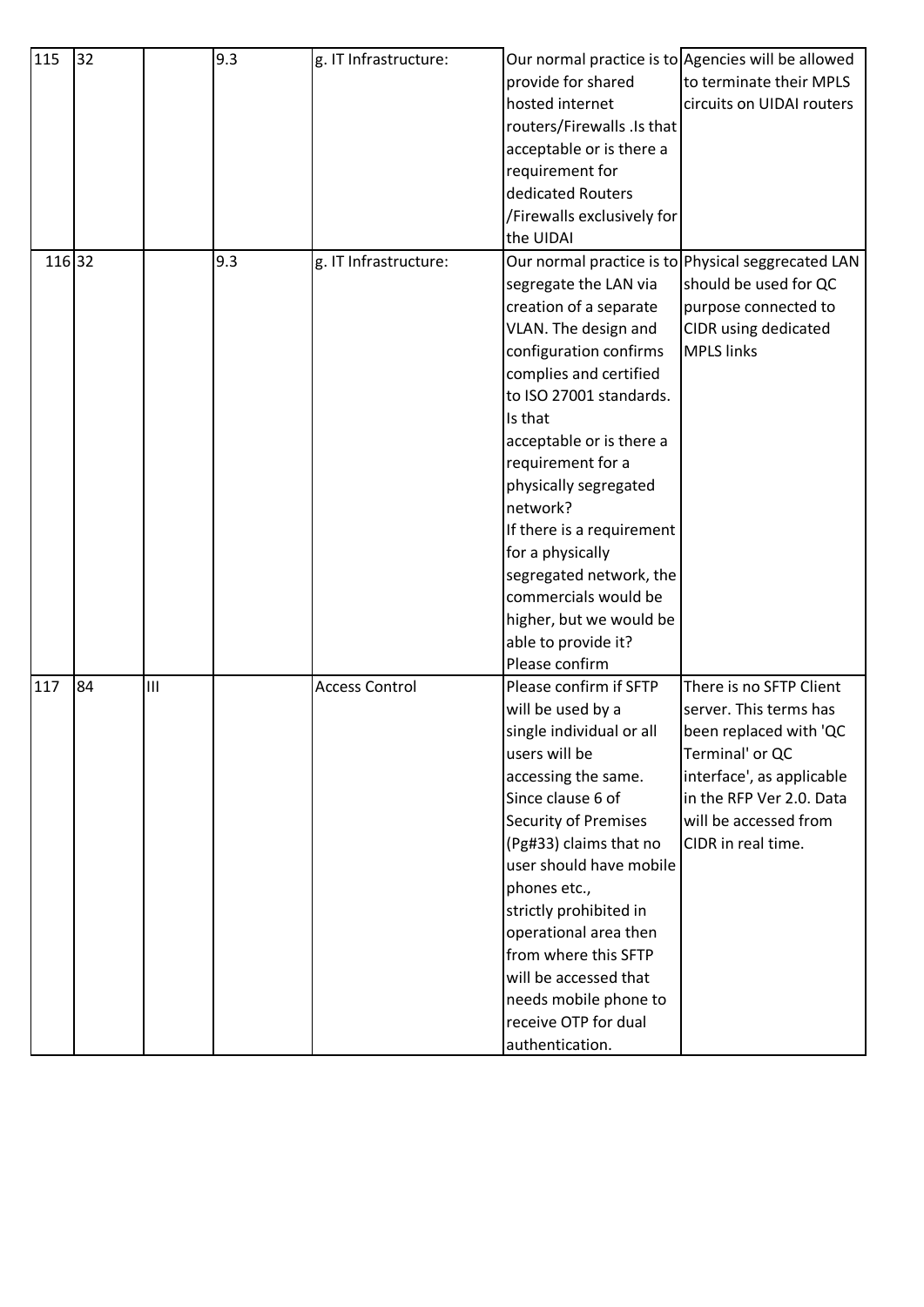| 118    | 86 |     |       | <b>Operations Security -</b>                  | This contradicts the                   | Printer is not required for                         |
|--------|----|-----|-------|-----------------------------------------------|----------------------------------------|-----------------------------------------------------|
|        |    |     |       | <b>ADQCSA</b>                                 | some of the other                      | QC. Any printers used for                           |
|        |    |     |       | Operations                                    | clauses e.g. Pg. #84                   | ADQCSAs internal                                    |
|        |    |     |       |                                               | (Access Control) says                  | processes should comply                             |
|        |    |     |       |                                               | users shall access their               | with UIDAI security                                 |
|        |    |     |       |                                               | Desktops/Laptops and                   | guidelines.                                         |
|        |    |     |       |                                               | Printers through Unique                |                                                     |
|        |    |     |       |                                               | ID/PWD. Pg. #86                        |                                                     |
|        |    |     |       |                                               | (Physical and                          |                                                     |
|        |    |     |       |                                               | <b>Environmental Security)</b>         |                                                     |
|        |    |     |       |                                               | clause 22 (e & f) says                 |                                                     |
|        |    |     |       |                                               | printed copies shall be                |                                                     |
|        |    |     |       |                                               | secured etc. Please                    |                                                     |
|        |    |     |       |                                               | confirm whether printer                |                                                     |
|        |    |     |       |                                               | is required for the                    |                                                     |
|        |    |     |       |                                               | process or not. Yes, it                |                                                     |
|        |    | ٧I  |       |                                               | can have limited access                |                                                     |
| 119 87 |    |     |       | Systems Operations Securit Please confirm the |                                        | No such period has been                             |
|        |    |     |       |                                               | retention period for                   | specified. ADQSAs should                            |
|        |    |     |       |                                               | which these logs to be                 | be able to furnish such                             |
|        |    |     |       |                                               | retained by the                        | information as and when                             |
|        |    |     |       |                                               | service providers in                   | asked for.                                          |
|        |    |     |       |                                               | their storage for                      |                                                     |
|        |    | ٧I  |       |                                               | forensic investigation?                |                                                     |
| 120    | 88 |     |       | <b>Communications Security</b>                | Does that mean service                 | SFTP Client Server' has                             |
|        |    |     |       |                                               | provider to keep                       | been replaced with QC                               |
|        |    |     |       |                                               | only SFTP client Server                | Terminal' or 'QC                                    |
|        |    |     |       |                                               | (Software) and                         | interface' in the revised                           |
|        |    |     |       |                                               |                                        | purchaser or its MSP will RFP Ver.2. No SFTP client |
|        |    |     |       |                                               | have the main                          | or Server application is                            |
|        |    |     |       |                                               | SFTP Server on which                   | required                                            |
|        |    |     |       |                                               | this SFTP client                       |                                                     |
|        |    |     |       |                                               | server will connect and                |                                                     |
|        |    |     |       |                                               | take the data                          |                                                     |
|        |    |     |       |                                               | download? Please                       |                                                     |
|        |    |     |       |                                               | confirm                                |                                                     |
|        |    |     |       |                                               |                                        |                                                     |
|        |    |     |       |                                               |                                        |                                                     |
|        |    | VII |       |                                               |                                        |                                                     |
| 121    | 28 |     | 6.1.4 | <b>Training</b>                               | Will agency bill Training<br>to UIDAI? | <b>No</b>                                           |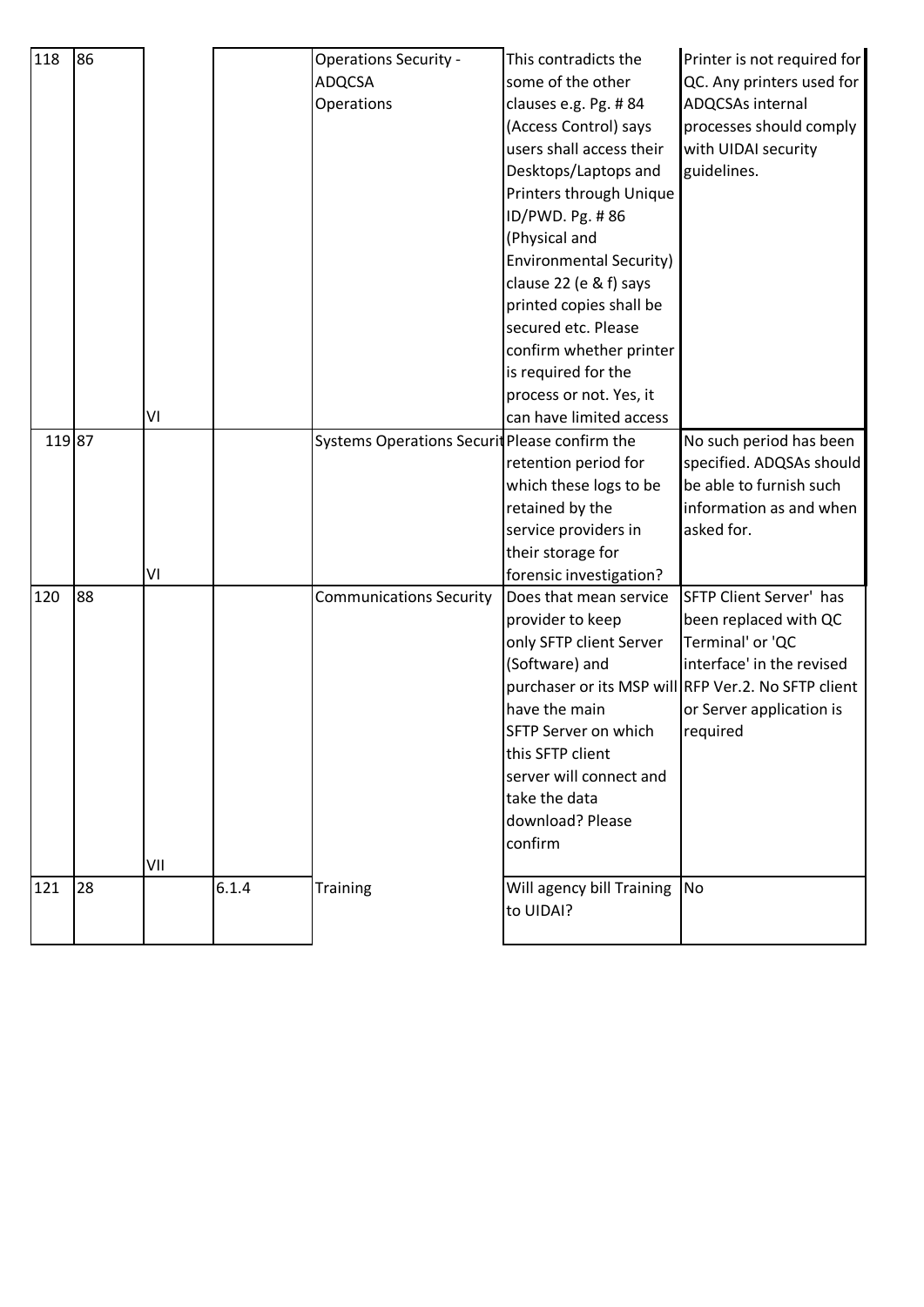| 122    |    | General | Agent definition  | The expected hours of                           | No such definetion has     |
|--------|----|---------|-------------------|-------------------------------------------------|----------------------------|
|        |    |         |                   | delivery per month                              | been specified in the RFP. |
|        |    |         |                   | per Agent would be 182                          | ADQSAs should work out     |
|        |    |         |                   | hours (FTE                                      | their requirement of       |
|        |    |         |                   | Definition), please                             | number of QC operators     |
|        |    |         |                   | confirm. We use                                 | as per data/information    |
|        |    |         |                   | internationally accepted shared or available on |                            |
|        |    |         |                   | definition of agent                             | UIDAI website.             |
|        |    |         |                   | where he/she is defined                         |                            |
|        |    |         |                   | as FTE (Full Time                               |                            |
|        |    |         |                   | Equivalent). An agent                           |                            |
|        |    |         |                   | delivers 22.75 days in a                        |                            |
|        |    |         |                   | month (after deducting                          |                            |
|        |    |         |                   | 4 days of mandatory                             |                            |
|        |    |         |                   | leave as per labor laws,                        |                            |
|        |    |         |                   | and the rest he/she                             |                            |
|        |    |         |                   | takes as Sick                                   |                            |
|        |    |         |                   | Leave/Privilege Leave)                          |                            |
|        |    |         |                   | with 8 login hours. If we                       |                            |
|        |    |         |                   | multiply 22.75*8 we get                         |                            |
|        |    |         |                   | 182 login hours from                            |                            |
|        |    |         |                   | agent. This system                              |                            |
|        |    |         |                   | ensures that instead of                         |                            |
|        |    |         |                   | depending on physical                           |                            |
|        |    |         |                   | bodies, we just take the                        |                            |
|        |    |         |                   | login hour report from                          |                            |
|        |    |         |                   |                                                 |                            |
|        |    |         |                   | system, divide that by                          |                            |
|        |    |         |                   |                                                 |                            |
| 123    | 28 | 6       | Spans             | Please provide the                              | Please refer RFP for this. |
|        |    |         |                   | spans for QA, Trainer,                          |                            |
|        |    |         |                   | Manager Ops and MIS.                            |                            |
| 124    |    | General | Operating         | Please specify the                              | UIDAI has not specified    |
|        |    |         | Window            | <b>Operating Window (We</b>                     | any such details or        |
|        |    |         |                   | need to know the days<br>of the week & the      | timings, ADQSAs will be    |
|        |    |         |                   |                                                 | free to choose their       |
|        |    |         |                   | timing of agents                                | operating timings for QC   |
|        |    |         |                   | working-whether the                             | operations so as to meet   |
|        |    |         |                   | agents would work 8am SLA.                      |                            |
|        |    |         |                   | to 8pm/6 days a week or                         |                            |
|        |    |         |                   | 10am to 6pm/7 days a<br>week or 24x7x365 or     |                            |
|        |    |         |                   |                                                 |                            |
| 125 31 |    | 1.6     | <b>QC Centers</b> | any other operating<br>It is mentioned that 10  | 10 is the maximum          |
|        |    |         |                   | centers are required,                           | number of Centers that a   |
|        |    |         |                   | please confirm can we                           | ADQSA can establish.       |
|        |    |         |                   | operate from 1                                  | They are free to establish |
|        |    |         |                   | location only or this is                        | these as per their         |
|        |    |         |                   | required at 10                                  | preferences.               |
|        |    |         |                   | different locations                             |                            |
|        |    |         |                   | according to the                                |                            |
|        |    |         |                   | language capability of                          |                            |
|        |    |         |                   | that region?                                    |                            |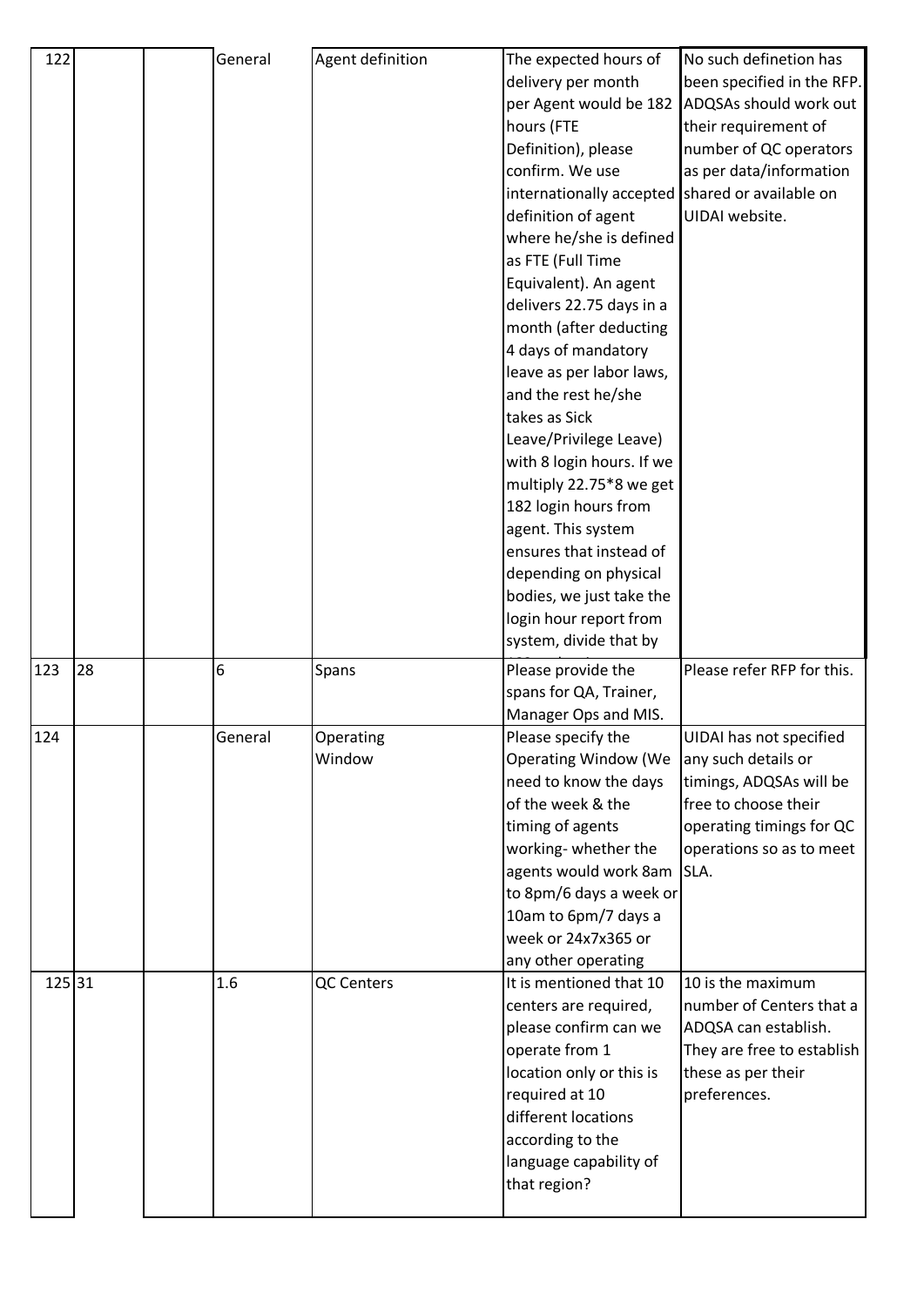| 126 | 69 | Commercial            | <b>Billing Methodology</b> | For this Transaction                              | Language wise Data for      |
|-----|----|-----------------------|----------------------------|---------------------------------------------------|-----------------------------|
|     |    | Proposal              |                            | Model billing we would                            | last 12 months on           |
|     |    | format                |                            | require Volume, AHT,                              | enrolment and Up-dates      |
|     |    |                       |                            | Utilization that need to                          | has been shared as part     |
|     |    |                       |                            | be considered for                                 | of RFP.                     |
|     |    |                       |                            | monthly basis to derive                           |                             |
|     |    |                       |                            | per form rate                                     |                             |
| 127 |    | General               | Client seat                | Is there any                                      | No such requirement has     |
|     |    |                       |                            | requirement for client                            | been specified in the RFP   |
|     |    |                       |                            | seating?                                          |                             |
| 128 |    | Genera                | Headcount                  | Please share the                                  | Language Data for last 12   |
|     |    |                       |                            | number of FTEs required months on enrolment       |                             |
|     |    |                       |                            | for this project. Also, we and Up-dates has been  |                             |
|     |    |                       |                            | would require the                                 | shared as part of RFP.      |
|     |    |                       |                            | bifurcated headcount                              | <b>Bidders have to base</b> |
|     |    |                       |                            | required for each                                 | their estimates on these    |
|     |    |                       |                            | language.                                         | and other information       |
|     |    |                       |                            |                                                   | available on UIDAI          |
|     |    |                       |                            |                                                   | website.                    |
| 129 |    | General               | Forecast                   | We assumed that we                                | No Change as of now.        |
|     |    |                       |                            | will be getting the                               |                             |
|     |    |                       |                            | forecast on rolling basis                         |                             |
|     |    |                       |                            | and variance should be                            |                             |
|     |    |                       |                            | within -10% and 10%.                              |                             |
| 130 |    | General               | Minimum Guarantee          | Should we consider                                | <b>Bidders have to make</b> |
|     |    |                       |                            | Minimum Guarantee as                              | their own estimates         |
|     |    |                       |                            | 90% of the forecast?                              | based on information        |
|     |    |                       |                            |                                                   | shared as well as           |
|     |    |                       |                            |                                                   | available on UIDAI          |
| 131 |    | General               | LOB                        | Do we need to handle                              | There will be no inbound    |
|     |    |                       |                            | Outbound calls & if yes                           | /outbound calls between     |
|     |    |                       |                            | please share the                                  | the QC staff and            |
|     |    |                       |                            | bifurcated volumes for                            | residents                   |
|     |    |                       |                            | both inbound and                                  |                             |
|     |    |                       |                            | outbound LOBs?                                    |                             |
| 132 | 36 | Penalty Level Penalty |                            | As per point no.1 and 2                           | Capping details have        |
|     |    | Part                  |                            | there is no capping                               | been mentioned in the       |
|     |    | 2(Service             |                            | on penalty, however it is foot note. No change in |                             |
|     |    | level                 |                            | mentioned in note                                 | the limits mentioned.       |
|     |    | agreement)            |                            | (below penalty) that                              |                             |
|     |    |                       |                            | penalty would not                                 |                             |
|     |    |                       |                            | exceed 15% of the                                 |                             |
|     |    |                       |                            | quarterly invoice                                 |                             |
|     |    |                       |                            | amount, please confirm                            |                             |
|     |    |                       |                            | should we consider the                            |                             |
|     |    |                       |                            | maximum capping on                                |                             |
|     |    |                       |                            | penalty as 15% of the                             |                             |
|     |    |                       |                            | quarterly bill amount?                            |                             |
|     |    |                       |                            | We suggest that total                             |                             |
|     |    |                       |                            | cumulative penalty AT                             |                             |
|     |    |                       |                            | ANY POINT OF TIME                                 |                             |
|     |    |                       |                            | should not exceed                                 |                             |
|     |    |                       |                            | 10% of monthly billing.                           |                             |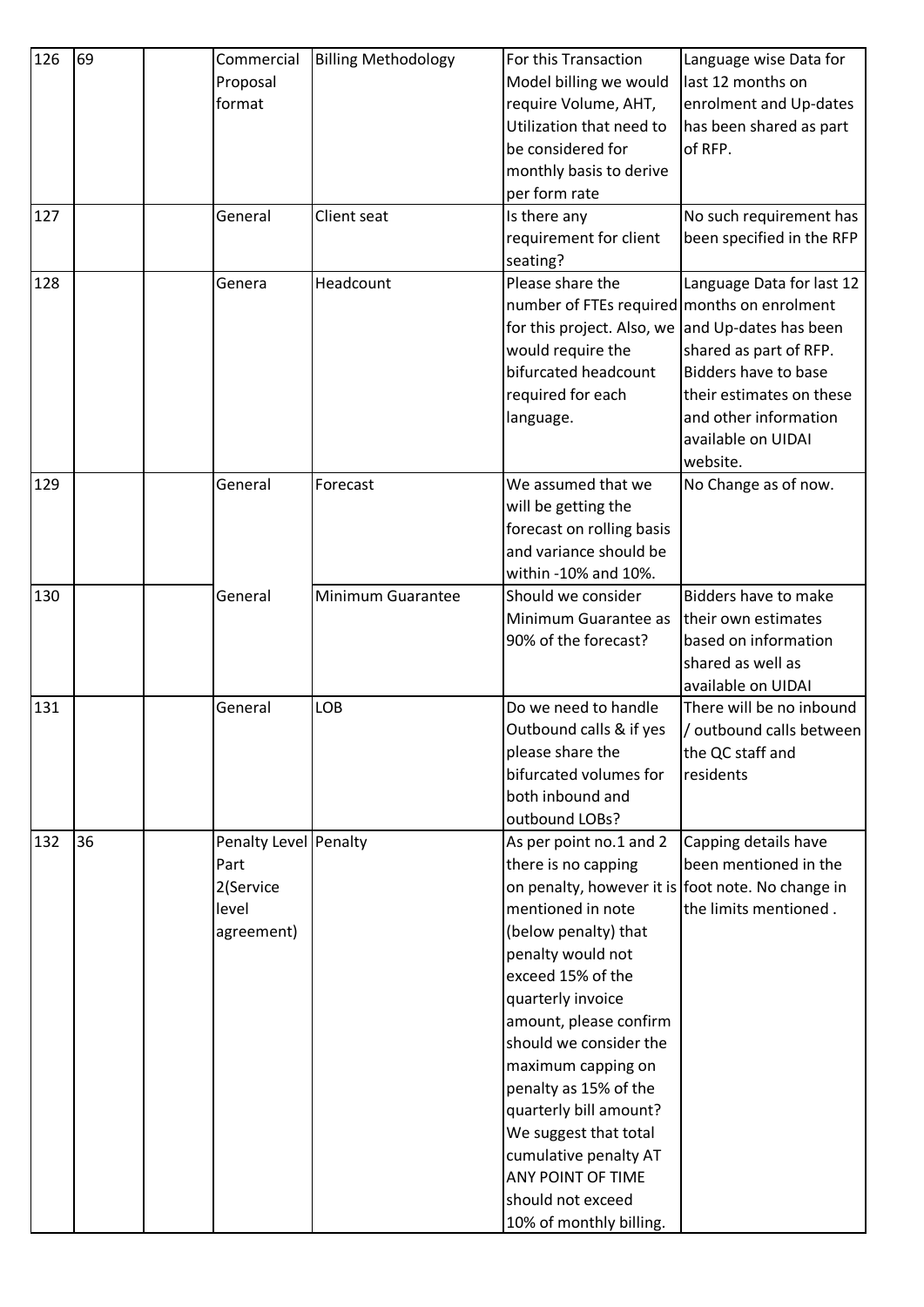| 133 | 39 | 1.8          | Tax & duties                                  | We assume GST would                            | Yes.                         |
|-----|----|--------------|-----------------------------------------------|------------------------------------------------|------------------------------|
|     |    |              |                                               | be extra and UIDAI will                        |                              |
|     |    |              |                                               | be charged for it.                             |                              |
| 134 |    | General      | Payment                                       | Payment would be done Quarterly basis          |                              |
|     |    |              |                                               | on monthly basis or                            |                              |
|     |    |              |                                               | Quarterly basis, please                        |                              |
|     |    |              |                                               | confirm.                                       |                              |
| 135 | 52 |              | <b>Grave errors Penalty</b>                   | Penalty for each Grave                         | As grave errors have         |
|     |    |              |                                               | error is mentioned as                          | serious implications for     |
|     |    |              |                                               | Rs. 10,000, please                             | Enrolment Agencies such      |
|     |    |              |                                               | confirm this would be                          | as blacklisting or filing of |
|     |    |              |                                               | included in total capping FIR. These cannot be |                              |
|     |    |              |                                               | penalty of 15% of billing                      | mixed with routine SLA       |
|     |    |              |                                               | invoice (Quarterly) or                         | requirements and cannot      |
|     |    |              |                                               | not.                                           | be clubbed with normal       |
|     |    |              |                                               | We suggest that this                           | SLA capping. Hence No        |
|     |    |              |                                               | penalty of Rs.10,000                           | change in this.              |
|     |    |              |                                               | should be included in                          | However, Para 9.1 of the     |
|     |    |              |                                               | overall penalty capping                        | RFP stands amended as"       |
|     |    |              |                                               | of 10% of the monthly                          | All such cases not           |
|     |    |              |                                               | billing and should not be detected or detected |                              |
|     |    |              |                                               | over and above SLA                             | wrongly during QC will be    |
|     |    | Liquid Damag |                                               | penalties.                                     | counted towards 'Grave       |
| 136 | 83 | Asset        | Asset Management penalty Penalty for each non |                                                | This will be included in     |
|     |    | Management   |                                               | identification of Asset is                     | overall penalty capping      |
|     |    |              |                                               | mentioned as Rs.                               | of 10% of the estimated      |
|     |    |              |                                               | 10,000, please confirm                         | contract value at the start  |
|     |    |              |                                               | this would be included                         | of the contract and          |
|     |    |              |                                               | in total capping penalty addendum there under. |                              |
|     |    |              |                                               | of 15% or not. We                              |                              |
|     |    |              |                                               | suggest that this penalty                      |                              |
|     |    |              |                                               | of Rs.10,000 should be                         |                              |
|     |    |              |                                               | included in overall                            |                              |
|     |    |              |                                               | penalty capping of 10%                         |                              |
|     |    |              |                                               | of the monthly billing                         |                              |
|     |    |              |                                               | and should not be over                         |                              |
|     |    |              |                                               | and above SLA                                  |                              |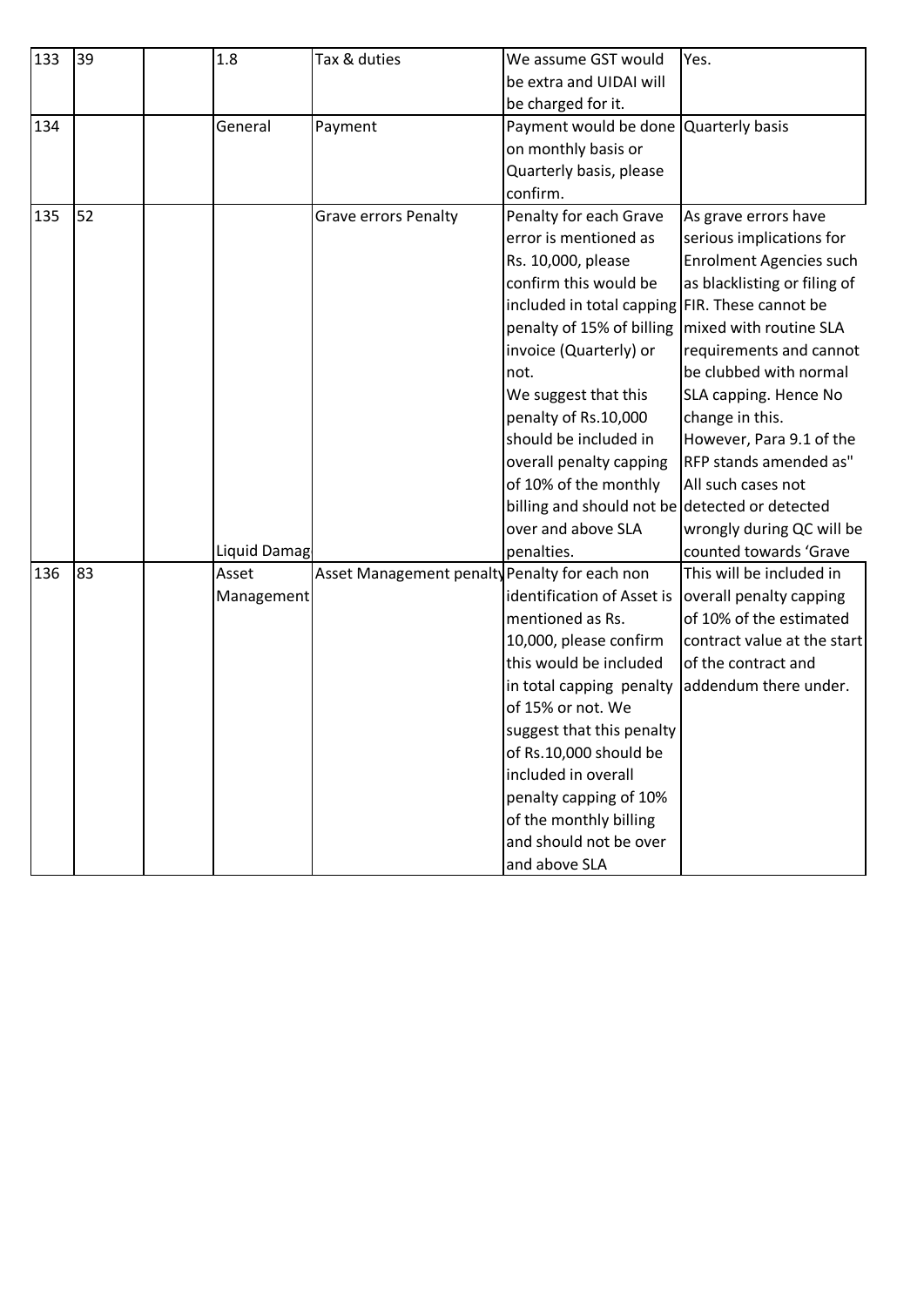| 137 |    |  |                             | If the service provider   | No change. |
|-----|----|--|-----------------------------|---------------------------|------------|
|     |    |  |                             | fails to establish QC     |            |
|     |    |  |                             | services as per time plan |            |
|     |    |  |                             | specified by UIDAI,       |            |
|     |    |  |                             | liquidated damages at     |            |
|     |    |  |                             | the rate of 0.5% per      |            |
|     |    |  |                             | week on the cost of       |            |
|     |    |  |                             |                           |            |
|     |    |  |                             | expected shortfall* will  |            |
|     |    |  |                             | be charged. This LD shall |            |
|     |    |  |                             | continue till required    |            |
|     |    |  |                             | levels of QC operations   |            |
|     |    |  |                             | are achieved. LD will be  |            |
|     |    |  |                             | over and above SLA        |            |
|     |    |  |                             | enalties on TAT /         |            |
|     |    |  |                             | quantity and quality.     |            |
|     |    |  |                             | Total LD will be          |            |
|     |    |  |                             | separately capped at      |            |
|     |    |  |                             | maximum of 10% of         |            |
|     |    |  |                             | total contract value      |            |
|     |    |  |                             | calculated at the         |            |
|     |    |  |                             | beginning of agreement    |            |
|     |    |  |                             | with each agency.         |            |
|     |    |  |                             | We suggest the            |            |
|     |    |  |                             | following:                |            |
|     |    |  |                             | If the service provider   |            |
|     |    |  |                             | fails to establish QC     |            |
|     |    |  |                             | services as per time plan |            |
|     |    |  |                             |                           |            |
| 138 | 18 |  |                             | Since Central Govt/       | No change  |
|     |    |  |                             | Department/               |            |
|     |    |  | "The bidder should not be   | PSU/Government            |            |
|     |    |  | blacklisted or debarred     | Company include           |            |
|     |    |  | banned from participating   | thousands of              |            |
|     |    |  | or carrying out business    | departments, and we       |            |
|     |    |  | with the UIDAI or           | have                      |            |
|     |    |  | the Ministry of Electronics | multiple verticals        |            |
|     |    |  | & IT or the entire          | operating in different    |            |
|     |    |  | Central Government at       | geographies of India, it  |            |
|     |    |  | the time of the             | is not possible to        |            |
|     |    |  | submission of the bid. An   | validate this criterion.  |            |
|     |    |  | undertaking from            | We suggest the            |            |
|     |    |  | the bidder, in this regard, | following:                |            |
|     |    |  | should be submitted. A      | The bidder should not     |            |
|     |    |  |                             | have been                 |            |
|     |    |  | similar ban subsequent to   | blacklisted/ suspended/   |            |
|     |    |  | the submission of the bid,  | barred from               |            |
|     |    |  | but before the award of     | operations by any         |            |
|     |    |  | the contract shall also     | Regulatory/ Statutory     |            |
|     |    |  | disqualify the bidder."     | authorities for any       |            |
|     |    |  |                             | violations/               |            |
|     |    |  |                             | noncompliance during      |            |
|     |    |  |                             | last one year             |            |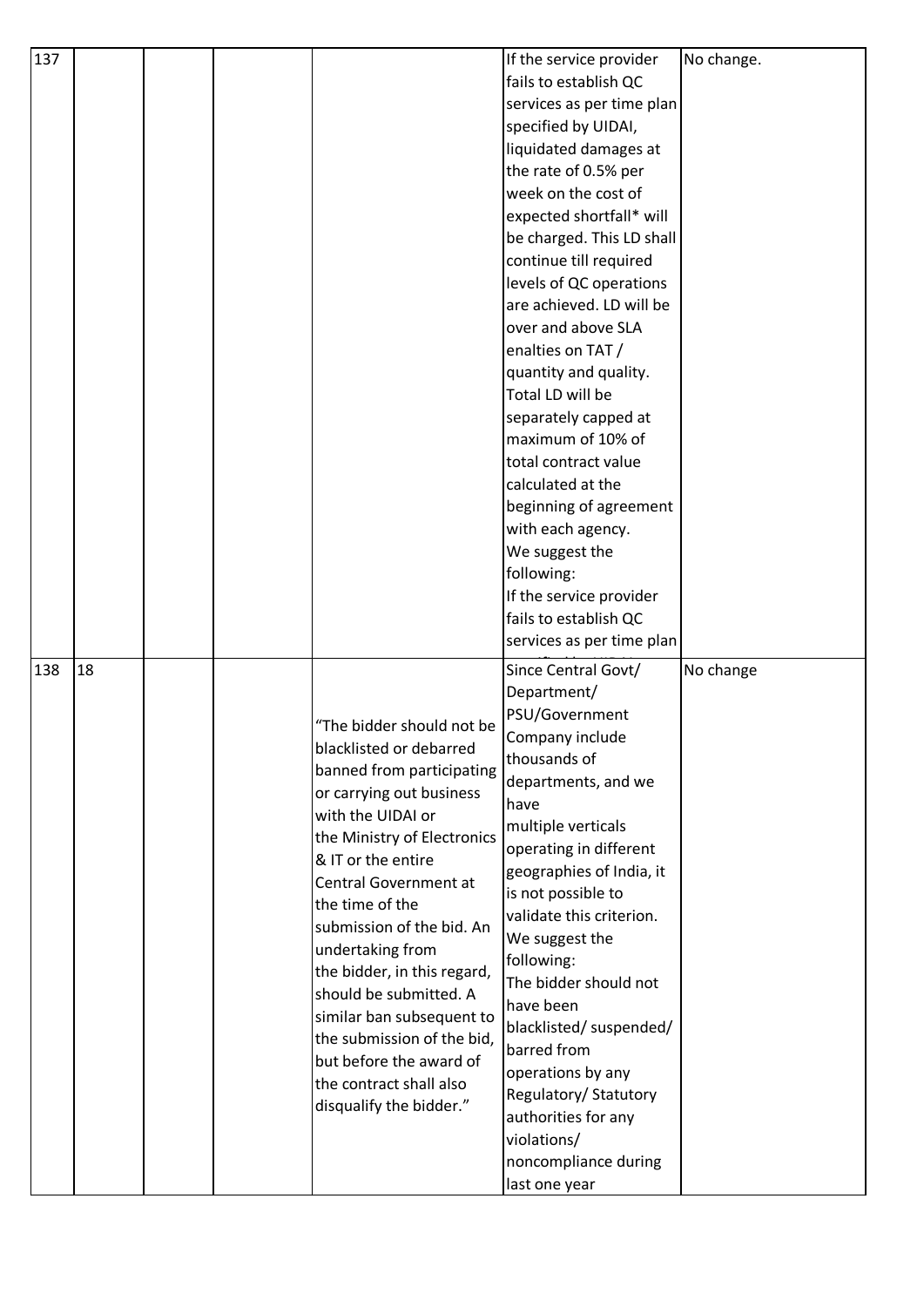| 139 | 18 |             | Should have experience of We suggest the |                                           | No change                    |
|-----|----|-------------|------------------------------------------|-------------------------------------------|------------------------------|
|     |    |             | similar* completed or                    | following: Should have                    |                              |
|     |    |             | ongoing projects after                   | experience of similar*                    |                              |
|     |    |             | March 2013 of value                      | completed                                 |                              |
|     |    |             | 1 project of Rs 100 Cr                   | or ongoing projects after                 |                              |
|     |    |             | or                                       | March 2013 of                             |                              |
|     |    |             | 2 project of Rs 50 cr                    | value                                     |                              |
|     |    |             | or                                       | 1 project of Rs 40 Crs                    |                              |
|     |    |             | 3 Projects of Rs 35 Cr                   | or                                        |                              |
|     |    |             | Ongoing may also be                      | 2 project of Rs 20 Crs                    |                              |
|     |    |             | considered if the service                | or                                        |                              |
|     |    |             | delivery under the project               | 3 Projects of Rs 15 Crs                   |                              |
|     |    |             | has started before March                 | Ongoing may also be                       |                              |
|     |    |             | 2017.                                    | considered if the service                 |                              |
|     |    |             |                                          | delivery under the                        |                              |
|     |    |             |                                          | project has started                       |                              |
|     |    |             |                                          | before March 2017.                        |                              |
| 140 |    | Part-II     |                                          | We suggest to add the                     | No change                    |
|     |    | Eligibility |                                          | following for all                         |                              |
|     |    | Criterion   |                                          | eligibility criterions:                   |                              |
|     |    |             |                                          | In case the company<br>bidding is the new |                              |
|     |    |             |                                          | entity because of result                  |                              |
|     |    |             |                                          | of merger or                              |                              |
|     |    |             |                                          | takeover/buy/purchase                     |                              |
|     |    |             |                                          | of business/operations                    |                              |
|     |    |             |                                          | from another entity                       |                              |
|     |    |             |                                          | then either the earlier                   |                              |
|     |    |             |                                          | entity whose                              |                              |
|     |    |             |                                          | business/operations                       |                              |
|     |    |             |                                          | new entity has taken                      |                              |
|     |    |             |                                          | over/bought/purchased                     |                              |
|     |    |             |                                          | should satisfy the                        |                              |
|     |    |             |                                          | criterion or new entity                   |                              |
|     |    |             |                                          | should satisfy the                        |                              |
|     |    |             |                                          | criterion                                 |                              |
| 141 |    |             |                                          |                                           | The daily output for an      |
|     |    |             |                                          |                                           | operator for a 8 hr shift is |
|     |    |             |                                          |                                           | typically between 150-       |
|     |    |             |                                          |                                           | 200 based on past            |
|     |    |             |                                          |                                           | experience. However,         |
|     |    |             |                                          | How much time is taken                    | this may change with         |
|     |    |             |                                          | for QC for each                           | addition/deletion of new     |
|     |    |             |                                          | application                               | parameters or                |
|     |    |             |                                          |                                           | documents. Prospective       |
|     |    |             |                                          |                                           | bidders will have to base    |
|     |    |             |                                          |                                           | their estimates on their     |
|     |    | General     |                                          |                                           | own study and available      |
|     |    |             |                                          |                                           | information. UIDAI will      |
|     |    | Queries     |                                          |                                           | not be held responsible      |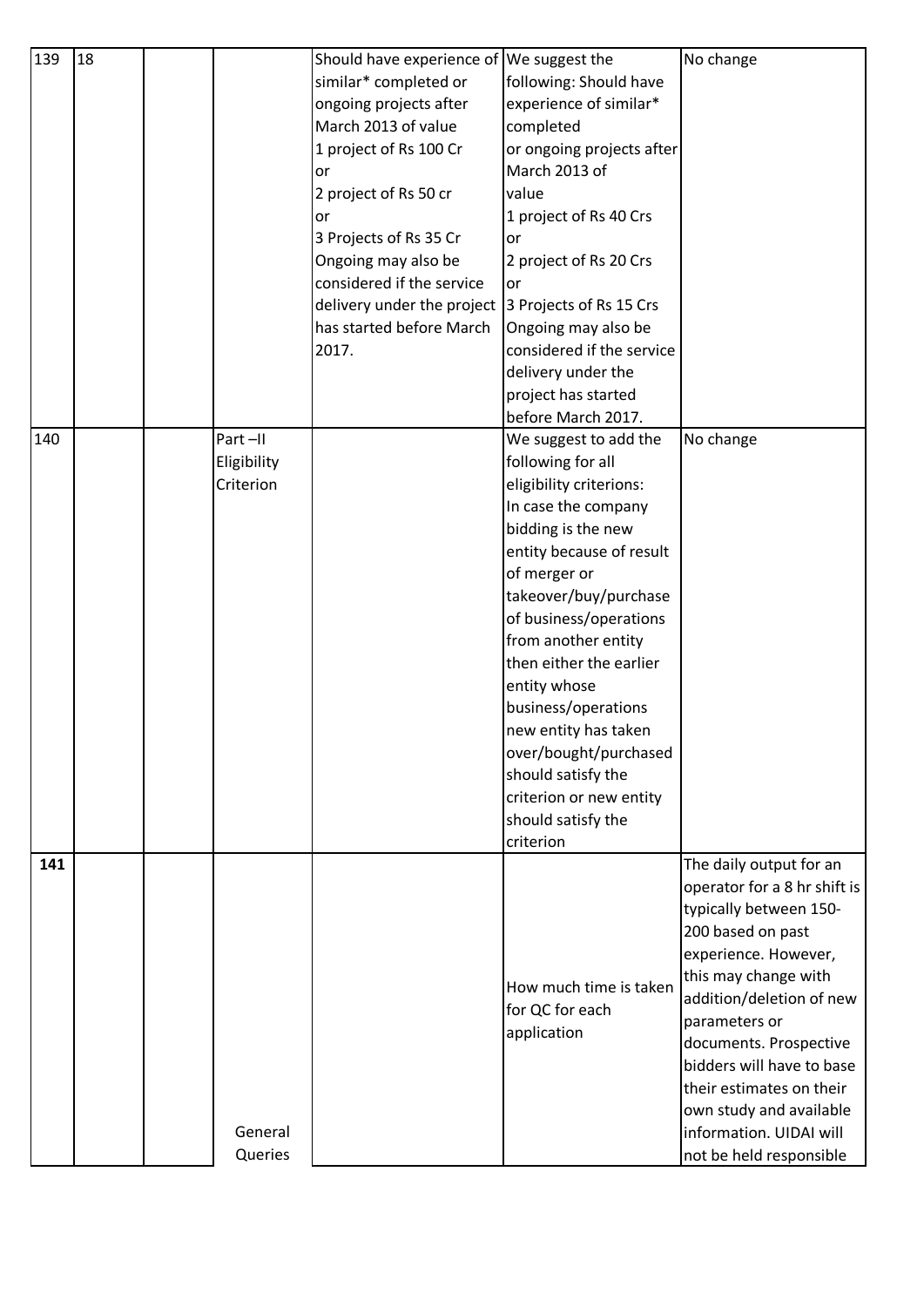| 142<br>143 |    |              |                    |                                                                                                                                                                                                                                                                               | How many documents<br>to be checked in each<br>case of enrollment and<br>update<br><b>Require Network</b>                                                              | Generally these vary<br>between one to four. List<br>of these has been made<br>available on UIDAI<br>website.<br>This was as exolained in |
|------------|----|--------------|--------------------|-------------------------------------------------------------------------------------------------------------------------------------------------------------------------------------------------------------------------------------------------------------------------------|------------------------------------------------------------------------------------------------------------------------------------------------------------------------|-------------------------------------------------------------------------------------------------------------------------------------------|
|            |    |              |                    |                                                                                                                                                                                                                                                                               | diagram.                                                                                                                                                               | connectivity & Data flow the pre-bid meeting held<br>on Jul 19, 2017.                                                                     |
| 144        |    |              |                    |                                                                                                                                                                                                                                                                               | What are the current<br>charges for the QC per<br>case of enrollment &<br>update                                                                                       | This information can not<br>be shared                                                                                                     |
| 145        | 33 | Ш            | 10.5(a)            | <b>Missing Document: When</b><br>Document is missing in<br>the QC i.e. enrollment<br>operator fails to upload<br>the proof document                                                                                                                                           | If scanned documents<br>attached long with<br>required i.e one or more for payment if disposed<br>documents are missing,<br>will that case be eligible<br>for payment? | Such cases will be<br>marked with appropriate<br>application are less than codes and will be eligible<br>correctly.                       |
| 146        | 90 | $\vee$       | (E)                | Annexure VI Guidelines to check the<br>Scanned docs                                                                                                                                                                                                                           | Responsibility of the<br>to validate the<br>availability of<br>documents only or to<br>establish its authenticity                                                      | The documents will have<br>selected ADQCSA will be to be checked as per the<br>error codes avaiable on<br>the QC portal.                  |
| 147        | 90 | $\vee$       | (E)                | Check that the resident<br>Annexure VI has scanned documents of software to be used or<br>original documents for<br>verification.                                                                                                                                             | Will there be any<br>some guidelines be<br>provided?                                                                                                                   | Guidelines/training will<br>be provided                                                                                                   |
| 148        | 90 | V            | (E)                | Check that the resident<br>Annexure VI   has scanned documents of   software to be used or<br>original documents for<br>verification.                                                                                                                                         | Will there be any<br>some guidelines be<br>provided?                                                                                                                   | Guidelines/training will<br>be provided                                                                                                   |
| 149        | 90 | $\mathsf{V}$ | Annexure VI<br>(E) | Verify "Full Name & Photo<br>", "Date of Birth",<br>"Address", & "Relationship<br>Details" against POI, DoB,<br>POA, PoR, respectively.                                                                                                                                       | How to establish that<br>photograph taken match<br>with the id proof if id<br>proof is very old?                                                                       | Guidelines/training will<br>be provided                                                                                                   |
| 150        | 90 | $\mathsf{V}$ | Annexure VI<br>(E) | Only correct format of<br>documents is used and<br>scanned.                                                                                                                                                                                                                   | What is the correct<br>format?                                                                                                                                         | Guidelines/training will<br>be provided                                                                                                   |
| 151        | 90 | $\vee$       | Annexure VI<br>(E) | Check whether<br>demographic information<br>given in document have<br>meaningful & accurate<br>data & not<br>tampered/altered. Should<br>not have any junk data<br>etc. or any 'tampered<br>photo' or 'editing done<br>explicitly in document' or<br>data mentioned indicates | How to validate that<br>information is<br>meaningful?                                                                                                                  | Guidelines/training will<br>be provided                                                                                                   |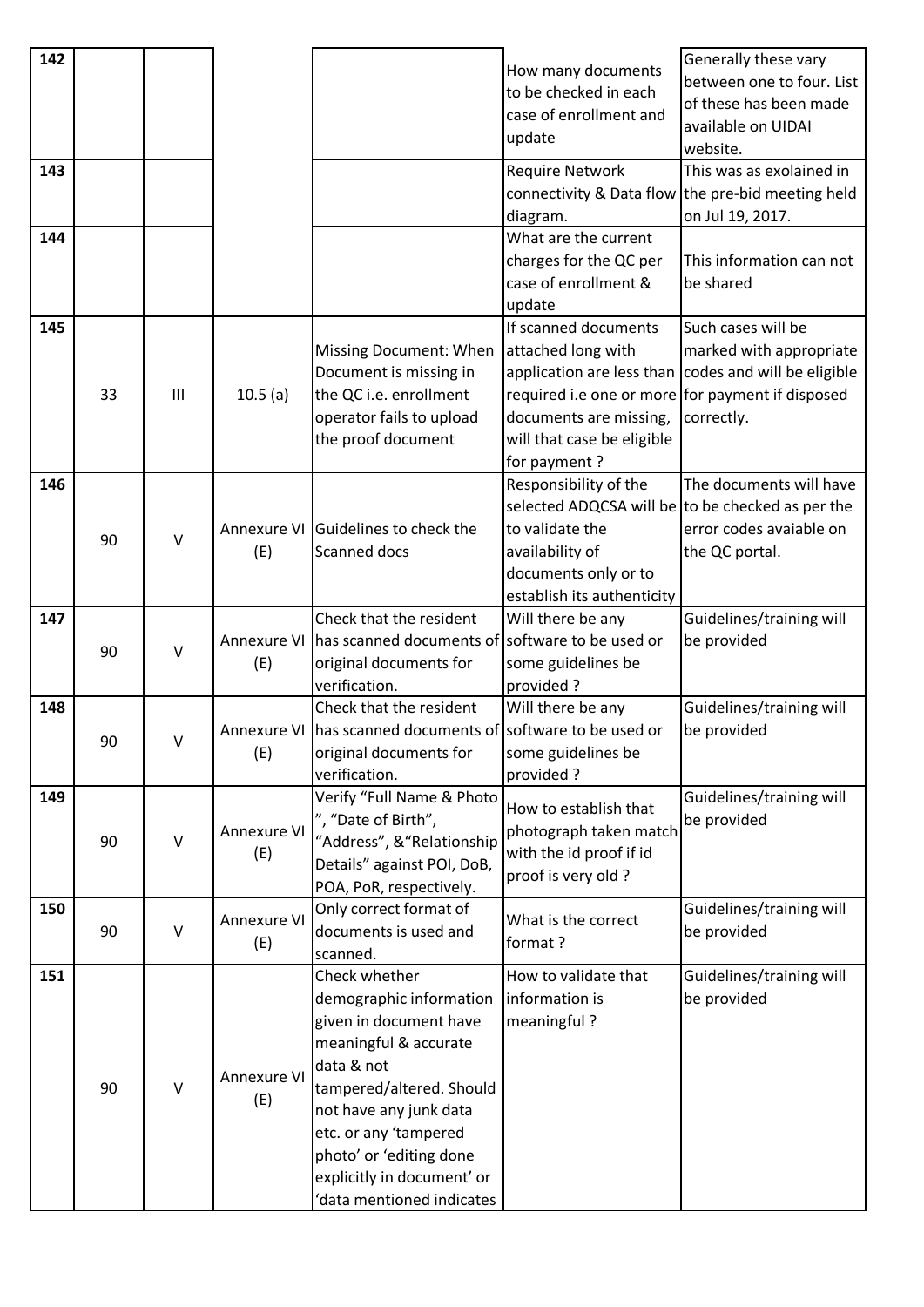| 152 | 90 | $\mathsf{V}$ | Annexure VI<br>(E)        | Guidelines to check the ScaQC or it has to manual                                                                                                                                                                                                                                                               | Can we use any tool for<br>activity only?                                                                                                                                                                                                                                 | No tools. Only manual<br>activity.                                                                                                                                                                                                                                                                                                                            |
|-----|----|--------------|---------------------------|-----------------------------------------------------------------------------------------------------------------------------------------------------------------------------------------------------------------------------------------------------------------------------------------------------------------|---------------------------------------------------------------------------------------------------------------------------------------------------------------------------------------------------------------------------------------------------------------------------|---------------------------------------------------------------------------------------------------------------------------------------------------------------------------------------------------------------------------------------------------------------------------------------------------------------------------------------------------------------|
| 153 | 90 | $\vee$       | <b>Annexure VI</b><br>(E) | Guidelines to check the Sca / MB) of each                                                                                                                                                                                                                                                                       | What will be the size (KB Approx 3-5 MB for each<br>document to be                                                                                                                                                                                                        | QC packet                                                                                                                                                                                                                                                                                                                                                     |
| 154 | 90 | $\vee$       | Annexure VI<br>(E)        | Guidelines to check the Scado we have to make                                                                                                                                                                                                                                                                   | In case of any mismatch<br>in data found during QC,<br>correction or only reject<br>the case                                                                                                                                                                              | No corrections to be<br>made. Rejections will be<br>marked along with<br>appropriate list from<br>error codes                                                                                                                                                                                                                                                 |
| 155 | 52 | IV           | 9.1                       | Photo of Photo                                                                                                                                                                                                                                                                                                  | How to establish that<br>photo of photo is taken<br>? Will there be any<br>software to be used or<br>some guidelines be<br>provided?                                                                                                                                      | No tools. Only manual<br>activity.<br>Guidelines/training will<br>be provided                                                                                                                                                                                                                                                                                 |
| 156 | 52 | IV           | 9.1                       | Use of Un-parliamentary lasubjective. Will some                                                                                                                                                                                                                                                                 | Establishing the use of<br>un-parliamentary<br>language in data is very<br>data / guidelines be<br>provided to establish<br>the use of same?                                                                                                                              | Guidelines/training will<br>be provided                                                                                                                                                                                                                                                                                                                       |
| 157 | 52 | IV           | 9.1                       | Object in exception photo                                                                                                                                                                                                                                                                                       | Please clarify what<br>exactly need to be<br>verified ?                                                                                                                                                                                                                   | Guidelines/training will<br>be provided                                                                                                                                                                                                                                                                                                                       |
| 158 | 25 | III          | 2.2                       | UIDAI has engaged MSP<br>(Managed Service<br>Provider) for                                                                                                                                                                                                                                                      | Will the application<br>support be provided to<br>work 24 X 7                                                                                                                                                                                                             | Yes                                                                                                                                                                                                                                                                                                                                                           |
| 159 | 25 | III          | 2.2                       | development,<br>maintenance and support<br>for various IT related<br>systems and components<br>of the Aadhaar ecosystem.<br>UIDAI, through the MSP<br>has developed an<br>application for<br>undertaking document<br>based QC for the<br><b>Enrolment and update</b><br>request received from the<br>residents. | If QC application is<br>down for certain period<br>of the day / for few<br>days, will it impact the<br>SLAs ? How will you<br>compensate the<br>ADQCSA for the loss due<br>to non-utilization of<br>resources during that<br>period ? Is there any<br>SLAs for this also? | In case of system failure<br>attributable to UIDAI, the<br>duration of failure will be<br>verified by UIDAI<br>and the same shall be<br>excluded from SLA<br>calculation. Adequate<br>measures have been put<br>in place for ensuring<br>uninterupted availability<br>of the application.<br>No compensation is<br>envisaged to ADQCSA for<br>system downtime |
| 160 | 20 | $\sf II$     | Part III (3.15)           | Measures to ensure<br>minimum down time for<br>systems<br>deployed by ADQCSA                                                                                                                                                                                                                                    | Downtime of systems<br>mentioned is related to<br>workstation?                                                                                                                                                                                                            | Yes                                                                                                                                                                                                                                                                                                                                                           |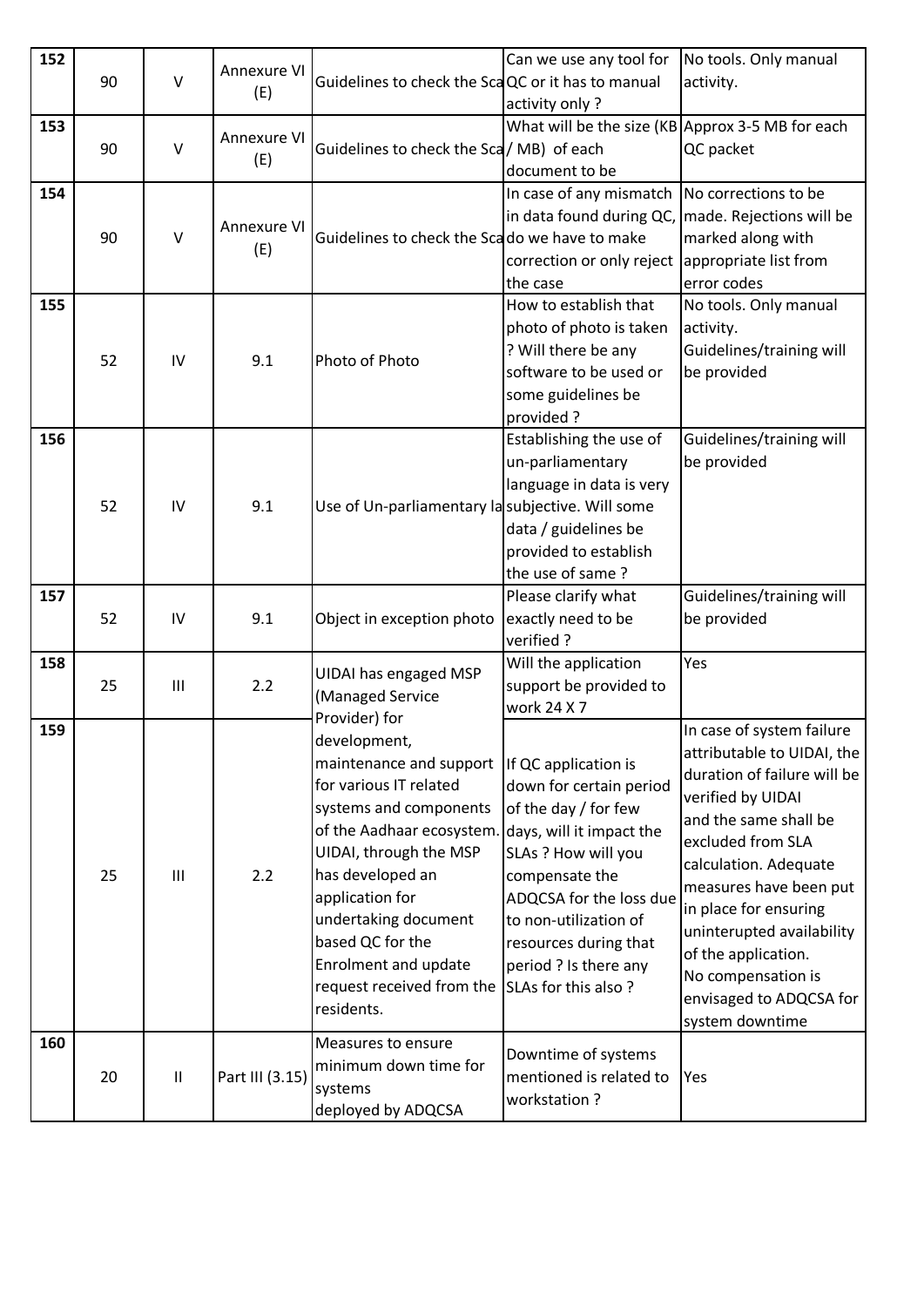| 161<br>162 | 20 | $\mathbf{II}$ | Part III (3.15)                                      | Use of IT tools / EMS for<br>management of Hardware<br>Applications and HR                                                                                                                                                                                                                | Use of IT tools / EMS for<br>management of<br>Hardware / Applications<br>and HR - Will ADQCSA<br>provide all these<br>softwares or will be<br>provided by UIDAI?                          | These are for internal<br>mangement of ADQSAs.<br>These will be provided by<br>ADQSA only, if offered as<br>part of their Technical<br>solution/presentation.<br>This is the maximum<br>number. It is up to the |
|------------|----|---------------|------------------------------------------------------|-------------------------------------------------------------------------------------------------------------------------------------------------------------------------------------------------------------------------------------------------------------------------------------------|-------------------------------------------------------------------------------------------------------------------------------------------------------------------------------------------|-----------------------------------------------------------------------------------------------------------------------------------------------------------------------------------------------------------------|
|            | 31 | III           | 9.1                                                  | ADQCSA shall establish QC Setting up of 10 centers<br>centers at maximum of 10 $\vert$ is required by each of<br>locations.                                                                                                                                                               | the selected ADQCSAs                                                                                                                                                                      | ADQSAs to workout their<br>requirements. No<br>minimum numbers have<br>been specified.                                                                                                                          |
| 163        | 28 | III           | 6.1.1(a)                                             | QC Operator: Operators<br>shall be employed by<br>ADQCSA to execute the<br>QC at the centre and<br>should satisfy the<br>following criteria:<br>a. The person should be of required skill set.<br>age 20 years and above.                                                                 | Suggest to keep the<br>qualification<br>requirement of QC<br>operator equal to 10+2<br>? It will suffice for                                                                              | No change, keeping in<br>view the quality of work<br>expected                                                                                                                                                   |
| 164        | 32 | III           | 9.3(g)                                               | <b>Bidder shall install</b><br>Aadhaar based Biometric<br>attendance at all<br>premises.                                                                                                                                                                                                  | It will add cost. In place<br>of this, should we not<br>provide aadhar based<br>access to PCs ?                                                                                           | It is for ensuring regular<br>attendance                                                                                                                                                                        |
| 165        | 32 | III           | 9.3(g)                                               | Operations to be carried<br>out on Desktops/All in one DSC based or aadhar<br>systems only                                                                                                                                                                                                | Access to the PCs will be<br>authentication based?                                                                                                                                        | No such requirement has<br>been specified in the RFP.<br>ADQSA can decide<br>themselves. Access to QC<br>application interface will<br>be login ID / password<br>based.                                         |
| 166        | 87 | $\vee$        | VI / SYSTEMS<br><b>OPERATIONS</b><br><b>SECURITY</b> | - Event logs recording the<br>critical user-activities,<br>exceptions and security<br>events shall be enabled<br>and stored to assist in<br>future investigations and<br>access control monitoring.<br>- Regular monitoring of<br>the audit logs shall take<br>place and results shall be | What should be<br>frequency of system<br>security monitoring and<br>it should centralized or<br>decentralized?                                                                            | 06 Months                                                                                                                                                                                                       |
| 167        | 84 | $\vee$        | III. Access<br>Control                               | Only authorized<br>individuals shall be<br>provided access to<br>information facilities<br>processing UIDAI<br>information;                                                                                                                                                               | Do we need to install<br>physical access control<br>system at all the QC<br>centers and what will be system will need to be<br>the specification of id<br>cards to be issued to<br>staff? | Yes, access control<br>installed by ADQCSA.                                                                                                                                                                     |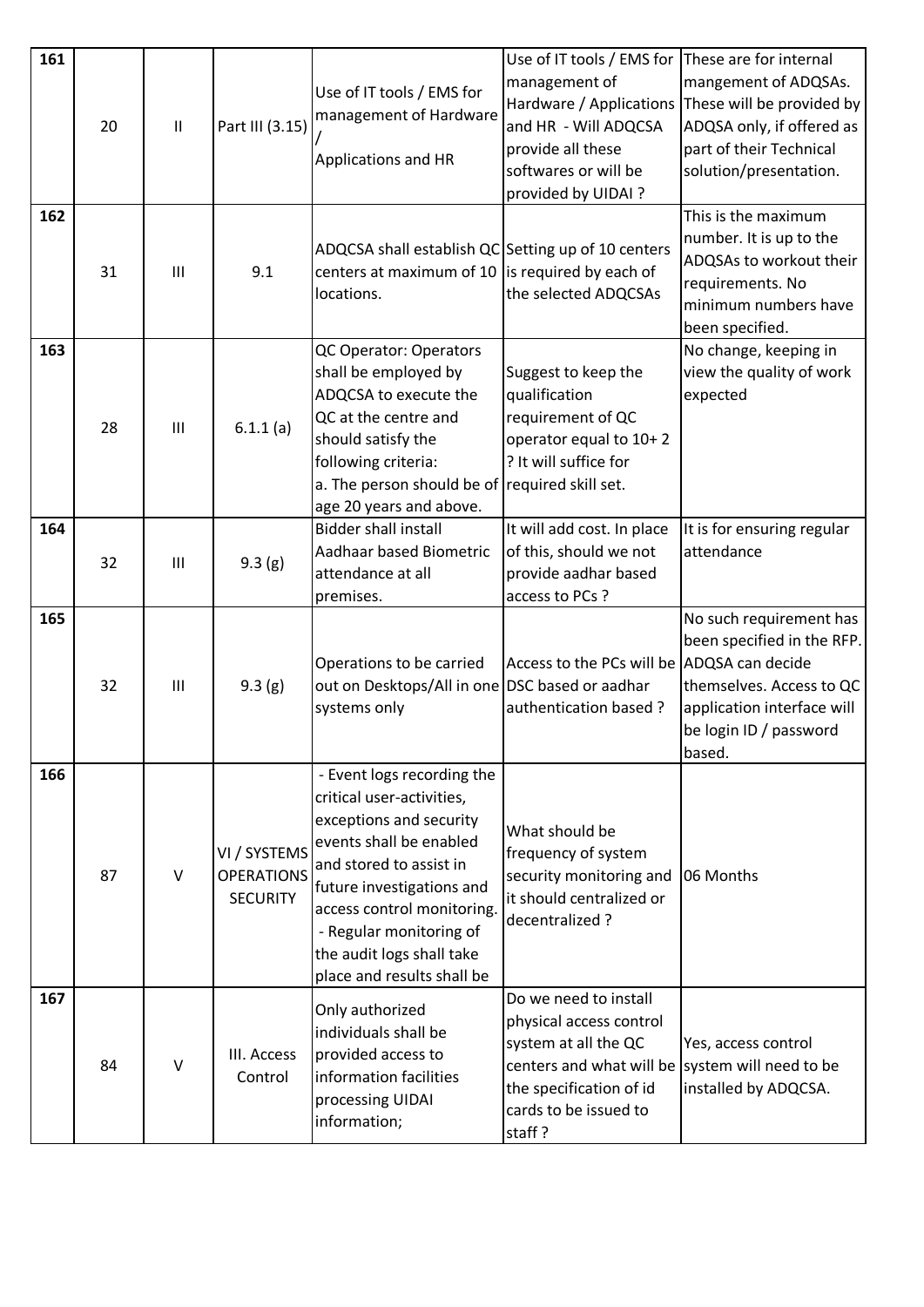| 168 |         |              |            | ADQCSA shall follow                             |                             | No such requirement has   |
|-----|---------|--------------|------------|-------------------------------------------------|-----------------------------|---------------------------|
|     |         |              |            | information security                            | Will the centers            | been specified in the RFP |
|     |         |              | IX.        | industry best practices as                      | required to be              |                           |
|     | 89      | $\vee$       | Compliance | per International                               | ISO27001: 2013              |                           |
|     |         |              |            | standards like ISO27001:                        | certified. If yes, what     |                           |
|     |         |              |            | 2013 to maintain                                | will be the timelines?      |                           |
| 169 |         |              |            |                                                 | Requirement of Video        | The central online        |
|     |         |              |            |                                                 | monitoring system, with     | monitoring facility has   |
|     |         |              |            |                                                 | central online              | been removed. However,    |
|     |         |              |            |                                                 | monitoring facility by      | ADQSAs would be           |
|     |         |              |            |                                                 | ADQCSA and UIDAI is         | expected to have local    |
|     |         |              |            |                                                 | required for all CCTVs      | CCTV footage available    |
|     |         |              |            |                                                 | installed at QC centers     | for any requirements for  |
|     |         |              |            |                                                 | or for selected CCTVs.      | minimum six months.       |
|     |         |              |            |                                                 | For how much period         |                           |
|     |         |              |            | Video monitoring system,<br>with central online | will we need to keep        |                           |
|     | 32      | III          |            | monitoring facility by                          | CCTV footage storage ?      |                           |
|     |         |              | 9.3(f)     | ADQSA and UIDAI                                 |                             |                           |
|     |         |              |            | officials.                                      | Requirement of Video        |                           |
|     |         |              |            |                                                 | monitoring system, with     |                           |
|     |         |              |            |                                                 | central online              |                           |
|     |         |              |            |                                                 | monitoring facility by      |                           |
|     |         |              |            |                                                 | ADQCSA and UIDAI is         |                           |
|     |         |              |            |                                                 | required for all CCTVs      |                           |
|     |         |              |            |                                                 | installed at QC centers     |                           |
|     |         |              |            |                                                 | or for selected CCTVs.      |                           |
|     |         |              |            |                                                 | This is not economical      |                           |
|     |         |              |            |                                                 | and need to be              |                           |
| 170 |         |              |            |                                                 | Will UIDAI provides the     | These are for internal    |
|     |         |              |            |                                                 | security infrastructure     | mangement of ADQSAs.      |
|     |         |              |            |                                                 | for asset security,         | These will be provided by |
|     |         |              |            |                                                 | system and operational      | ADQSA only. Specs may     |
|     | 84 - 89 | $\vee$       | Security   |                                                 | etc or we will need to      | be decided by them only.  |
|     |         |              | system     |                                                 | commission on our own.      |                           |
|     |         |              |            |                                                 | If we have to provide       |                           |
|     |         |              |            |                                                 | the same, what will be      |                           |
|     |         |              |            |                                                 | the required                |                           |
|     |         |              |            |                                                 | specifications for the      |                           |
| 171 |         |              |            |                                                 | Requirement of SFTP         | SFTP client is not        |
|     | 84      | $\mathsf{V}$ | Access     |                                                 | Client server is not clear. | required. QC portal       |
|     |         |              | Control    |                                                 | Please provide more         | access to be enabled for  |
|     |         |              |            |                                                 | details                     | agencies through MPLS.    |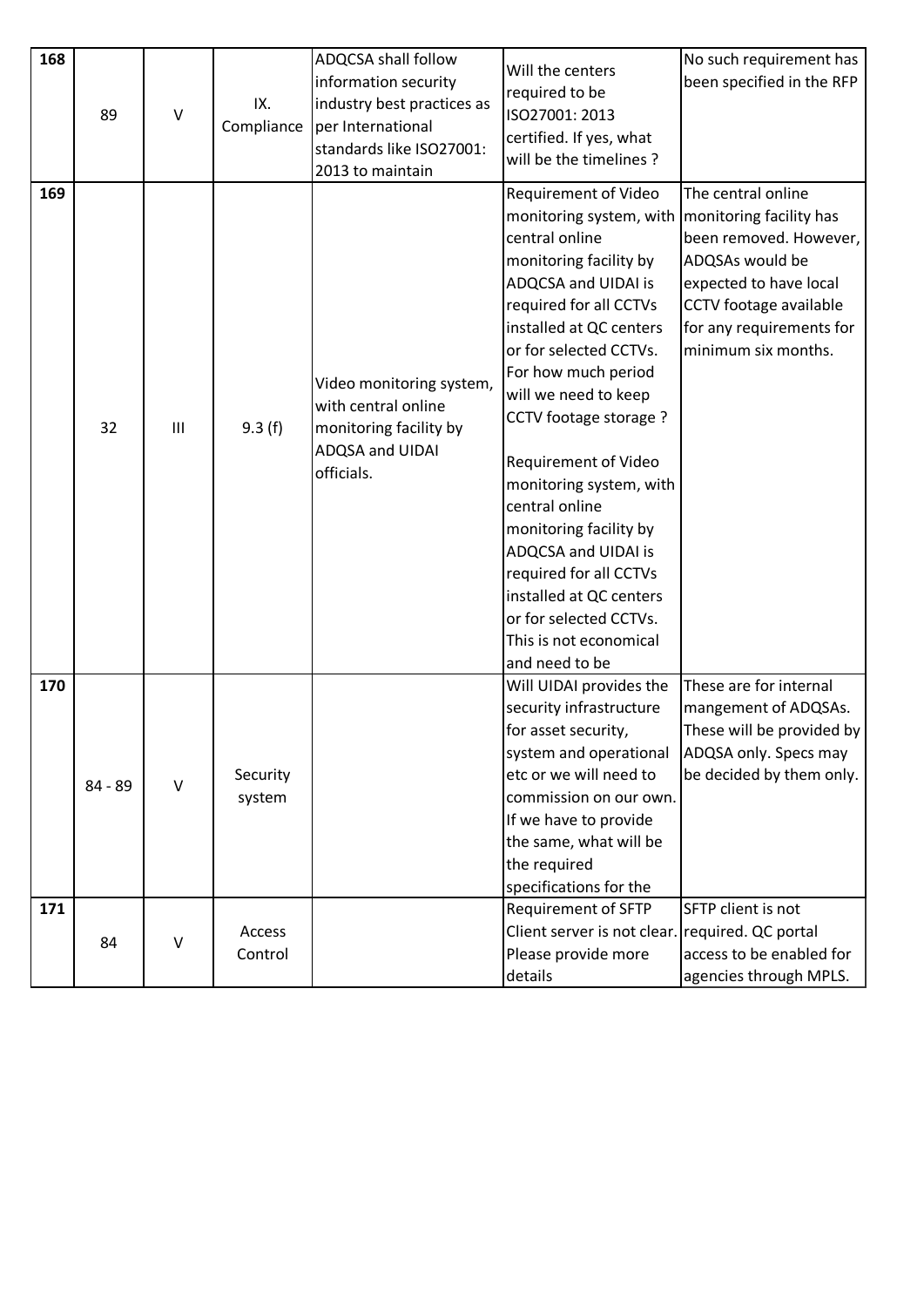| 172 |           |                |                    | e. To elaborate further                            |                                                     | The ADQCSA are             |
|-----|-----------|----------------|--------------------|----------------------------------------------------|-----------------------------------------------------|----------------------------|
|     |           |                |                    | following illustration is                          |                                                     | expected to maintain a     |
|     |           |                |                    | provided: -                                        |                                                     | TAT SLA of 5 days for      |
|     |           |                |                    | Consider that the service                          |                                                     | each QC packet. This TAT   |
|     |           |                |                    | delivery starts on 1st Sep                         |                                                     | is designed for an         |
|     |           |                |                    | 2017. For first three                              |                                                     | aaverage load capacity     |
|     |           |                |                    | months of the project                              |                                                     | i.e. an average number of  |
|     |           |                |                    | there shall be no penalty                          | Calculation done to                                 | QC packets being           |
|     |           |                |                    | for lack of completion of                          | arrive the number of                                | assigned to each           |
|     |           |                |                    | the daily assigned                                 | requests to be                                      | ADQCSA. In case the        |
|     |           |                |                    | quantity. On 30th                                  | completed by each                                   | number of packets          |
|     |           |                | <b>SLA Change</b>  | November 2017, data of                             | ADQCSA per day which                                | assigned to the ADQCSA     |
|     |           |                | Control            | daily request received for                         | will be applicable for                              | exceeds this average by    |
|     | $35 - 36$ | $\mathbf{III}$ | (Page 35) &        | enrolment and update                               | next 6 months. How it is more than $15\%$ for       |                            |
|     |           |                | <b>TAT</b> (Page   | through the assisted mode                          | linked to TAT of 5 days                             | three months, the TAT      |
|     |           |                | 36)                | for last 12 months i.e.                            | given on page 36 under                              | SLA will not be levied.    |
|     |           |                |                    | from 1st Dec 2016 to 30th                          | section service level ? Is These will also indicate |                            |
|     |           |                |                    | November17 shall be                                | ADQCSA supposed to                                  | ADQSAs about the           |
|     |           |                |                    | considered. Based on the                           | review these many                                   | quantum of work that       |
|     |           |                |                    | same suppose per day                               | records in 5 days ?                                 | they can anticipate and    |
|     |           |                |                    | average is 1000 records                            |                                                     | plan their resources       |
|     |           |                |                    | per day. Adding 15% of                             |                                                     | accordingly.               |
|     |           |                |                    | the growth, per day daily                          |                                                     |                            |
|     |           |                |                    | estimate comes to be                               |                                                     |                            |
|     |           |                |                    | 1150 records. As there                             |                                                     |                            |
|     |           |                |                    | shall be two agencies,<br>thus for each agency SLA |                                                     |                            |
|     |           |                |                    |                                                    |                                                     |                            |
| 173 |           |                | <b>Turn Around</b> |                                                    | TAT of 5 days given is                              |                            |
|     |           |                | Time (TAT)         | Following Table details                            | working days or<br>calendar days ?                  | It will be 5 calender days |
| 174 |           |                |                    | the expected service                               | It is suggested to keep 5                           |                            |
|     | 36        | $\mathbf{III}$ |                    | performance levels from                            | days compliance time                                |                            |
|     |           |                |                    | the ADQCSAs.                                       | for $90 - 95$ % records                             |                            |
|     |           |                |                    | Turn Around Time (TAT) =                           | and for remaining                                   | No change                  |
|     |           |                |                    | 5 days                                             | records to be completed                             |                            |
|     |           |                |                    |                                                    | in another $3 - 5$ days.                            |                            |
| 175 |           |                |                    |                                                    | In the reverse auction                              | L1 is the lowest price     |
|     |           |                |                    |                                                    | process, if someone bid                             | obtained after Reverse     |
|     |           |                |                    |                                                    | for price lower than L1                             | auction.                   |
|     | 15        | Ш              | Reverse            | <b>General Query</b>                               | identified during                                   |                            |
|     |           |                | Auction            |                                                    | evaluation, then will L1                            |                            |
|     |           |                |                    |                                                    | not be awarded the                                  |                            |
|     |           |                |                    |                                                    | contract?                                           |                            |
| 176 |           |                | Form 6 -           |                                                    | In commercial quotes, it                            |                            |
|     |           |                | Commercial         |                                                    | is suggested to remove                              |                            |
|     | 69        | $\mathsf{V}$   | Proposal           | Commercial Quote as per stax field since it may    |                                                     | No change                  |
|     |           |                | Format             |                                                    | change during the                                   |                            |
|     |           |                |                    |                                                    | contract.                                           |                            |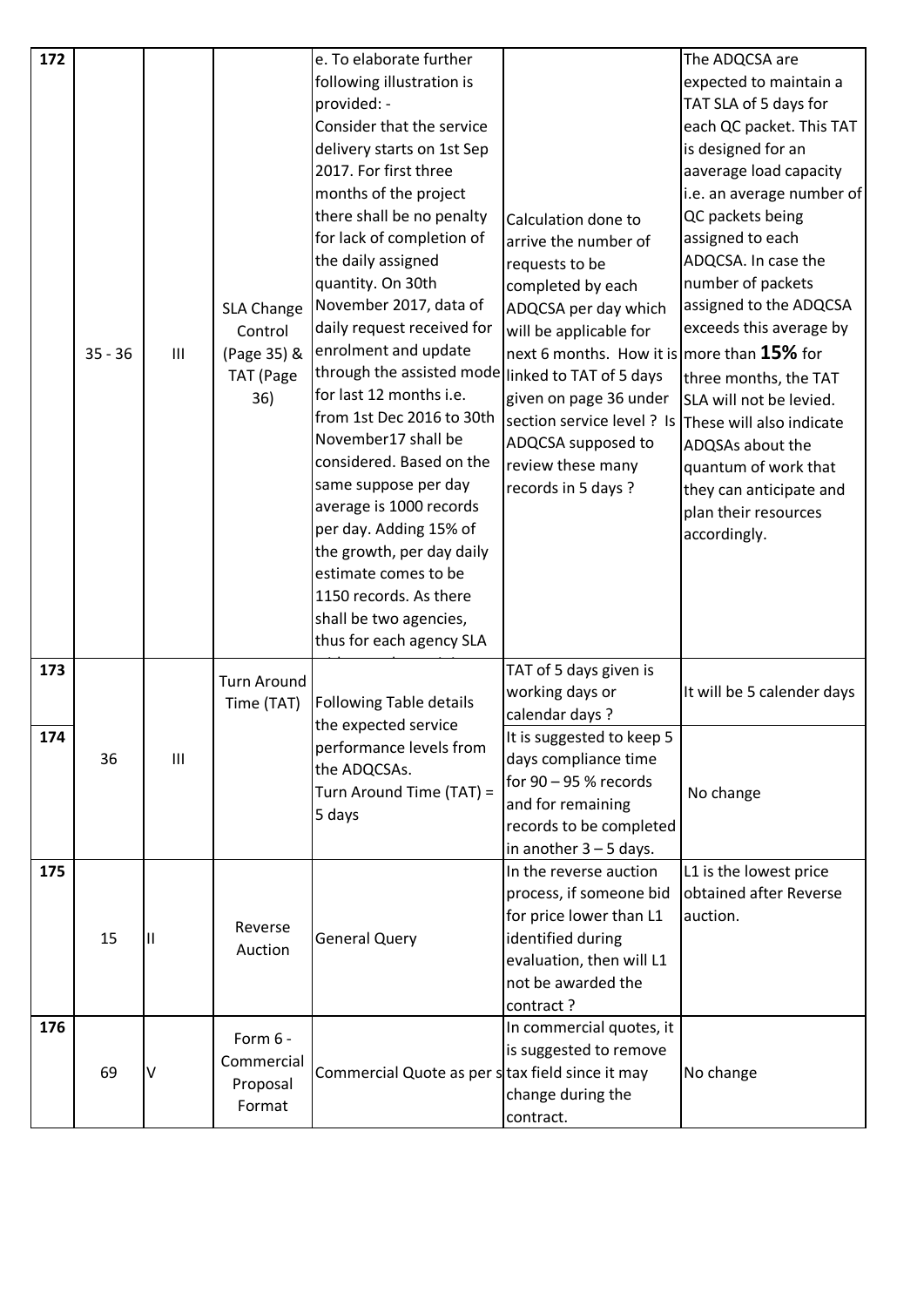| 177 |    |     |               | Are liquidated damages                          |                                             |
|-----|----|-----|---------------|-------------------------------------------------|---------------------------------------------|
|     |    |     |               | over and above the                              |                                             |
|     |    |     |               | expected service                                | Yes, as specified in the                    |
|     | 52 | IV  | 9             | performance level and                           | <b>RFP</b>                                  |
|     |    |     |               | defined cap of 10% of                           |                                             |
|     |    |     |               | the estimated contract                          |                                             |
|     |    |     |               | value ?                                         |                                             |
| 178 |    |     |               | Provide number of                               |                                             |
|     | 26 | Ш   |               | <b>UIDAI Data Center</b>                        |                                             |
|     |    |     | 2.3           | (CIDR) where QC centres                         |                                             |
|     |    |     |               | needs to be connected                           |                                             |
| 179 |    |     |               |                                                 | UIDAI will only provide                     |
|     |    |     |               |                                                 | QC client software for QC                   |
|     |    |     |               | All Softwares other than operators to work. All |                                             |
|     |    |     |               | listed in 9.3g (page 32)                        | other HW and system or                      |
|     | 31 | III | 8.2.2(b)      | will be provided by                             | management softwares                        |
|     |    |     |               | UIDAI.                                          | as required in QC centers                   |
|     |    |     |               |                                                 | will be catered by                          |
|     |    |     |               |                                                 | ADQSAs only.                                |
| 180 |    |     |               |                                                 | ADQSAs will be expected                     |
|     |    |     |               |                                                 | to maintain complete                        |
|     |    |     |               |                                                 | documentation for the                       |
|     |    |     |               |                                                 | QC work being carried                       |
|     |    |     |               |                                                 | out by them as per                          |
|     | 31 | III | 8.2.2(e)      | Details required on this.                       | established standards                       |
|     |    |     |               | Is it paper based                               | and make it available to                    |
|     |    |     |               |                                                 | UIDAI or any other 3rd                      |
|     |    |     |               |                                                 | party                                       |
|     |    |     |               |                                                 | agency/representative                       |
|     |    |     |               |                                                 | appointed by UIDAI for                      |
| 181 |    |     |               | Who will select the                             |                                             |
|     | 31 | Ш   | 8.2.2(h)      | audior and bear the                             | ADQCSA.                                     |
|     |    |     |               | costs for the audit?                            |                                             |
| 182 |    |     |               | Are we referring to CIDR No cental monitoing    |                                             |
|     |    |     |               | for Central monitoring                          | facility is required by                     |
|     |    |     |               | facility by UIDAI and                           | UIDAI. However, ADQCSA                      |
|     | 32 | Ш   | 9.3(f)        | what kind of monitoring                         | will have CCTV installed                    |
|     |    |     |               | is expected. Where is                           | for security and keep                       |
|     |    |     |               | the Central site for                            | footage available for six                   |
|     |    |     |               | ADQSA?                                          | months.                                     |
| 183 |    |     |               | What Servers alongwith                          | It pertains to servers                      |
|     | 32 | Ш   |               |                                                 | installed at QC centers                     |
|     |    |     | $9.3(g-5)$    | functionality are                               | for managing internal                       |
|     |    |     |               | expected at QC Centers?                         | functioning,                                |
| 184 |    |     |               | Desktops will be                                |                                             |
|     |    |     |               | connected to CIDR                               | Desktop to be connected                     |
|     |    |     |               | <b>Active Directory Servers</b>                 | on local AD, group policy                   |
|     | 32 | III |               | and hence all the group                         | for the same would be                       |
|     |    |     | $9.3$ (g-6,7) | policies will be pushed                         |                                             |
|     |    |     |               | from the AD and                                 | shared by UIDAI with the<br>selected bidder |
|     |    |     |               | desktops will take the                          |                                             |
|     |    |     |               | time from AD servers.                           |                                             |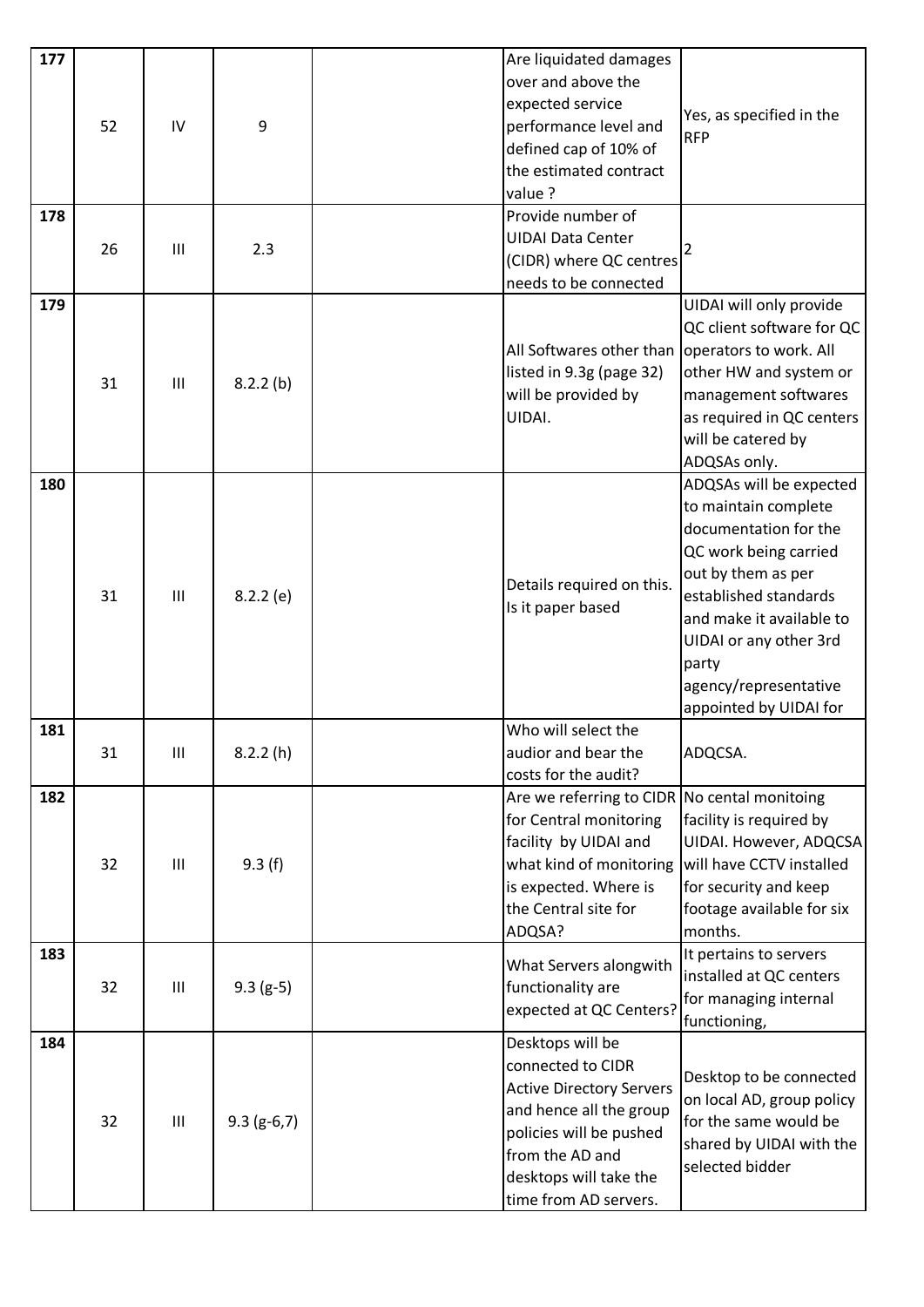| 185 |          |                |                       | Anti-Virus clients will                         |                              |
|-----|----------|----------------|-----------------------|-------------------------------------------------|------------------------------|
|     |          |                |                       | report to the Central                           | Bidder to use their own      |
|     | 32       | $\mathbf{III}$ | $9.3$ (g-8)           | Servers of CIDR and will                        | AV and to ensure regular     |
|     |          |                |                       | be controlled from there update.                |                              |
|     |          |                |                       | only.                                           |                              |
| 186 |          |                |                       | Access to internet will                         |                              |
|     |          |                |                       | be thru CIDR proxy                              | Acces to CIDR through        |
|     | 32       | $\mathbf{III}$ | $9.3$ (g-9,12)        | servers and the CIDR                            | dedicated MPLS network       |
|     |          |                |                       | policies will be                                | only. No Internet access.    |
|     |          |                |                       | applicable to QC Centers                        |                              |
| 187 |          |                |                       | <b>User Management and</b>                      |                              |
|     |          |                |                       | login will be thru CIDR                         | User management is           |
|     | 32       | $\mathbf{III}$ | $9.3$ (g-10)          | Active Directory Server.                        | through QC application       |
|     |          |                |                       |                                                 | only and is managed by       |
|     |          |                |                       | Audit logs will be                              | UIDAI.                       |
|     |          |                |                       | monitored at CIDR                               |                              |
| 188 |          |                |                       | 1. Maintenance of Asset                         | 1. No such tool available.   |
|     |          |                |                       | and Change                                      | 2. Firesafe- It is up to the |
|     |          |                |                       | <b>Management Records</b>                       | ADQSA to devise any safe     |
|     |          |                |                       | (Paper Based /Tool). Is                         | method.                      |
|     |          |                |                       | there any existing tool                         | 3. It will be through the    |
|     |          |                |                       | at CIDR which can be                            | QC application only.         |
|     |          |                |                       | used for the same.                              | UIDAI mailing system will    |
|     |          |                |                       |                                                 | only be provided to          |
|     |          |                |                       | 2. Firesafe is required at                      | ADQCSA admin user.           |
|     |          |                |                       | each Location just for                          | 4. UIDAI Information         |
|     |          |                |                       | password or any other                           | Security Guidelines for      |
|     |          |                |                       | reason.                                         | Third party (ADQCSA) -       |
|     |          |                |                       |                                                 | these are for strict         |
|     | 83 to 89 | $\vee$         | nex VI $(D - I$ to X) | 3. What is the                                  | compliance where ever        |
|     |          |                |                       | communication                                   | applicable.                  |
|     |          |                |                       | mechanism between QC                            |                              |
|     |          |                |                       | center and UIDAI / CIDR                         |                              |
|     |          |                |                       | (We assume CIDR                                 |                              |
|     |          |                |                       | mailing system will be<br>provided to QC users) |                              |
|     |          |                |                       |                                                 |                              |
|     |          |                |                       | <b>UIDAI Information</b>                        |                              |
|     |          |                |                       | <b>Security Guidelines for</b>                  |                              |
|     |          |                |                       | Third party (ADQCSA)                            |                              |
|     |          |                |                       | Guidelines provided RFP                         |                              |
|     |          |                |                       | are for referance and                           |                              |
|     |          |                |                       | only point related to                           |                              |
|     |          |                |                       |                                                 |                              |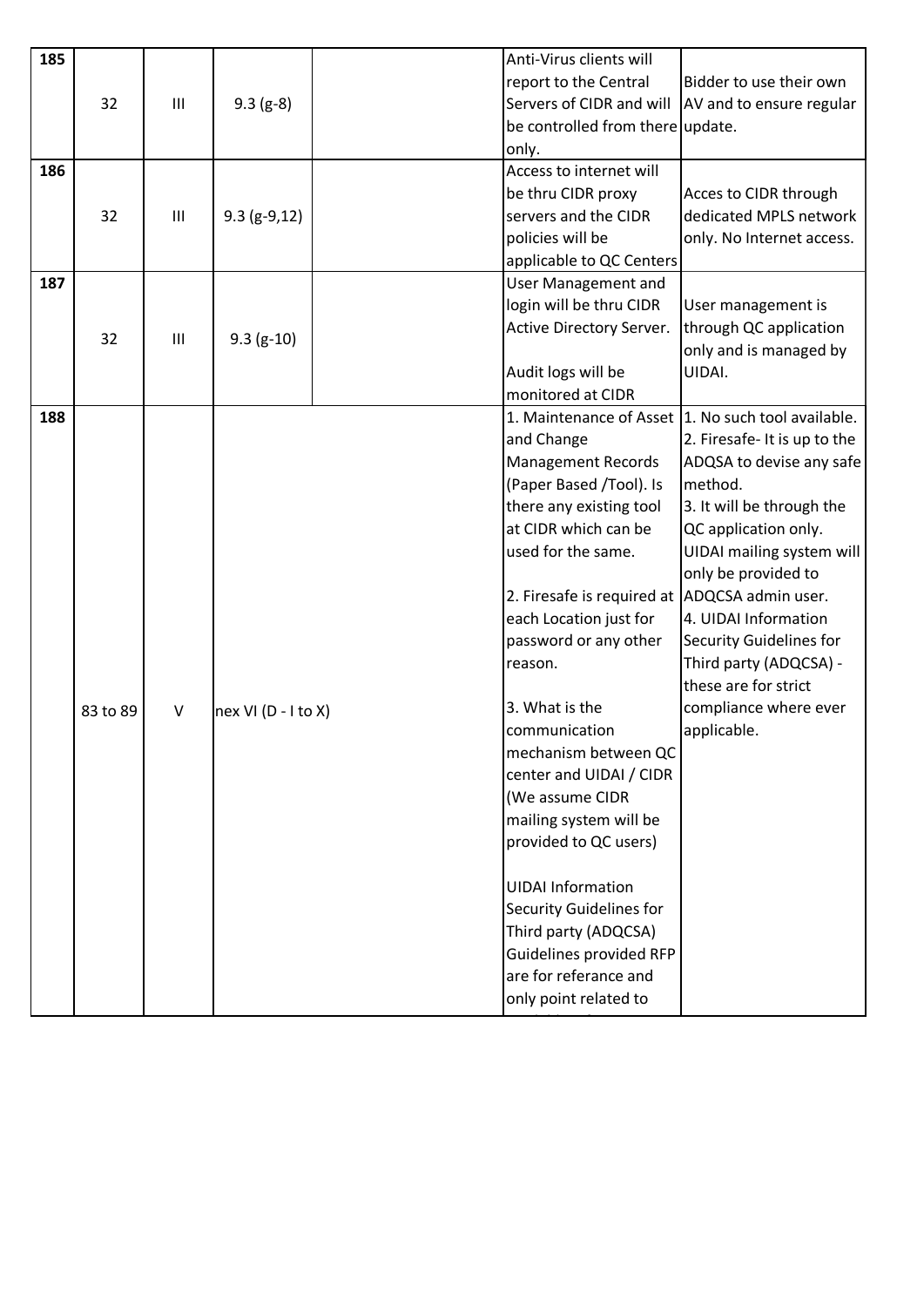| 189 |  | The selected                   |                                                                                  | Please consider to<br>reduce the PBG        | No Change as this is as<br>per established Gol |
|-----|--|--------------------------------|----------------------------------------------------------------------------------|---------------------------------------------|------------------------------------------------|
|     |  | <b>Bidders shall</b>           |                                                                                  | equivalent to maximum                       | financial guidelines                           |
|     |  | be required                    |                                                                                  | penalty which can be                        |                                                |
|     |  | to furnish a                   | Performance bank                                                                 | imposed on the monthly                      |                                                |
|     |  |                                | Performance guarntee (PBG) will be                                               | volume as defined in                        |                                                |
|     |  | <b>Bank</b>                    | calculated on 50% of the                                                         | RFP.                                        |                                                |
|     |  | Guarantee                      | estimated volume given in                                                        | For example, if esimated                    |                                                |
|     |  |                                | equivalent to RFP or any other                                                   | monthly revenue = $1$ Cr                    |                                                |
|     |  | 5% of the                      | parameter will be used.                                                          | as per L1 rate.                             |                                                |
|     |  | estimated                      |                                                                                  | PBG may be kept                             |                                                |
|     |  | total contract                 |                                                                                  | equivalent to = $15\%$ of                   |                                                |
|     |  | value,                         |                                                                                  | 1Cr.                                        |                                                |
| 190 |  | 1.9 The                        | 1. Extension will be on                                                          | Suggest to relook into                      | Initial contract period wil                    |
|     |  | Contract                       | mutually agreed terms                                                            | the tenure of contract                      | be 03 years which may be                       |
|     |  | shall be in                    | and condition with the                                                           | and consider to                             | extended as per para                           |
|     |  | force for                      | selected service partner or incerease it to 6 years. It 2.10 of the RFP on terms |                                             |                                                |
|     |  | Three $(3)$                    | it will binding on the                                                           | will give longer duration and conditions as |                                                |
|     |  |                                | years subject service partner if decision                                        | to the service partner to                   | applicable at the end of                       |
|     |  |                                | to adherence to extend the contract is                                           | recover the Capex and                       | initial three years.                           |
|     |  | to                             | taken by UIDAI?                                                                  | thereby reduce the per                      |                                                |
|     |  | timelines/ti                   | 2. What percentage of                                                            | application cost.                           |                                                |
|     |  | me frame                       | service charges will be                                                          |                                             |                                                |
|     |  | and as per                     | incresed if tenure is                                                            |                                             |                                                |
|     |  | the Terms                      | extended by 1 or 2 years ?                                                       |                                             |                                                |
|     |  |                                |                                                                                  |                                             |                                                |
| 191 |  |                                |                                                                                  | Kindly consider to                          | No Change as of now.                           |
|     |  |                                |                                                                                  | extend the bid                              |                                                |
|     |  |                                |                                                                                  | submission date by one                      |                                                |
|     |  | <b>Bid Submission End Date</b> |                                                                                  | month. We need to do a                      |                                                |
|     |  |                                |                                                                                  | lot of analysis and                         |                                                |
|     |  |                                |                                                                                  | research to arrive the                      |                                                |
| 192 |  |                                | 1. We are assuming incase                                                        |                                             | The requirement of                             |
|     |  |                                | any hosting is required at                                                       |                                             | central online monitoring                      |
|     |  |                                | UIDAI Data Centre (DC) then                                                      |                                             | facility has been                              |
|     |  |                                | same will be provided to the                                                     |                                             | removed. ADQSAs may                            |
|     |  |                                | SP without any cost (This                                                        |                                             | work out their own                             |
|     |  |                                | includes Rack Space and                                                          |                                             | requirements of CCTV for                       |
|     |  |                                | Power).                                                                          |                                             | monitoring QC work.                            |
|     |  |                                | Also SP entry will be<br>allowed inside the UIDAI DC.                            |                                             |                                                |
|     |  |                                | We are also assuming that                                                        |                                             |                                                |
|     |  |                                | seats (1-2 seats) to the                                                         |                                             |                                                |
|     |  |                                | resources will be provided in                                                    |                                             |                                                |
|     |  |                                | the DC permises incase                                                           |                                             |                                                |
|     |  |                                | required access permission                                                       |                                             |                                                |
|     |  |                                | will be given for touch                                                          |                                             |                                                |
|     |  |                                | services.                                                                        |                                             |                                                |
|     |  |                                | 2 We are also assuming that                                                      |                                             |                                                |
| 193 |  |                                | We are assuming there is 2                                                       |                                             | Bengaluru and Manesar                          |
|     |  |                                | DC's working in Active<br>Passive mode. Please                                   |                                             |                                                |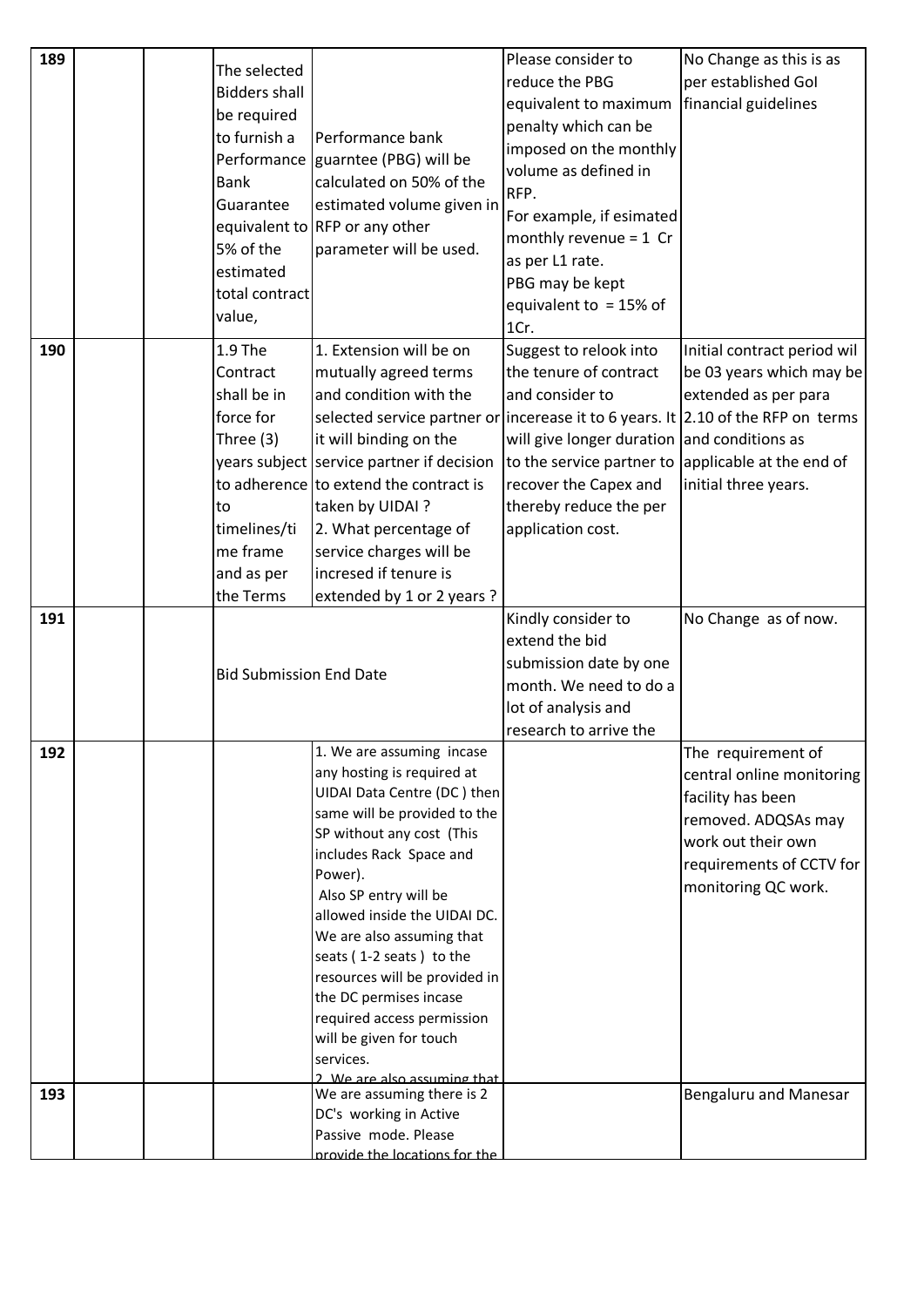| 194        | Please provide the Per user<br>data size which needs to be<br>feached from DC . Same is<br>required for BW caluclations<br>Or if there are exisiting<br>centres then how much BW                                                                                             | Each QC packet may be<br>taken as of average 3-<br>5Mb for the purpose of<br><b>BW</b> calculations                                                                    |
|------------|------------------------------------------------------------------------------------------------------------------------------------------------------------------------------------------------------------------------------------------------------------------------------|------------------------------------------------------------------------------------------------------------------------------------------------------------------------|
| 195        | Financials for Link cost<br>deviation from estimated<br>size of application to be<br>mutually discussed bwteen<br>SP and Ministry.                                                                                                                                           | Adequate provisions for<br>any such<br>eventualities/requiremen<br>ts have been catered in in<br>the RFP.                                                              |
| 196        | 1. As per the IT<br>infrastructure requirement<br>MSOFFICE is required on<br>each PC. Kindly let us know<br>the requirement for the<br>same ?. If the same is<br>required for viewing reports<br>then can it be provided to<br>the limited number of users<br>Please confirm | These are only<br>recommended<br>specifications. ADQSAs<br>may themselves work out<br>their requirements for<br>smooth functioning of<br>their proposed QC<br>centers. |
| 197<br>198 | How the SP staff will<br>communicate with the<br>UIDAI ? As there is no<br>requirement for email has<br>been given. Please<br>Does SP need to establish<br>the separate (NoC) for<br>central monitoring or                                                                   | Existing mailing systems<br>of UIDAI and ADQSAs<br>would be used for<br>communicating with each<br>other.<br>No. There is no<br>requirement of central<br>monitoring.  |
|            | same can be setup in any<br>QC location . Please                                                                                                                                                                                                                             |                                                                                                                                                                        |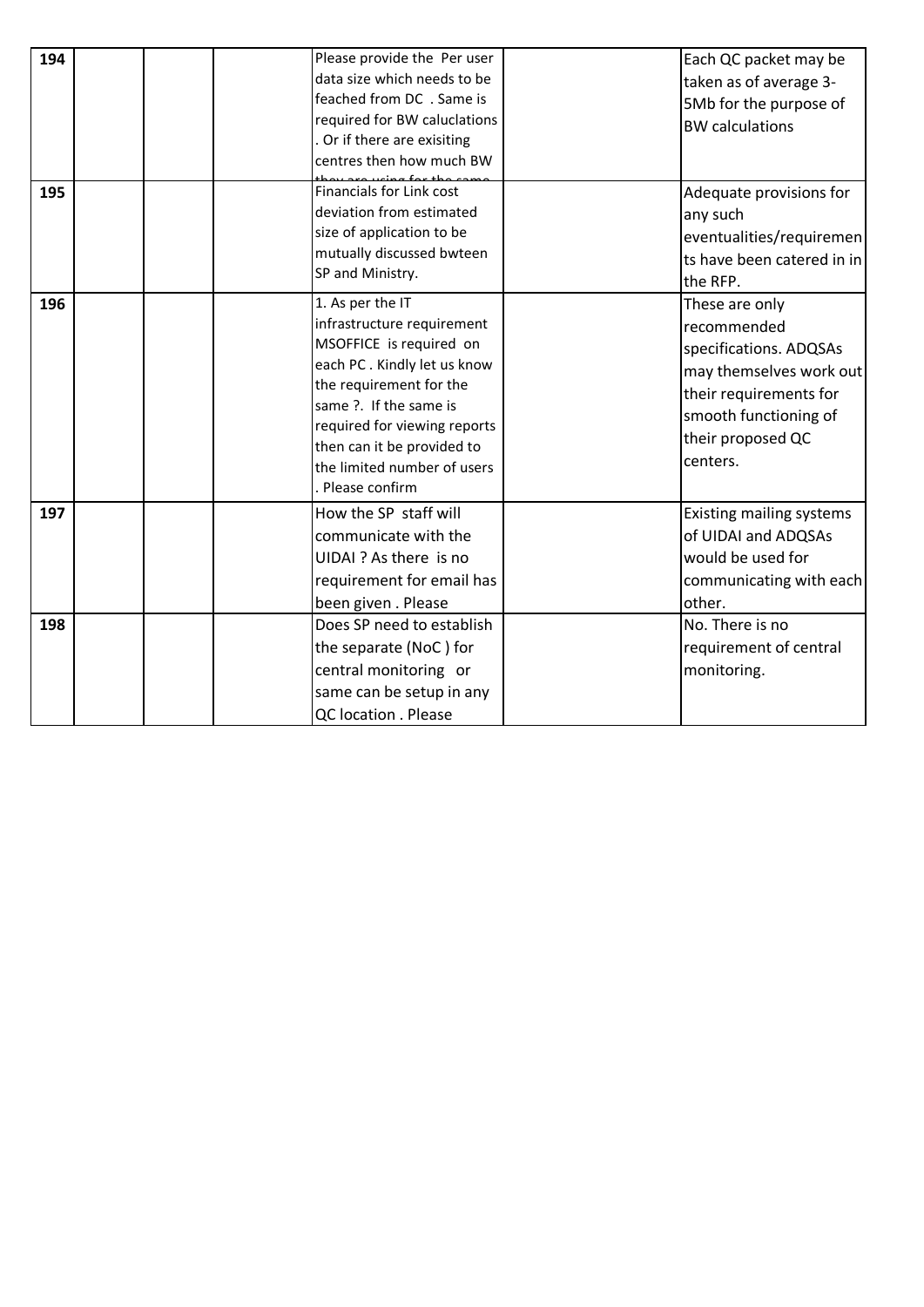| 199 |  | 1. As per the RFP for CCTV                        | The requirement of        |
|-----|--|---------------------------------------------------|---------------------------|
|     |  | monitoring over Internet                          | central online monitoring |
|     |  | is required ? Kindly                              | facility has been         |
|     |  | confirm if same is                                | removed. ADQSAs may       |
|     |  | required and how many                             | work out their own        |
|     |  | CCTV's needs to be                                | requirements of CCTV for  |
|     |  | viewed in per QC centres                          | monitoring QC work.       |
|     |  | ?.                                                |                           |
|     |  | 2. We are asuming that                            |                           |
|     |  | UIDAI offices will use their                      |                           |
|     |  | own internet Bandwidth                            |                           |
|     |  | to access the CCTV                                |                           |
|     |  | installed in QC Centres.                          |                           |
|     |  | Please confirm on our                             |                           |
|     |  | assumption. Incase BW                             |                           |
|     |  | needs to be provisoned at                         |                           |
|     |  | UIDAI offices then how                            |                           |
|     |  | much capcity and at how                           |                           |
|     |  | many offices?                                     |                           |
|     |  | <b>Recommendations: For</b>                       |                           |
|     |  | security reasons it is                            |                           |
|     |  | always recommmnded                                |                           |
|     |  | that CCTV should not be                           |                           |
|     |  | exposed over internet.                            |                           |
|     |  | <b>CCTV data is locally</b>                       |                           |
| 200 |  | As per the RFP it is                              | No such devices are       |
|     |  | mentioned secure                                  | proposed to be provided   |
|     |  | disposal of Media                                 | by UIDAI. ADQSAs will     |
|     |  | containing critical                               | need to cater for these   |
|     |  | information, Kindly                               | for their own use in QC   |
|     |  | confirm whether UIDAI                             | centers.                  |
|     |  | will provide the secure                           |                           |
| 201 |  | As per the RFP, Physical                          | ADQSAs need to cater for  |
|     |  | security equipments have                          | these as per their own    |
|     |  | to be installed at QC                             | requirements and bid      |
|     |  | centre like CCTV, Alarm                           | accordingly.              |
|     |  | system, Intruder                                  |                           |
|     |  | detection system . Kindly                         |                           |
|     |  | provide the specification                         |                           |
|     |  | for these equipment.                              |                           |
| 202 |  | For MIS, tools will                               | QC application being      |
|     |  | required to be created or                         | provided by UIDAI will    |
|     |  |                                                   |                           |
|     |  | excel data will be                                | have its own MIS.         |
|     |  | required. Kindly define<br>the frequency of these |                           |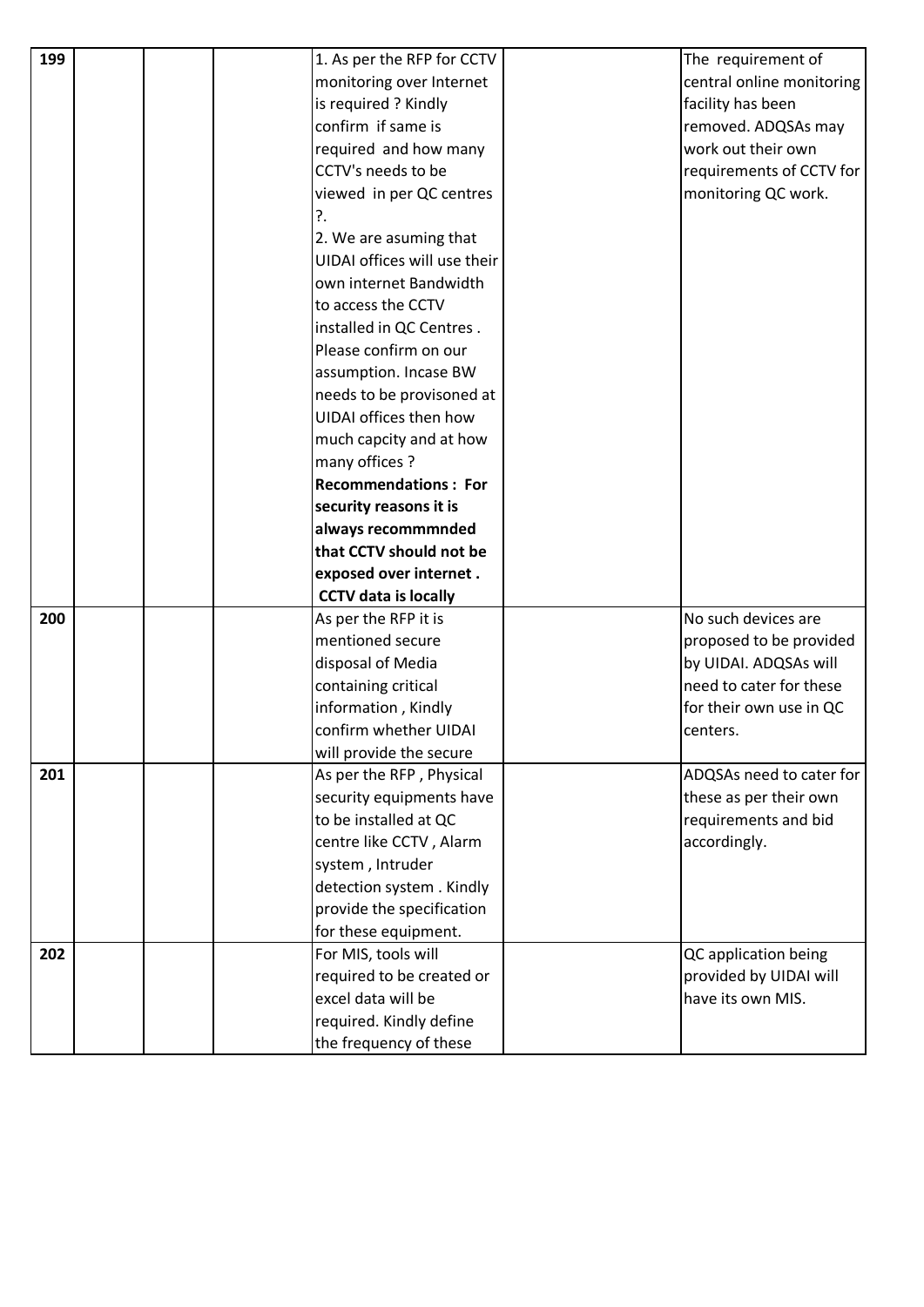| 203 |  |                                 |                                                 | <b>SFTP Client Server has</b>                    |
|-----|--|---------------------------------|-------------------------------------------------|--------------------------------------------------|
|     |  |                                 |                                                 | been replaced with 'QC                           |
|     |  |                                 |                                                 | terminal' or 'QC                                 |
|     |  | <b>RFP</b> mentioned about      |                                                 | interface'. UIDAI will not                       |
|     |  | <b>Firewall for SFTP Client</b> |                                                 | provide or manage any                            |
|     |  | Server, will UIDAI provide      |                                                 | firewall. ADQSAs will                            |
|     |  | the firewall and who will       |                                                 | have to plan and manage                          |
|     |  | manage the same?                |                                                 | their hardware in QC                             |
|     |  |                                 |                                                 | centers as per their                             |
|     |  |                                 |                                                 | perceived requirements.                          |
| 204 |  | RFP mentioned about the         |                                                 | UIDAI will not provide or                        |
|     |  | wireless network, Please        |                                                 | manage any wi-fi.                                |
|     |  | clarify will there be WIFI      |                                                 | ADQSAs will have to plan                         |
|     |  | network in QC if yes, then      |                                                 | and manage their                                 |
|     |  | who will provide and            |                                                 | hardware in QC centers                           |
|     |  | manage the same.                |                                                 | as per their perceived                           |
| 205 |  |                                 | What would be the Skill- No such skill -set has |                                                  |
|     |  |                                 | set required for Trainers                       | been specified. ADQSAs                           |
|     |  |                                 | i.e. educational or                             | will be responsible to                           |
|     |  |                                 | technical                                       | nominate as per their                            |
|     |  |                                 | qualification/certificatio                      | requirements/availability                        |
|     |  |                                 | n etc. and what would                           | as same set of trainers                          |
|     |  |                                 | be the Certification                            | will be reponsible to                            |
|     |  |                                 | process for Trainers &                          | further train their teams.                       |
|     |  |                                 | certification threshold?                        |                                                  |
| 206 |  |                                 | Would UIDAI                                     | ADQCSA.                                          |
|     |  |                                 | intervention be required                        |                                                  |
|     |  |                                 | for trainer certification                       |                                                  |
|     |  |                                 | after initial TTT, i.e. who                     |                                                  |
|     |  |                                 | would certify a new                             |                                                  |
|     |  |                                 | trainer, UAIDAI or                              |                                                  |
|     |  |                                 | <b>Business Partner?</b>                        |                                                  |
| 207 |  |                                 | What would be the                               | This will be decided by                          |
|     |  |                                 | trainer to agent ratio?                         | ADQSA only.                                      |
| 208 |  |                                 | What would be the                               | English or English with                          |
|     |  |                                 | language of the content                         | regional language                                |
|     |  |                                 | that would be made                              |                                                  |
|     |  |                                 | available on soft copy?                         |                                                  |
| 209 |  |                                 | What would be UADAI's                           | None                                             |
|     |  |                                 | intervention post                               |                                                  |
|     |  |                                 | training in existing                            |                                                  |
|     |  |                                 | system, after any new                           |                                                  |
|     |  |                                 | hire goes live?                                 |                                                  |
| 210 |  |                                 | Is there any updates                            | The methodology for the                          |
|     |  |                                 |                                                 | dissemination process in same will be worked out |
|     |  |                                 | place in existing system? with selected ADQCSA  |                                                  |
|     |  |                                 | Details required for -                          |                                                  |
|     |  |                                 | how the new QC                                  |                                                  |
|     |  |                                 | guidelines and other                            |                                                  |
|     |  |                                 | instructions from UIDAI                         |                                                  |
|     |  |                                 | are to be communicated                          |                                                  |
|     |  |                                 | to the associates in                            |                                                  |
|     |  |                                 | existing system?                                |                                                  |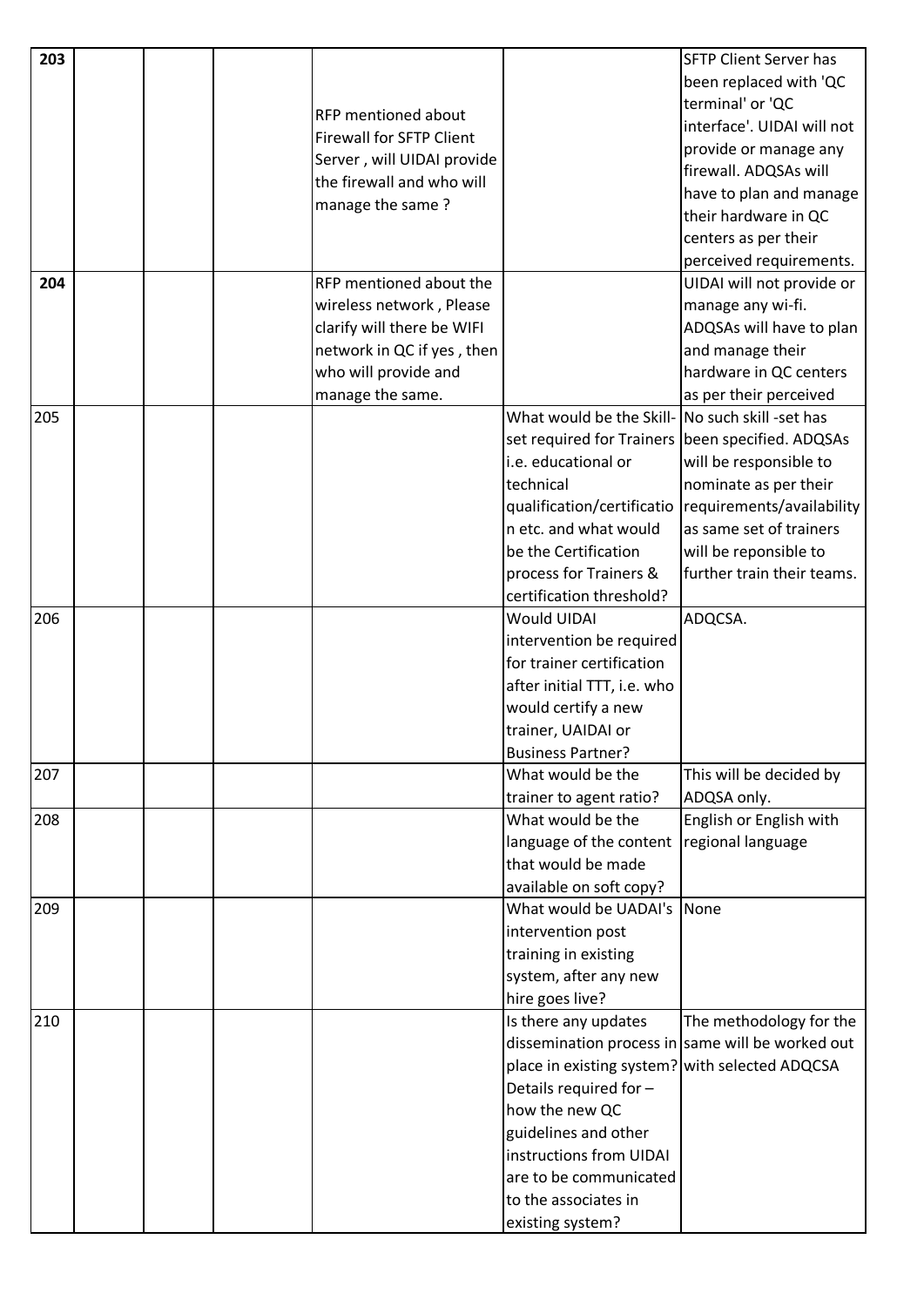| 211 |  | Do we have any Training No. No dummy data for |                            |
|-----|--|-----------------------------------------------|----------------------------|
|     |  | Environment available                         | sharing. However,          |
|     |  | for the applications                          | training of master         |
|     |  | currently being used for                      | tariners will be organised |
|     |  | practice of new-hires?If                      | by UIDAI.                  |
|     |  | the answer to the                             |                            |
|     |  | previous query is No, do                      |                            |
|     |  | we have dummy data                            |                            |
|     |  | available in live                             |                            |
|     |  | applications to be used                       |                            |
|     |  | during training?                              |                            |
| 212 |  | Who manages the user-                         | Training will be on two    |
|     |  | id/passwords for                              | applications and these     |
|     |  | applications? What is                         | details will be shared     |
|     |  | the SLA for getting the                       | appropriately, post        |
|     |  | application IDs activated                     | onboarding of ADQSAs.      |
|     |  | for New Hires?Please                          |                            |
|     |  | provide a list of                             |                            |
|     |  | applications being                            |                            |
|     |  | utilised during and post                      |                            |
|     |  | training and how many                         |                            |
|     |  | of these applications are                     |                            |
|     |  | internet based?                               |                            |
| 213 |  | Do we have any                                | Yes. UIDAI has an internal |
|     |  | Knowledge                                     | KM portal.                 |
|     |  | Management System in                          | Changes in processes will  |
|     |  | place?Who owns the                            | be approved by UIDAI       |
|     |  | document management                           |                            |
|     |  | in case of process /                          |                            |
|     |  | procedure changes or                          |                            |
|     |  | updates, e.g. KMS                             |                            |
|     |  | portal, (UADAI or                             |                            |
| 214 |  | What all types of                             | ADQSAs will be asked to    |
|     |  | training reports would                        | propose these, post        |
|     |  | be required by business                       | onboarding.                |
|     |  | partner and their                             |                            |
|     |  | frequency, templates, da                      |                            |
|     |  | shboards, etc?                                |                            |
| 215 |  | What would be the                             | As per convenience and     |
|     |  | operation window i.e.                         | availability of            |
|     |  | 9X6, 24X7                                     | facilities/resources with  |
|     |  |                                               | ADQSA                      |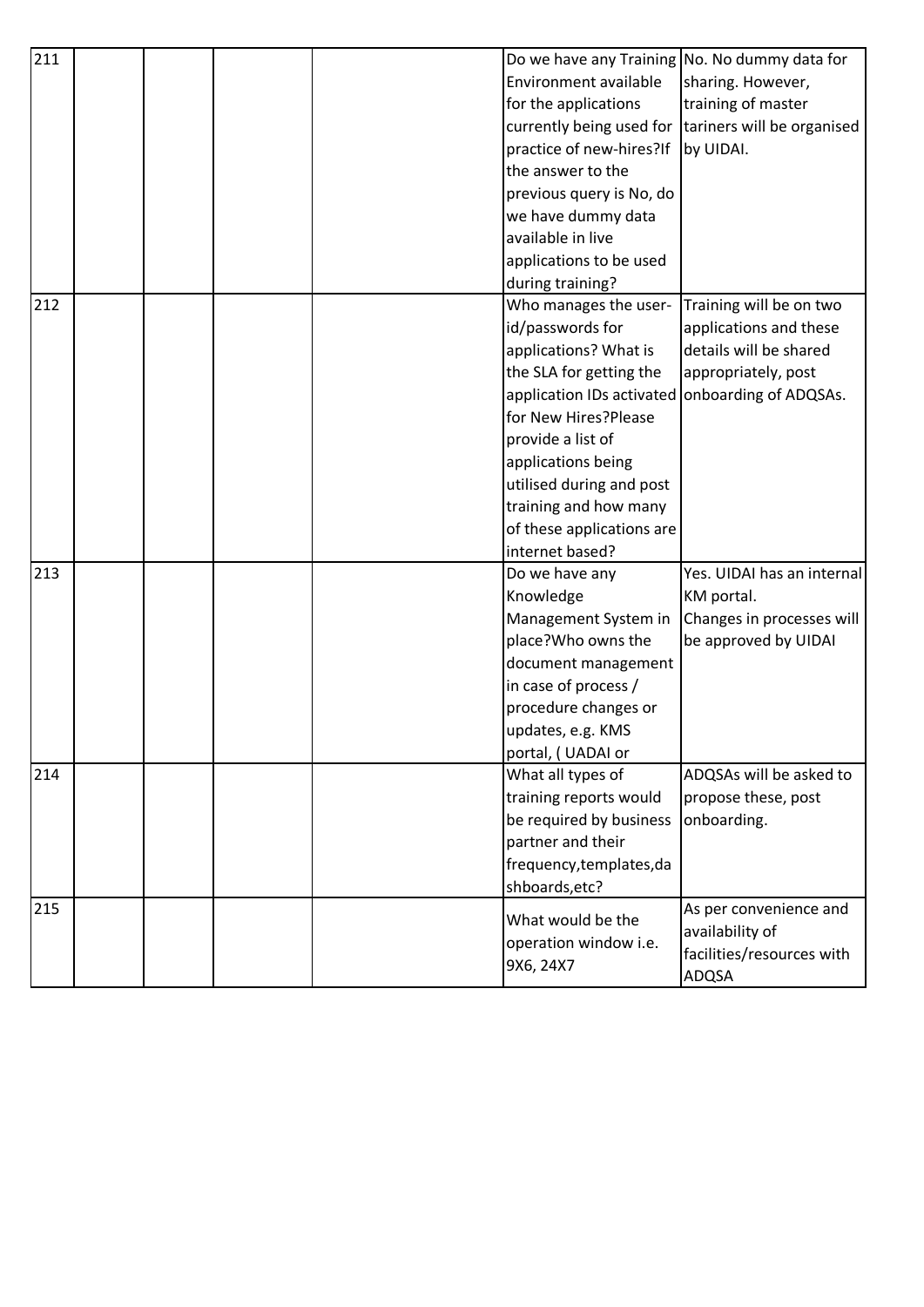| 216 |            |      |                                                     | It is found that the daily                        |
|-----|------------|------|-----------------------------------------------------|---------------------------------------------------|
|     |            |      |                                                     | output for an operator                            |
|     |            |      |                                                     | for a 8 hr shift is typically                     |
|     |            |      |                                                     | between 150-200 based                             |
|     |            |      |                                                     | on past experience.                               |
|     |            |      |                                                     | However this may vary as                          |
|     |            |      | Please share the averge                             | per standards of training,                        |
|     |            |      | handling time ( $AHT$ ) for and from person to      |                                                   |
|     |            |      | Quality check of both                               | person due to a variety of                        |
|     |            |      | enrollment and udpate                               | factors. UIDAI does not                           |
|     |            |      | requests                                            | take any responsibility                           |
|     |            |      |                                                     | with reagrds to the                               |
|     |            |      |                                                     | average output that can                           |
|     |            |      |                                                     | be achieved by ADQCSA                             |
|     |            |      |                                                     | operators and bidders                             |
|     |            |      |                                                     | are required to carry out                         |
|     |            |      |                                                     | their own assessment in                           |
| 217 |            |      | We understand,                                      | Approx size of each QC                            |
|     |            |      | ADQCSA to provide                                   | packet is 3-5 MB. ADQSAs                          |
|     |            |      | <b>MPLS link with</b>                               | can plan their BW                                 |
|     |            |      | redundancy for Data                                 | requirements with                                 |
|     |            |      | application access.                                 | adequate redundancy                               |
|     |            |      | Please help to provide                              | and for high availability.                        |
|     |            |      | "Per seat" Bandwidth                                |                                                   |
|     |            |      | requirement and Client                              |                                                   |
|     |            |      | Data Center Addresses                               |                                                   |
|     |            |      | to which the                                        |                                                   |
| 218 |            |      | We understand ADQCSA No QC related data is to       |                                                   |
|     |            |      |                                                     | has not to store any kind be downloaded or stored |
|     |            |      | of Media files. Though if on local media.           |                                                   |
|     |            |      | needed, what would be                               |                                                   |
|     |            |      | the minimum/maximum                                 |                                                   |
|     |            |      | storage capacity                                    |                                                   |
|     |            |      | required?                                           |                                                   |
| 219 |            |      | Understood UIDAI will                               | Details will be shared                            |
|     |            |      | manage & provide login                              | post on-boarding of                               |
|     |            |      | <b>Credentials for SFTP</b>                         | ADQSAs and as part of                             |
|     |            |      | with OTP for dual                                   | the training of trainers.                         |
|     |            |      | authentication on                                   |                                                   |
|     |            |      | mobile. Please help to                              |                                                   |
|     |            |      | understand it since                                 |                                                   |
|     |            |      | Mobile phones will be                               |                                                   |
|     |            |      | strictly restricted in                              |                                                   |
|     |            |      | Operational Area.                                   |                                                   |
| 220 |            |      | We assume associates                                | Yes                                               |
|     |            |      | would be logging into                               |                                                   |
|     |            |      | ADQCSA domain, please                               |                                                   |
|     |            |      | confirm if this                                     |                                                   |
|     |            |      | understanding is                                    |                                                   |
| 221 | QC         | 10.5 | What is the frequency of $\vert$ As per requirement |                                                   |
|     | process    |      | update on products                                  |                                                   |
|     | and        |      | Is there any repository                             | Yes, detals will be shared                        |
|     | error list |      | tool available where                                | later                                             |
|     |            |      | update being captured                               |                                                   |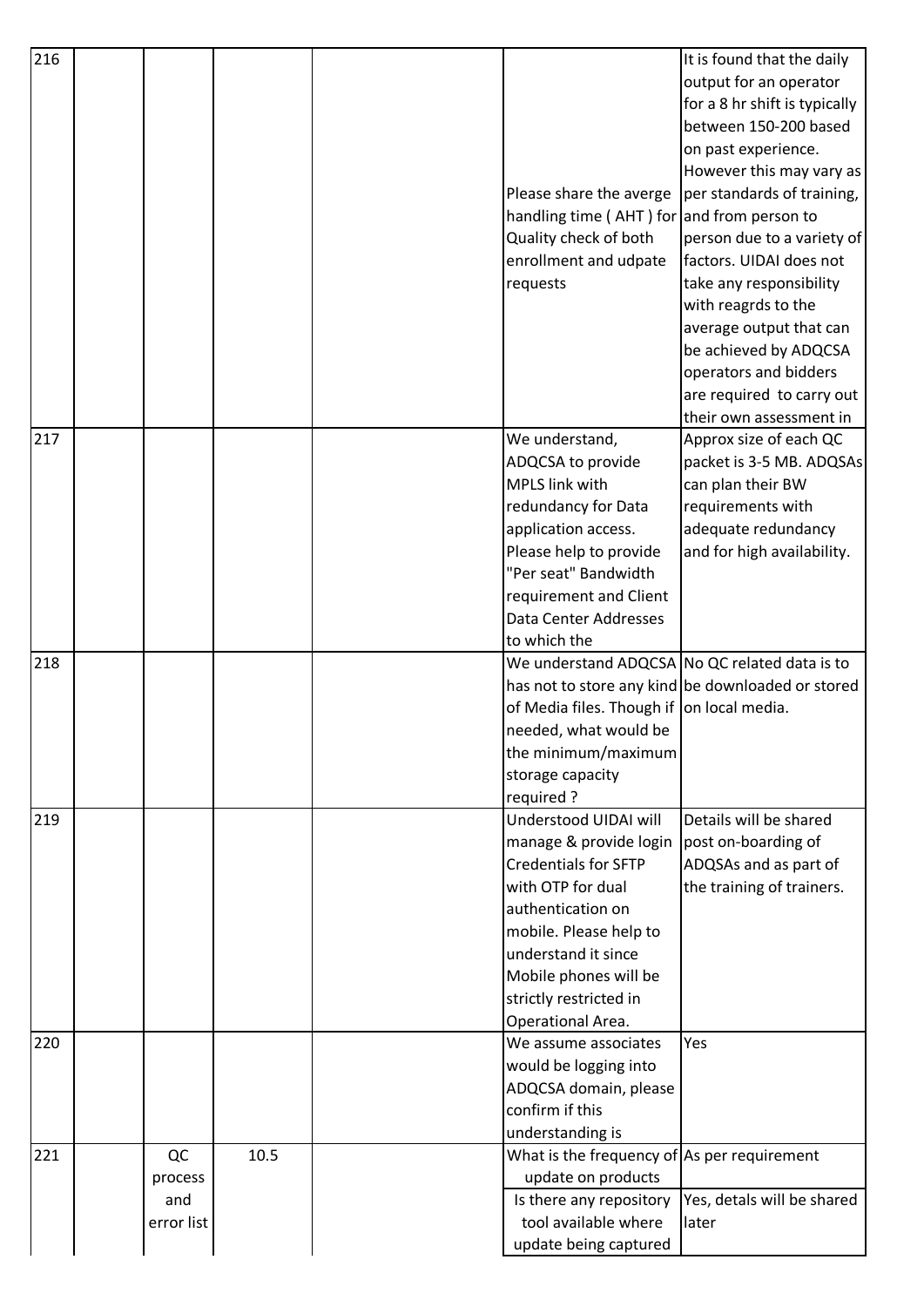|     |        |                    |                        |                            | What is the % of paper            | Not applicable            |
|-----|--------|--------------------|------------------------|----------------------------|-----------------------------------|---------------------------|
|     |        |                    |                        |                            | work getting rejected             |                           |
|     |        |                    |                        |                            | during QC                         |                           |
| 222 |        | PART-II -          | $1 - Turn$             |                            | Is there any tool                 | MIS reports giving the    |
|     |        | Service            | <b>Around Time</b>     |                            | available - volume flow           | packets pending will be   |
|     |        | Level              | (TAT)                  |                            | on real time basis                | available to ADQCSA       |
| 223 |        | Agreeme            |                        |                            | Is there any tool                 | MIS reports giving the    |
|     |        | nt                 |                        |                            | available where we can            | packets pending will be   |
|     |        |                    |                        |                            | see the region/state              | available to ADQCSA       |
|     |        |                    |                        |                            | wise flow of volume on            |                           |
|     |        |                    |                        |                            | real time basis                   |                           |
| 224 |        |                    |                        |                            | Can you share the                 | Please refer RFP for past |
|     |        |                    |                        |                            | historic data of %being           | data for 12 months.       |
|     |        |                    |                        |                            | missed on forecasted              |                           |
|     |        |                    |                        |                            | against actual volume             |                           |
| 225 |        |                    | 2 - Quality-           |                            | Can you share the last 1          | No such data available.   |
|     |        |                    | Errors in              |                            | year data on error% of            |                           |
|     |        |                    | completed              |                            | first level QC,                   |                           |
| 226 |        |                    | QC request             |                            | Can you share the last 1          | No such data is available |
|     |        |                    | by agency              |                            | year data on error% of            |                           |
|     |        |                    |                        |                            | Reviewer & Reviewer               |                           |
| 227 |        |                    |                        |                            | What is the error%                | No such data is available |
|     |        |                    |                        |                            | found by external party           |                           |
|     |        |                    |                        |                            | for last 1 year                   |                           |
| 228 |        |                    |                        |                            | What is the complaint             | No such data is available |
|     |        |                    |                        |                            | number received last 1            |                           |
|     |        |                    |                        |                            | year due to QC error              |                           |
| 229 |        |                    |                        |                            | Is there any calibration          | No                        |
|     |        |                    |                        |                            | being done between                |                           |
|     |        |                    |                        |                            | vendor QC & third party           |                           |
|     |        |                    |                        |                            | audit on variation                |                           |
| 230 |        |                    |                        |                            | What is the error %on             | No such data available    |
|     |        |                    |                        |                            | demographic errors for            | for sharing at this stage |
|     |        |                    |                        |                            | the last 1 year                   |                           |
| 231 |        | 4.2.3. QC 4.2.3.1. |                        |                            |                                   | No such data available    |
|     |        | оf                 |                        |                            | What is the error %on             | for sharing at this stage |
|     |        | Update             | Demographic<br>Errors: |                            | demographic errors for            |                           |
|     |        | Packets            |                        |                            | the last 1 year                   |                           |
|     |        | paramet            |                        |                            |                                   |                           |
| 232 | Pg. 14 |                    | Point 14. -            | Pre Qualification Criteria | Needs to be exclusive             | No change                 |
|     |        |                    | Non                    |                            | for two selected                  |                           |
|     |        |                    | Exclusivity            |                            | vendors for the contract          |                           |
| 233 |        |                    |                        |                            | 20K   60% India                   | <b>NA</b>                 |
|     |        |                    |                        |                            | Business   Minimum 10             |                           |
|     |        |                    |                        |                            |                                   |                           |
|     |        |                    | Point $3. -$           |                            | delivery locations across<br>Geos |                           |
|     |        |                    |                        |                            |                                   |                           |
|     |        |                    | Minimum                |                            |                                   |                           |
|     |        |                    | no. of                 |                            | The scale of Operations           |                           |
|     |        |                    | employees              |                            | needs the Bidder to               |                           |
|     |        |                    | employed<br>with the   |                            | equivocate the scale for          |                           |
|     |        |                    |                        |                            | a successful delivery.            |                           |
|     | Pg. 17 |                    | bidder                 |                            |                                   |                           |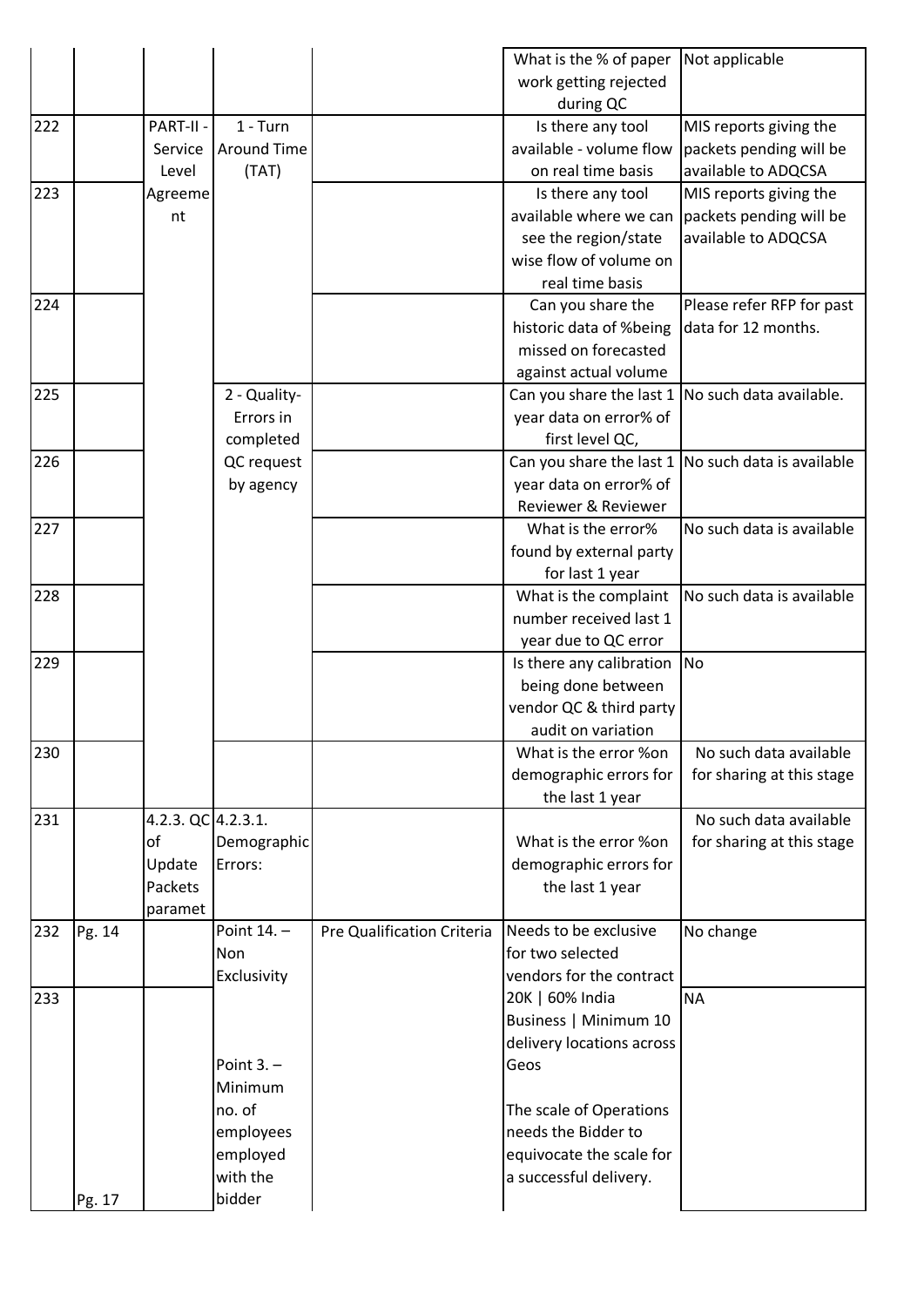| 234 | Pg. 17                                      | Point 4. Avg<br>Overall<br>Turnover and<br>Type of | Needs to be increased<br>to 1300 Cr for Bidder<br>Entity   Type of<br>organization Should be                                                                                                                                                                      | No change                                                                                                                   |
|-----|---------------------------------------------|----------------------------------------------------|-------------------------------------------------------------------------------------------------------------------------------------------------------------------------------------------------------------------------------------------------------------------|-----------------------------------------------------------------------------------------------------------------------------|
| 235 | Pg. 17                                      | Point 7. Total<br>Value of<br><b>Work Done</b>     | Addition of<br>"Contracted/Completed<br>/Ongoing" Projects<br>Total value required To<br>be at least 250 Cr                                                                                                                                                       | No change as these are in<br>line with existing Gol<br>guidelines                                                           |
| 236 | Pg. 18                                      | Point 8.<br>Facility<br>Capacity                   | To be increased and<br>regional presence<br>should be added                                                                                                                                                                                                       | No change                                                                                                                   |
| 237 | Pg. 18                                      | Point No. 9.<br><b>ISO</b><br>Certification        | Following to be added a.<br>ISO27001:2013, b. ISO<br>9001:2008 / COPC 2014<br>or above<br>Looking at the sensitive<br>private information,<br>security measures need                                                                                              | No change as this<br>requirement has been<br>adequately addressed in<br>Security Guidelines to be<br>adheared to by ADQSAs. |
|     |                                             | Required                                           | to be in accordance                                                                                                                                                                                                                                               |                                                                                                                             |
| 238 | Addition<br>al<br>Pointer<br>to be<br>added |                                                    | Specific clause on<br>breach of confidentiality<br>e.g Data of individual<br>leaked by any employee                                                                                                                                                               | The same is covered<br>under Aadhar Act 2016<br>compliance by ADQCSA                                                        |
| 239 | Addition<br>al<br>Pointer<br>to be<br>added |                                                    | Should be there.<br>Specific clause clarifying<br>the 3 rd party<br>claim liability (Liability<br>due to wrong<br>updation of records)<br>Should be clarified.                                                                                                    | No change.                                                                                                                  |
| 240 | Addition<br>al<br>Pointer<br>to be<br>added |                                                    | Average annual<br>turnover from BPO/<br><b>Back Office operations</b><br>for the last 3<br>Financial years ending<br>31st March, 2016<br>of the bidder shouldbe<br>at least INR 1000<br>Crores<br>Scale of Organization<br>should be equivocal to<br>the project. | No change as these are in<br>line with existing Gol<br>guidelines                                                           |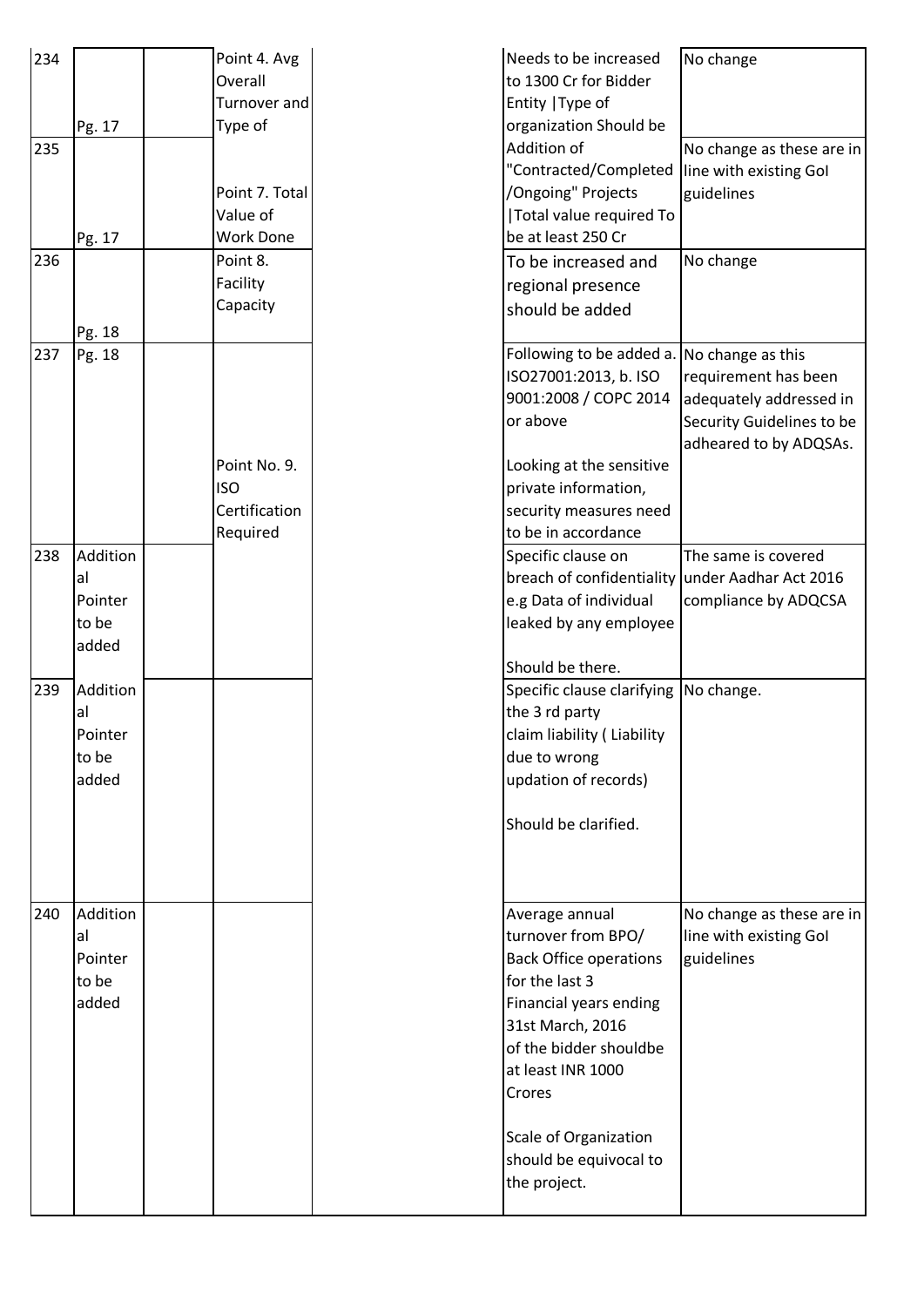| 241 | 94 | 4.2.3.2.         | Process              | Un-parliamentary/                      | Is there any mechanism                            | Yes. Details would be         |
|-----|----|------------------|----------------------|----------------------------------------|---------------------------------------------------|-------------------------------|
|     |    |                  | Errors               | offensive language in                  | available to track fraud                          | shared subsequently on        |
|     |    |                  |                      | update request:                        | related cases                                     | need-to-know basis            |
| 242 | 28 | Hire &           | 6.1.4. Pre           | <b>ADQCSA shall conduct</b>            | Police verification of                            | This would be suitably        |
|     |    | Train            |                      | requisites for background verification | each resource can delay                           | worked out at the time of     |
|     |    |                  | Manpow all resources | for all resources to be                | the resource                                      | finalising the contract       |
|     |    | er for QC before |                      | deployed in the                        | deployment, a                                     | document.                     |
|     |    | process          | deployment           | project along with police              | reasonable timilene                               |                               |
|     |    |                  |                      | verification. The agency               | should be allowed for                             |                               |
|     |    |                  |                      | shall share the details and            | the Police Verification.                          |                               |
|     |    |                  |                      | related                                |                                                   |                               |
|     |    |                  |                      | documents whenever                     |                                                   |                               |
| 243 | 32 | ADQCSA           | IT                   | <b>Bidder shall install</b>            | Implementation of                                 | This would be facilated       |
|     |    | QC               |                      | Infrastructur Aadhaar based Biometric  | biometric would not be                            |                               |
|     |    | centers          | e                    | attendance at all                      | a challenge however                               |                               |
|     |    |                  |                      | premises.                              | connecting bio metric                             |                               |
|     |    |                  |                      |                                        | with Aadhaar database                             |                               |
|     |    |                  |                      |                                        | would need approval (                             |                               |
|     |    |                  |                      |                                        | Fingers/thump                                     |                               |
|     |    |                  |                      |                                        | impression) Also                                  |                               |
|     |    |                  |                      |                                        | integration.                                      |                               |
| 244 |    | QC               |                      | Demonstration of the QC                | We have asked question It is found that the daily |                               |
|     |    | process          |                      | process shall be provided              | regarding AHT however                             | output for an operator        |
|     |    | and              |                      | during the pre-bid                     | UIDAI expect us to                                | for a 8 hr shift is typically |
|     |    | error list       |                      | meeting.                               | estimate that during pre                          | between 150-200 based         |
|     |    |                  |                      | Bidders are expected to                | bid meeting.                                      | on past experience.           |
|     |    |                  |                      | understand QC process                  |                                                   | However this may vary as      |
|     |    |                  |                      | and estimate the time                  |                                                   | per standards of training,    |
|     |    |                  |                      | taken                                  |                                                   | and from person to            |
|     | 33 |                  | 10.5                 | accordingly.                           |                                                   | person due to a variety of    |
|     |    |                  |                      |                                        |                                                   | factors. UIDAI does not       |
|     |    |                  |                      |                                        |                                                   | take any responsibility       |
|     |    |                  |                      |                                        |                                                   | with reagrds to the           |
|     |    |                  |                      |                                        |                                                   | average output that can       |
|     |    |                  |                      |                                        |                                                   | be achieved by ADQCSA         |
|     |    |                  |                      |                                        |                                                   | operators and bidders         |
|     |    |                  |                      |                                        |                                                   | are required to carry out     |
|     |    |                  |                      |                                        |                                                   | their own assessment in       |
| 245 |    |                  |                      | The payments in respect                |                                                   | No Change as of now.          |
|     |    |                  |                      | of the Services shall be               |                                                   |                               |
|     |    |                  |                      | made as follows:                       |                                                   |                               |
|     |    |                  |                      | a. The Service Provider                |                                                   |                               |
|     |    |                  |                      | shall submit the invoice               | Invoicing would be                                |                               |
|     |    | Payment          |                      | for payment when the                   | quarterly basis instead                           |                               |
|     |    | to the           | 6.3 Terms of         | payment is due as per                  | of monthly, we suggest                            |                               |
|     | 50 | Service          | Payment              | the agreed terms on                    | adjustment of penalties                           |                               |
|     |    | Provider         |                      | 'Quarterly basis''. Service            | as quarterly rather than                          |                               |
|     |    |                  |                      | Provider shall obtain sign-            | entire invoice                                    |                               |
|     |    |                  |                      | off for each milestone                 |                                                   |                               |
|     |    |                  |                      | completed from the                     |                                                   |                               |
|     |    |                  |                      | Purchaser and raise                    |                                                   |                               |
|     |    |                  |                      | invoice on quarterly                   |                                                   |                               |
|     |    |                  |                      | bases.                                 |                                                   |                               |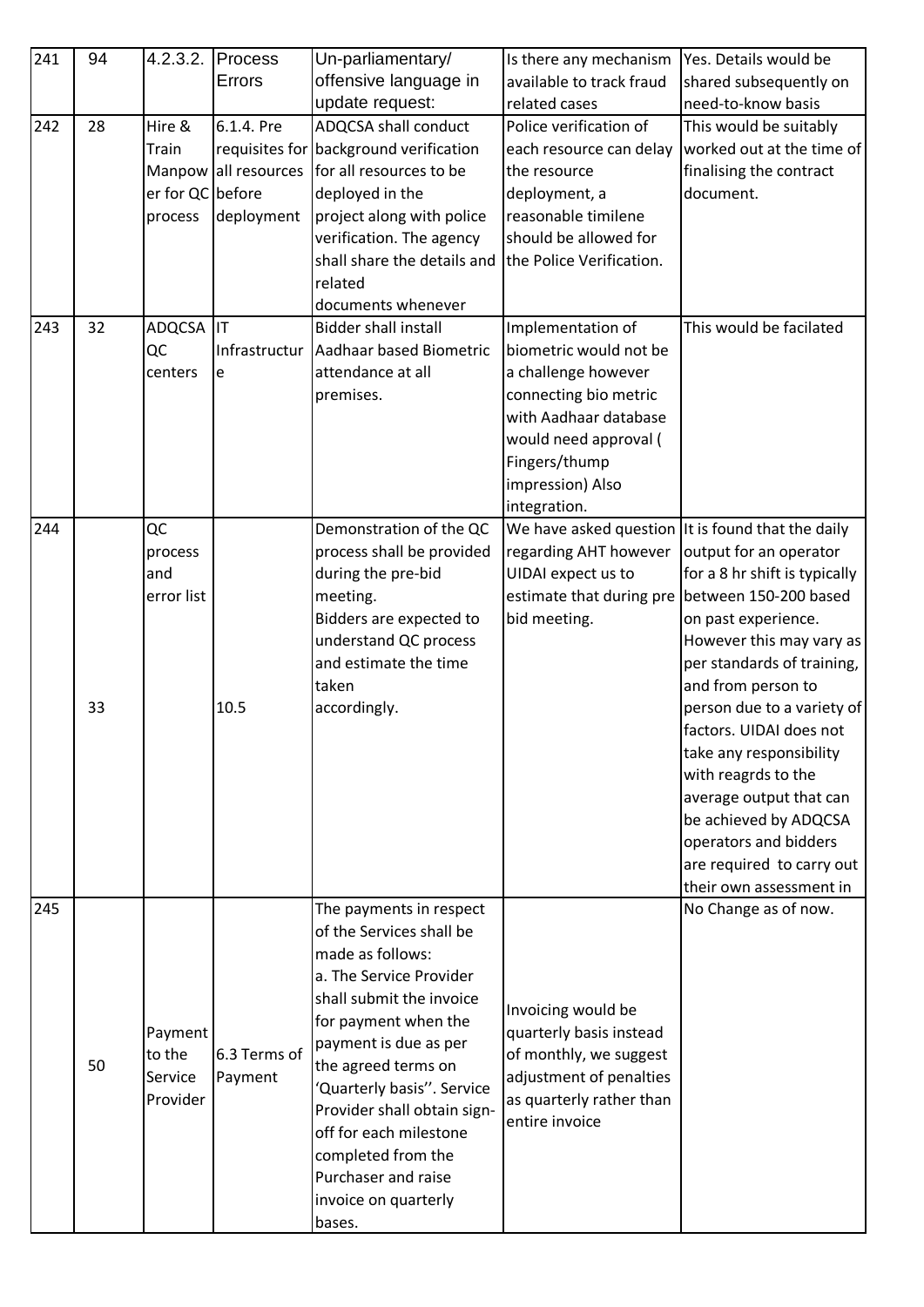| 246 | 37 | Service                    | Expected            | UIDAI would not levy TAT           | Forecasting accuracy                            | Bidders have to suitably                              |
|-----|----|----------------------------|---------------------|------------------------------------|-------------------------------------------------|-------------------------------------------------------|
|     |    | Level                      | service             | SLA in case the actual             | should be checked                               | incorporate for such                                  |
|     |    |                            | Agreeme performance | monthly volumes exceed             | monthly instead of                              | eventualities                                         |
|     |    | nt                         | levels from         | the estimated                      | quarterly, if out of 3                          |                                                       |
|     |    |                            |                     | the ADQCSAs monthly volumes by 15% | months 2 months having                          |                                                       |
|     |    |                            |                     | continuously for a period          | high volume( >15% of                            |                                                       |
|     |    |                            |                     | of three months on the             | estimated) than there                           |                                                       |
|     |    |                            |                     | exceeding volumes.                 | would be no exception                           |                                                       |
|     |    |                            |                     |                                    | on TAT SLA however                              |                                                       |
|     |    |                            |                     |                                    | additional resources                            |                                                       |
|     |    |                            |                     |                                    | shall still be invested for                     |                                                       |
|     |    |                            |                     |                                    | the peak periodicity.                           |                                                       |
| 247 | 17 | Section-                   | Table 1, Sr.        | Similar project implies-           | We request that IT and                          | No change as proposed                                 |
|     |    |                            | No.1                | ITES projects or projects          | ITES / eGovernance                              | fields are unrelated to                               |
|     |    |                            |                     | where the vendor was               | projects should be                              | present RFP                                           |
|     |    |                            |                     | selected for undertaking           | allowed which may                               | requirements                                          |
|     |    |                            |                     | backend processing work,           | include any kind of data                        |                                                       |
|     |    |                            |                     | data entry or data                 | digitisation, scanning,                         |                                                       |
|     |    |                            |                     | verification for the client        | survey etc.                                     |                                                       |
|     |    |                            |                     | which included scaanned            |                                                 |                                                       |
|     |    |                            |                     | document verification and          |                                                 |                                                       |
| 248 | 11 | Section-                   | Part 1              | Consortium not allowed             | We request consortium                           | No consortium is allowed                              |
|     |    |                            | General             |                                    | bids may please be                              |                                                       |
|     |    |                            |                     |                                    | allowed.                                        |                                                       |
| 249 | 25 | Section-                   | 2.1                 | Only request received              | Kindly clarify this point                       | These are the                                         |
|     |    | Ш                          |                     | though assisted mode for           |                                                 | enrolements or updates                                |
|     |    |                            |                     | enrolment and update               |                                                 | carried out by residents                              |
|     |    |                            |                     | shall be in the current            |                                                 | with the help of                                      |
|     |    |                            |                     | scope of this RFP.                 |                                                 | enrolment operators.                                  |
|     |    |                            |                     | However UIDAI at a later           |                                                 |                                                       |
|     |    |                            |                     | stage in the project may           |                                                 |                                                       |
|     |    |                            |                     | include QC request                 |                                                 |                                                       |
|     |    |                            |                     | processing for Self/online         |                                                 |                                                       |
|     |    |                            |                     | mode in the scope of work          |                                                 |                                                       |
|     |    |                            |                     | of the QC agencies at the          |                                                 |                                                       |
|     |    |                            |                     | same cost. QC agencies             |                                                 |                                                       |
|     |    |                            |                     | shall be provided                  |                                                 |                                                       |
|     |    |                            |                     | reasonable time and                |                                                 |                                                       |
|     |    |                            |                     | notice period to prepare           |                                                 |                                                       |
| 250 | 31 | Section-III9               |                     | ADQCSA - QC Centers                | Can the bidders select                          | Yes                                                   |
|     |    |                            |                     |                                    | the QC centers or                               |                                                       |
|     |    |                            |                     |                                    | regions of their choice                         |                                                       |
|     |    |                            |                     |                                    | based on their                                  |                                                       |
| 251 | 50 | Section-IV6.3              |                     | <b>Terms of Payment</b>            | Payment should be on                            | No change                                             |
|     |    |                            |                     |                                    | Monthly basis instead of                        |                                                       |
|     |    |                            |                     |                                    | quarterly.                                      |                                                       |
| 252 | 3  |                            | 2                   | Earnest Money Deposit -            |                                                 | Request to change to Rs. This is inline with existing |
|     |    |                            |                     | Rs. 3.6 crore                      | crore as EMD is Gol guidelines.<br>$\mathbf{1}$ |                                                       |
|     |    |                            |                     |                                    | generally 1 or 2% of the                        |                                                       |
|     |    |                            |                     |                                    | contract value                                  |                                                       |
| 253 | 17 | Ш                          | Part II             | Average Annual Turnover Request    | to                                              | change Turnover has been kept                         |
|     |    |                            | Table 1             | - Rs. 100 crore during the Average |                                                 | Annual inline with existing Gol                       |
|     |    |                            | S. No. 4            | previous three financial           | Turnover - Rs. 75 crore                         | No change                                             |
| 254 | 17 | $\ensuremath{\mathsf{II}}$ | Part II             | 1 project of Rs 100 Cr             | Request to change to 1                          |                                                       |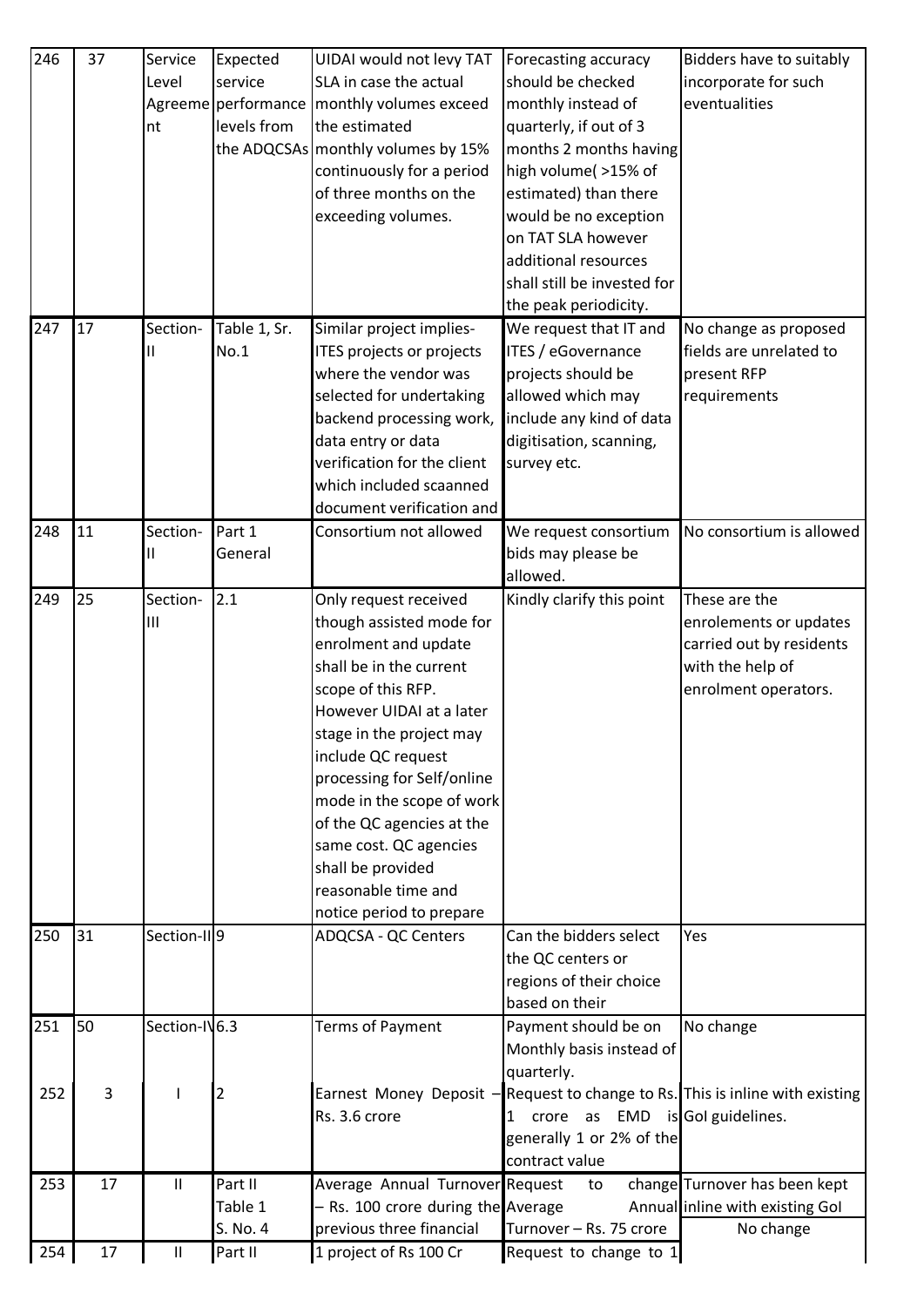|     |    |                     | Table 1               |                                                     | project of Rs 75 Cr                                        |                                  |
|-----|----|---------------------|-----------------------|-----------------------------------------------------|------------------------------------------------------------|----------------------------------|
|     |    |                     | S. No. 7              |                                                     |                                                            |                                  |
| 255 | 18 | $\mathbf{H}$        | Part II               | Should<br>have                                      | ISO Request to change to                                   | No change                        |
|     |    |                     | Table 1               | 9001:2008                                           | Certification Should have any two of                       |                                  |
|     |    |                     |                       | orhigher quality certificate the                    | following                                                  |                                  |
|     |    |                     |                       |                                                     | certifications                                             |                                  |
|     |    |                     | S. No. 9              |                                                     | ISO 9001:2008                                              |                                  |
|     |    |                     |                       |                                                     | ISO 20000-1:2011                                           |                                  |
|     |    |                     |                       |                                                     | 27001:2005<br><b>ISO</b><br>or                             |                                  |
|     |    |                     |                       |                                                     | higher quality certificate                                 |                                  |
| 256 | 18 | $\mathbf{H}$        | Part III              | three financial years (2013 Request to change to    |                                                            | No change                        |
|     |    |                     |                       | 2014, 2014-2015 & 2015-                             |                                                            |                                  |
|     |    |                     | Table 2               |                                                     | 500 cr or more : 10 three financial years                  |                                  |
|     |    |                     |                       | marks                                               | (2014-2015, 2015-2016                                      |                                  |
|     |    |                     |                       |                                                     | & 2016-17)                                                 |                                  |
|     |    |                     | S. No. 1.1            | More than 200 cr and $\bullet$<br>$\bullet$         | 250 cr or more: 10                                         |                                  |
|     |    |                     |                       | lessthan 500 cr : 5 marks                           | marks                                                      |                                  |
|     |    |                     |                       | 100 cr and up to $200\bullet$<br>lo                 | More than 150 cr                                           |                                  |
|     |    |                     |                       | cr: 3marks                                          | and less than 250cr: 5                                     |                                  |
|     |    |                     |                       |                                                     | 75 cr and up to                                            |                                  |
|     |    |                     |                       |                                                     | 150cr: 3 marks                                             |                                  |
| 257 | 19 | $\mathbf{H}$        | Part III              | Size                                                | of single largest Request to change to                     | No change                        |
|     |    |                     | Table 2               | customersupported in last Size of single largest    |                                                            |                                  |
|     |    |                     |                       | five yearswith respect to customer supported in     |                                                            |                                  |
|     |    |                     |                       | volume of work (Highest last five years with        |                                                            |                                  |
|     |    |                     |                       | volume to get 10 marks respect to volume of         |                                                            |                                  |
|     |    |                     |                       | and rest on percentiletile work                     |                                                            |                                  |
|     |    |                     | S. No. 1.4            | rounded<br>basis                                    | off to • 75cr or more : 10                                 |                                  |
|     |    |                     |                       | wholenumber)                                        | marks                                                      |                                  |
|     |    |                     |                       |                                                     | More than 35cr and<br>$\bullet$                            |                                  |
|     |    |                     |                       |                                                     | less than 75cr: 5 marks                                    |                                  |
|     |    |                     |                       |                                                     | Less than $35$ cr : 2                                      |                                  |
|     |    |                     |                       |                                                     | marks                                                      |                                  |
| 258 | 23 | $\mathbf{H}$        | Part IV               | The<br>bids shall<br>c.                             | be Request to change to                                    | No change                        |
|     |    |                     | Clause 3 c            | evaluated on Discovered c. The bids shall be        |                                                            |                                  |
|     |    |                     |                       | rate as per the Reverse evaluated on Discovered     |                                                            |                                  |
|     |    |                     |                       | Auction Process and shall rate as per the Financial |                                                            |                                  |
|     |    |                     |                       | be exclusive of all taxes.                          | BidsReceived and shall                                     |                                  |
|     |    |                     |                       |                                                     | be exclusive of all taxes.                                 |                                  |
| 259 | 23 | $\mathbf{II}$       | Part IV<br>Clause 3 d | d. The bidder having the Request to change to       |                                                            |                                  |
|     |    |                     |                       | bid<br>lowest<br>Reverse Auction process lowest     | through d. The bidder having the These will be post<br>bid | through reverse auction process. |
|     |    |                     |                       | declared<br>shall<br>be                             | as Financial Bids process                                  |                                  |
|     |    |                     |                       | lowest bid(L1) and all shall be declared as         |                                                            |                                  |
|     |    |                     |                       | others also declared as L2, lowest bid (L1) and all |                                                            |                                  |
|     |    |                     |                       | L3Ln.                                               | others also declared as                                    |                                  |
|     |    |                     |                       |                                                     | L2, L3Ln.                                                  |                                  |
| 260 |    | <b>Section</b>      |                       |                                                     |                                                            | <b>Only Body Corporates</b>      |
|     |    | $II -$              |                       |                                                     | <b>Are only Body</b>                                       | eligible to bid. No              |
|     |    | Instruct            |                       | Company registered in                               | <b>Corporates eligible to</b>                              | Partnership firms are also       |
|     | 17 | ion to              | Point 1               | India under the                                     | bid? Or Partnership/                                       | eligible.                        |
|     |    | bidders             |                       | <b>Companies Act 1956</b>                           | <b>Consulting Firms are</b>                                |                                  |
|     |    | <b>TABLE</b>        |                       |                                                     | also eligible?                                             |                                  |
|     |    | 1.<br><b>CRITER</b> |                       |                                                     |                                                            |                                  |
|     |    |                     |                       |                                                     |                                                            |                                  |